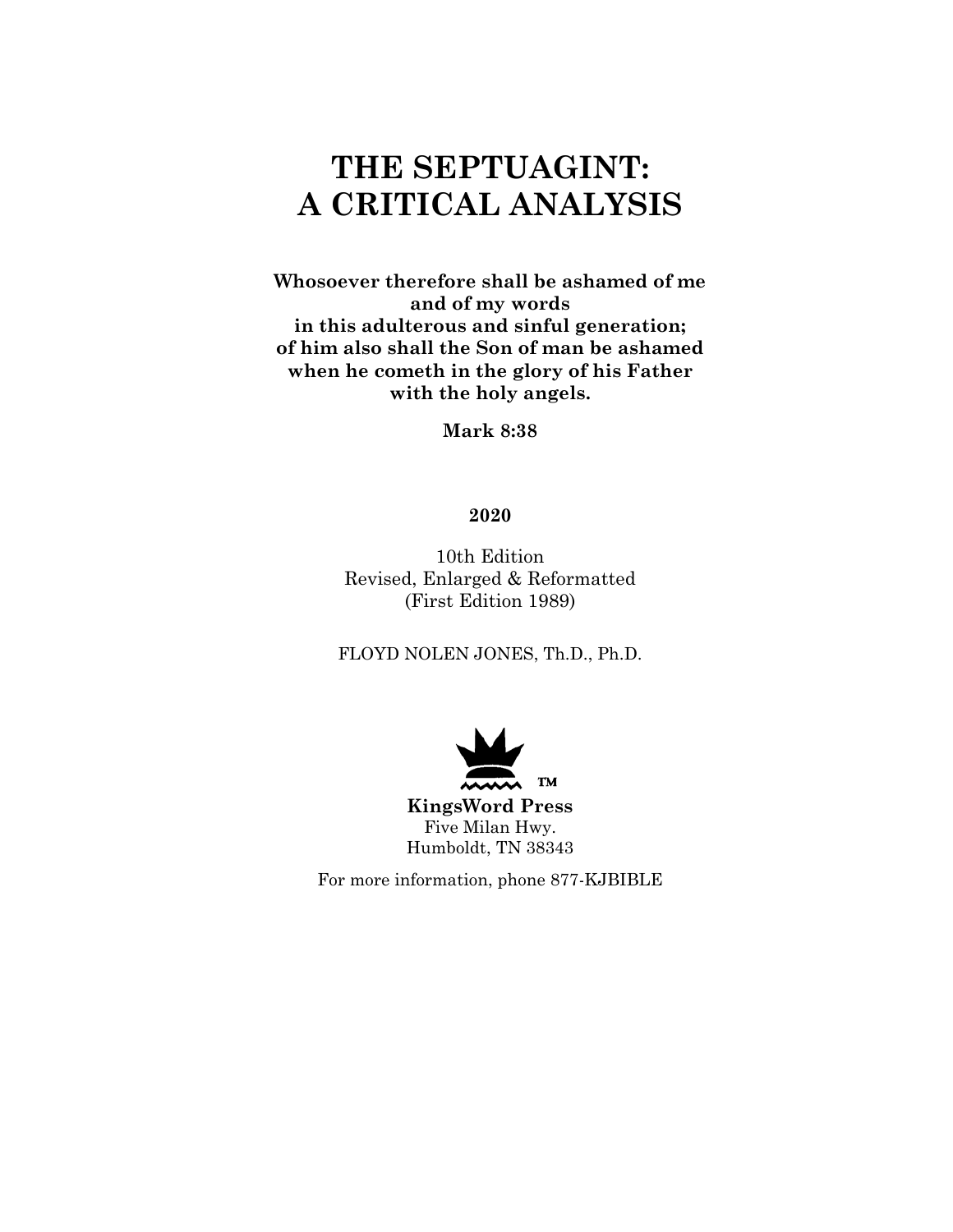The Septuagint: A Critical Analysis. © Copyright 1989–2016 • Floyd Nolen Jones Floyd Jones Ministries, Inc.

All Rights Reserved. This book may be freely reproduced in any form as long as it is not distributed for any material gain or profit; however, this book may not be published without written permission.

As their distribution is a ministry and not a business venture, Floyd Jones receives neither remuneration nor royalties from the sale of this book.

ISBN 0-9700328-4-6

#### ii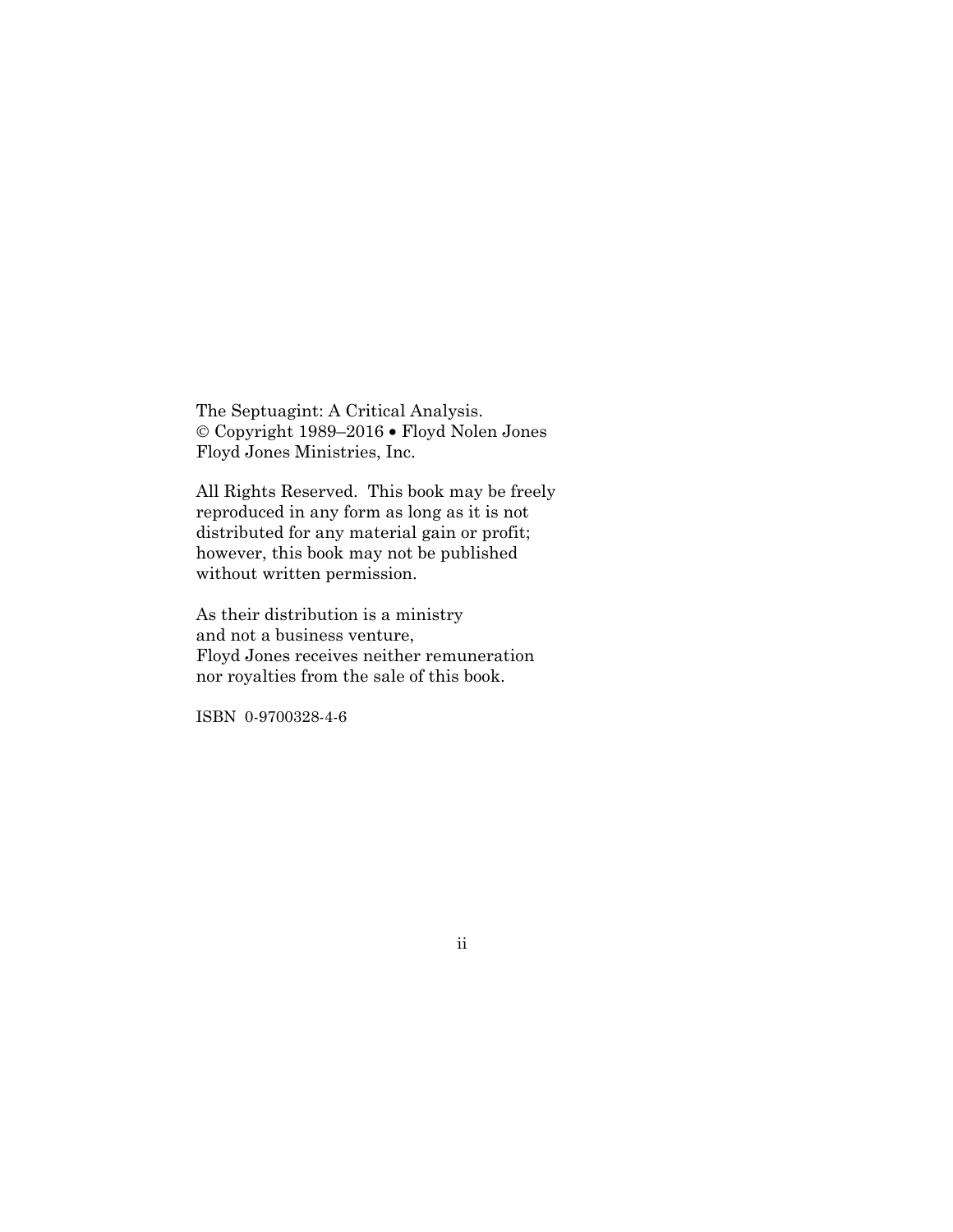# **TABLE OF CONTENTS**

| L.                                                         |  |
|------------------------------------------------------------|--|
|                                                            |  |
|                                                            |  |
|                                                            |  |
|                                                            |  |
|                                                            |  |
|                                                            |  |
|                                                            |  |
|                                                            |  |
|                                                            |  |
|                                                            |  |
|                                                            |  |
|                                                            |  |
|                                                            |  |
|                                                            |  |
|                                                            |  |
|                                                            |  |
|                                                            |  |
|                                                            |  |
|                                                            |  |
|                                                            |  |
|                                                            |  |
|                                                            |  |
|                                                            |  |
|                                                            |  |
|                                                            |  |
|                                                            |  |
|                                                            |  |
|                                                            |  |
|                                                            |  |
|                                                            |  |
|                                                            |  |
|                                                            |  |
|                                                            |  |
|                                                            |  |
|                                                            |  |
|                                                            |  |
|                                                            |  |
|                                                            |  |
| WHAT DOES GOD HIMSELF PROMISE CONCERNING THE SCRIPTURES?77 |  |
|                                                            |  |
|                                                            |  |
|                                                            |  |
|                                                            |  |
|                                                            |  |

iii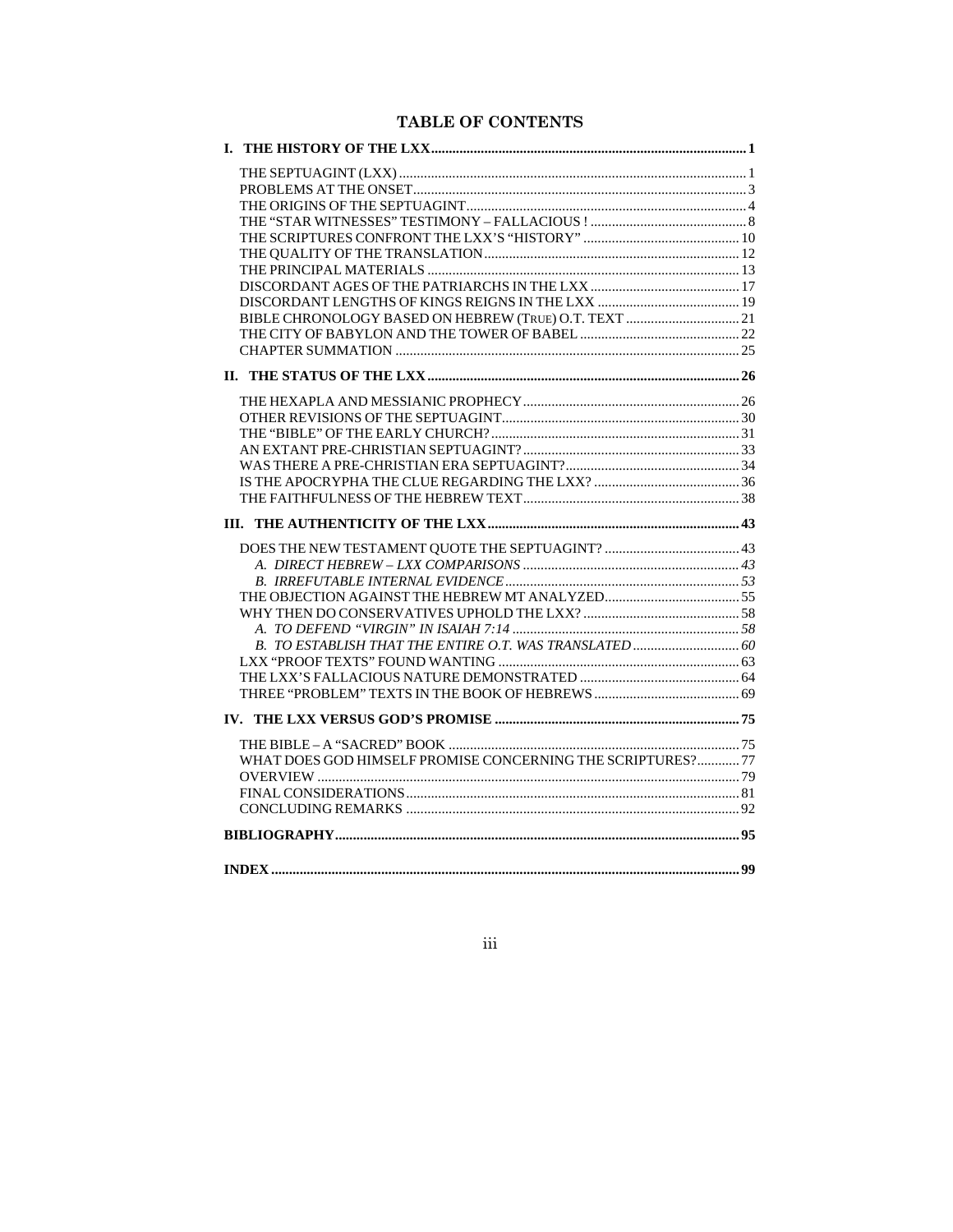## **ABBREVIATIONS**

| А                    | Codex Alexandrinus                                                                                                                                |
|----------------------|---------------------------------------------------------------------------------------------------------------------------------------------------|
| A.D.                 | <i>Anno Dei</i> (Year of God)                                                                                                                     |
| x                    | Codex Sinaiticus – pronounced. aleph, 1st letter in Hebrew alphabet                                                                               |
| AV                   | Authorized King James Version (1611)                                                                                                              |
| B                    | Codex Vaticanus                                                                                                                                   |
| b.                   | born                                                                                                                                              |
| B.C.                 | Before Christ                                                                                                                                     |
| <b>BM</b>            | <b>British Museum</b>                                                                                                                             |
| c.                   | $circa$ – about; approximately                                                                                                                    |
| ch.,chs.             | chapters)                                                                                                                                         |
| cp.                  | compare                                                                                                                                           |
| D                    | Codex Bezae                                                                                                                                       |
| d.                   | died                                                                                                                                              |
| ed., eds.            | edition(s); editor(s)                                                                                                                             |
| e.g.                 | exempli gratia - for example                                                                                                                      |
| et al.               | <i>et alii</i> – and others                                                                                                                       |
| etc.                 | <i>et cetera</i> – and so forth                                                                                                                   |
| fl.                  | <i>floruit</i> – flourished, used when birth & death dates are not known                                                                          |
| fn.                  | footnote                                                                                                                                          |
| ibid.                | ibidem - Latin for "in the same place"                                                                                                            |
| i.e.                 | $id$ est – that is                                                                                                                                |
| <b>ISBE</b>          | International Standard Bible Encyclopedia                                                                                                         |
| KJB/KJ               | King James Bible (1611)                                                                                                                           |
| LXX                  | Septuagint, for the "70" (72) translators                                                                                                         |
| mss                  | Greek ms of New Testament in cursive letters. Also called minuscules                                                                              |
| MSS                  | Greek MS of N.T. in capital letters. Also called majuscules & uncials                                                                             |
| MS/ms<br><b>MT</b>   | A single uncial or cursive manuscript.                                                                                                            |
| <b>NASV</b>          | Masoretic Text, the God given Hebrew Old Testament<br>New American Standard Version - also shortened to NAS                                       |
|                      |                                                                                                                                                   |
| Nestle <sup>26</sup> | 26th ed. of Nestle's Greek N.T. (= Nestle-Aland <sup>26</sup> or Aland-Nestle <sup>26)</sup>                                                      |
| n.d.                 | no date                                                                                                                                           |
| NIV                  | New International Version                                                                                                                         |
| n.p.<br>N.T.         | no place; no publisher<br>New Testament                                                                                                           |
|                      | <i>opere citato</i> – Latin for "in the work previously cited"                                                                                    |
| op. cit.<br>O.T.     | Old Testament                                                                                                                                     |
| p., pp.              | page(s)                                                                                                                                           |
| q.v.                 | quod vide – which see (that is, see the preceding item)                                                                                           |
| rev.                 | revision; revised; revised; reviewed by                                                                                                           |
| rpt.                 | reprint; reprinted                                                                                                                                |
| [sic]                | so, thus                                                                                                                                          |
| TR                   | Textus Receptus - the "Received Text". The Providentially preserved God                                                                           |
|                      | given Greek N.T. For practical purposes, same as "Traditional", "Syrian",                                                                         |
| T.T.                 | "Byzantine", & "majority text" (but the last is an oversimplification).<br>Traditional Text – a text representing the "vast majority of readings" |
| $_{\rm UBS}$ 3       |                                                                                                                                                   |
|                      | United Bible Society, 3rd edition of its Greek N.T.                                                                                               |
| Vid. supra           | <i>Vide supra</i> – see above; previous material in the book one is reading.                                                                      |
| viz.                 | <i>videlicet</i> – namely                                                                                                                         |
| vs., vv.             | verse(s)                                                                                                                                          |

iv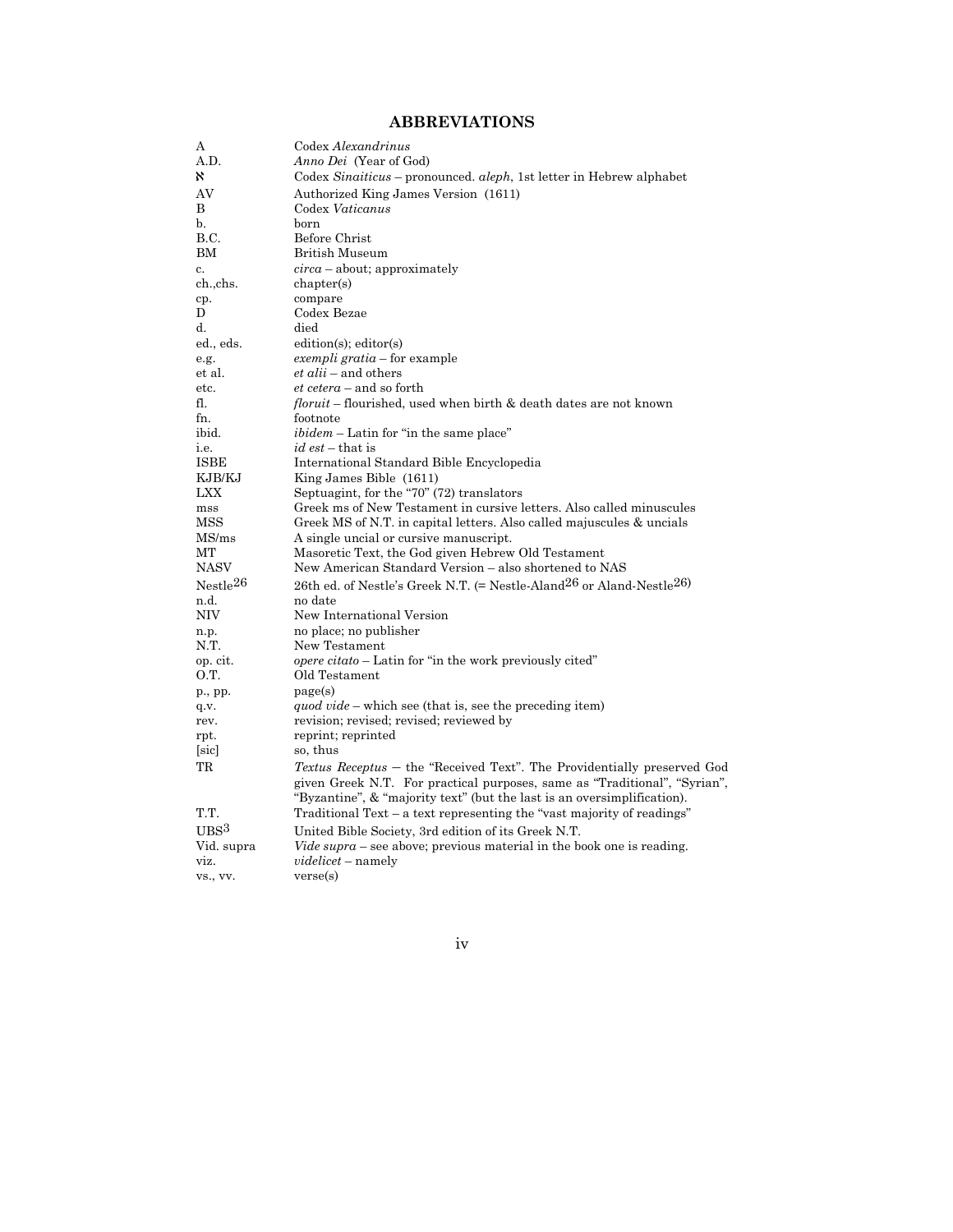#### **INTRODUCTION**

The Septuagint (LXX) is a very old translation of the Hebrew Scriptures (our Old Testament) into Hellenistic Greek. This statement alone is almost the *only* hard fact concerning this translation that is truly verifiable. The vast majority of modern academia does not consider the "Hebrew" Bible and the Old Testament portion of our "Holy" Bible to be one and the same entity. Indeed, many laymen as well as numerous pastors may be surprised to "learn" that, according to these same academicians, the original *text* of God's Word has been lost and is in need of "recovery".

Modern scholarship upholds that there are three families of Old Testament manuscripts. Most believe that all three must be compared in order to arrive at the original text. The three are the Hebrew Masoretic Text, the Samaritan Pentateuch, and the Septuagint. Because the LXX is supposedly 1,100 plus years older and as it reads very different from the oldest extant Hebrew manuscripts, text critics presume that the LXX was translated from an older more reliable Hebrew text.

Believing the LXX contains readings that have been lost or corrupted in the Hebrew Scriptures, these critics hold that the Septuagint may be used in determined places to "correct and restore" these adulterated readings. This illustrates the important position which the LXX has attained in Old Testament text critical circles. Indeed, one constantly reads in the relevant literature that it was "the" Bible of the early Christians. But – we wonder – is such veneration of the Septuagint by academia justified. Does the New Testament actually quote from the LXX? This fresh critical analysis examines the above with surprising results.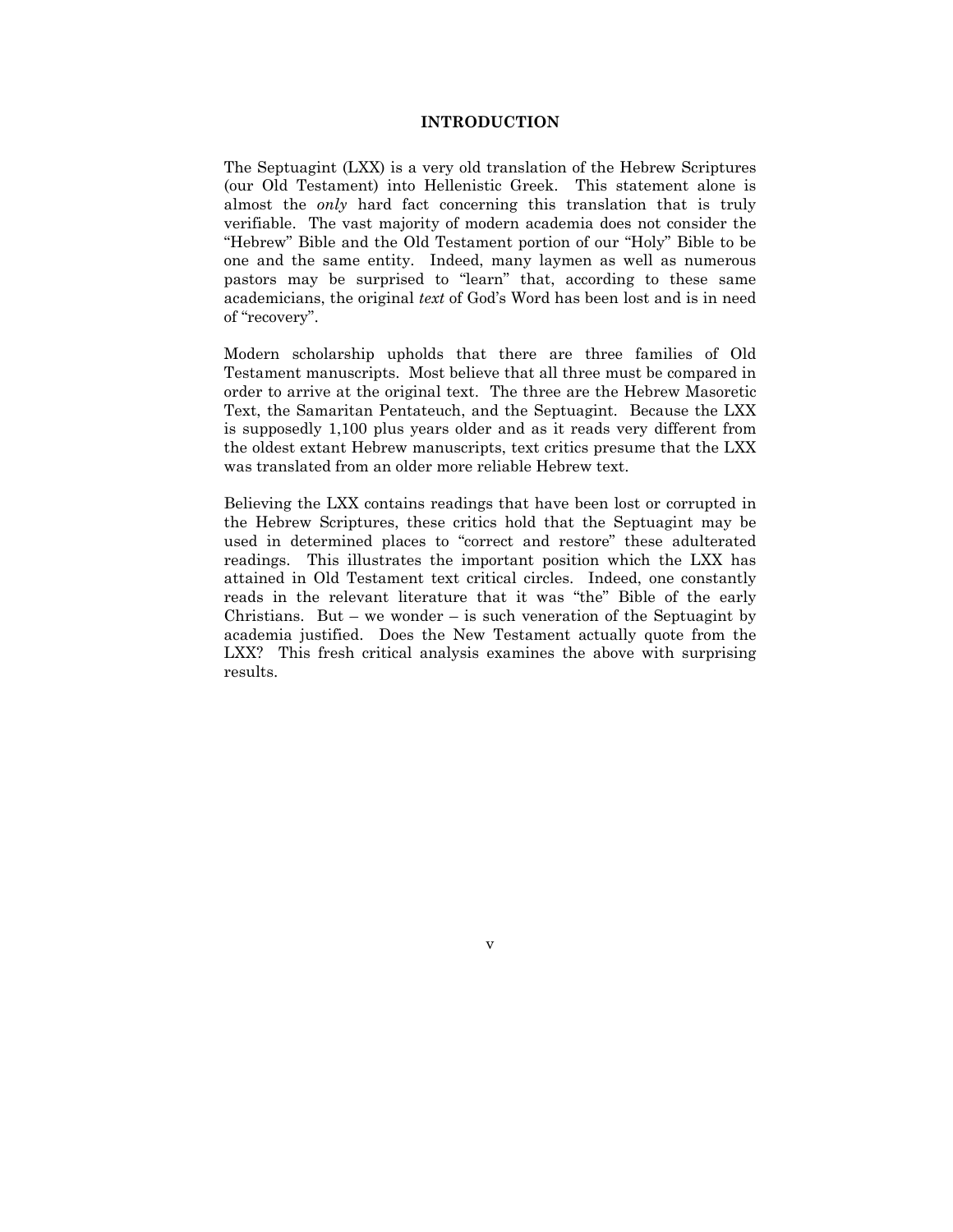#### **PREFACE**

A Bible chronologer must of necessity select a text as the foundational base from which to erect the history. It was this investigation that forced me to examine the Septuagint. As in the case of my first writing (*Which Version is the Bible*?), it was not the author's intent to produce a book or even a manuscript on the subject of the LXX. After years of study, materials had been assembled from numerous sources and places. That which began to take shape was a somewhat orderly assimilation of "private notes". These consisted of that which was regarded as the most pertinent information relevant to the question of textual criticism and Bible faithfulness, especially with reference to the role the LXX played in those matters. The only intent was to become better informed.

The next phase consisted of typing the assimilated data into the computer's word processor for permanent storage. This, of course, conferred the ability to add, rearrange, as well as make subsequent referral and retrieval expedient. This was important in order to facilitate locating essential material as, with the passing of time, it becomes easy to forget and/or misplace sources. Eventually, this loose information base evolved into a somewhat organized manuscript.

Discussions on the matter with friends and acquaintances resulted in many of them requesting copies of my material, such as it was, so that they could further reflect on the subject and examine for themselves the resources from which I had gleaned and studied. This prompted me to "clean" the notes up and make them a little more presentable (yet remaining in a somewhat unfinished rough form) so that upon request, copies of these personal notes could be sent out directly from the computer. However, it soon became apparent that this would not suffice for the material began to circulate beyond the realm of my familiars and the rather crude incomplete manner with which the footnotes had been left began to become an embarrassment.

Again, as no publication was to be the result of this endeavor, formal documentation with regard to footnotes, references, etc. was not always cited or complete. After all, the research had originally been intended merely for the benefit of the author. Thus, a more vigorous manuscript had suddenly become a necessity. To add to my discomfort, at the time this problem came to my attention I was deeply immersed in the preparation of a second doctoral dissertation and was thus unable to give immediate attention to the "Septuagint papers". Upon completion of the treatise, the author was able to again turn his attention to the LXX, and the third edition is the result of that return.

Appreciation by the author is herewith gratefully expressed to the many on both sides of the issue from whom I have gleaned, compiled, and adapted information. It is hoped that the unsuspecting church may, in at least some small measure, be alerted by the effort contained herein to that which has been afoot within the camp. For most, the resulting discoveries and conclusions will be startling.

Floyd Nolen Jones

December, 1994

vi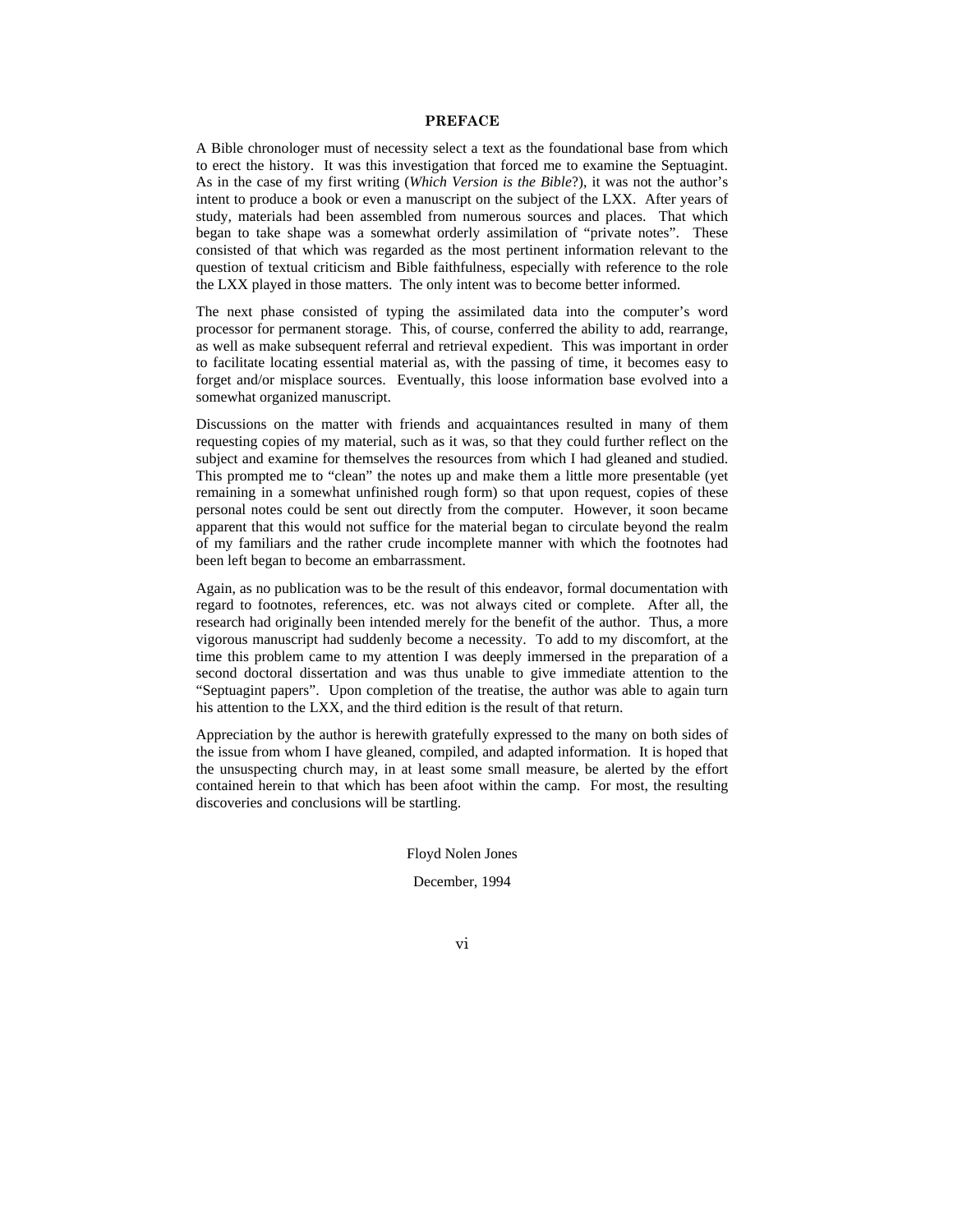# **I. THE HISTORY OF THE LXX**

#### **THE SEPTUAGINT (LXX)**

The Septuagint (LXX) is a very old translation of the Hebrew Scriptures (our Old Testament) into Hellenistic Greek. This statement alone is almost the *only* hard fact concerning this translation that is truly verifiable.

In perusing the literature, the typical definition offered for the Septuagint is that it was an "authorized" Greek translation of the Old Testament prepared in Alexandria, Egypt around 285–250 B.C. The enterprise is said to have been accomplished by 72 Jewish scholars at the request of Ptolemy II Philadelphus or possibly begun during the reign of his father, Ptolemy Soter.

Very serious as well as far reaching ramifications immediately follow this seemingly innocuous description – namely, the ensuing assumption (1) and the conclusions that proceed  $(2 \& 3)^{1}$ .

- 1. There was a complete Greek translation of the Old Testament *before*  the time of Christ Jesus.
- 2. This was the "Bible" actually *used* by the Lord Jesus and the Apostles.
- 3. Since this translation has the books of the Apocrypha interwoven into its fabric, its use by Jesus and the Apostles infers their endorsement of the Apocrypha.

Thus, we see that the issue before us is threefold. First, the paramount question is not whether there was a very old Greek version of the Old Testament, but was it made *prior* to the time of Christ and the Apostles?

l

-1-

<sup>1</sup> Peter S. Ruckman, *The Christian's Handbook of Manuscript Evidence*, (Pensacola, FL: Pensacola Bible Press, 1976), p. 40. Whereas Dr. Ruckman is often polemic and his position on double inspiration is altogether wrong as well as untenable; at least here he does succinctly summarize the issue.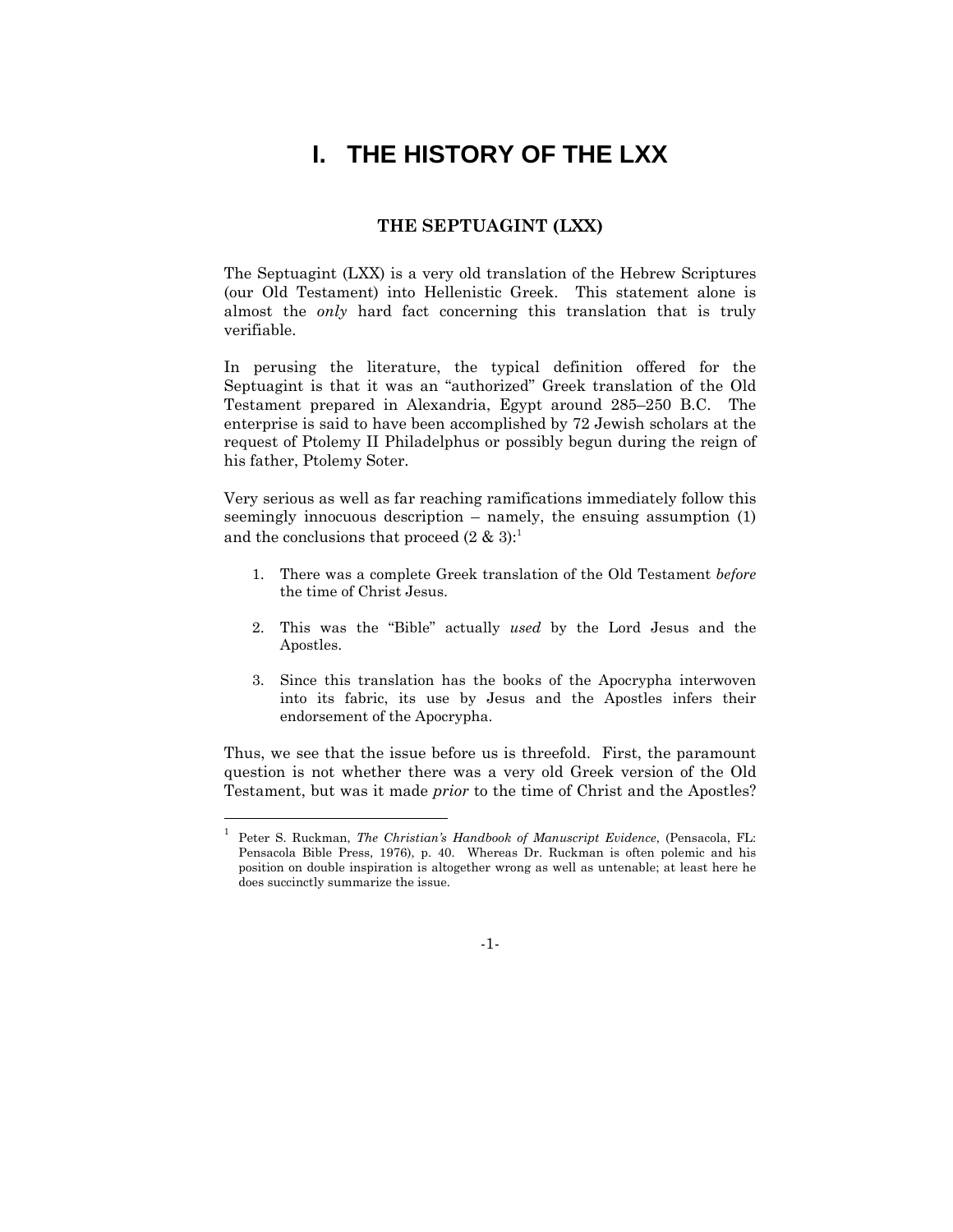l

Second, even if this should be true, did Christ Jesus and the Apostles actually use and/or quote from the *Greek* version at times in preference to the Hebrew Bible? Third, the crux of the matter is not whether we have extant ancient Greek witnesses to the Old Testament text, but rather – do they represent an *accurate* B.C. translation of the original Hebrew text?

In addition, modern scholars inform us that there are three (some say four) families of Old Testament manuscripts. Most believe that all three must be compared in order to arrive at the original text. The three are the Hebrew Masoretic Text, the Samaritan Pentateuch, and the Septuagint. All text critics feel that the LXX contains readings that have been lost or corrupted in the Hebrew Scriptures. Subsequently, these men hold that the Septuagint may be used in determined places to "correct and restore" these adulterated readings. The late Dr. Ira M. Price is representative with regard to modern scholarship's position in Old Testament textual criticism when he states: $<sup>1</sup>$ </sup>

"... there are extant manuscripts of this version (the Septuagint) much older than any document of Biblical Hebrew that we possess, except a few fragments and the Isaiah scroll; and comparison of the age of the great manuscripts of the two traditions gives an advantage to the Greek of six or, perhaps we should say, of eight centuries. This fact makes the Septuagint of high importance for the study of the early text of the Hebrew Old Testament".

Farther along Dr. Price continues this line of thought:<sup>2</sup>

"Study of the Septuagint and the use of it as a tool for *recovery* of the original text of the Hebrew Bible have thus taken a great step forward. ... advances in our knowledge of the Septuagint are to be welcomed as important contributions to a *better understanding* of the Bible. (emphasis added by FNJ)

These two citations by Price are typical of that which abounds in the literature and serves to illustrate the important position which the LXX

<sup>1</sup> Ira M. Price, *Ancestry of Our English Bible*, 3rd ed., rev., (New York: Harper & Bros., 1956), p. 55. (orig. pub. 1906)

<sup>2</sup> *Ibid*., page 82. Even conservatives fall into this snare; see McClintock and Strong, *Cyclopedia of Biblical Theological & Ecclesiastical Literature*, Vol. IX, (Grand Rapids, MI: Baker Book House, 1867), p. 545.

<sup>-2-</sup>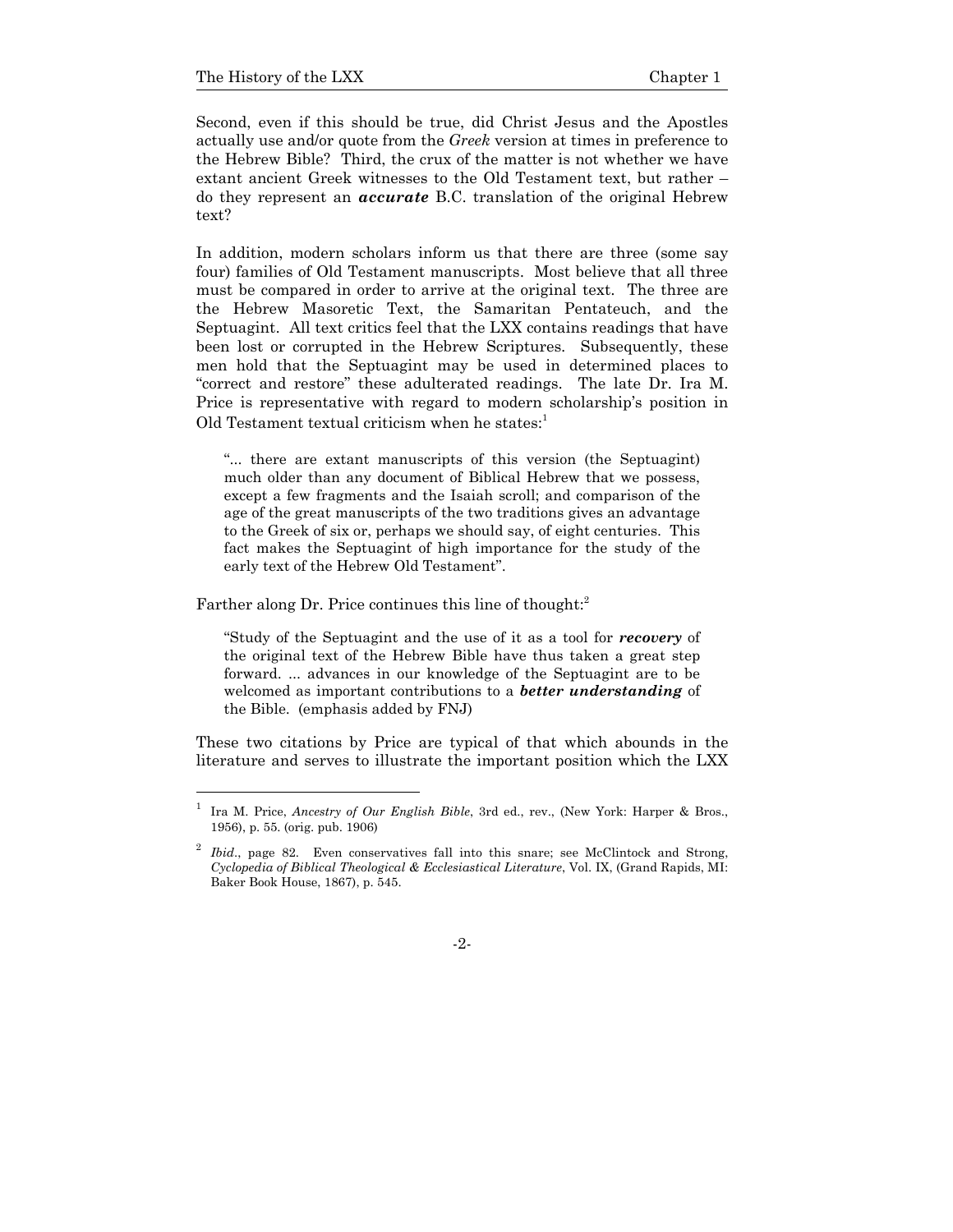has attained in textual critical circles. For example, the prestigious *International Standard Bible Encyclopaedia* relates that:<sup>1</sup>

"Its (the LXX) chief value lies in the fact that it is a version of a Hebrew text earlier by about a millennium than the earliest dated Hebrew manuscript extant (916 AD), a version, in particular, prior to the formal rabbinical revision of the Hebrew which took place early in the 2nd century AD. It supplies the materials for the reconstruction of an older form of the Hebrew than the MT (Masoretic Text) reproduced in our modern Bibles. ... The main value of the LXX is its witness to an older Hebrew text than our own. But before we can reconstruct this Hebrew text we need to have a pure Greek text before us, and this we are at present far from possessing".

The alert reader may correctly ascertain from these quotes that the vast majority of modern academia does not consider the "Hebrew" Bible and the Old Testament portion of our "Holy" Bible to be one and the same entity. Indeed, many laymen as well as numerous pastors may well have been surprised to "learn" that the original *text* of God's Word has been lost and was in need of "recovery".

Moreover, the last portion of Price's second citation is truth reversed. The Septuagint does *not* add to our understanding of the Bible. Rather, as the Bible is the *only* written source of God's revelation to man, it is the "advances in our knowledge" of Scripture that give wisdom and better understanding concerning – not merely the  $LXX - all$  written materials, philosophies, etc. But – we wonder – is such veneration of the Septuagint by academia justified? As best we can, we shall examine the evidence to see whether these things be so.

#### **PROBLEMS AT THE ONSET**

l

The history of the origin of the Septuagint is embellished with many diverse fables, hence its actual derivation is still being debated. As to hard provable facts, little is known. To illustrate, as we peruse the "Introduction" of the Zondervan version of the LXX we find:<sup>2</sup>

<sup>1</sup> *The International Standard Bible Encyclopaedia* (hereafter *ISBE*), James Orr (gen. ed.), Vol. IV, (Chicago, IL: The Howard-Severance Co. Pub., 1937), pp. 2722 and 2724.

<sup>2</sup> *The Septuagint Version of the Old Testament, with an English Translation*, (Grand Rapids, MI: Zondervan Pub. House, 1974), Introduction pp. i - ii.

<sup>-3-</sup>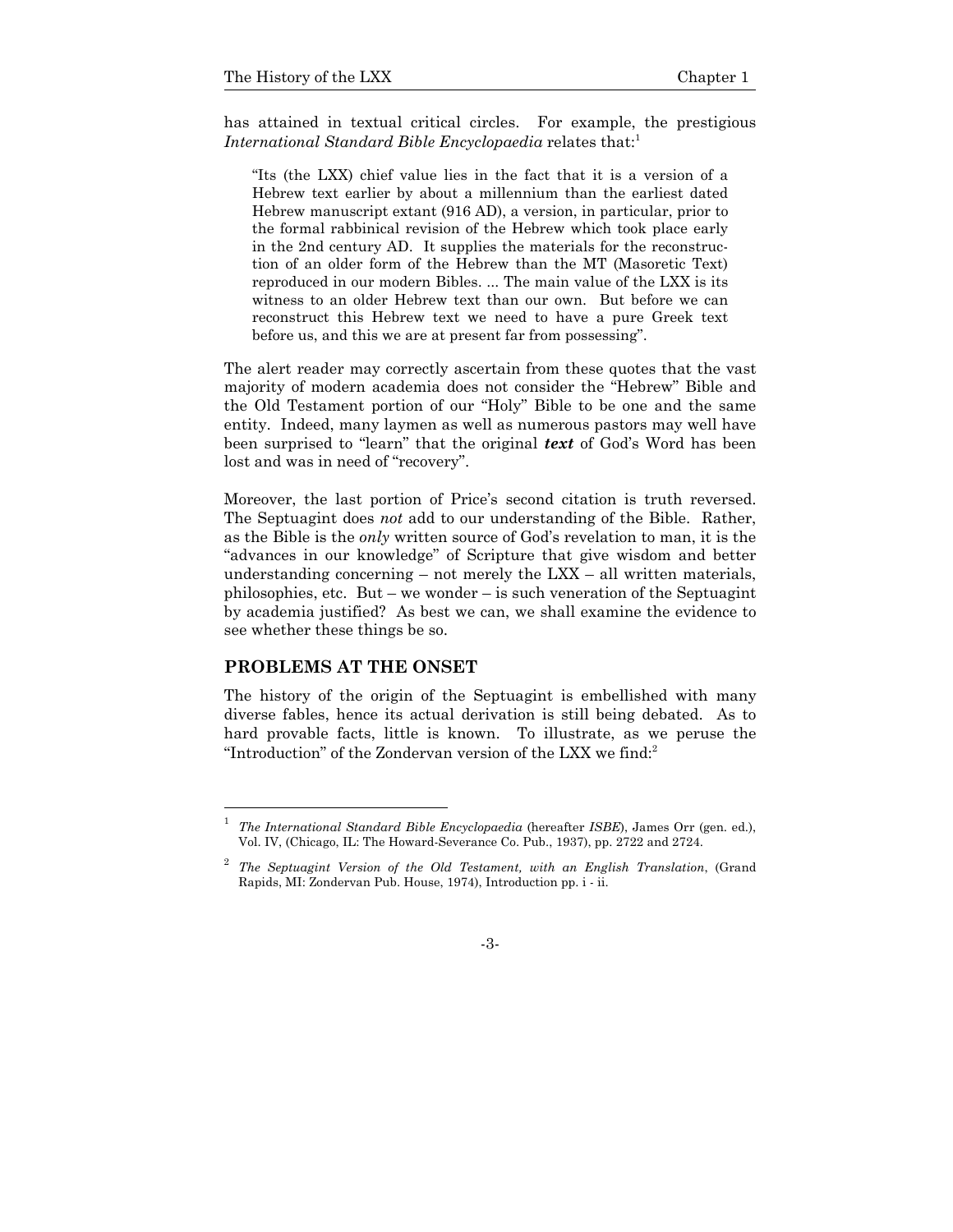"The history of the origin ... embellished with various fables ... Little is known with accuracy on this subject ... we possess no information whatsoever as to the time or place of their execution ... it has recently been *inferred* (p. i) ... the basis of truth which *appears* to be under this story *seems* to be that ... some have thus *supposed* that the translation was made by Alexandrian Jews ... the most reasonable conclusion is ..." (p. ii, emphasis added, FNJ)

Besides these we typically encounter:

"It is a good story – even if it doesn't have a word of truth in it ... it is highly probable ... the Aristeas story is rendered still more dubious by a consideration of the apparent origins ... It has been hotly debated whether or not there was a single original Greek translation ... the Old Testament was not all translated in the time of Ptolemy Philadelphus ... we cannot be sure that it was completed by the beginning of the first century B.C. ... The Prologue to the Book of Ecclesiasticus **implies** that the ..."<sup>1</sup> (again, emphasis added, FNJ)

#### **THE ORIGINS OF THE SEPTUAGINT**

There exist five sources as to the authenticity and origin of a pre-Christian Greek version of the Hebrew Scriptures. We shall now call each to step forward to give his testimony in order that we can render an accurate and factual decision.

1. The earliest writer mentioning a Greek Old Testament is Aristobulus, a Jewish priest who wrote a commentary on the Law. Fragments of this have been preserved by Eusebius<sup>2</sup> of Caesarea

l

2

<sup>1</sup> Price, *Ancestry of Our English Bible, op. cit.*, pp. 52-53.

Eusebius, a great historian who wrote probably the best history of the early church, was Arian in doctrine. In the year 325 A.D., the Nicaean Council was called to put down and settle the Arian heresy. Arius believed that Jesus was not God come in the flesh - that He was only a created being - and not God with a capital "G". To him, Jesus was more than a man but not quite God. Eusebius was an unregenerate religious man and a friend of Arius. Under great pressure from the orthodox Bishops at the Council, Constantine and Eusebius "took a more conciliatory view" concerning the deity of the Lord Jesus Christ. In other words, they would no longer go all the way to Arianism, but they would not completely deny it either. This simply cannot be done with Jesus. One cannot straddle the fence and merely take a "conciliatory point of view" about the Christ.

The fundamental issue as to whether one is a Christian or not is "Who is Jesus to you?" If a person does not believe unto the committing of his life that Jesus is God (Jehovah) come in the flesh to die for the sins of the world, that He was raised from the dead on the third day to make the blood atonement for mankind's sins, that person is not a Christian.

<sup>-4-</sup>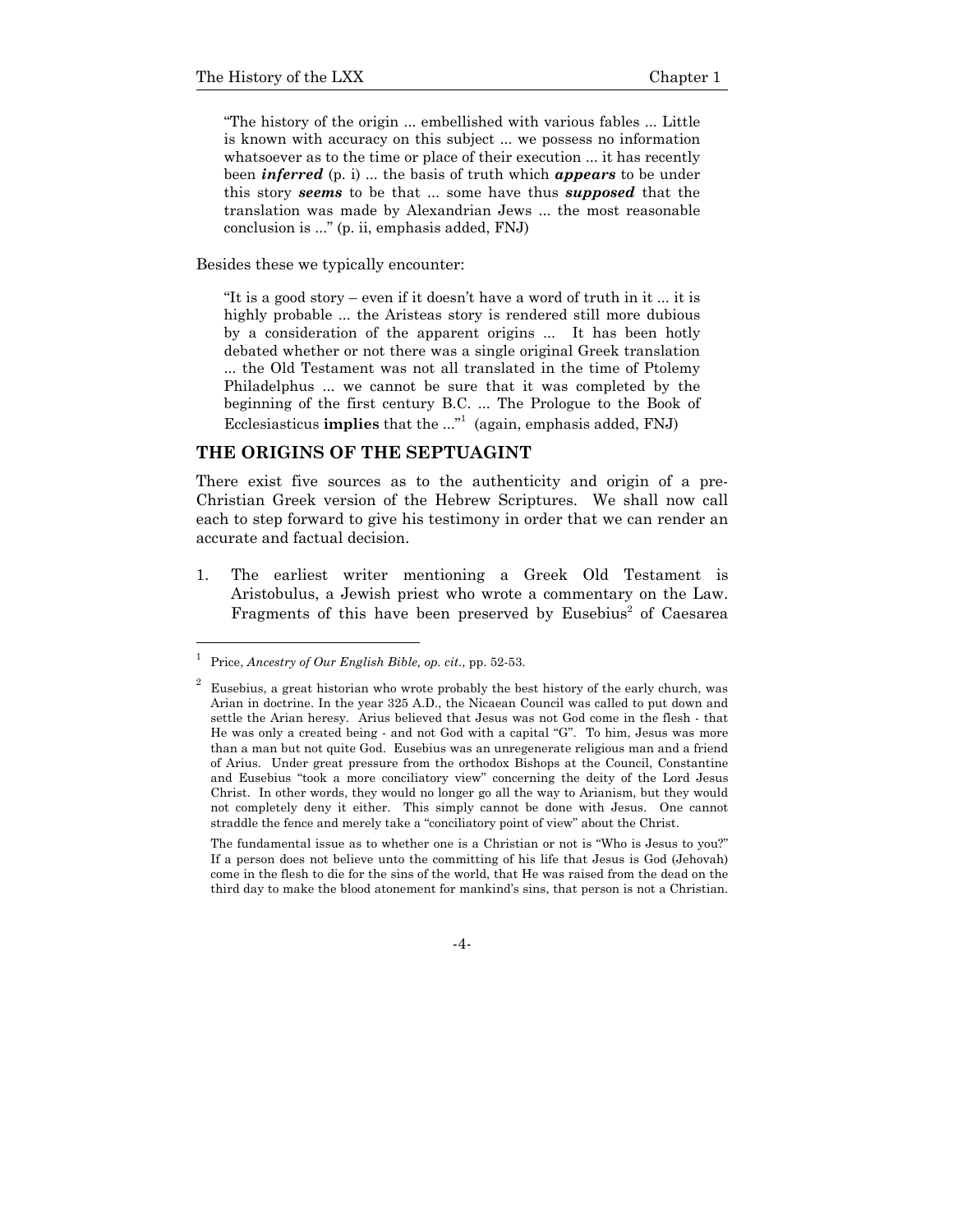l

(*Praeparatio Evangelica*, VIII. x and XIII. xii). Aristobulus lived around the beginning of the second century B.C. He records that the Law was translated into Greek from the Hebrew under the reign of Ptolemy II Philadelphus and that one Demetrius Phalereus had been employed in bringing about its production. Eusebius (260–339 A.D.) maintains that Aristobulus was actually one of the "seventy" translators.<sup>1</sup> Nevertheless, the eclectic character of the work has made doubtful the authenticity of its authorship.

 Indeed, Aristobulus was dependent on *Aristeas* (see numbered paragraph 2 following) and motivated by the desire to prove that Plato, and even Homer, had borrowed from the Bible.<sup>2</sup>

2. A letter, purporting to be written by a certain Aristeas to his brother Philocrates during the reign of Ptolemy II Philadelphus (285–246 B.C.), relates how Philadelphus, persuaded by his librarian (Demetrius of Phalerum) to obtain a translation of the Hebrew Scriptures for his royal library, appealed to the high priest at Jerusalem.<sup>3</sup>

*The letter of Aristeas* is preserved in the highly spurious noncanonical collection of fiction called "The Forgotten Books of Eden".4 This letter is the principal source of information concerning the origin of the Septuagint.

 Arius did not relent and was banished. However, five years later Constantine allowed him to return. Constantine and Eusebius, like Arius, did not hold to the doctrine of "Consubstantiation" - that Jesus and God the Father were of one essence.

- 1 Eusebius of Caesarea, *Ecclesiastical History*, (Grand Rapids, MI: Baker Book House, 1977), Book VII, ch. 32, p. 313. Eleazar supposedly responded by sending seventy-two elders (six from each of the twelve tribes) to Alexandria with an official copy of the Law. There, in seventy-two days, they made a translation which was read before the Jewish community amid great applause. It was then presented to the king. From the number of the translators it became known (albeit somewhat inaccurately) as the Septuagint – or the seventy.
- 2 D.W. Gooding, *The New Bible Dictionary*, J.D. Douglas (gen. ed.), (Grand Rapids, MI: Eerdmans Pub. Co., 1962), (Texts-Versions), p. 1258.
- 3 Jack A. Moorman, *Forever Settled*, (Collingswood, NJ: The Dean Burgon Society Press., 1999), p. 13. Here, Dr. Moorman is cited verbatim.
- 4 It is preserved in the supposedly *Lost Books of the Bible*, (Cleveland, OH: World Publishing Co., 1926), pp. 141-176.

-5-

This is the Biblical definition of a Christian. It is not someone who has been merely water baptized, confirmed, or has his name on a church membership roll.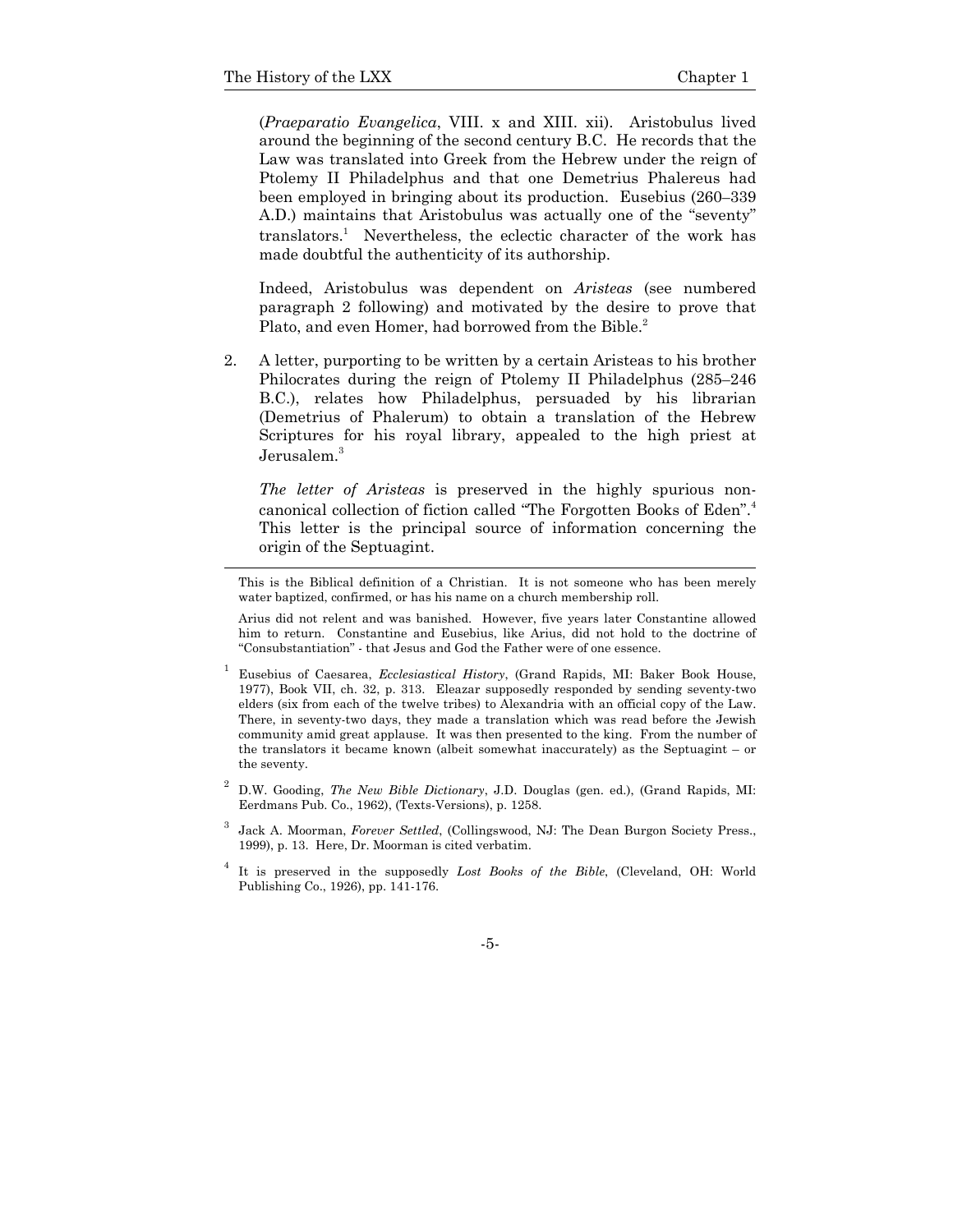According to this letter, Ptolemy, desiring to collect a copy of "all the books in the world", offered in trade the freedom of 100,000 Jewish captives in exchange for a Greek translation of the Jewish Laws.<sup>1</sup> Aristeas claimed to be a Greek court official of Ptolemy's.<sup>2</sup> Further, that he was among those sent as an embassy by Demetrius requesting Eleazar, the high priest, to send a company of the best scholars of Israel bearing an official copy of the Law to Alexandria for the purpose of preparing that translation of the Hebrew Scriptures.

Josephus tells much the same story but with variations. Later writers embellish it with unbelievable details. After reading through these accounts, one is distinctly left with the impression that, rather than the miraculous, he is enmeshed in legend, fable and myth. For example, some assert that the translators were shut into separate cells and, by divine inspiration, wrote their versions exactly alike, word for word. We scan these later writings and are "informed" that the 72 translators completed the entire undertaking in 72 days, etc.<sup>3</sup>

Others speculate that the LXX was primarily prepared for the benefit of a large population of Greek-speaking Jews living in and around Alexandria, Egypt. Yet, it is unlikely that in a space of approximately 35 years the Jews of Alexandria would have found such a translation needful or desirable. It is most noteworthy that we find no vestige of any versions having been made by the Jews into the languages of *other*  countries – countries in which they had settled for much longer periods than in Alexandria. Indeed, to this day Hebrew is the language of the synagogue throughout the entire world.

3. The third witness most often referred to is that of the prologue of the Apocryphal non-canonical book "Jesus, the Son of Sirach". Purportedly written 130 B.C., this work, is often cited as referring to a Greek version that existed in his day. However, Jesus – "Son of Sirach" – was merely translating his grandfather's work, and this

<sup>1</sup> These data are also recorded by Flavius Josephus in *Antiquities of the Jews*, XII, 2, 1-5.

<sup>2</sup> H. St. John Thackeray, *The Letter of Aristeas: Translations of Early Documents*, (London, Eng: Society for Promoting Christian Knowledge, 1918), p. vii.

<sup>3</sup> Henry B. Swete, *An Introduction to the Old Testament in Greek*, (Peabody, MA: Hendrickson Pub., 1989 rpt of 1914 orig.), p. 316; Price, *Ancestry of Our English Bible, op. cit.*, p. 52.

<sup>-6-</sup>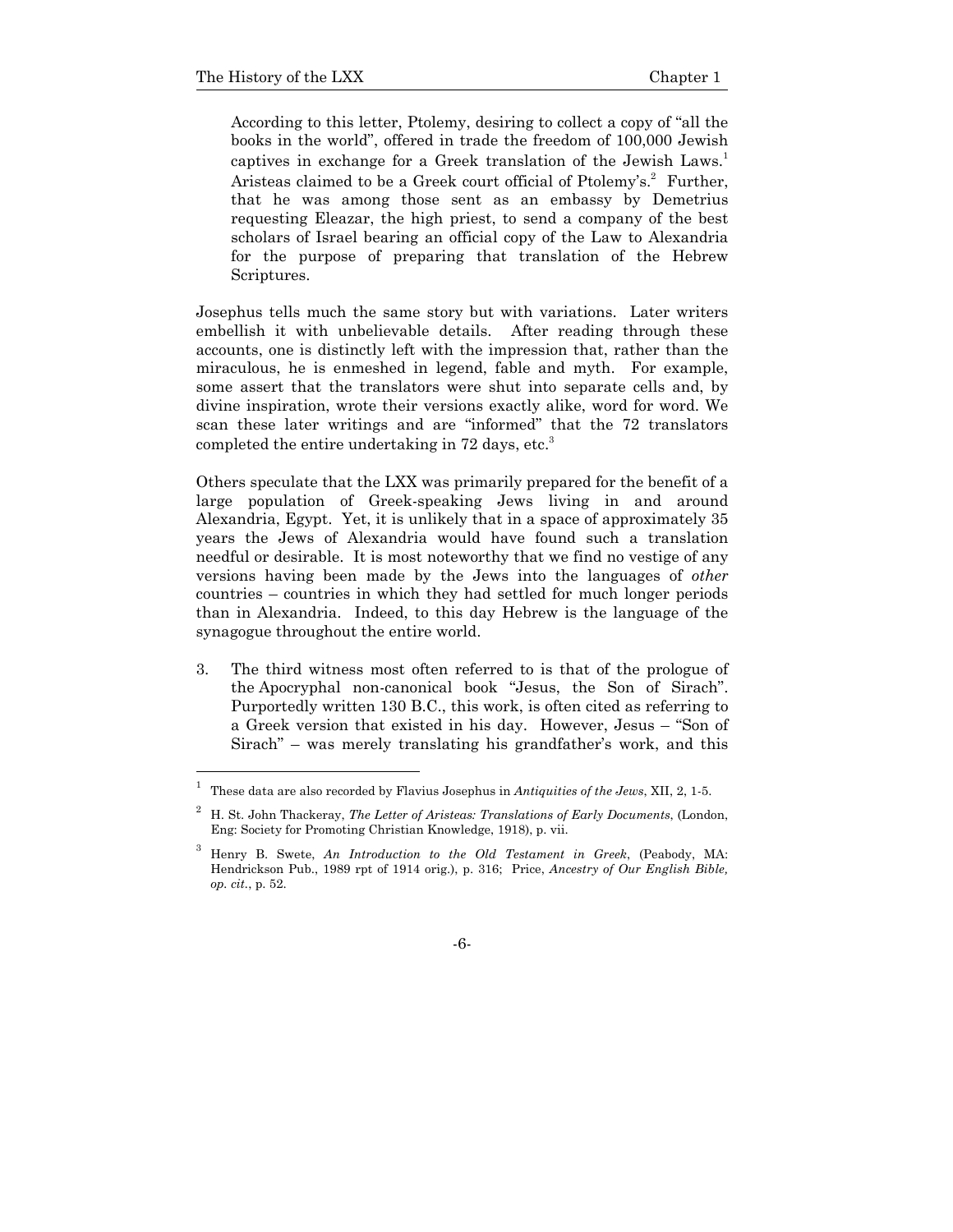work was not written in **Greek** but *Hebrew*. 1 What the son of Sirach said was: "... the same things expressed in Hebrew have not an equal force when translated into another language. Not only so, but even the Law and the prophecies and the rest of the books differ not a little as to the things said in them".<sup>2</sup>

It can be seen that the first statement made no reference whatsoever to the Greek language. Furthermore, the second statement says nothing about a *translation* but refers only to what the Hebrew books *said*. Jesus, the Son of Sirach, said nothing whatever in the preceding quote about the Law and the Prophecies existing in a Greek Old Testament. Having undertaken to translate his grandfather's work from Hebrew to Greek, he was merely speaking of his own difficulties in translating. Thus Jesus' (the Son of Sirach) citation to the "Law and the Prophecies" had no relation to any Greek Bible.

4. Another name mentioned as having used a B.C. LXX is Philo (c.20 B.C. – c.A.D. 50) of Alexandria. A Jewish Gnostic and philosophical mystic, Philo lived during the reign of the Roman Emperor Caligula. It was the same period in which the Apostles were fruitfully engaged in the preaching of the Gospel.3 In his *Life of Moses*, Philo states that up unto that time a yearly feast was kept in memory of the Scriptures having been translated into Greek by the seventy-two interpreters.4 Philo also intimates that the interpreters were "inspired", by stating: "They prophesied like men possessed, not one in one way and one in another, but all producing the same words and phrases as though some unseen prompter were at the ears of each". 5

 Some have suggested that Philo is possibly the author of *The letter of Aristeas*. 6 Even if this were untrue, the possibility exists that Philo's

<sup>1</sup> Henry Harman, *Introduction to the Study of the Holy Scriptures*, (New York: Phillips and Hunt Pub., 1882), p. 46.

<sup>2</sup> *The Septuagint Version of the Old Testament, with an English Translation*, Zondervan, *op. cit*., Introduction, p. iii.

<sup>3</sup> Moorman, *Forever Settled*, *op. cit*., p. 16; also see Foy E. Wallace, *A Review of the New Versions.* (Ft. Worth, TX: Noble Patterson Pub., 1973), Addenda, 4th section, p. 35. Wallace reprints R.C. Foster's "The Battle of the Versions".

<sup>4</sup> *Ibid*.

<sup>5</sup> *ISBE*, *op. cit*., p. 2723.

<sup>6</sup> Ruckman, *The Christian's Handbook of Manuscript Evidence*, *op. cit*., pp. 54, 186.

<sup>-7-</sup>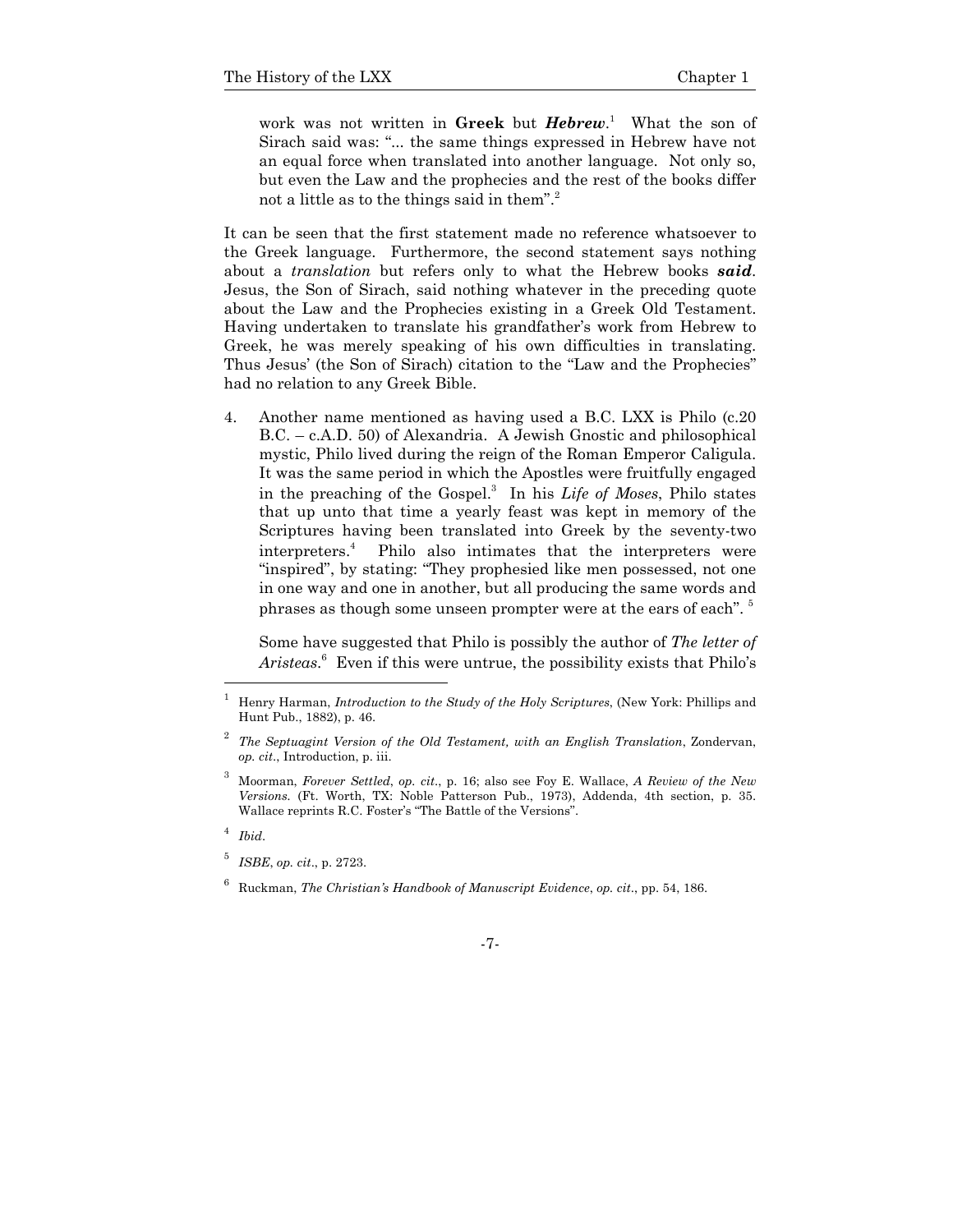only real knowledge of the Septuagint is the result of his having read Aristeas.<sup>1</sup> The fact is that there are no actual quotes contained in his work that are cited from a Greek translation of the Old Testament.

5. Lastly, the Jewish Historian Josephus (A.D. 37–100?) is often cited as having used the Septuagint. However no quotes of his having done so are ever offered to certify such a claim. A member of the Pharisee sect from age 19 until the end of his life, Josephus corroborates the story as related by *Aristeas* with only slight variations.<sup>2</sup> It is generally agreed that almost certainly, he had access to the letter.<sup>3</sup> Thus, Josephus is not an actual proven independent source. Moreover, no real evidence exists demonstrating that he ever used or even saw a Septuagint.

Presumably, only the first five books (The Law or the Pentateuch) were initially translated. This is said to be the "original" Septuagint. The remaining books were supposedly translated piecemeal later. Subsequently the name "Septuagint" was extended and expanded to cover all of these translations. Significantly, the apocryphal books are found interspersed throughout the canonical books in the LXX.<sup>4</sup>

### **THE "STAR WITNESSES" TESTIMONY – FALLACIOUS!**

In *The Letter to Aristeas*, the Egyptian king banqueted the seventy two for seven days. During this interval, he put questions to each of them to supposedly test their proficiency and skill for the task at hand. Extraordinarily, not one question or answer in the entire lengthy dialogue was related to the differences in Greek and Hebrew idioms, verb tenses, writing styles of the various Hebrew authors, or to the divine nature of the Hebrew writings, Scriptural preservation, Biblical translating or Biblical languages. The questions related to such things as politics, military affairs, and kings' reigns – with emphasis on Athenian Greek Philosophy. Yet strangely we read that three days later, Ptolemy II Philadelphus granted them permission to translate the Old Testament into Greek for his library, being somehow assured of their competency in Biblical scholarship. Does this ring likely or logical?

<sup>1</sup> *ISBE*, *op. cit*., p. 2724.

<sup>2</sup> Josephus, *Antiquites*, *op. cit*., xii, 2, 1-13; *Antiquites*, Preface 3; *Against Apion*, ii, 4.

<sup>3</sup> *ISBE*, *op. cit*., p. 2724.

<sup>4</sup> Moorman, *Forever Settled*, *op. cit*., p. 14.

<sup>-8-</sup>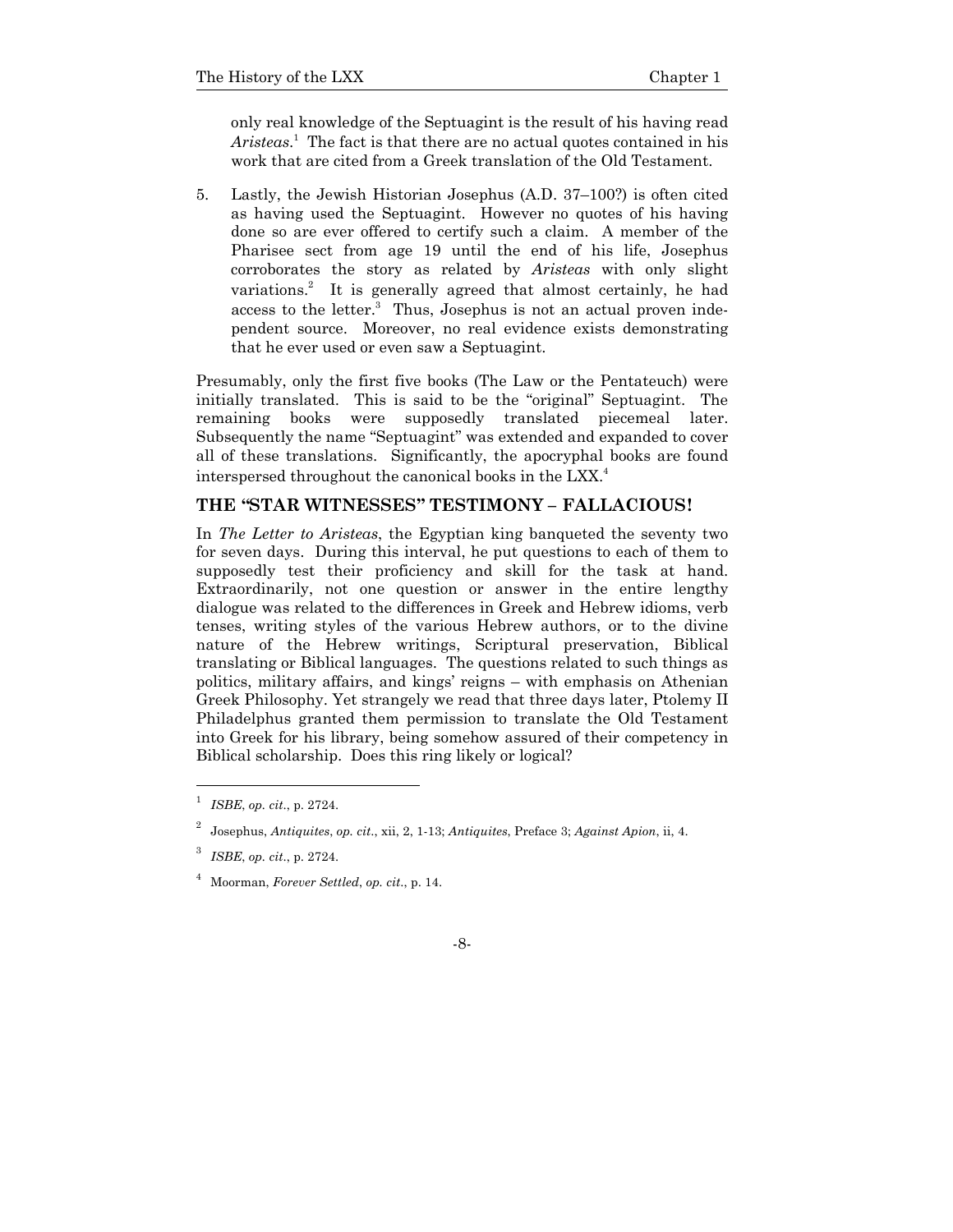Moreover, Aristeas' letter belongs to the 2nd century  $B.C.$ <sup>1</sup> That is, it is not authentic – it was written about 150 or more years *after* the supposed time that the LXX was translated. Further, many hold that the writer of *Aristeas* was probably not a Gentile, but a Jew. Regardless of nationality, he was deeply enmeshed in pagan Greek philosophy and was certainly not a courtier in the court of Ptolemy Philadelphus. Thus, Aristeas is *not*  who he claims. He is not a first hand witness as we were led to believe by the narrative. The writer has lied to us, and he has lied often.

*Aristeas* further blunders in naming Demetrius of Phalerum (c.345 – c.283 B.C.) as a member of the court and keeper of Ptolemy Philadelphus' (285–247 B.C.) library. The latter part of Demetrius' life was spent in the court of Ptolemy Soter, not Philadelphus. Moreover, having lost favor with Philadelphus, Demetrius was banished by that monarch. Indeed, he was never the royal librarian.<sup>2</sup> The author further indicts himself when just prior to the banquet given in honor of the translators he states: "it happens to be the anniversary of our naval victory over Antigonus".<sup>3</sup> This is a major blunder. The writer has either transformed a decisive defeat of the Egyptian navy at the battle of Cos (c.260 B.C.) into a victory or this is a reference to an actual victory at Andros around B.C. 245. Regardless, both of these battles occurred long *after* the c.283 decease of Demetrius.4

Such historical errors recorded in the *Letter of Aristeas* disclose the undeniable fact that the work is not of the time period it claims. Moreover, an attempt to enumerate all the many obvious errors and inaccuracies in this work would necessitate going far beyond the scope and intended purpose of the study. Surely enough has already been said to alert the reader to the true nature of "*Aristeas*".

The situation before us would be analogous to the author of a novel such as "Gone with the Wind" describing within the story another book as though it had been written several hundred years previously. Would such a statement be esteemed as necessarily factual, scientific, or

<sup>1</sup> *ISBE*., p. 2724. Here, The *International Standard Bible Encyclopedia* proposes a date of around 100-80 B.C.

<sup>2</sup> Thackeray, *The Letter of Aristeas, op. cit., p. 23.*

<sup>3</sup> *Ibid*., p. 59.

<sup>4</sup> *Ibid.*, p. ix.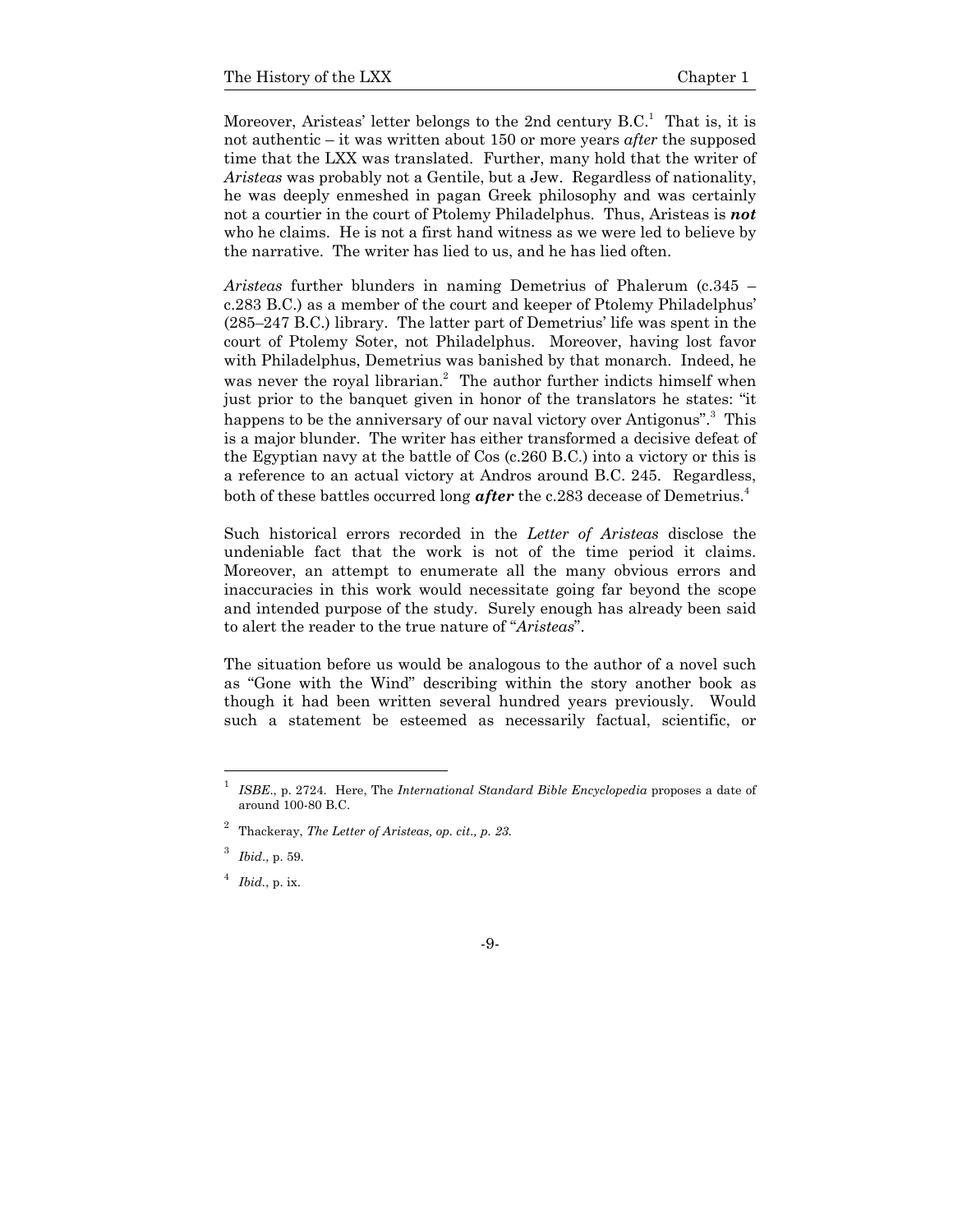admissible as legal evidence which would, for example, hold up in a court of Law?

The LXX version itself "speaks" to us and in so doing, bears manifest proof that it was not administered by Jews from Israel. It was generated by Jews, or those acquainted with the Hebrew tongue, who were of Egypt. This is demonstrated beyond all doubt by the presence of many words and conspicuous expressions that are unmistakably Alexandrian.<sup>1</sup> This fact alone is sufficient proof that the narrative of *Aristeas* is mere fiction. Moreover, Melvin K. H. Peters apprises us that the story of the origin of the Septuagint was "exposed as a legend as early as  $1705$ ".

#### **THE SCRIPTURES CONFRONT THE LXX'S "HISTORY"**

Further analysis of the narrative reveals obvious confrontation and contradiction with the basic teachings of Scripture. The story relates that six scholars were selected from each of the twelve tribes and that these 72 men came down to Alexandria, Egypt and produced the translation. This cannot be true.

"For the priest's lips should keep knowledge, and they should seek the law at his mouth: for he is the messenger of the LORD of hosts. But you are departed out of the way; you have caused many to stumble at the law; you have corrupted the covenant of Levi, saith the LORD of Hosts". (Mal. 2:7–8)

What was the covenant of Levi? It was a contract in which God charged the Levites with the sole responsibility of writing and preserving the Scriptures. Deuteronomy 31:24–25 records:

"And it came to pass, when Moses had made an end of writing the words of this law in a book, until they were finished that Moses commanded the Levites, who bore the ark of the covenant of the Lord, saying, Take this book of the law, and put it in the side of the ark of the covenant of the Lord your God, that it may be there for a witness against thee"

<sup>1</sup> *Septuagint*, *op. cit*., Introduction, p. ii.

<sup>2</sup> Melvin K. H. Peters, "Why Study the Septuagint?" *Biblical Archaeologist*, (Sept. 1986): pp. 174-181. The claim that the Letter was the work of a contemporary of Philadelphus was demolished in 1684 by Humphry Hody, Professor of Greek at Oxford (1698-1706) [*De Bibliorum textibus originalibus, versionibus Graecis, et Latina vulgata*, Bk. IV, (Oxon. 1705)]. Also see Swete, *An Introduction to the Old Testament in Greek, op. cit.*, p. 15*.*

<sup>-10-</sup>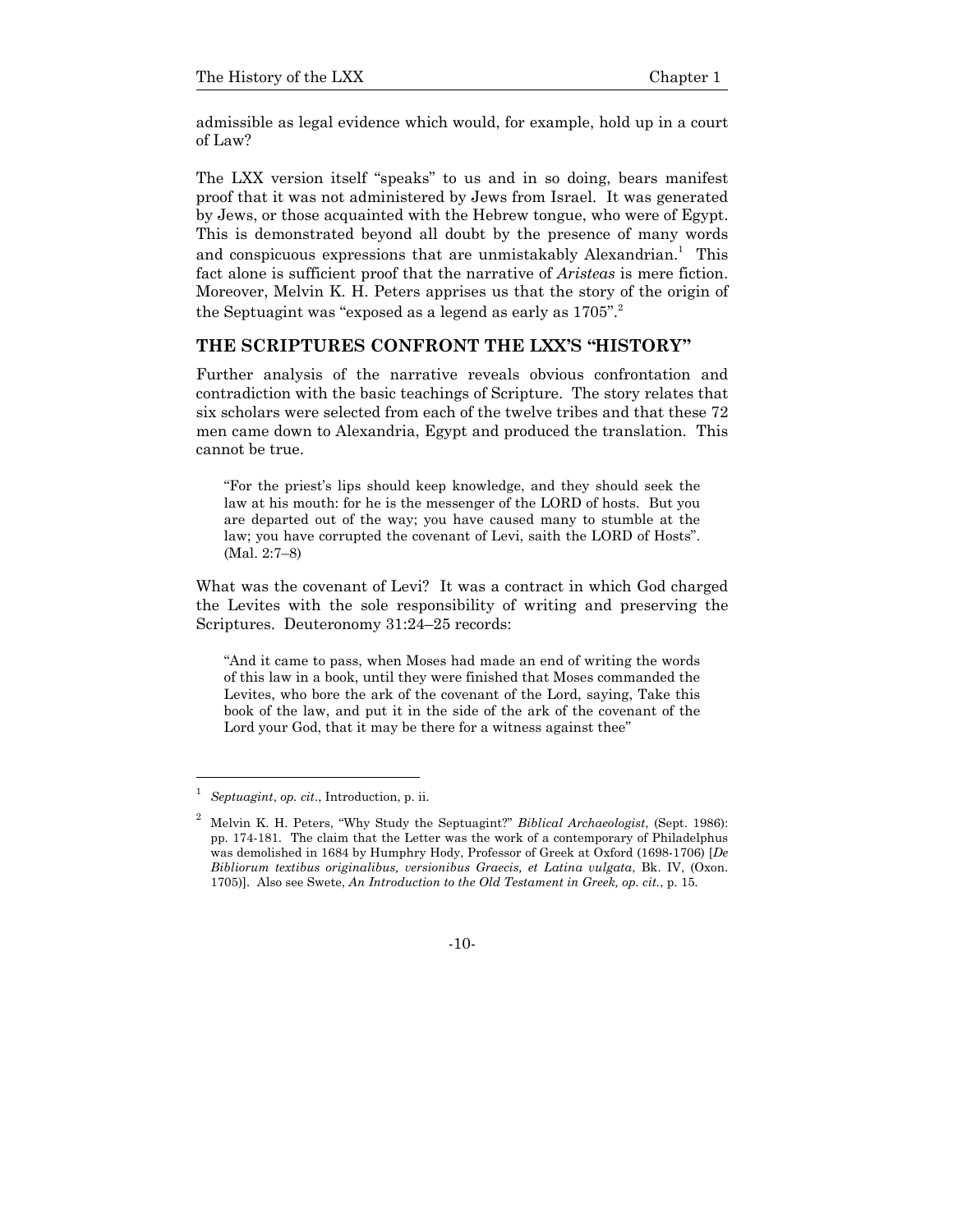In Israel, only the males of the Tribe of Levi could copy Scripture.<sup>1</sup> They and they alone were entrusted as custodians over the Holy Writ. They were selected over all other tribes on the basis of their having chosen to follow Moses and God when the people of Israel broke the covenant of the LORD in the matter of the golden calf idol and the orgy that accompanied its dedication (Exo. 32, esp. vs. 25–29; cp. Num. 3 and 8:5–22).

Actually, in all of Scripture no record exists whereby the Hebrews ever translated their sacred writings into any other language. Nevertheless, we have seen that the Levites were the sole custodians over all the affairs concerning the Writings such that if a translation were indeed required, it would undeniably have been executed by these selfsame men. Thus, there could not have been six men from each of the twelve tribes engaged in such an undertaking as translating the Hebrew sacred writings under the holy sanction of God appointed authorities. The Levites would never have allowed men from the other eleven tribes to go down to Egypt for such a purpose. The high priest, himself a member of the tribe of Levi, would hardly authorize so blasphemous an act.

Who was given authority to copy out the Scriptures? The Levites! Thus, all the scribes in the Bible were from the tribe of Levi. For example, the Book of Ezra records that Ezra was a "ready scribe" and that he was a priest, hence, from the tribe of Levi (Ezra 7:6, 10–11).

Obviously then, God would never inspire such a work as described by Aristeas, Philo, Josephus, etc. for it violates His very instructions as heretofore disclosed. Nor would the priests and Levites select or approve men from the other eleven tribes to translate Scripture. Thus this spurious tale stands exposed as unscriptural and, as such, falls on its face before the fire of God's Word as surely as did the Philistine's statue of Dagon (I Sam. 5:1–7).

-11-

<sup>1</sup> One notable exception was the King from the tribe of Judah (Gen. 49:8-10; Psa. 78:67-71). Upon his ascension to the throne, the King had to take the Scriptures which the Levites were protecting and write out a copy for himself. He was to keep it with him at all times so that he could govern God's people according to God's laws, justice, and wisdom.

God revealed this through Moses when prophesying to Israel that it would some day have a king: "And it shall be, when he [the king] sits upon the throne of his kingdom, that he shall write him a copy of this law in a book *out of that which is before the priests the Levites*: And it shall be with him, and he shall read therein all the days of his life: that he may learn to fear the LORD his God, to keep all the words of this law and these statutes, to do them" (Deu. 17:18-19, italics added).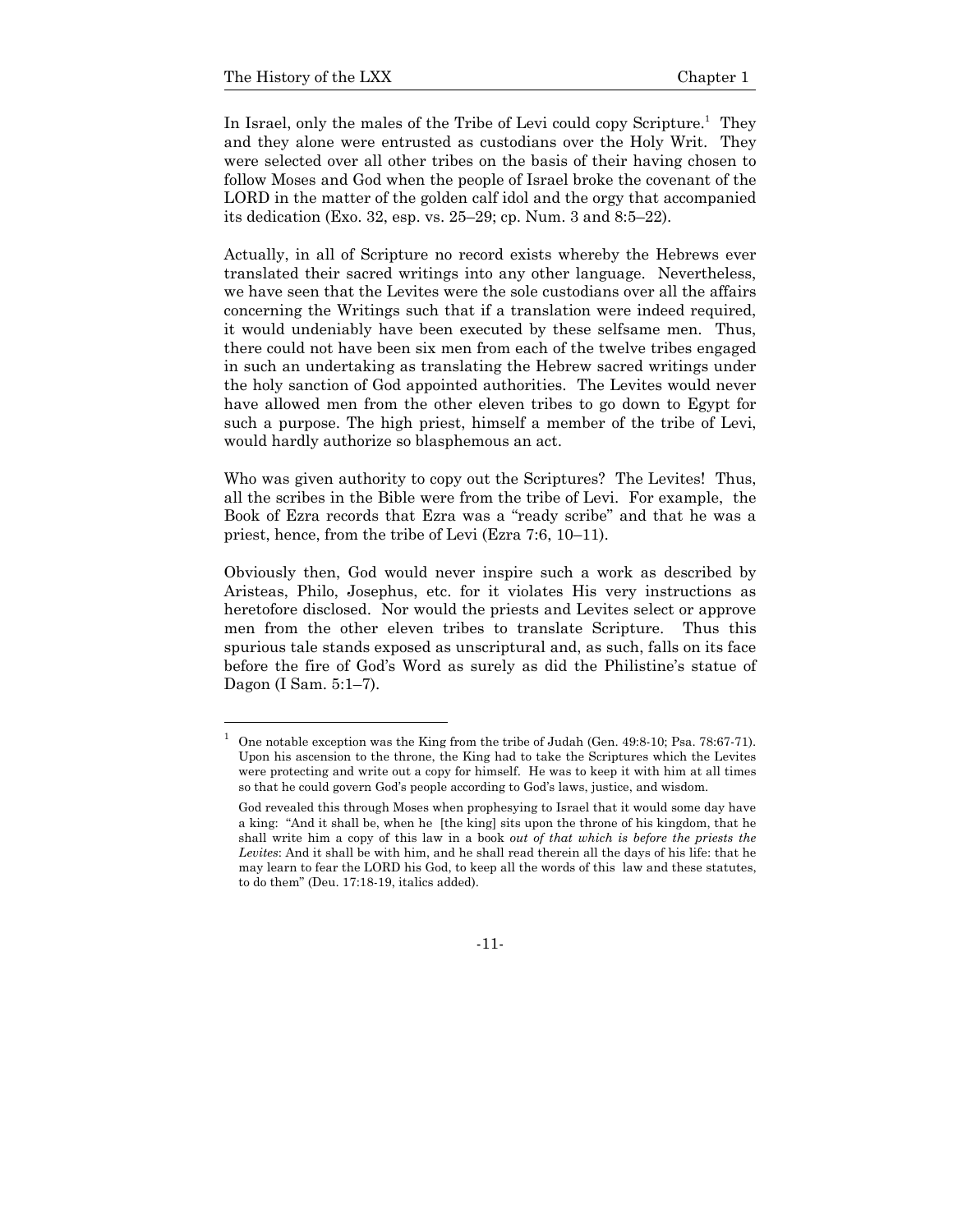#### **THE QUALITY OF THE TRANSLATION**

The variety of the translators of the LXX is proved by the unequal character of the version. Some books demonstrate that the translators simply were not competent to the task, while others exhibit, on the whole, a careful translation. Moreover, the Greek of the LXX is not straightforward *Koiné* Greek.<sup>1</sup> At its most idiomatic, it abounds with Hebraisms; at its worst it is little more than Hebrew in disguise.<sup>2</sup> Still, the Pentateuch can be classified as fairly idiomatic and consistent, though there are traces of its being the work of more than one translator.

Outside the Pentateuch some books, it seems, were divided between two translators working simultaneously, while others were translated piecemeal at various times by different men using widely diverse methods and vocabulary. Consequently the style varies from fairly good *Koiné* Greek, as in part of Joshua, to indifferent Greek, as in Chronicles, Psalms, the Minor Prophets, Jeremiah, Ezekiel, and parts of Kings. Judges, Ruth, Song of Solomon, Lamentations, and other parts of Kings are worse – being so rigidly literal and often unintelligible.<sup>3</sup>

Thus the Pentateuch is generally well done, especially as compared to the rest of the books contained within the LXX. Still, it does occasionally paraphrase anthropomorphisms in a manner offensive to Alexandrian Jews, disregards consistency in religious technical terms, and shows its impatience with the repetitive technical descriptions in Exodus by mistakes, abbreviations, and wholesale omissions. Yet comparatively few books in the LXX attain even to the standard of the Pentateuch; most are of medium quality, some are very poor.

H.B. Swete says the Book of Isaiah shows "obvious signs of incompetence" As a translation, it is not only bad – it is the most inferior book within the LXX. He concludes that the Psalms are but little better. $4$  Esther, Job,

<sup>1</sup> *ISBE*, *op. cit*., p. 2722. *Koiné* means "common language". It was the international form of Greek that flourished from the time of Alexander the Great to the barbarian invasions which overtook the Roman Empire after the 4th century AD. It was replaced by "Byzantine" Greek until 1453 at which time the "Modern" Greek stage superseded it. The Greek spoken today is the lineal descendant of the *Koiné*. *Koiné* is singularly the language of the N.T.

<sup>2</sup> Gooding, *The New Bible Dictionary*, *op. cit*., (Texts-Versions), pp. 1258-1261. This section relies heavily on Gooding.

<sup>3</sup> *Ibid*., p. 1259. This and the following paragraph are cited nearly verbatim from Gooding.

<sup>4</sup> Swete, *An Introduction to the Old Testament in Greek, op. cit.*, pp. 315-316.

<sup>-12-</sup>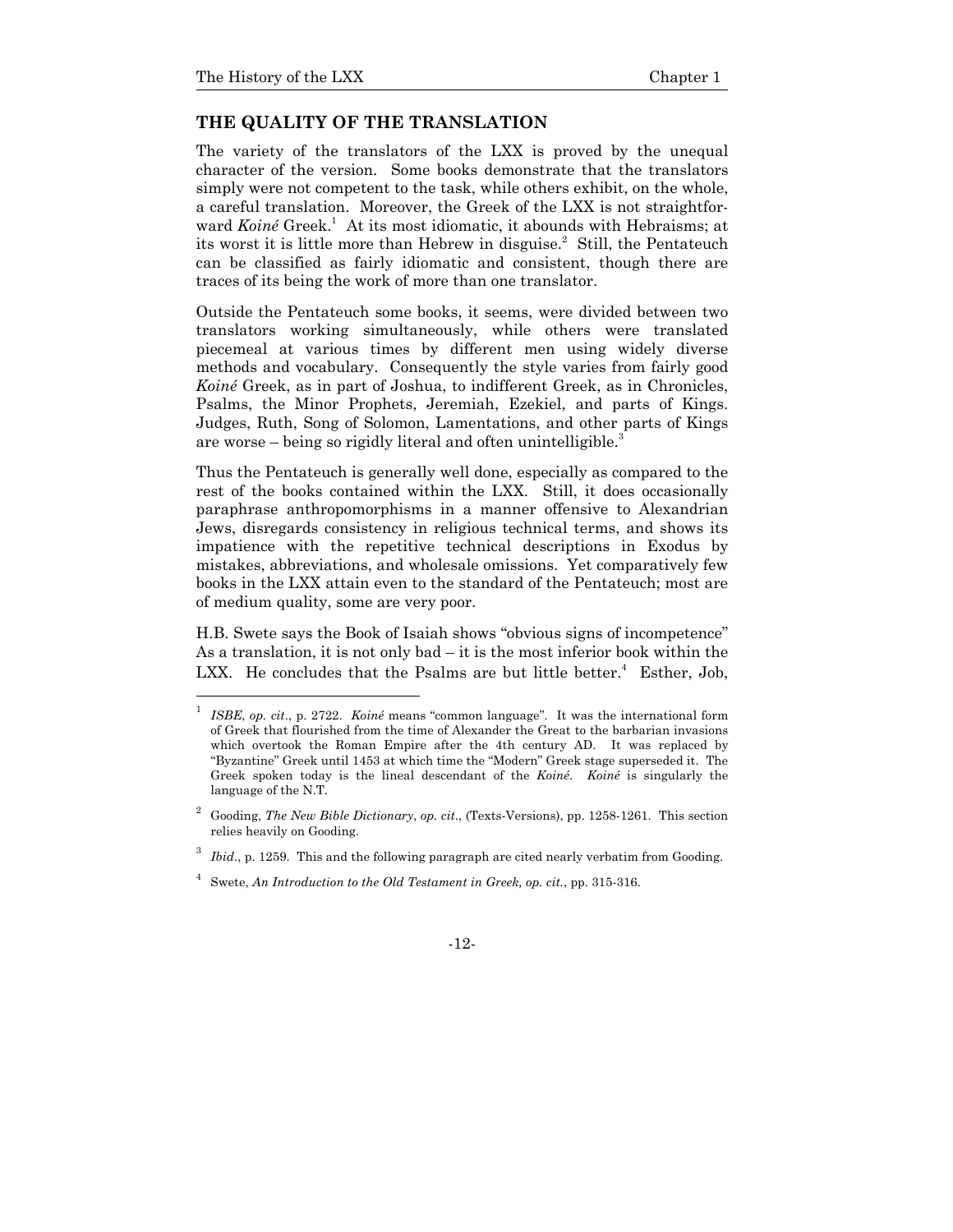and Proverbs are not faithful translations but merely free paraphrases. The original LXX version of Job was much shorter than the Hebrew; it was subsequently filled in with interpretations from Theodotion (see under "Hexapla", page 28).

Proverbs contains material not present in the Hebrew text at all, and Hebrew sentiments are freely altered to suit the Greek outlook. The rendering of Daniel was so much of a paraphrase that it was replaced, perhaps within the first century A.D., by a later translation (generally attributed to Theodotion, but differing from his principles and antedating him), and the original LXX rendering is presently to be found in only two Greek MSS and the Syriac version. One of the translators of the book of Jeremiah sometimes rendered Hebrew words by Greek words that conveyed similar sound but utterly dissimilar meaning.

#### **THE PRINCIPAL MATERIALS<sup>1</sup>**

l

That which scholars refer to as "Septuagint papyri" is around 200 fragments of varying sizes. Most are not of great value to the text critic. The more important are listed below. Only the last one (Papyrus Frouad 266) has been assigned a B.C. date. All the others were written at least 100 years *after* the death of Christ.

- U. in British Museum, (600 750 A.D.): containing parts of Psalm 10, 18, 20– 34.
- X. Freer Greek MS V, Washington, D.C., (probably latter 3rd century): Amos 1:10–Mal.4:6.
- 905. Oxyrhyncus papyrus 656, Bodleian Library (early 3rd century A.D.): fragments of Genesis.
- 911. Berlin, Staatsbibliothek Greek fol. 66, I, II, (probably 4th cent. A.D.): much of Genesis up to 38:5.
- 919. Heidelberg LXX Papyrus I, (600 700 A.D.): containing parts of Zech. 4:6–Mal. 4:5.

-13-

<sup>1</sup> Sir Frederick G. Kenyon, *Our Bible and the Ancient Manuscripts*, 5th ed. (London: Eyre & Spottiswoode, 1958), pp. 114-118. Kenyon (1863-1952) was an outstanding British Greek manuscript scholar. From 1898 until 1909, he was Assistant Keeper of Manuscripts and from 1909-1930 he was Director and Principal Librarian of the British Museum. His *Handbook to the Textual Criticism of the New Testament* is still a standard textbook.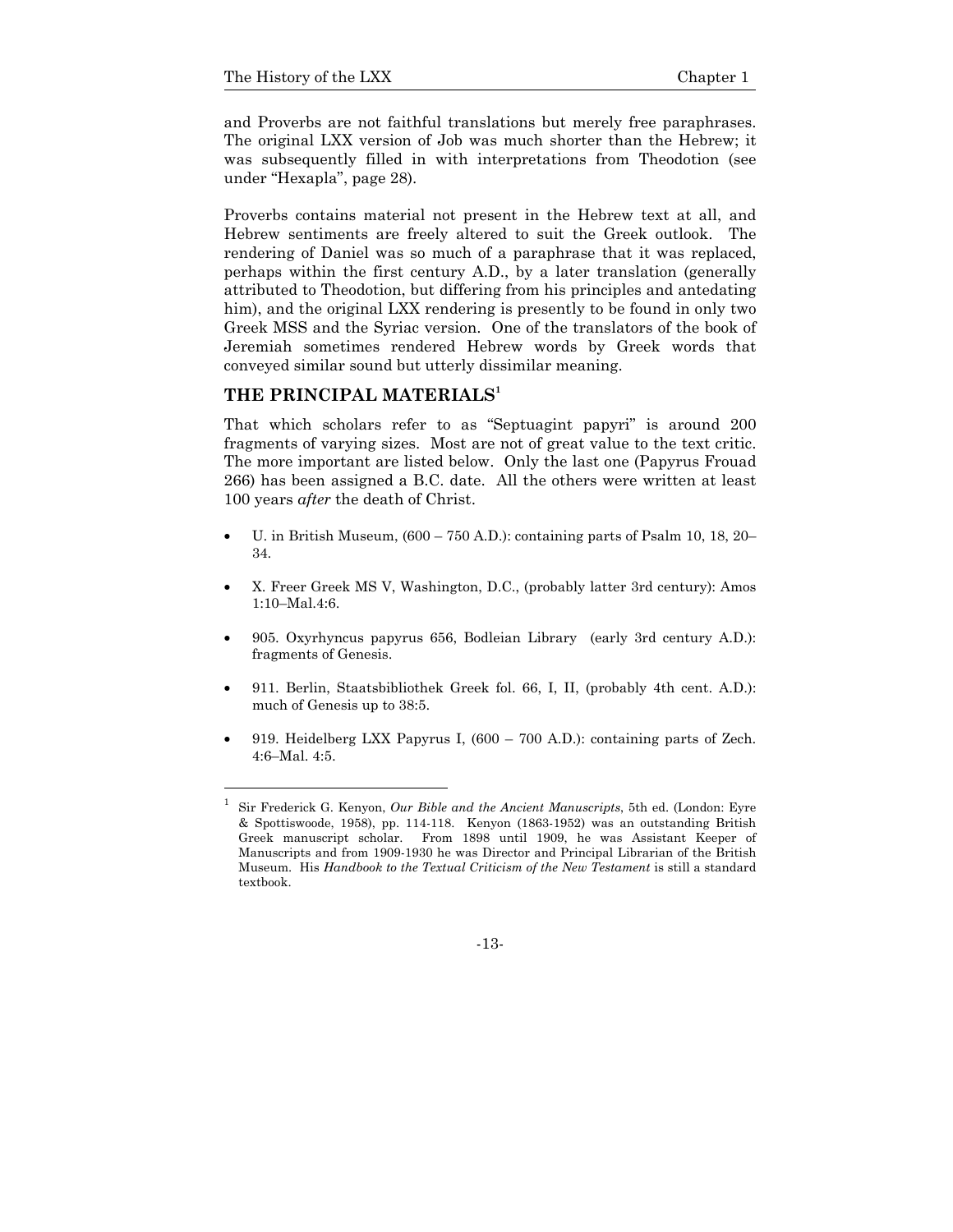- 952. British Museum Papyrus 2486, (early 4th century A.D.): Song of Solomon 5:12–6:10.
- 957. John Rylands Library P. Gr 458, (2nd cent. B.C.): Deu. 23:24–24:3; and 25:1–3; 26:12, 17–19, 28:31–33.
- 961. Chester Beatty P. IV, (4th cent. A.D.): Genesis 9:1–44:22 (badly mutilated).
- 962. Chester Beatty P. V, (late 3rd cent. A.D.): Gen. 8:13–9:1; 24:13–25:21; 30:24–46:33 (mutilations).
- 963. Chester Beatty P. VI, (mid 2nd cent. A.D.): portions of Numbers and Deuteronomy.
- 964. Chester Beatty P. XI, (probably 4th. cent. A.D.): 2 leaves, one incomplete of Ecclesiasticus.
- 965. Chester Beatty P. VII, (3rd. cent. A.D.): 33 fragmentary leaves of portions of Isaiah.
- 966. Chester Beatty P. VIII, (end of 2nd cent. A.D.): small fragments of two leaves from Jeremiah.
- 967, 968 Chester Beatty P. XI, X, (late 2nd or 3rd. cent. AD.): 29 imperfect leaves of Ezk., Dan., & Est.
- 2013. Leipzig Papyrus 39, (late 4th cent.): Psalms. 30–55 (first 5 badly mutilated).
- 2019. British Museum Papyrus 230, (late 3rd century): Psalms 11 (12):7 through 14 (15):14.
- 2055. Societa Italiana 980, (late 3rd or 4th century): Psa.  $143$  (144):  $14-148$ : 3.
- Papyrus Frouad 266, Cairo, (2nd or 1st century BC): part of Deu. 31:28–32:7.

The world's libraries contain numerous Septuagint manuscripts. The oldest are called *uncials* [Greek manuscripts in codex (book) form. They are written in block capital letters with about 12 letters to the line and have no spaces between the words. Uncials are also referred to as "majuscules" and designated by "MSS".]. The younger manuscripts are referred to as *cursives* (lower case flowing script, also called "minuscules" and designated by "mss").

-14-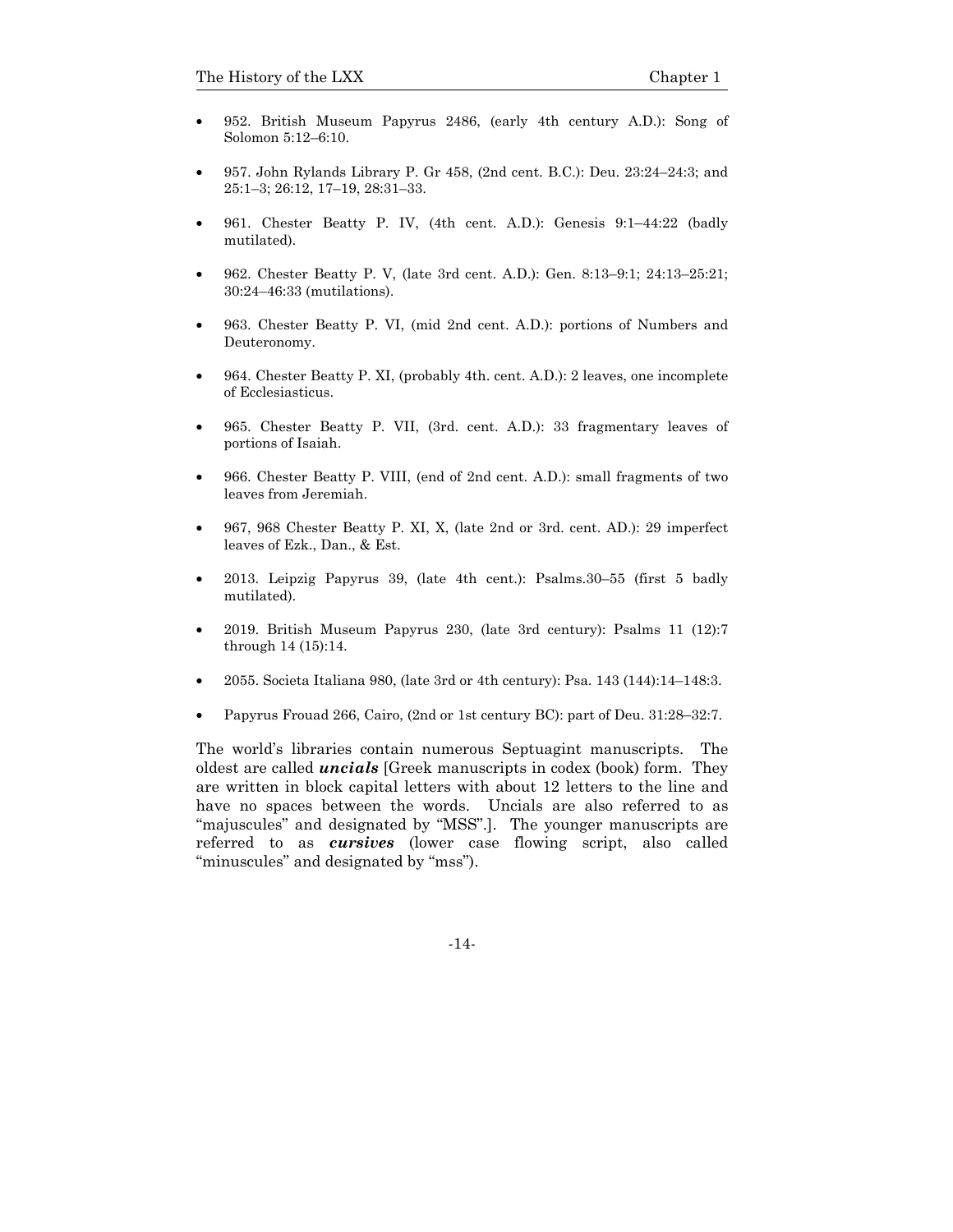l 1

There are about  $250$  extant uncial manuscripts.<sup>1</sup> They contain mainly small portions of the O.T. The most important uncial manuscripts containing large portions of the Greek O.T. are:

- (1) Codex *Vaticanus* (B),  $^2$  c.350 A.D., the Vatican Library.
- (2) Codex *Alexandrinus* (A),<sup>3</sup> c.450 A.D., British Museum, (Dr. Price says it follows Origen's Hexapla, *Ancestry*, p. 59).
- (3) Codex *Sinaiticus* (*Aleph*), c.350 A.D., British Museum.

 Erasmus knew about *Vaticanus* B and its variant readings while preparing the N.T. Greek text: Marvin R. Vincent, *A History of the Textual Criticism of the New Testament*  (New York: MacMillian, 1899), p. 53.; F.H.A. Scrivener, *A Plain Introduction to the Criticism of the New Testament*, 4th ed., 2 Vols., Edward Miller (ed.), (London: George Bell and Sons, 1894), p. 109; Price, *Ancestry of Our English Bible, op. cit.*, p. 57. Because it read so differently from the vast majority of mss which he had seen, Erasmus considered its readings to be spurious. For example, *Vaticanus* B leaves out "Mystery Babylon the Great", "the seven heads that are the seven mountains upon which the harlot (the apostate religious system that began at Babel of which the Roman church is a part) sits", and leaves out "the woman which is that great city which reigns over the kings of the earth" which has seven mountains. All of this is found in Revelation 17.

Henry S. Gehman (ed.), *The New Westminster Dictionary of the Bible*, (Philadelphia, PA:, The Westminster Press, 1974), p. 664 (New Testament).

<sup>2</sup> *Vaticanus* B is a Greek manuscript written on vellum containing 759 pages, each being 10½ x 10½ inches. Scholars date it around 350 A.D. Its O.T. is complete except for the loss of Gen. 1:1 to 46:28; II Sam. 2:5-7, 10-13; Psa. 106:27 to 138:6. It *adds* to the Bible as it includes the Old Testament Apocrypha. It contains the Epistle of Barnabas (part of the Apocalyptic books of New Testament times) which teaches that water baptism saves the soul, again adding to the Word of God. Beside the deletion of the Word of God in Genesis, II Samuel and Psalms as listed above, *Vaticanus* B also does not include Matthew 16:2,3; Romans 16:24 and lacks Paul's pastoral epistles (1st and 2nd Timothy, Titus and Philemon). Also missing are Revelation as well as Hebrews 9:15 -13:25 which teach that the *one* sacrifice of Jesus forever ended the sacraments. There is also a blank space left after Mark 16:8 which would precisely accommodate verses 9-20!

<sup>3</sup> *Alexandrinus* A is a manuscript often referred to in textual criticism literature. It contains a complete O.T. except for Psa. 49:19 to 79:10. Dated as a 5th century witness, though it may be still earlier, "A" often follows the Traditional Text in the gospels. It reads like "B" & *Aleph* in Acts and the epistles. This MSS also contains the two "epistles of Clement" in which he teaches: (1) Men are saved by works; (2) Christians are in danger of going to hell; (3) You don't get a new body at the resurrection; (4) The male and female in I Cor.11:9 are "anger" & "concupiscence" (This verse speaks about Christ's being the head, then the husband, followed by the wife in the order of authority.); and (5) he was a prophet who wrote Scripture. Clement of Alexandria did not believe the Bible literally which led him to fantasize and spiritualize the Scriptures.

<sup>-15-</sup>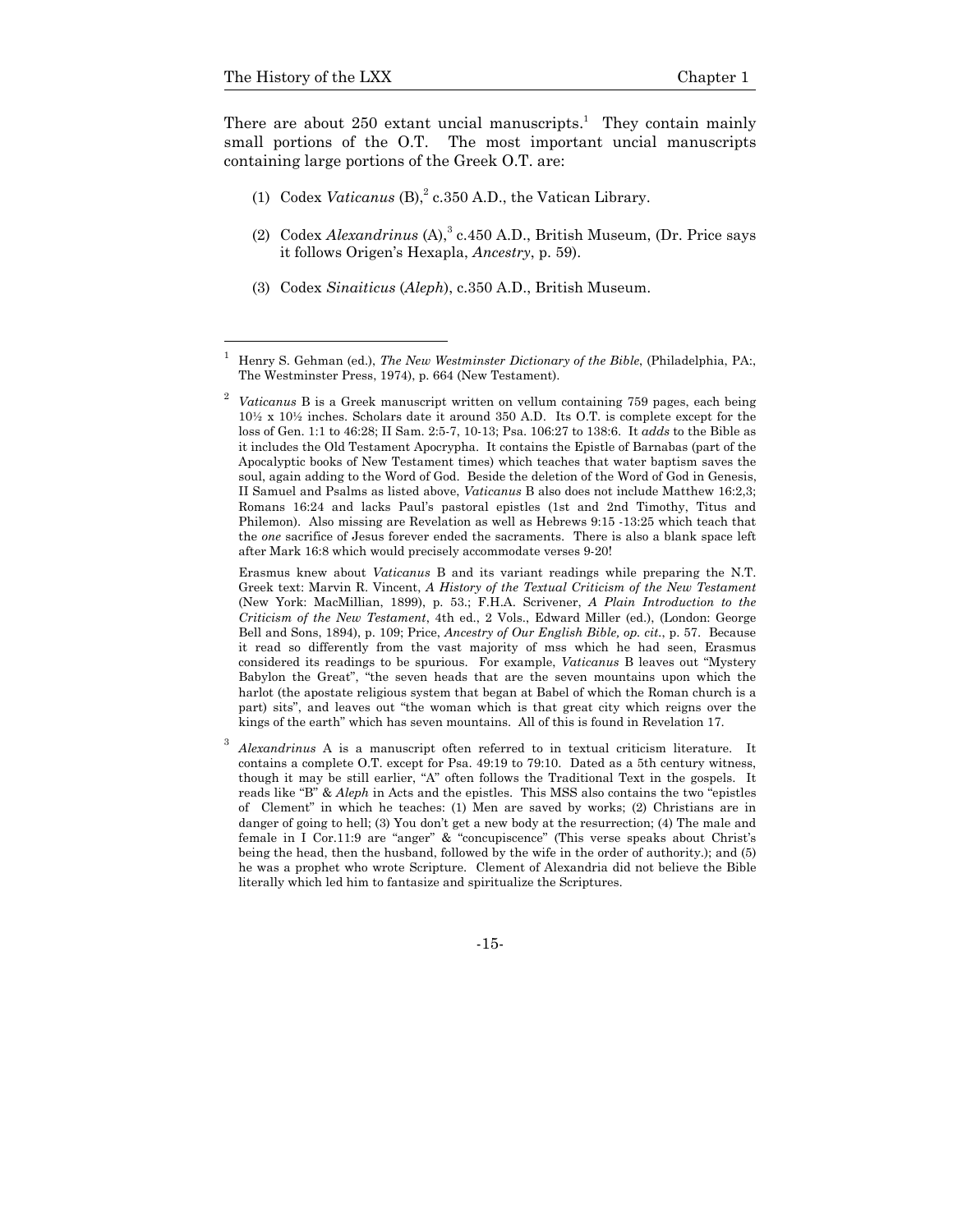l

Regarding these three famous manuscripts, D.W. Gooding summarizes: "...even the great uncials B, A, and  $A leph<sup>1</sup>$  are not immune from pre-Origen revision  $[Aleph = \aleph$  - the first letter in the Hebrew alphabet, FNJ. *Vaticanus*, for instance, is Hexaplaric in Isaiah while in Judges it represents a 4th-century AD revision. Generally, however, it is a copy (a poor one, as its numerous omissions show) of a text critically revised according to the best evidence available early in the Christian era. Hence it sometimes presents a text purer than that of still earlier papyri ... *Alexandrinus* has suffered far more from revision. *Sinaiticus*, ... holds a position mid-way between B and  $A$ ".<sup>2</sup>

(4) Codex Ephraemi Rescriptus (C), 5th century, located at Biblioteque Nationale Paris. Consisting of but sixty-four O.T. leaves, the text has been erased to make room for a treatise for St. Ephriam of Syria in the 12th century. It is thus a "palimpsest" and the underlying Biblical text can be deciphered only with great difficulty.<sup>3</sup>

In addition, there are over 280 known cursive mss of the Greek Old Testament.<sup>4</sup> These may be found in the addenda at the end of the 5<sup>th</sup> volume of the five volume edition of the LXX edited by R. Holmes and J. Parsons (Oxford, 1798–1827) or in Alfred Rahlfs 1914 work (Berlin).

<sup>1</sup> *Sinaiticus Aleph*, discovered in 1844, has 147½ pages, each page being 13½ x 15 inches. Modern scholarship purports that this MS was made about 350 A.D. Its O.T. consists of only 199 leaves. It is always stated that *Aleph* is a "complete" Greek New Testament, but it is not. It *adds*, for example, the Shepherd of Hermas and Barnabas to the N.T. It *omits* John 5:4; 8:1-11; Mat. 16:2,3; Rom. 16:24; Mark 16:9-20; I John 5:7; Acts 8:37, and about a dozen other verses.

The most significant fact regarding these MSS is that in both *Vaticanus* B and *Sinaiticus* a, John 1:18 reads that Jesus was the only begotten "God" instead of the only begotten "Son" - which is the original Arian heresy! This means that God had a little God named Jesus who is thus a lesser God than the Father - that at first there was big God and He *created* a little God. Thus, Jesus comes out to be a God with a little "g". But at the incarnation *a god was not begotten*. God begat *a son* who, insofar as his deity is concerned, is *eternal* (Micah 5:2). This reading renders these MSS as *untrustworthy* and *depraved*! This Arian heresy resulted from Origen's editing the Greek manuscripts encountered in his travels and appears in *Vaticanus* B and *Sinaiticus*  $\aleph$  which were derived from copying his work.

<sup>2</sup> Gooding, *The New Bible Dictionary*, *op. cit*., (Texts-Versions), p. 1260.

<sup>3</sup> Merrill F. Unger, *The New Unger's Bible Dictionary*, (Chicago, IL: Moody Press, 1988), p. 1345 (Versions).

<sup>4</sup> Kenyon, *Our Bible and the Ancient Manuscripts*, *op. cit*., p. 127.

<sup>-16-</sup>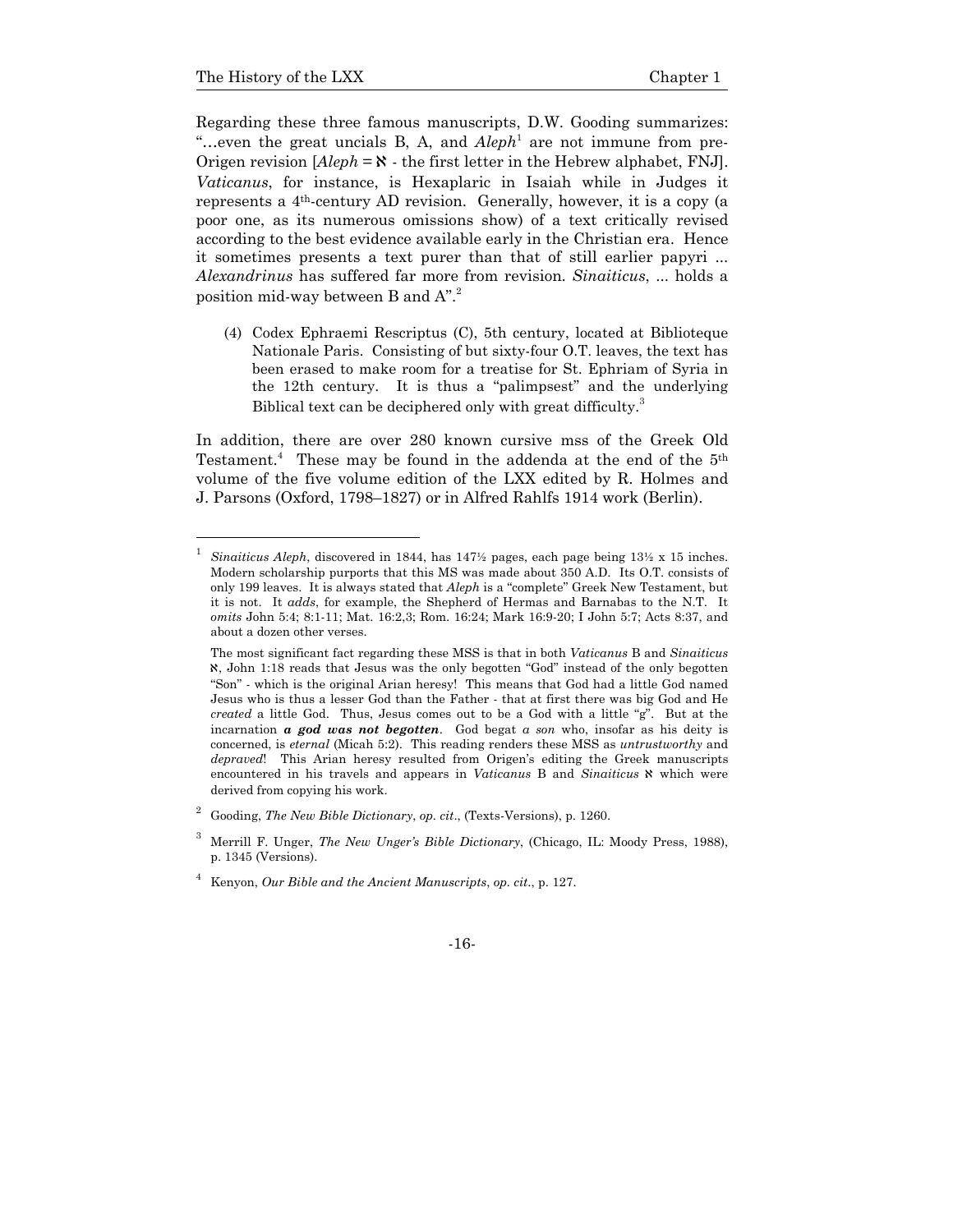#### **DISCORDANT AGES OF THE PATRIARCHS IN THE LXX1**

One point where the LXX and the Hebrew text differ in the Pentateuch is with regard to the ages of the ante-diluvian patriarchs relevant to the birth of their sons. Six of the first ten of these patriarchs fathered exactly 100 years later in the LXX than in the Hebrew O.T. The total span of these differences is 586 years – the LXX being greater than that of the Hebrew text. The importance of this discrepancy can hardly be overstated as in calculating and reckoning the chronology of the Old Testament; the numbers recorded in Scripture are our only guide. That the variations in the Septuagint are due to contrivance or design, and not due to accident, is plain from the systematic way in which the alterations have been made.

It is simple to demonstrate which list is correct. The majority of LXX manuscripts give 167 as the age of Methuselah at the birth of his son, Lamech (the Hebrew reads 187 – Gen. 5:25). However, if Methuselah were 167 at the birth of Lamech, Lamech 188 at the birth of Noah, and Noah 600 at the Flood (as recorded in the LXX), Methuselah would have been 955 at the date of the Flood. Since he lived to be 969 (the life span given in both), the LXX becomes entangled in the absurdity of making Methuselah survive the Flood by 14 years! Yet Genesis 7–10 and II Peter 3:20 are adamant in proclaiming that only Noah, his three sons and all four of their wives; that is, only 8 souls survived the Deluge. Discordances of a similar nature and magnitude are found with regard to the Post-diluvian patriarchs except that here the life spans also differ, often by more than 100 years.

The Patriarchal chronology of the LXX can be explained from the Hebrew on the principle that the translators of the former desired to lengthen the chronology and to graduate the length of the lives of those who lived after the Flood so as to make the shortening of the life spans gradual and continuous, instead of sudden and abrupt. This fit into their philosophic concept of gradual and uniform change (pre "uniformitarianism"); a philosophy which embraced the basic precepts of evolution. That is, they were primeval evolutionists. Thus the dramatic life span changes, which manifested the historic results of the sudden catastrophic transformations upon the earth and all life due to the worldwide Deluge, were

Martin Anstey, *The Romance of Bible Chronology*, (London: Marshall Bros., 1913), pages 73-76. See his diagrams for a more detailed analysis.

<sup>-17-</sup>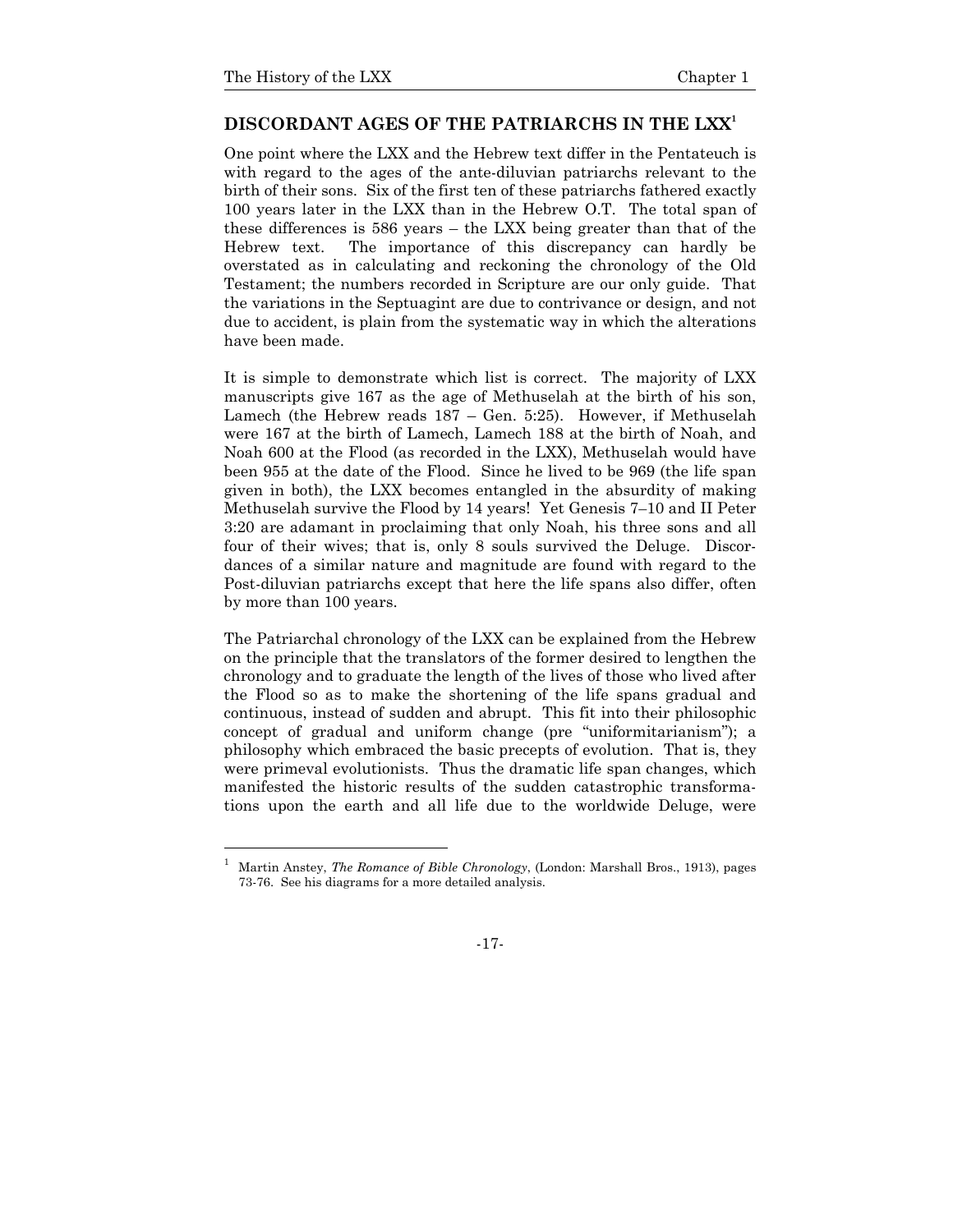l

altered to eliminate such positive evidence which was contrary to their religious-philosophic beliefs.

The constructor of the scheme found in the LXX lengthens the chronology of the Patriarchs after the Flood unto Abraham's leaving Haran by 720 years to make it agree with Manetho who recorded a history of Egypt in the third century BC. Were this correct, Peleg would have died before the incident at the Tower of Babel, but Genesis 10 and 11 reveal that the confounding of languages with the subsequent dispersion occurred during Peleg's lifetime (cp. 10:5, 20, 25, & 31 with 11:1).

The erector also graduates the length of the lives of the Patriarchs throughout the entire register, both those before and after the Flood. The curious result is that with the three exceptions of Enoch, Cainan (whose life exceeds that of his father by only 5 years) and Reu (whose age at death is the same as that of his father), every one of the Patriarchs from Adam to Abraham is made to die a few years younger than his father. Could anything be more manifestly artificial?

Incidentally, the Samaritan text<sup>1</sup> evinces similar signs of tampering. For example the interval from Adam to the Deluge is 349 years shorter (A.M. 1656 MT – 1307 Sam.  $= 349)^2$  in this text as compared to the Hebrew, and

<sup>1</sup> The Samaritan Pentateuch is not a version; it is the Hebrew Text written in Samaritan or old pointed Hebrew script and is preserved in the Sanctuary of the Samaritan Community at Nablous (Shechem). It was quoted by Jerome and Eusebius in the 3rd and 4th centuries A.D. as well as other so-called Church Fathers. It was published in A.D. 1632. Although the text itself is believed by many to go back as far as the time of the 9th century B.C. Moabite Stone (or at least to that of Hezekiah in the 8th century B.C.), most of the Samaritan scrolls containing the whole or a part of the Pentateuch are supposed not to be older than the 10th century A.D. [J.I. Munro, *The Samaritan Pentateuch and Modern Criticism*, (London: J. Nisbet & Co., 1911)].

In 1815, the text came under the careful scrutiny of the great Hebrew scholar Gesenius. He concluded, as does this author, that it was a vulgar text with many corruptions, hence far inferior to the Masoretic Text and with little critical value. Moreover, the Samaritan text differs in matters of varying significance from the Masoretic Text in about 6,000 places. In A.D. 1867, McClintock and Strong succinctly summed the Samaritan Pentateuch's status: "This last (the Samaritan Pentateuch), however, need not come into consideration, since it is well understood that the Samaritan text, here (Genesis 5 & 10) as well as elsewhere, is merely fabricated from the Greek; and those who treat it as an independent authority only show themselves ignorant of the results of criticism on the subject". [McClintock and Strong, *Cyclopedia of Biblical Theological & Ecclesiastical Literature*, Vol. II, (Grand Rapids, MI: Baker Book House, 1867), p. 298.]

<sup>2</sup> Anstey, *The Romance of Bible Chronology, op. cit*., pp. 73-74. See chart on Anstey's p. 73.

<sup>-18-</sup>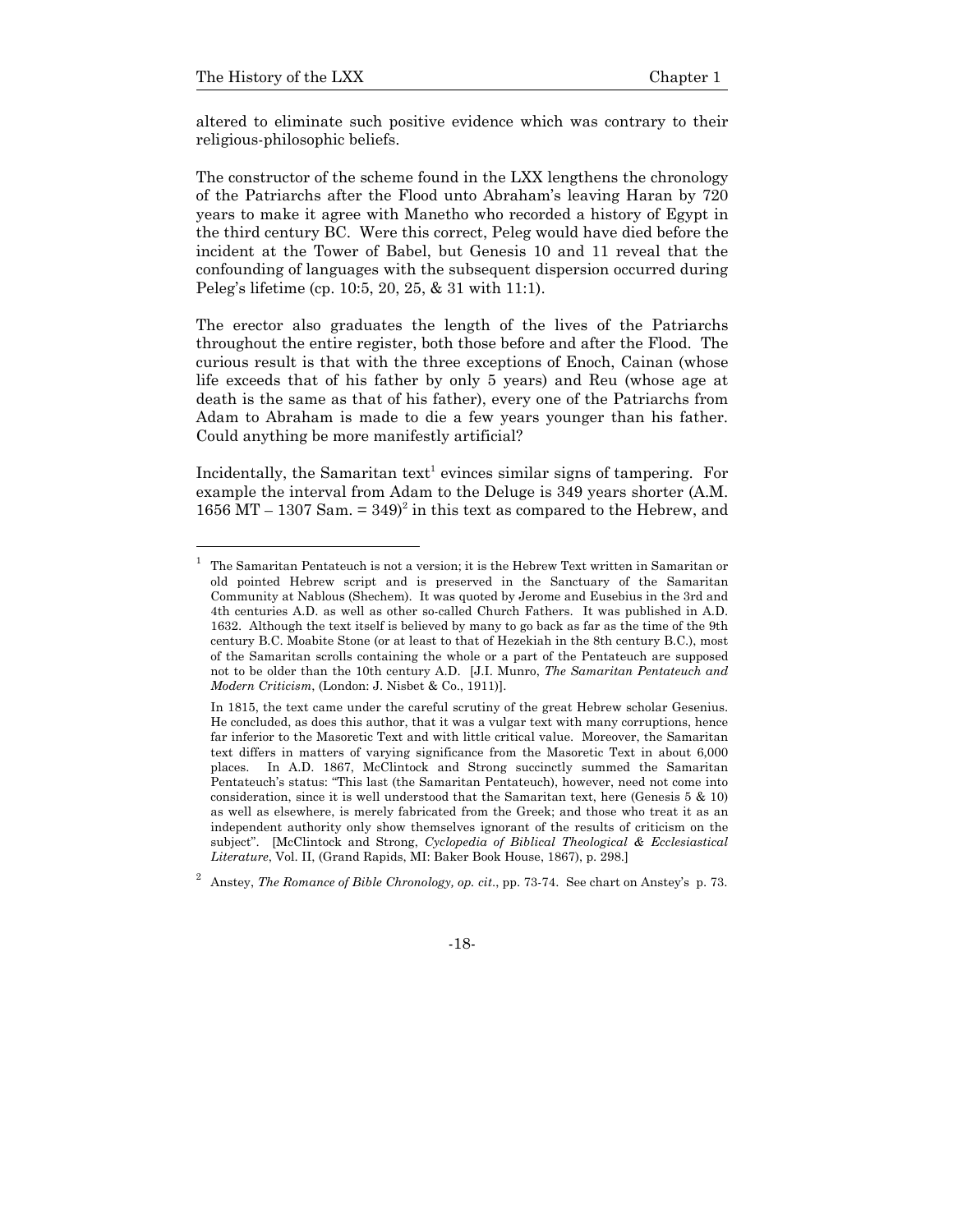l

the interval from the Flood to Abraham is longer by 490 years. After analyzing the disparity between these discordant ages of the Patriarchs in the LXX and the Samaritan Pentateuch with regard to the Hebrew, C.F. Keil concluded that the Hebrew Text was the only reliable account:<sup>1</sup>

"That the principal divergences of both texts from the Hebrew are intentional changes, based upon chronological theories or cycles, is sufficiently evident from their internal character, viz. from the improbability of the statement, that whereas the average duration of life after the flood was about half the length that it was before, the time of life at which the fathers begot their first-born after the flood was as late and, according to the Samaritan text, generally later than it had been before. No such intention is discernible in the numbers of the Hebrew text: consequently every attack upon the historical character of its numerical statements has entirely failed, and no tenable argument can be adduced against their correctness".

#### **DISCORDANT LENGTHS OF KINGS REIGNS IN THE LXX<sup>2</sup>**

Significant discrepancies are also found with regard to various lengths of reign of several kings during the period of the divided monarchy. The Greek variants came into being because the translator either failed to understand the meaning of the Hebrew or, as was the usual occurrence, from an effort to "correct" the supposed errors.

Discrepancies between the LXX and the Hebrew Scriptures with regard to the various kings may be readily appraised below:

| I KINGS           | <b>HEBREW TEXT</b> | <b>SEPTUAGINT</b>   |  |
|-------------------|--------------------|---------------------|--|
| $15.9$ Asa        | 20th of Jeroboam   | 24th of Jeroboam    |  |
| 16:8 Elah         | 26th of Asa        | 20th of Asa         |  |
| $16:15$ Zimri     | 27th of Asa        | not given           |  |
| 16:29 Ahab        | 38th of Asa        | 2nd of Jehoshaphat  |  |
| 22:41 Jehoshaphat | 4th of Ahab        | 11th of Omri        |  |
| <b>II KINGS</b>   |                    |                     |  |
| $1:17$ Joram      | 2nd of Jehoram     | 18th of Jehoshaphat |  |
| 8:16 Jehoram      | 8 years of reign   | 40 years of reign   |  |

<sup>1</sup> C.F. Keil, *Commentary On The Old Testament*, Trans. by James Martin, (Grand Rapids, MI: Eerdmans Publishing Co., 1976), p. 123.

#### -19-

<sup>2</sup> Floyd Nolen Jones, *The Chronology of the Old Testament: A Return to the Basics*, Revised & Updated Edition, (Green Forest, AR: Master Books Pub., 2009), pp. 12-13.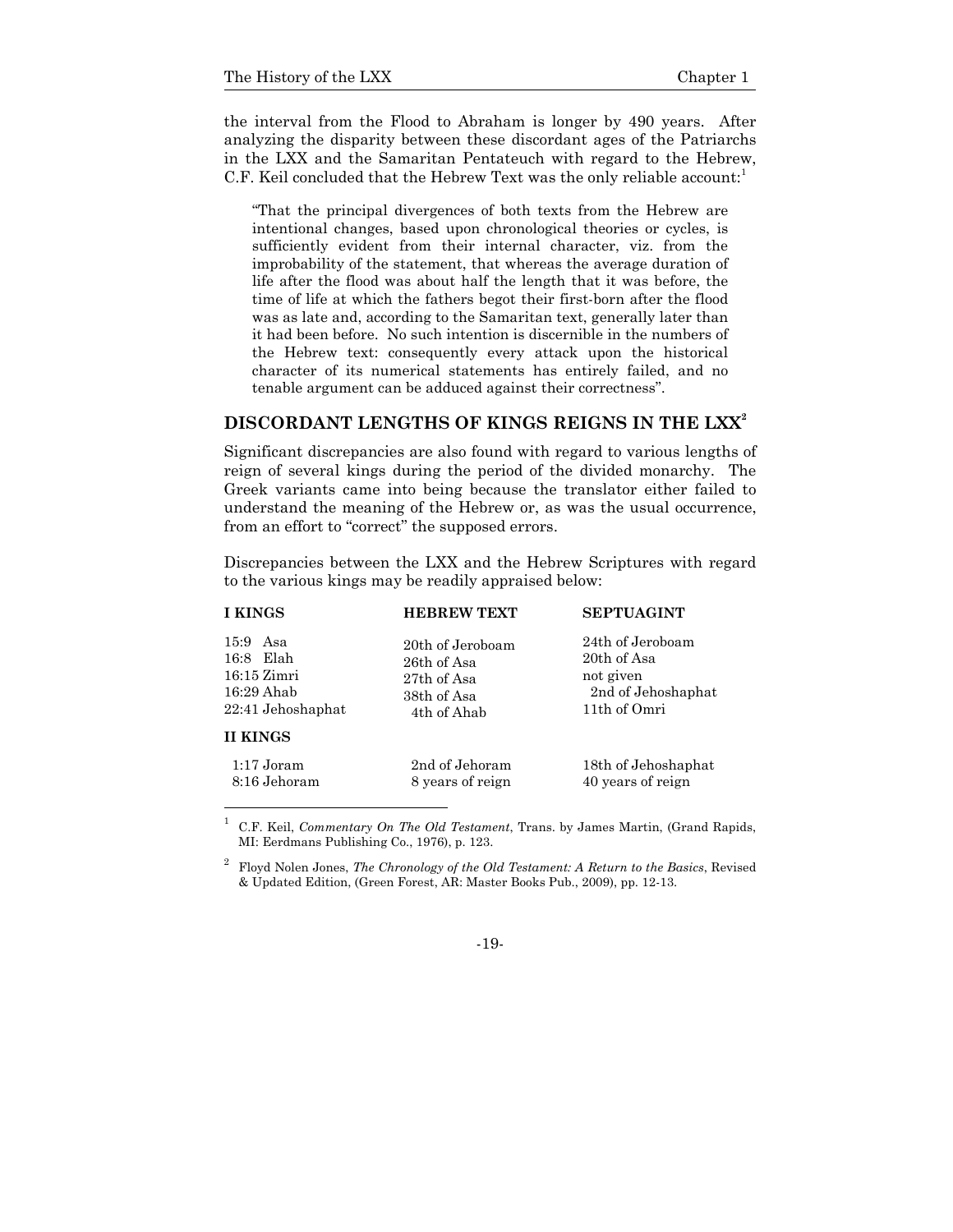A careful investigation of these variations reveals that they are not the result of scribal errors, but constitute *editorial changes* made with the object of correcting what were considered as "errors" in the original Hebrew text. In no instance is a Greek variation an improvement over the Hebrew. The fallacious nature of the Greek innovations may be proved by the wide divergence of the patterns of reign that they call for from the years of contemporary chronology.

For example, the Hebrew text of I Kings 22:41 tells us that Jehoshaphat ascended to the throne of Judah in the 4th year of the reign of Ahab of the Kingdom of Israel. The Greek Septuagint gives the same data here, but the Greek has another account of Jehoshaphat's reign at First Kings 16:28 (III Kings by LXX reckoning) that places the accession of Jehoshaphat in the 11th year of Omri of Israel – some four years earlier. In addition, I Kings 16:29 of the Hebrew Bible records that Ahab ascended to the throne of Israel in the 38th year of Asa, King of Judah, whereas the Greek gives Ahab's accession as the 2nd year of Jehoshaphat – which is 5 years later (see chart, page 21).

The question naturally arises in the mind of the text critic, "Did the Greek text precede the Hebrew text, or the Hebrew precede the Greek?" In his 1964 doctoral dissertation, James D. Shenkel affirmed that the Greek was the early and correct pattern for the Hebrew rulers and that the Hebrew regnal data arose as variants from an original Greek pattern.<sup>1</sup> Such is representative of the vogue of current critical thinking with regard to the LXX as being often preferred over the Hebrew Scripture.

Conclusive proof that the current Hebrew text was in existence before the Greek is found at I Kings 16:28 where the Greek places an additional account of Jehoshaphat. That verse is the concluding statement concerning the reign of King Omri. The narrative relating to the next Monarch should begin with verse 29. In both the Greek and the Hebrew, verse 29 is where the account of Ahab commences. But in order to permit the account of Ahab to begin there and yet have the account of Jehoshaphat precede that of Ahab, the Greek has attached the entire account of Jehoshaphat as an appendage to the account of Omri's reign.

<sup>1</sup> James D. Shenkel, *Chronology and Recensional Development in the Greek Text of Kings*, (Cambridge, MA: Harvard University Press, 1968), pp. 22, 110-111.

<sup>-20-</sup>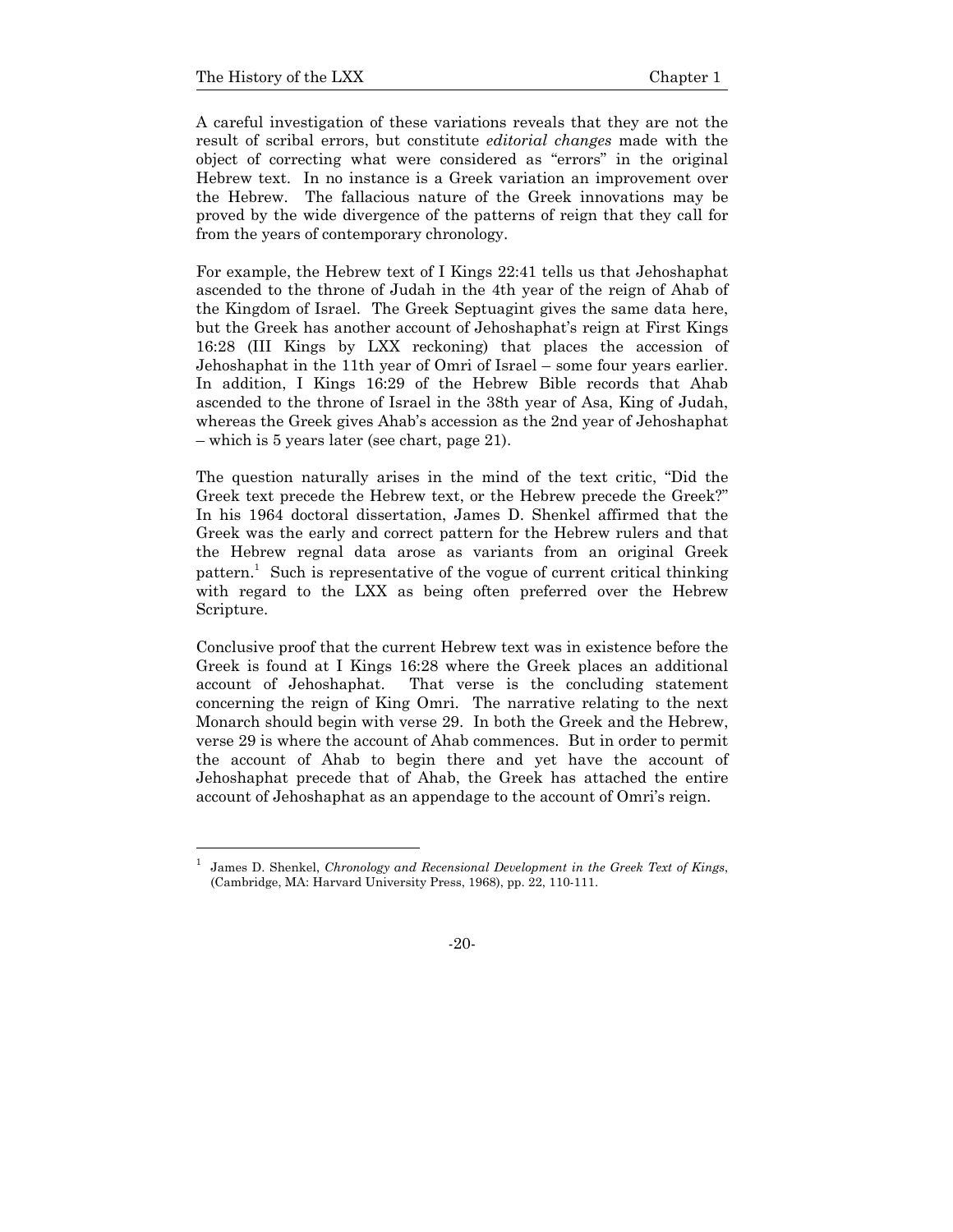The account of Jehoshaphat (I Kings 22:41–50) takes up ten verses. If the Greek text had been in existence before the Hebrew text, the account of Jehoshaphat would have been given at I Kings 16:29–38, and it would then have been followed by the account of Ahab. There would have been no second account of Jehoshaphat after the account of Ahab at I Kings  $22:41.<sup>1</sup>$ 

Obviously, the Greek editor was endeavoring to follow the arrangement of chapters and verses found in the Hebrew. The Hebrew is perfectly consistent in the matter of sequence, with Ahab following Omri and with Jehoshaphat following Ahab. The Greek, however, is conspicuously inconsistent. It depicts Jehoshaphat of Judah as following Ahab of Israel at I Kings 22:41–50, but preceding him at I Kings 16:28.

The problem arose when the Greek editor could not understand how a reign of twelve years for Omri that began in the 31st year of Asa could terminate in the 38th year of Asa with Ahab coming to the throne at that time. But the data does not represent an error, rather, it is merely a paradox; an *apparent* error.

**BIBLE CHRONOLOGY BASED ON HEBREW (True) O.T. TEXT** 



(See I Kings 16 – not drawn to scale.)

-21-

A more detailed explanation of this entire problem may be found in Edwin R. Thiele's *The Mysterious Numbers of the Hebrew Kings*, Revised, (Grand Rapids, MI: Zondervan, 1983), pp. 90-94. Whereas Thiele's "dual dating" concept violates Scripture and is thoroughly erroneous, at this point he is well taken.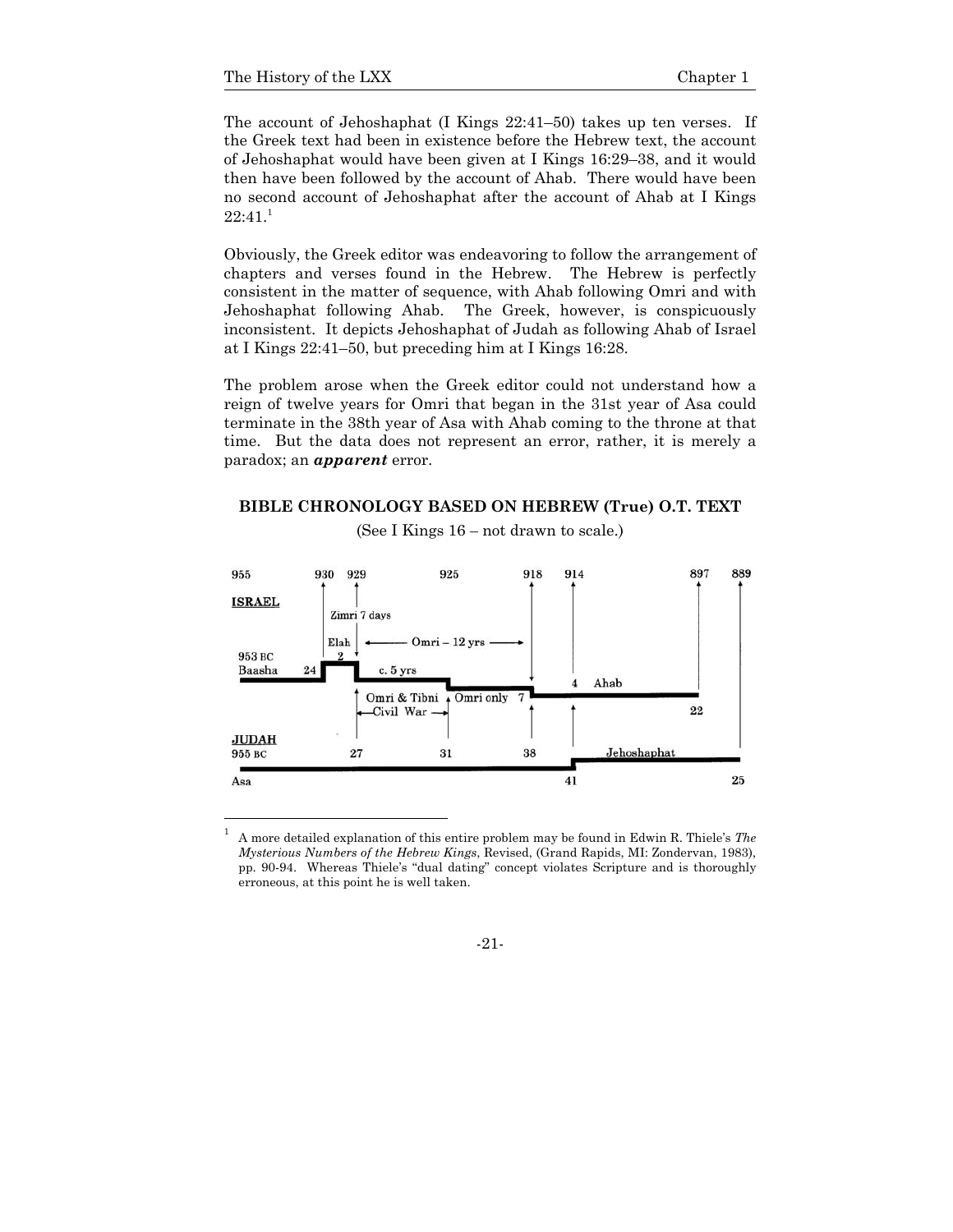This apparent error in the Hebrew Scripture left him on the horns of a dilemma. So the Greek editor attempted to "correct" the "contradiction" by beginning the twelve years of Omri's dominion in the 31st year of Asa's reign (the year that Omri became ruler over all of Israel upon the death of his rival, Tibni), not in the 27th year of Asa as I Kings 16:8–18 demands (the year Omri began to rule over only a part of the divided kingdom of Israel).

As Asa reigned 41 years, the first part of Omri's dominion would, in such case, parallel the last part of Asa's and the final years of Omri would parallel the first years of Jehoshaphat. Under this contrivance, Jehoshaphat would come to the throne in the 11th year of Omri in accordance with the Greek version of I Kings 16:28, and Ahab would begin to reign in the 2nd year of Jehoshaphat in accordance with the Greek version of I Kings 16:29.

The foregoing unmistakably discloses that the Hebrew was the original account, not the Greek. Thus, the Greek arrangement reveals itself to be a late, artificial, deceptive contrivance brought into being in an attempt to correct something that was actually accurate but appeared wrong to the reviser.

It should be added that though his work contains about eight discordances with the Hebrew Masoretic Text (seven of which are very small), none of Josephus' variations is the same as any found in the Septuagint. We submit this indicates that:

- Josephus did not consider the LXX reliable, or
- The LXX did not exist in his day!

Either is devastating to the position that the LXX has somehow ascended in the minds of most scholars.

#### **THE CITY OF BABYLON AND THE TOWER OF BABEL**

With only 7,000 cavalry and 40,000 foot soldiers, in 331 BC Alexander the Great defeated Darius III Codomannus' million man army at Gaugamela near Arbela. Next, Alexander followed the Tigris River c.300 miles to the city of Babylon, which immediately surrendered.

Callisthenes (Alexander's aid) had been asked by Aristotle, his uncle, to send back to Greece any astral records he might find in Babylon. Based

-22-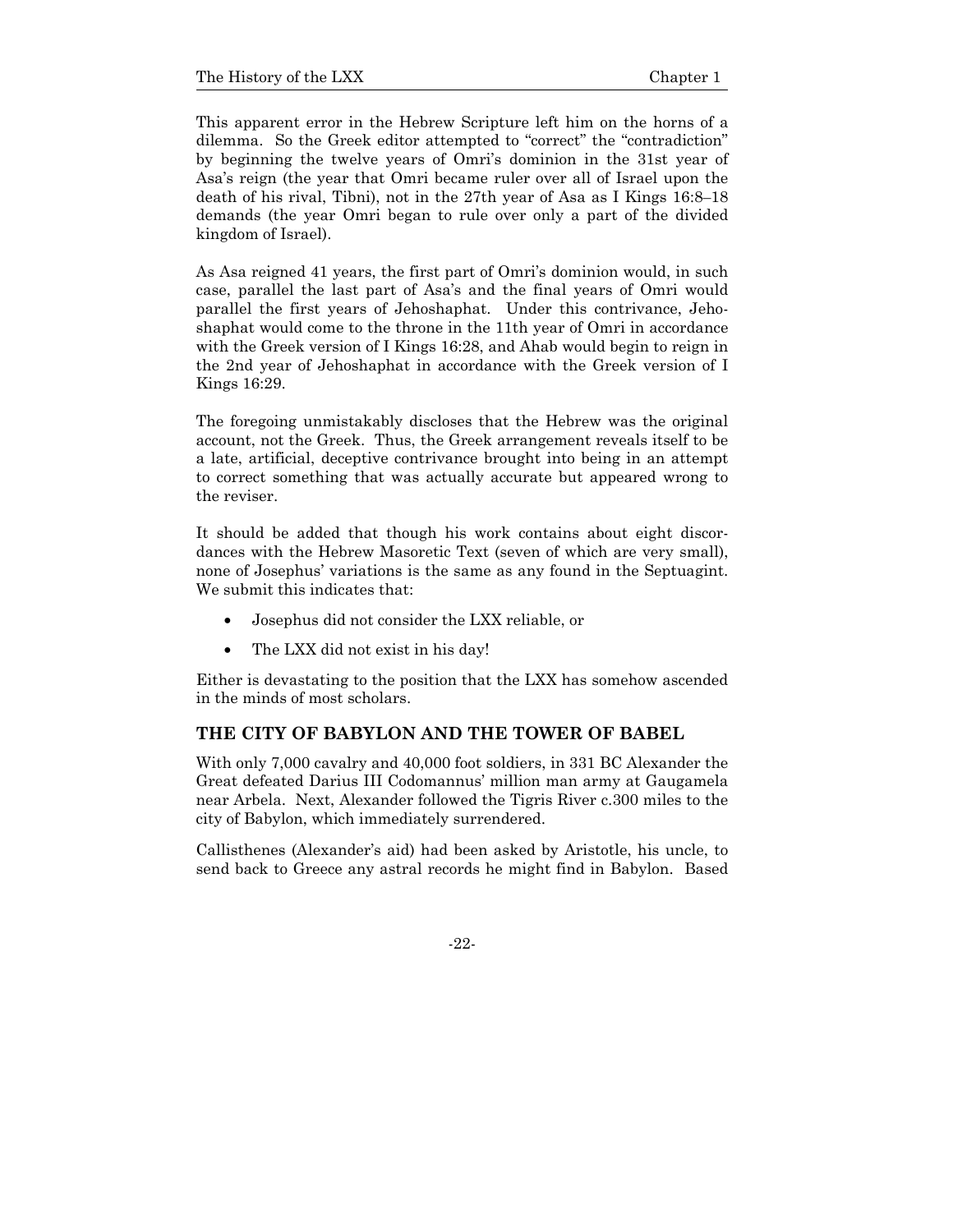upon the statement of Porphyrius, in his commentary on Aristotle's *De Caelo* (On the Heavens) Simplicius of Cilicia (c.490–c.560 AD) says that the Chaldeans gave Callisthenes their astral observations which dated back to the founding of Babylon. When the Chaldean figures recorded by Porphyrius were adjusted, the calculations indicated that it had been 1,903 years from Alexander's capture of Babylon to its founding by Nimrod (for whom the entire region was named: "the land of Nimrod" – Micah 5:6).<sup>1</sup> Thus, Babylon was supposedly built in  $331 + 1903 = c.2234$ BC (1770 AM). This agrees remarkably well with Berosus from whom 2233 BC is derived.

Genesis 10–11:9 unmistakably indicates that it was Nimrod who built Babylon and that he was also the instigator of the Tower of Babel rebellion that took place during Peleg's lifetime (Gen. 10:25, cp. 10:5: also see Isaiah 47:12–13). Josephus concurs (*Antiquities*, I, 4, 2–3). Nimrod's was the 13th generation from Adam.

Manetho wrote (c.250 BC) that the Tower event occurred 5 years after the birth of Peleg (*Book of Sothis*, Loeb, p. 239). However, when population statistics are taken into account for the 106-year span from the Flood unto the fifth year of Peleg, the problem of generating enough people to fit the biblical context of Genesis 10 and 11 (Nimrod's building of Babel, the Tower, Erech, Accad, Calneh as well as Asshur's building of Nineveh, Rehoboth, Calah, and Resen) becomes readily apparent.

The Hebrew text of Genesis 11 reveals that the average length of a generation around and including Peleg was only 31 years. The Genesis 10 genealogies of Noah's 3 sons infer 11 to 12 offspring per generation. From the 2348 BC Flood to Manetho's 2242 is 106 years and  $106 \div 31$  is 3.42 generations. Using 12 children per family for 3.42 generations over Manetho's 106-year span would generate only c.1,000 people, and half would have been women. As about 90% would have been born in the last generation, only around 300 of the 500 males would have been old enough to have worked on the building projects.

Many of these would have been engaged in full-time agricultural pursuits in order to feed the populace. Thus, this scenario would only yield about 150 workers, not nearly enough to fit the context of the Babel incident even though this represents a very large annual growth rate (6%, note:

<sup>1</sup> James Ussher, *Annals of the World,* revised by Larry & Marion Pierce, (Green Forest, AR: Master Books, 2003), p. 22, §50 & p. 236, §1891 or pp. 4 and 224 in the 1658 edition.

<sup>-23-</sup>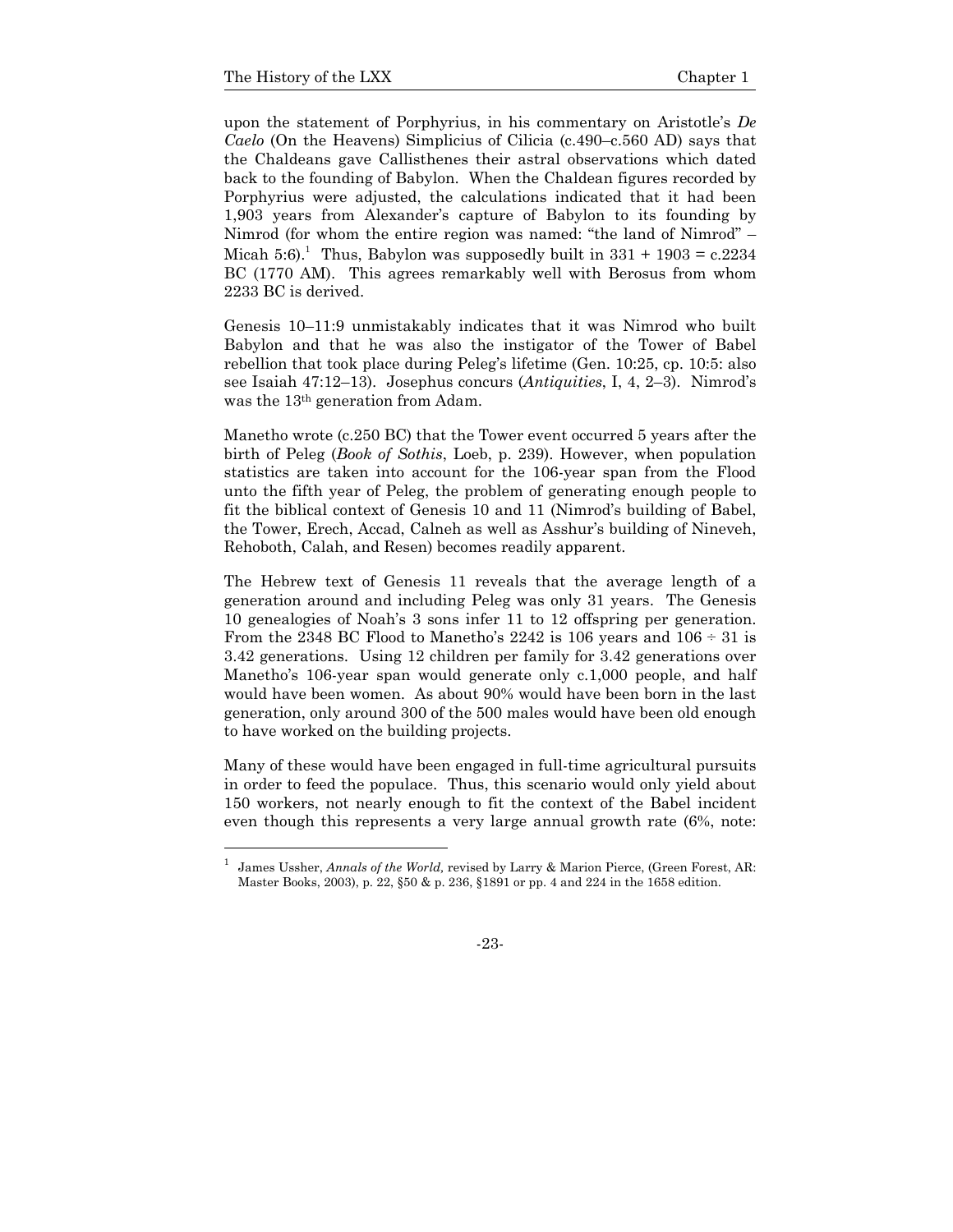neither Noah nor Shem would have participated in this rebellion). This scenario is simply not plausible, and since the Chaldean priesthood's date of 2234 would add only eight more years, it too is not possible.

According to Ctesias of Cnidus<sup>1</sup> (fl. 401-384 BC), Nimrod's kingdom began in 2182 BC. This date is 166-years after the Flood, and  $166 \div 31$  years per generation yields 5.35 generations. If we again use 12 children per family per generation, a total of over 30,000 could be produced from which we could expect a work force of about 5,000. Thus, although Ctesias' year may well not be the actual date, it is reasonable. $2$ 

All this is most significant, for here we have the ancient secular witnesses of Manetho, Ctesias, Berosus, and the Chaldean priesthood in 331 BC. All four give chronological data relevant to either Nimrod, the founding of the city of Babylon, or the Tower of Babel that completely agrees with the biblical account, for these events and their dates are all found in association with the life-span of Peleg.

This must be seen as devastating to all who would disparage the Holy Writ. Hence, we here affirm that Bible chronology is the most powerful apologetic tool available to the Christian. As these ancient biblical dates are verifiable within narrow limits by these external data, (and vice versa!) should we not now be more given to trust those passages which cannot be so supported.

Finally, such conformity is only to be found when the chronologer uses the Hebrew Text. If instead dates recorded in the Septuagint are used, Peleg's life will be farther back in time and not match the derived dates from the above ancient historical accounts.<sup>3</sup>

<sup>1</sup> Ctesias is preserved in Diodorus Siculus, II, 21-22. See: Henry Fynes Clinton, *Fasti Hellenici,* vol. I, (Oxford, England: 1834), pp. 261, 263, and 268–269 for a more complete explanation.

<sup>&</sup>lt;sup>2</sup> The *Seder Olam* (the chronology of the Jews) dates the Tower of Babel dispersion as occurring in Peleg's final year. Dr. Heinrich Guggenheimer, editor, (NY: Rowman & Littlefield Pub., 2005), pp. 3 and 5.

<sup>3</sup> The data and dates in the diagram on page 21 were taken from: Floyd Nolen Jones, *The Chronology of the Old Testament, op. cit*., and Charts 5 or 5c. The Tower of Babel-Peleg material also came from this book, pp. 41-42.

<sup>-24-</sup>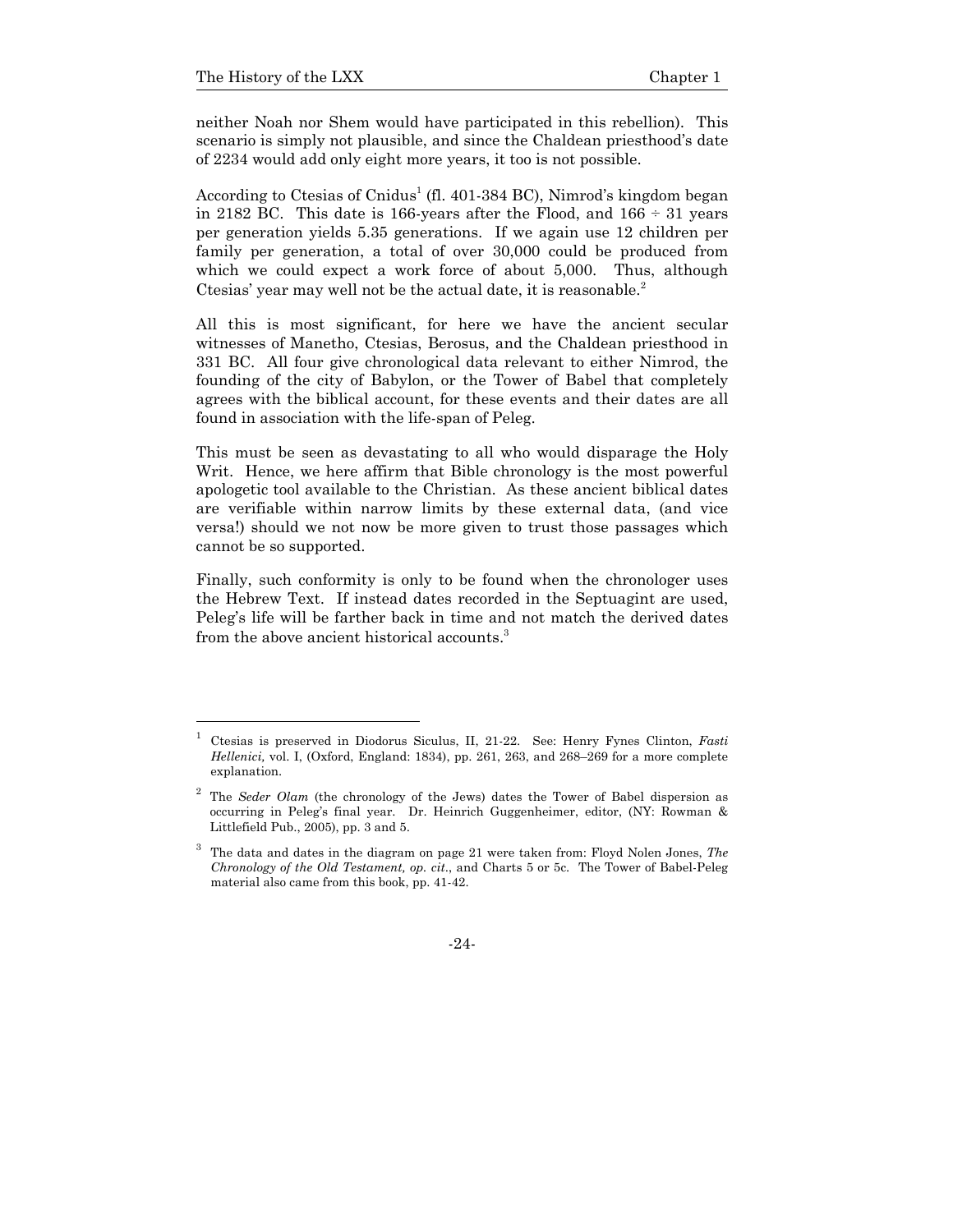l

#### **CHAPTER SUMMATION**

Even a cursory comparison between the Septuagint and the Hebrew Masoretic text (as translated in the King James Bible) clearly reveals that the Septuagint as it is today is highly inaccurate and deficient as a translation. To attempt to reconstruct the Hebrew Text (as many connected with the modern versions are trying to do) from such a loose, deficient and unacceptable translation would be analogous to trying to reconstruct the Greek New Testament Text from *The Living Bible*. 1

-25-

<sup>1</sup> D.A. Waite, *ASV, NASV, & NIV Departures From Traditional Hebrew & Greek Texts*, (Collingswood, NJ: Bible For Today Press, #986, 1981), p. A-xviii. Dr. Waite "cut his teeth" on the Westcott-Hort Greek text at Dallas Theological Seminary (earning high A's) before the Nestle-Aland or United Bible Society Greek saw the light of day in its classrooms. He also sat at the feet of Bible Greek scholars while majoring in classical Greek and Latin at the University of Michigan. Twenty-one years later, he became persuaded through his own private study that the *Textus Receptus* was the true N.T. text and that Codex *Vaticanus* B as well as *Sinaiticus Aleph* (a) were corrupt manuscripts.

Dr. Waite has acquired 66 semester hours in combined Classical and *Koiné* Greek from the University of Michigan & Dallas Theological Seminary as well as 25 semester hours in Hebrew (he garnered all A's in both languages while at Dallas). This does not include his 8 semester hours of Latin, 8 semester hours of French, or 11 semester hours of Spanish. Thus, Dr. Waite has amassed a total of 118 semester hours (1,888 regular class hours) in foreign languages! Whatever differences the modern critics of the King James Bible and its underlying Hebrew and Greek texts may have with Dr. Waite, they cannot justifiably criticize his preparation and training in these essential disciplines.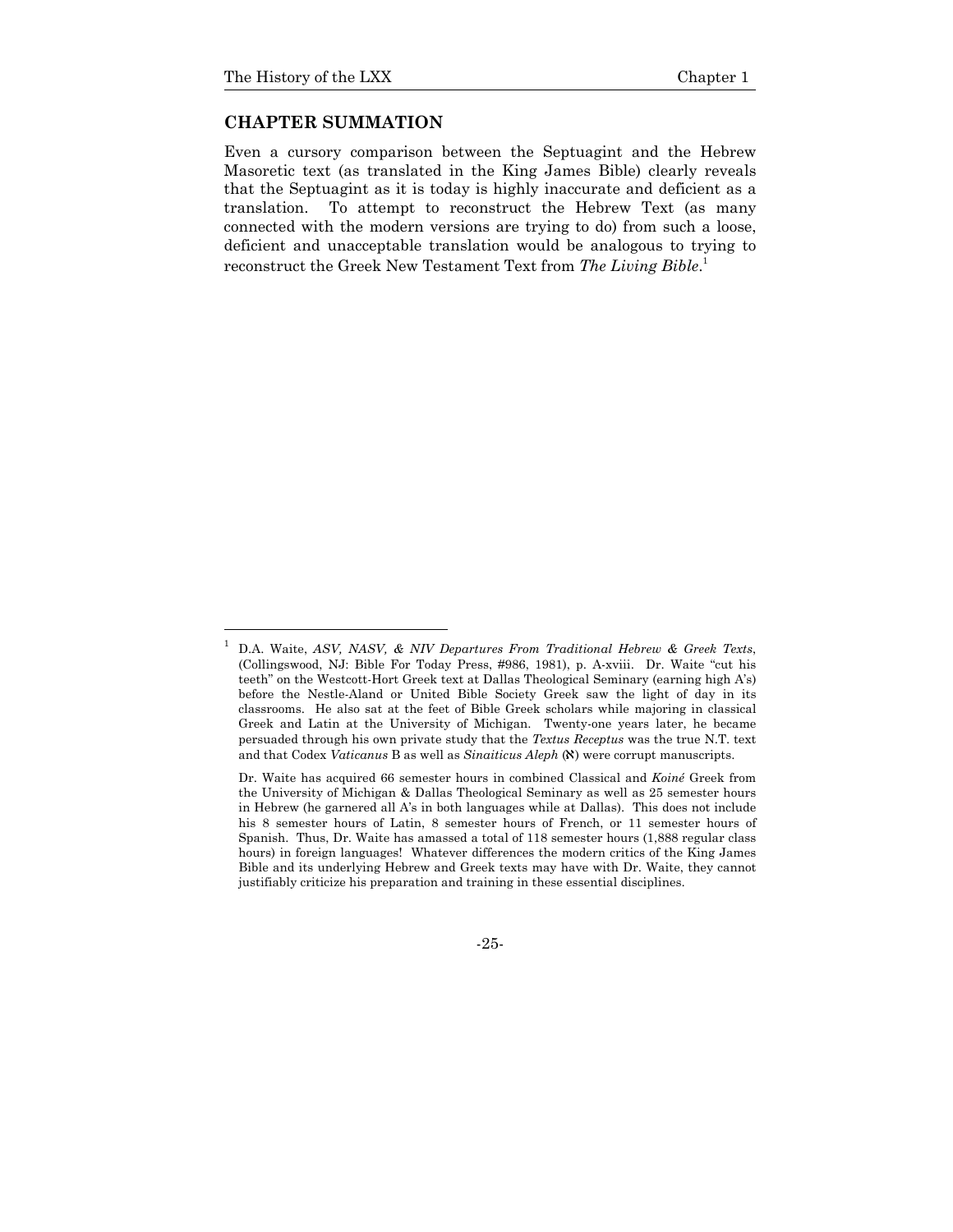# **II. THE STATUS OF THE LXX**

#### **THE HEXAPLA AND MESSIANIC PROPHECY<sup>1</sup>**

1

Origen Adamantius<sup>2</sup> compiled an Old Testament "Bible" called the Hexapla (c.245 A.D.). It was, in effect, a parallel Bible comprising six columns. The first column was the Hebrew Old Testament. In order to leave abundant space for his "critical apparatus", this column contained no more than two Hebrew words to a line. In the second column, Origen transliterated the Hebrew words from the first column into the parallel letters of the Greek alphabet. Of course these Greek letters did not form

 Origen was the third head master of a school founded 180 A.D in Alexandria, Egypt by the Greek philosopher Pantaenus. Pantaenus was succeeded in A.D. 202 by Clement of Alexandria (not Clement of Rome) who taught Plato's work was also inspired in the same sense as Scripture. Their beliefs, as revealed in their writings, indicate that they were lost Greek philosophers. They declared themselves "Christian" on the basis of their having been water baptized.

 Origen's energies were also directed toward the New Testament. Whereas he only "recovered and translated" the Old, he *edited* the New. Around the year A.D. 227, Origen traveled extensively throughout Palestine, Greece and Asia Minor. Everywhere he found Greek New Testament manuscripts he had them altered to fit his own doctrine. He, of course, felt that he was merely "restoring or correcting" the manuscripts (If one does not agree with a manuscript, the place for change is in translation; but to alter the original document – never!). Origen had a wealthy patron who supplied seven stenographers and seven copyists to accompany and assist him as he altered Scripture, [Elgin S. Moyer, *Who Was Who in Church History*, (Chicago, IL: Moody Press, 1962), p. 315; John H. P. Reumann, *The Romance of Bible Scripts & Scholars*, (Englewood Cliffs, NJ: Prentice Hall, 1965), pp. 98-103].

-26-

<sup>1</sup> Foy E. Wallace, *A Review of the New Versions*, (Ft. Worth, TX: Noble Patterson Pub., 1973) Addenda, 3rd & 4th sections, pp. 13-36. Wallace reprints Professor R.C. Foster's "The Battle of the Versions" in his Addenda.

<sup>2</sup> Origen (185-254 A.D.), a Greek philosopher, had been taught by the founder of Neo-Platonism (Ammonius Saccas 170-243 A.D.). Neo-Platonism is a strange combination of Aristotelian logic and Oriental cult teachings. It is a concept that conceives the world as being an emanation from "the one" - the impersonal one [not the personal "*Abba*" = the intimate English "Dada" of the Bible] with whom the soul is capable of being reunited in some sort of trance or ecstasy. Origen was a follower of that philosophy, and he attempted to add and amalgamate "Christianity" to its views. The problem with Origen, as with many who profess Christianity today, was that he tried to take the "best" of the world system (that which he had learned in school, his old philosophic views etc.) and incorporate it into Christianity. But they do not mix.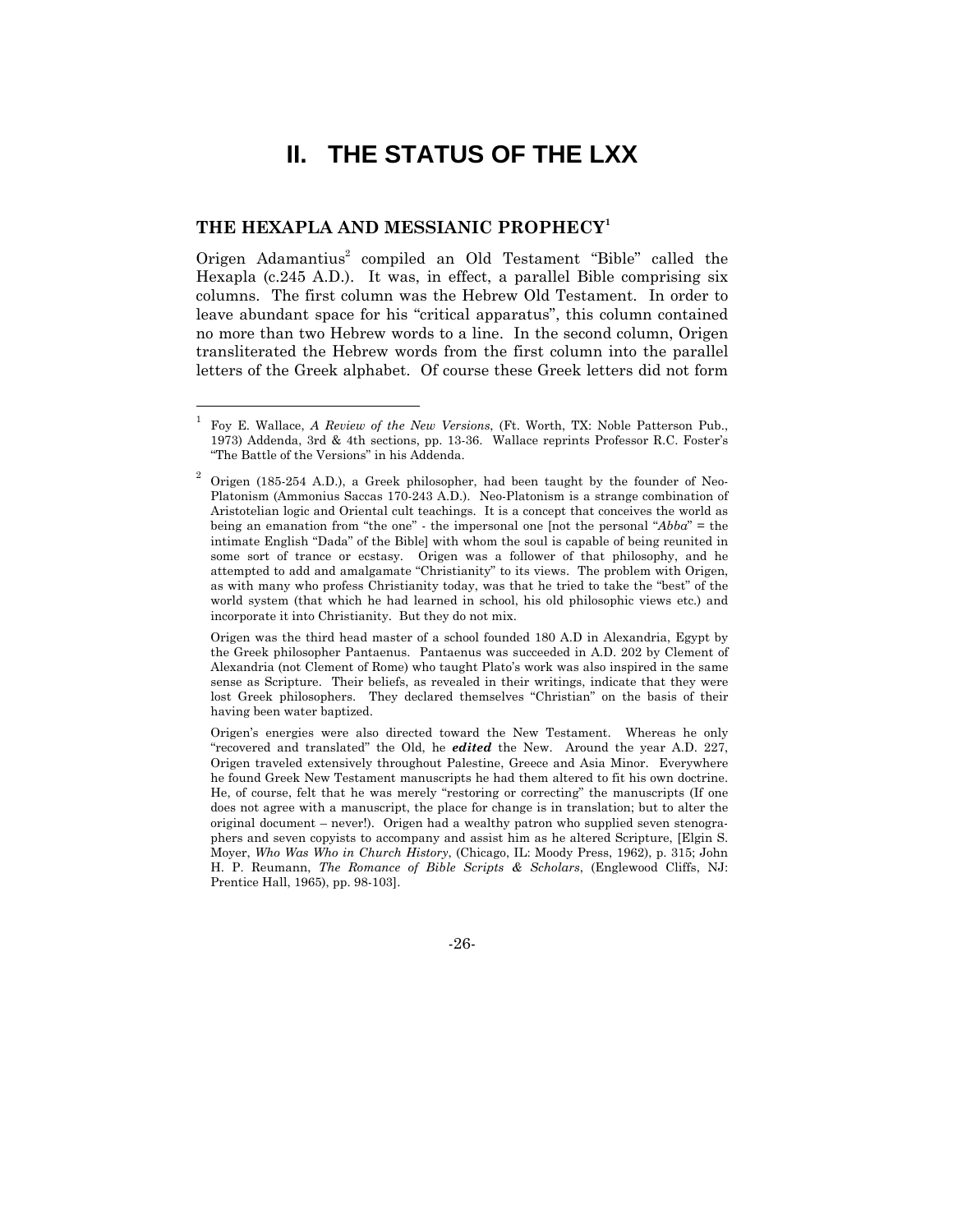words or make sense. Three other columns portrayed Greek translations made by men who professed Christianity at some time in their lives but who later apostatized, returning to Judaism or becoming Ebionites.<sup>1</sup>

The third column was a Greek version by Aquila (80–135 A.D.) who had converted to Judaism. Later, upon seeing miracles at the hands of disciples of the deceased Apostles, he professed the Christian faith. He was excommunicated from the Christian community for steadfastly refusing to give up astrology,<sup>2</sup> magic, and the practice of necromancy.<sup>3</sup> Aquila returned to Judaism (some say he also embraced the Ebionite ethic) and eventually was responsible for a contemptuous outrage against the Jews. During the reign of Hadrian (A.D. 117–138), he supervised the building of a pagan temple to Jupiter on the site of the Temple of Solomon and placed a statue of the Emperor where the Holy of Holies had been.4 He thus ended his vaudevillian checkered career engaged in the making of idols for the Roman Caesar.

About 128 A.D., Aquila, who did not begin the study of the Hebrew language until he was forty years old, completed a new translation of the Old Testament into Greek. He deliberately translated many sections of Scripture concerning the Messiah in such a way that they could no longer be seen to relate to the Lord Jesus Christ.<sup>5</sup> He conjectured that the Greek word "*parthenos*" of Matthew 1:23 was not the virgin Mary, but represented a corruption in the original text. According to Aquila, the correct understanding was that Jesus was the illegitimate son of Mary

1

<sup>1</sup> The Ebionites were a cult of severely ascetic Judaizers who accepted the ethical teachings of Jesus but did not believe in Paul's doctrine of grace. They did not believe that Jesus was deity - that He was God with a capital "G"; thus they taught that Jesus was merely the human son of Joseph.

<sup>2</sup> Swete, *An Introduction to the Old Testament in Greek, op. cit.*, p. 31*.* Also see A.E. Silverstone, *Aquila and Onkelos*, Semitic Languages Series, No. 1, (Manchester, Eng: University of Manchester, 1931).

<sup>3</sup> Wallace, *A Review of the New Versions*, *op. cit*., Addenda, section 3, p. 21.

<sup>4</sup> *Ibid*., pp. 22-23.

<sup>5</sup> *Ibid*., Addenda, section 3, pp. 16 & 18. Irenaeus (120-202 A.D.) assailed Aquila as a wicked perverter of Scripture, *Ante-Nicene Fathers*, Vol. I, Alexander Roberts and James Donaldson, (eds.), (Grand Rapids, MI: Eerdmans Pub. Co., 1867; rpt. 1978), "Against Heresies", Bk. III, ch. XXI, p. 451.

<sup>-27-</sup>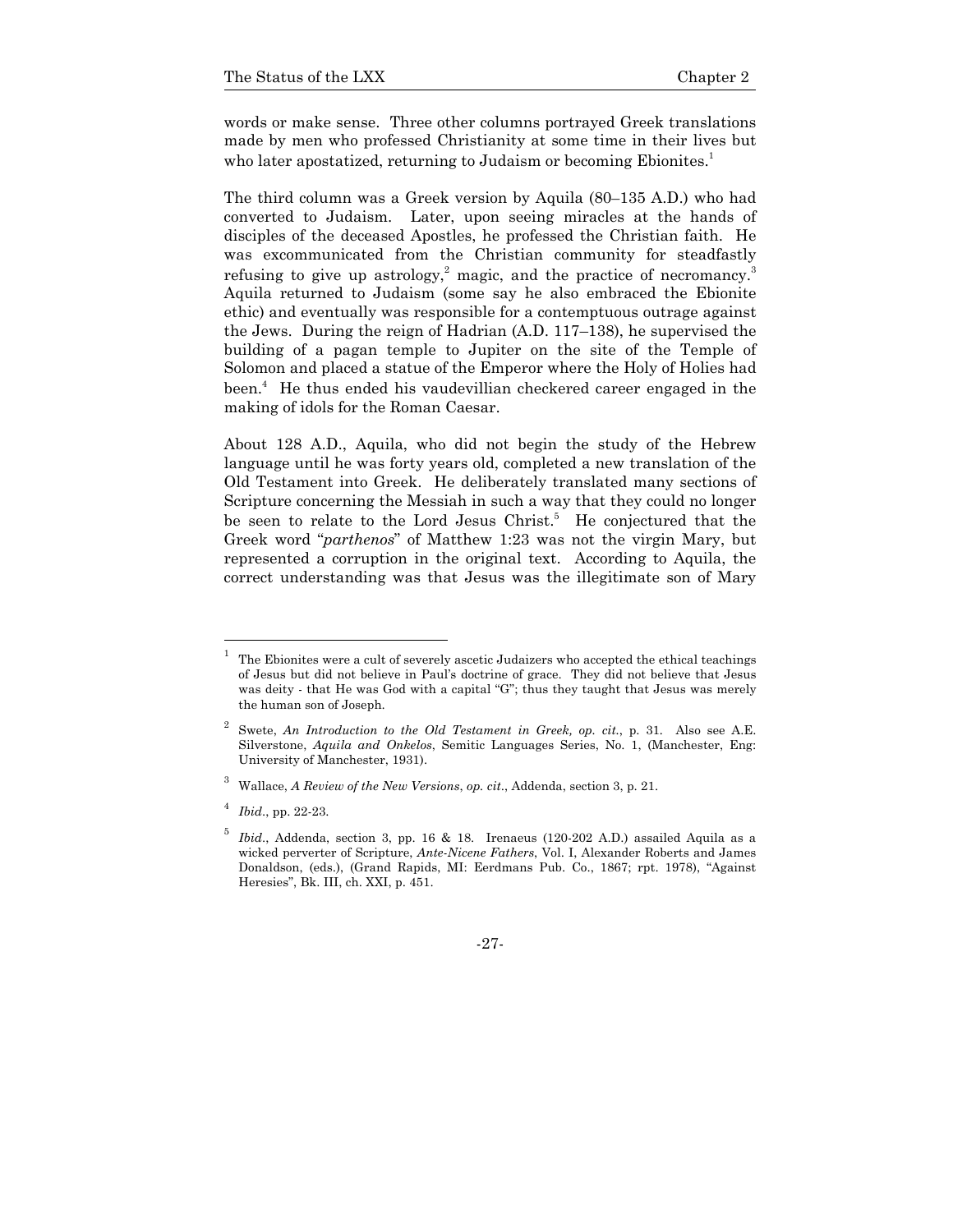and a blond Roman soldier of German extraction named "pantheras"  $(English = panther).$ <sup>1</sup>

Not long afterward, Symmachus – a Samaritan by birth who became a Jew and later professed the Christian faith only to subsequently join himself to the Ebionites – made another translation (c.180–192 A.D.) from the Hebrew into Greek. This version appears as the fourth column in Origen's Hexapla. About the same time, Theodotion, who had once professed faith in Christ but apostatized becoming a Jew and/or an Ebionite, produced yet another Greek version  $(c.161-181 \text{ A.D.})^2$  It is, supposedly, a revision of the original Septuagint. Because it was prepared from a Greek rather than from a Hebrew text, it was placed in the sixth column of the Hexapla.

Jerome of Bethlehem, who saw the Greek translations of Aquila, Symmachus and Theodotion, makes it quite plain that these men were Judaizing heretics, and that their versions were made out of hatred to Christianity.<sup>3</sup> Origen, however, considered the works of these Ebionites to be "inspired" and thus included them in his "Bible".

A prime example of tampering with Messianic prophecy by Aquila, Symmachus, and Theodotion is found in Isaiah 7:14. They departed from the Septuagint (and Matthew of the N.T.) in which "*parthenos*" (virgin) is inscribed and substituted the Greek word "*neanis*" (young woman), a term which may be applied to a young married woman.<sup>4</sup>

Most sources claim that by the time of Origen (A.D. 185–254) the text of the Septuagint had become woefully corrupt. The fifth column (written in classical Greek, not *Koiné* Greek) is Origen's emended translation. Origen's Hexapla is reputed to have been "an undertaking of colossal proportions" to revise an older Greek translation. Moreover, the fifth column supposedly represents a revision of the pre A.D. original LXX (if such an entity ever existed). Origen is alleged to have noted that copies of the Greek version differed in many respects from the Hebrew text. His self appointed task is said to have been neither to merely produce a new

l

-28-

<sup>1</sup> Wallace, *A Review of the New Versions*, *op. cit*., Addenda, section 3, p. 17.

<sup>2</sup> Moorman, *Forever Settled, op. cit*., p. 16.

<sup>3</sup> *Ibid*.

<sup>4</sup> *Ibid*.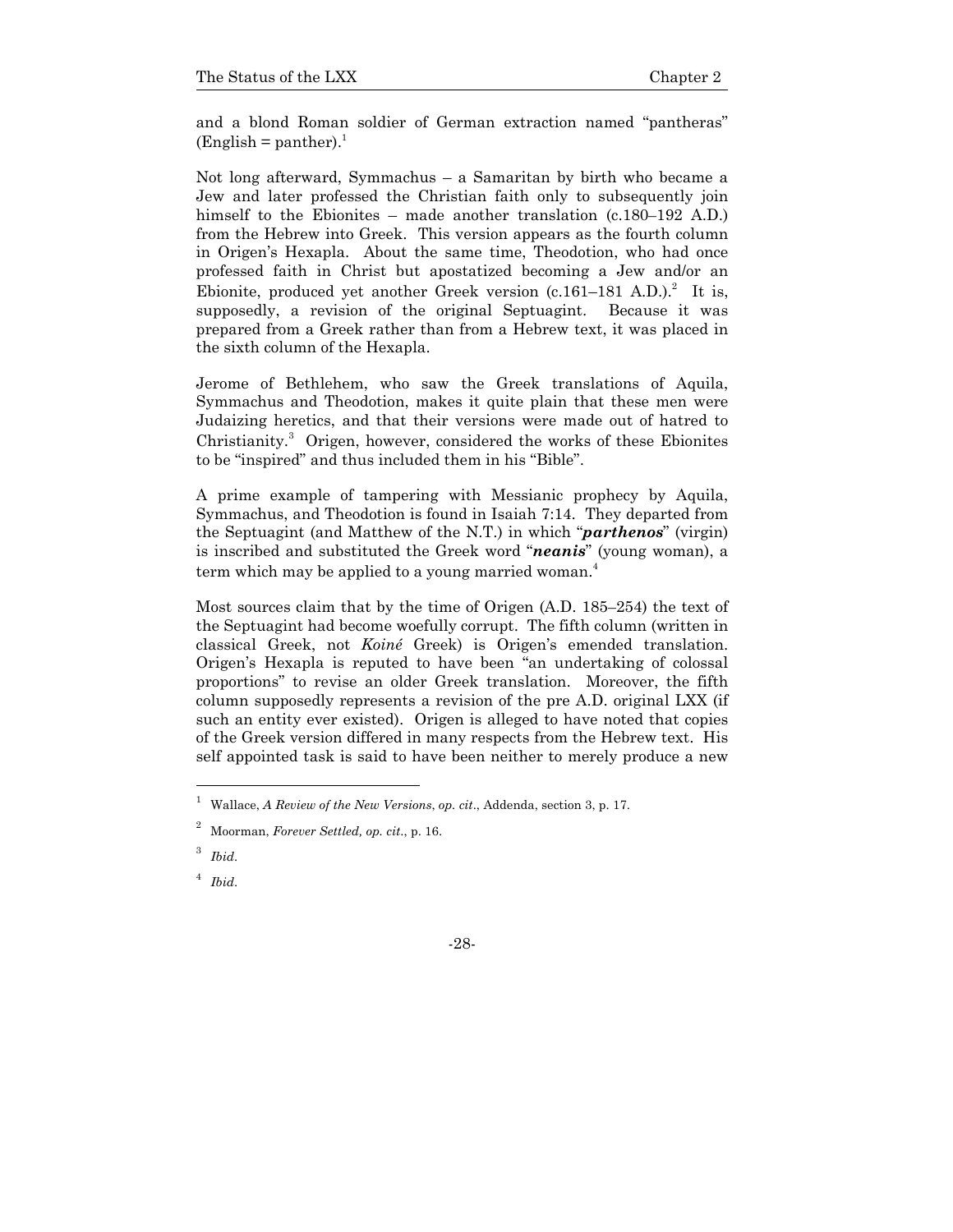corrected translation nor to "restore" the text of the LXX to its "original" pre A.D. condition.<sup>1</sup> The purpose was to make it "correctly and adequately represent the Hebrew original". 2

His fifth column portrays a Greek text in which all *additions* to the Hebrew were marked with an obelus (either -- or ÷).<sup>3</sup> He *emended* the Greek text by supplying words missing in it, but which were found in the Hebrew text. He flagged these "added" words with an asterisk (\*). Also, he indicated readings in the Greek translation which he considered incorrect to the point that the passage be substituted with the corresponding one in another version. Origen completed the Hexapla about A.D. 245.

Today, this 5th column is said to represent a "pre-Origenic" text, but the basis for this statement is fragile and nebulous – composed of little real substance. The 5th column was published by Pamphilus and Eusebius when they supplied Constantine with 50 copies of that edition along with Origen's edited New Testament.<sup>4</sup> This was commissioned by the Emperor in 331 A.D., shortly after the Council of Nicaea (A.D. 325). The uncial manuscripts *Vaticanus* B and *Sinaiticus*  $\aleph$  are extant copies (or copies of copies) of this endeavor by Eusebius for Constantine.<sup>5</sup>

Origen left his finished product, the Hexapla, in the library founded by his disciple, Pamphilus, at Caesarea on the sea in the land Palestine.<sup>6</sup> Jerome also made extensive use of Origen's Hexapla in producing his early fifth century Latin Vulgate translation. The Hexapla is believed to

l

-29-

<sup>1</sup> Gehman, *The New Westminster Dictionary of the Bible*, *op. cit*., p. 973 (Versions). Also see *The Septuagint Version of the Old Testament, with an English Translation*, Zondervan, *op. cit*., Introduction p. v.

<sup>2</sup> Price, *Ancestry of Our English Bible, op. cit.*, p. 74; also Alfred Rahlfs (ed.), *Septuaginta, Id est Vetus Testamentum*, (Stuttgart: 1935, rpt. 1979), p. LXII.

<sup>3</sup> Gehman, *The New Westminster Dictionary of the Bible*, *op. cit*., p. 973 (Versions).

<sup>4</sup> Price, *Ancestry of Our English Bible, op. cit.*, p. 79.

<sup>5</sup> D.O. Fuller, *Which Bible*?, 3rd ed. (Grand Rapids, MI: International Pub., 1970), p. 163; Price, *Ancestry of Our English Bible, op. cit.*, p. 58; A.T. Robertson, *An Introduction to the Textual Criticism of the New Testament*, (Nashville, TN: Broadman Press, 1925), p. 80. Both Hort and Tischendorf believed that these were two extant copies which Eusebius had prepared at the request of Constantine. A.T. Robertson, among many others, concurred.

<sup>6</sup> *ISBE*, *op. cit*., p. 2726.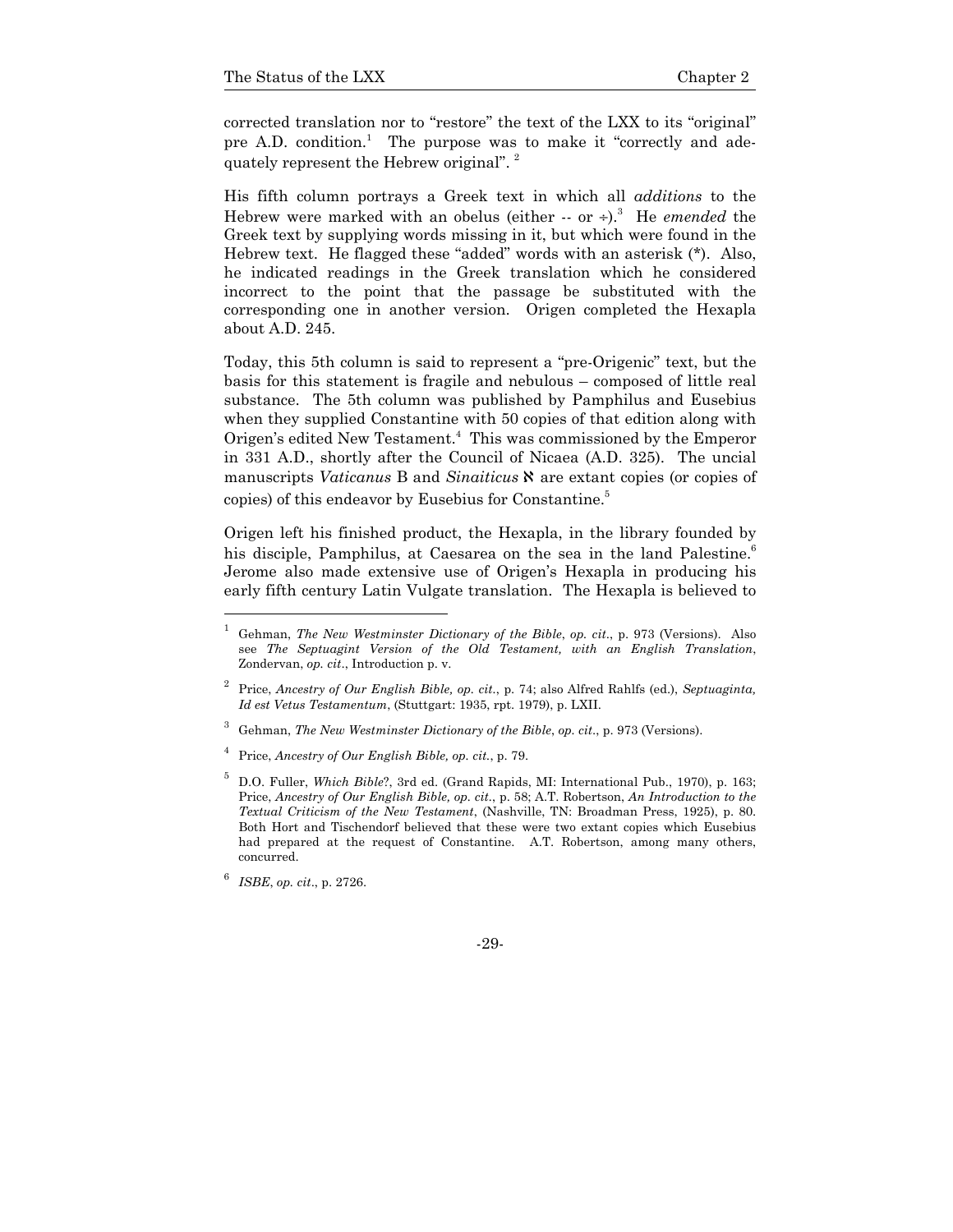have been destroyed when the Arabs took Caesarea in A.D. 638. Fragments are preserved in various quotations made by the so-called early Church "Fathers".

Most scholars maintain that Origen assumed the original reading had been "recovered" when he found agreement between the Hebrew text in the first column and the Greek text (the one he was presumed to have used). Today, this 5th column is referred to by text critics (though they are loathe to admit this) as the "LXX" or the "Septuagint".<sup>2</sup> Remember, allusion to Origen's fifth column refers *only* to the Old Testament.

#### **OTHER REVISIONS OF THE SEPTUAGINT**

Of the more important later revisions of the LXX, Jerome cites one Hesychius of Alexandria (martyred c.311 A.D.) as having completed such an enterprise. Unfortunately little is known of him. He is thought to have been the martyred bishop mentioned by Eusebius who fell in the persecution that also destroyed Lucian. His text is said to have prevailed in Egypt c.A.D. 400.<sup>3</sup> Another revision was made by Lucian, an Arian scholar of Antioch (martyred 311).<sup>4</sup>

In commenting upon all these revisions of the Septuagint (Origen et al.), D.W. Gooding says: "Well-intentioned as all this revisory work was, it has introduced multitudinous readings which have laboriously to be eliminated to reconstruct the earlier stages of the LXX Text".<sup>5</sup> Gooding continues:<sup>6</sup>

"Now, laborious as is the work of eliminating revisers readings, it is of practical importance. The expositor who ... appeals to some LXX word or phrase must be sure that it was not introduced by a reviser *after* New Testament times". (emphasis by FNJ)

<sup>1</sup> *ISBE*, *op. cit*., p. 2726.

<sup>2</sup> Swete, *An Introduction to the Old Testament in Greek, op. cit.*, p. 63*.* For proof of this identification, see the LXX designation at the top of the 5th column in Swete on the designated page (or Price, *Ancestry*, p. 75). A reproduction of this may be viewed on the last page of this (FNJ's) manuscript.

<sup>3</sup> Price, *Ancestry of Our English Bible, op. cit.*, p. 80; Rahlfs, *Septuaginta*, *op. cit*., p. LXV.

<sup>4</sup> Unger , *The New Unger's Bible Dictionary*, *op. cit*., pp. 1343-1344 (Versions).

<sup>5</sup> Gooding, *The New Bible Dictionary*, *op. cit*., p. 1260 (Texts-Versions).

<sup>6</sup> *Ibid*.

<sup>-30-</sup>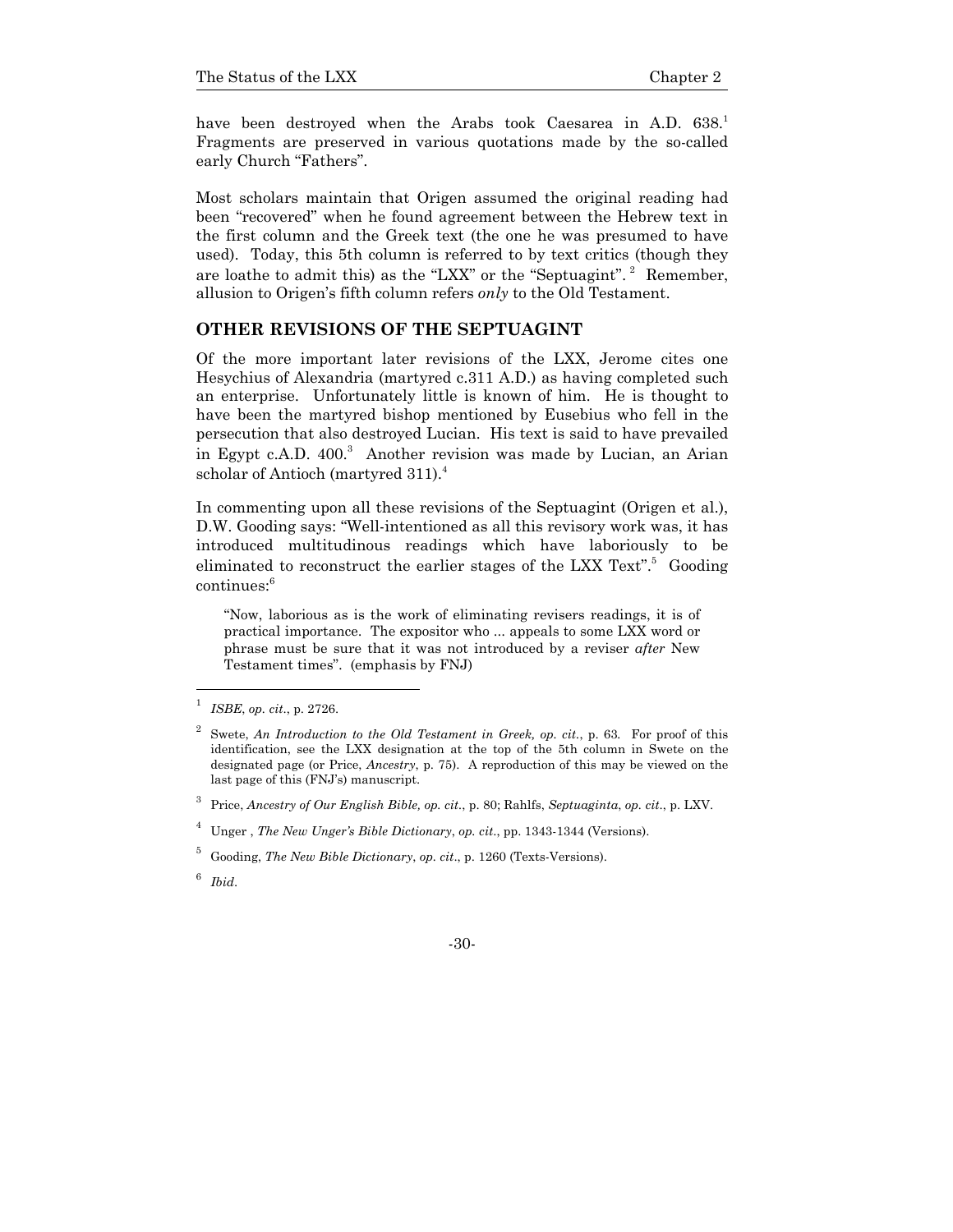1

Thus, it is of no consequence whether a faithful third century B.C. LXX actually existed. As Gooding admits, these revisions would have marred the text – and *these* are the corrupted mss that we have today (see p. 28).

# **THE "BIBLE" OF THE EARLY CHURCH?**

When researching materials relevant to the Septuagint, a typical statement encountered by the inquirer is that it was "the" Bible of the early Christians. The problem with this and many similar declarations is that most scholars consider that  $\text{Origen}^1$  was a Christian, but he was not.

-31-

<sup>1</sup> The following is a composite of the beliefs of Origen. It will be noted that many of them coincide with today's Roman Catholic and Jehovah's Witness doctrine. Origen believed: (1) in soul sleep - however, the Bible teaches that to be absent from the body is to be present with the Lord  $[II \text{ Cor.}5.8]$ ; (2) in baptismal regeneration - he is the first we can find who was a strong proponent of this doctrine; (3) in universal salvation, i.e., in the ultimate reconciliation of *all* things including Satan and all the demons; (4) that the Father was God with a capital "G" and Jesus was God with a little "g" - that Jesus was only a created being. Origen was not Christian in the most basic of all doctrine, namely the person of the Lord Jesus the Christ; (5) that one had to go to purgatory in order to become sinless. This doctrine is nowhere to be found in the Scriptures; (6) in a form of reincarnation and karma where the soul preexisted on other worlds prior to this current earth and brought with it the blessings or curses earned from the previous life. The resurrection of Jesus corrects the reincarnation error as He came back to life as *the same Jesus*. Hebrews 9:27 says "And it is appointed unto men *once* to die, but after this the judgment". Thus the Bible teaches that there is no reincarnation; (7) in transubstantiation [which means that at communion the bread and wine actually turn to the body and blood of Christ Jesus].

 <sup>(8)</sup> He did *not* believe that the temptations of Jesus as recorded in the Scriptures actually happened. (9) Origen did not believe the Scriptures literally - he was the "father of allegories"; or (10) in an actual "Adam" and in the fall of man. (11) He castrated himself when he read Matthew 19. Here, Jesus was teaching the horror and reality of hell. In Matthew 12 and 15 and in Jeremiah 17:9, Jesus taught that sin was a matter of the heart. One can pluck an eye out or cut off a hand but still long to sin. Origen taught:  $(12)$ that eternal life was not a gift; rather, that we must seize hold on it and retain it. However Ephesians 2:8 says "By faith are ye saved through grace; and that not of yourselves: it is the gift of God", and (13) that "Christ enters no man until he grasps mentally the doctrine of the consummation of the ages" [That would eliminate about 99% at most typical Christian gatherings]. (14) He intimated that non baptized infants were hell bound. (15) He denied that the redeemed would experience a *physical* resurrection (I Cor.15 teaches the physical bodily resurrection, as do many other Scriptures).

Origen is depicted in most books on the subject as a "man of God", especially because he "*died for his beliefs*". That is certainly a commendable character trait, but Mussolini, Karl Marx and Hitler also died for their beliefs. That does not mean they were Christians. Many have believed in a cause enough to give their lives for it, but it does not follow that they were necessarily Christian. Origen's beliefs clearly reveal him as cultic. He was a religious Greek philosopher with Gnostic tendencies and not truly a born again son of God.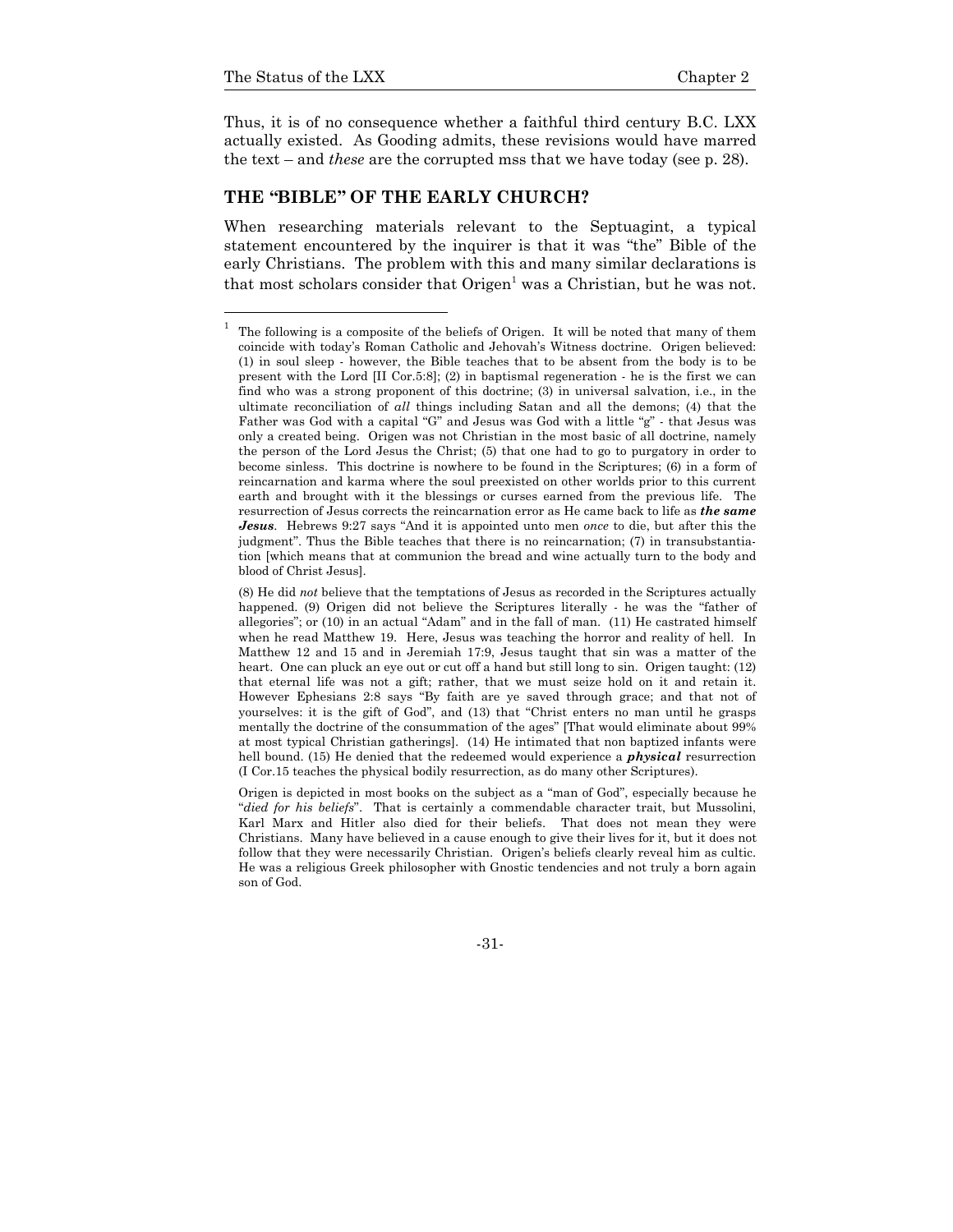Neither was Eusebius<sup>1</sup> nor many other of the so-called early Church "Fathers". Their beliefs relevant to the deity of Christ Jesus reveal that they were merely religious Gnostics, steeped in pagan Greek philosophy. Thus, a significant number of the people about whom such statements are directed were not actually Christian in the true sense of having been born again.

Along these same lines, it is also often stated that the LXX caused so much antagonism among Orthodox Jews that the Hebrews made a recension (revision) in their own text. Typical examples of this and similar themes are:

<sup>2</sup> Before the incarnation of the Saviour the Jews held the Septuagint in high esteem, but after his birth and earthly ministry they turned against that version because it was used so effectively by Christians to demonstrate that the Messianic prophecies of the Old Testament were fulfilled in the Person and Work of the Redeemer".

<sup>3</sup>"After Philo's days, the Jews turned that feast (in memory of the Greek translation by the 72) into a fast, lamenting that such a translation had been made. As the version became more popular with the Christians, it fell from favour with the Jews, who preferred to use a version which the Christians could not so easily apply to the Messiah".

The first obvious fact concerning these and other similar absurd remarks is that the Hebrew Old Testament readily lends itself to supply all the testimony needed to verify that the life and works of Jesus, the carpenter of Nazareth, are anticipated by these same Scriptures. The Hebrew Bible is simply rife with one clear prophecy after another which is fulfilled to the most minute detail by the record of the New Testament. No Old Testament Greek witness is necessary to clarify anything. Secondly, there is no concrete evidence that this recension even took place.<sup>4</sup>

-

<sup>4</sup> *ISBE*, *op. cit*., p. 2725.

 $1$  *Vid. supra, fn.* 2 on p. 4.

<sup>2</sup> Moorman, *Forever Settled*, *op. cit*., pp. 15-16. Moorman is citing Terence Brown, former Secretary of the Trinitarian Bible Society of London. Also see *ISBE*, p. 2725.

<sup>3</sup> *Ibid*., p. 16; also Wallace, *A Review of the New Versions*, *op. cit*., Addenda, 4th section, p. 35. Wallace reprints Professor R.C. Foster's "The Battle of the Versions". in his Addenda.

<sup>-32-</sup>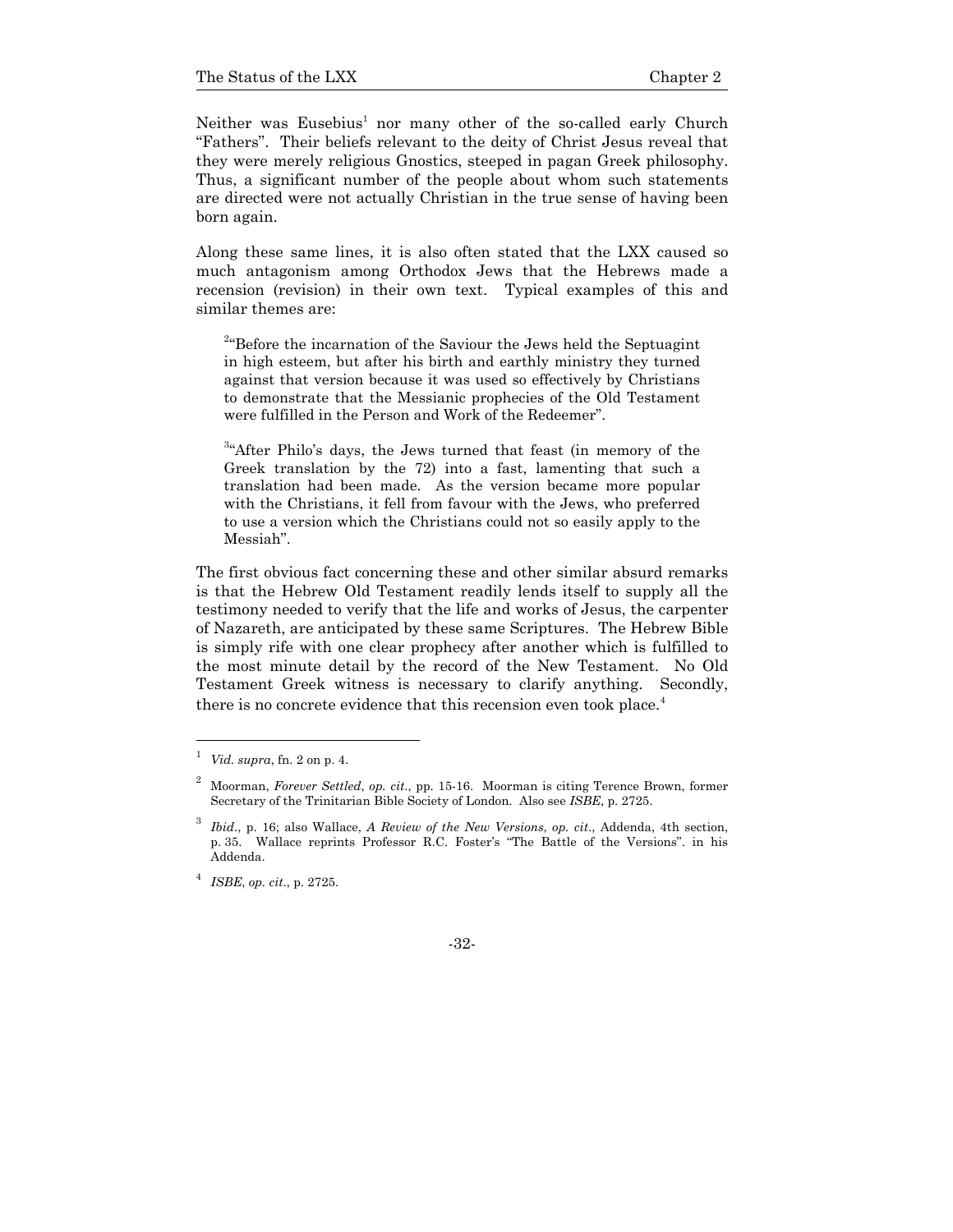### **AN EXTANT PRE-CHRISTIAN SEPTUAGINT?**

A major source of unsettlement and puzzlement for any who begin to investigate the Septuagint is the oft occurring appearance of the term "extant" with reference to a pre-Christian entity.

For example, the "Introduction" of the 1970 Zondervan edition of the LXX  $beqins:$ <sup>1</sup>

"The earliest version of the Old Testament Scriptures which is **extant**, or of which we possess any certain knowledge, is the translation executed at Alexandria in the third century **before** the Christian era: this version has been so habitually known by the name of the Septuagint ..." (author's emphasis)

The disturbing part is that the above quote proclaims that a B.C. Septuagint is extant. The word "extant" means that something is in existence today – that it is available, that it can be seen, handled and used. And so we inquire, where is  $it$  – where may we find such an ancient authority as to the true text of the Old Testament? The quotation declares unequivocally that a Greek translation made around 285–250 B.C. is accessible for reference. Not only are we unable to locate any such entity, we cannot even find any direct citation to it.

Upon examining two Septuagint Concordances for references, we are astonished to find not one word from a Greek O.T. written before A.D. 120 that the Apostles quoted in the New Testament. There exist no verses that any New Testament writer quoted from any Greek manuscript written prior to 120 A.D. We do find about a dozen quotations in the New Testament that match those found in *Vaticanus* and *Sinaiticus* – but these two highly vaunted MSS were written nearly 250 years *after* the N.T. was completed. We also find nearly a dozen quotations in them that do not match.

Thus we stand perplexed and frustrated. We have examined the origins of the LXX and found them lacking, full of fable, myth, and legend. Now we stand deceived and misled, having been told that a B.C. Septuagint is available for use only to find that such an ancient document does not actually exist anywhere in the known world.

<sup>1</sup> *The Septuagint Version of the Old Testament, with an English Translation*, Zondervan, *op. cit*., Introduction p. i.

<sup>-33-</sup>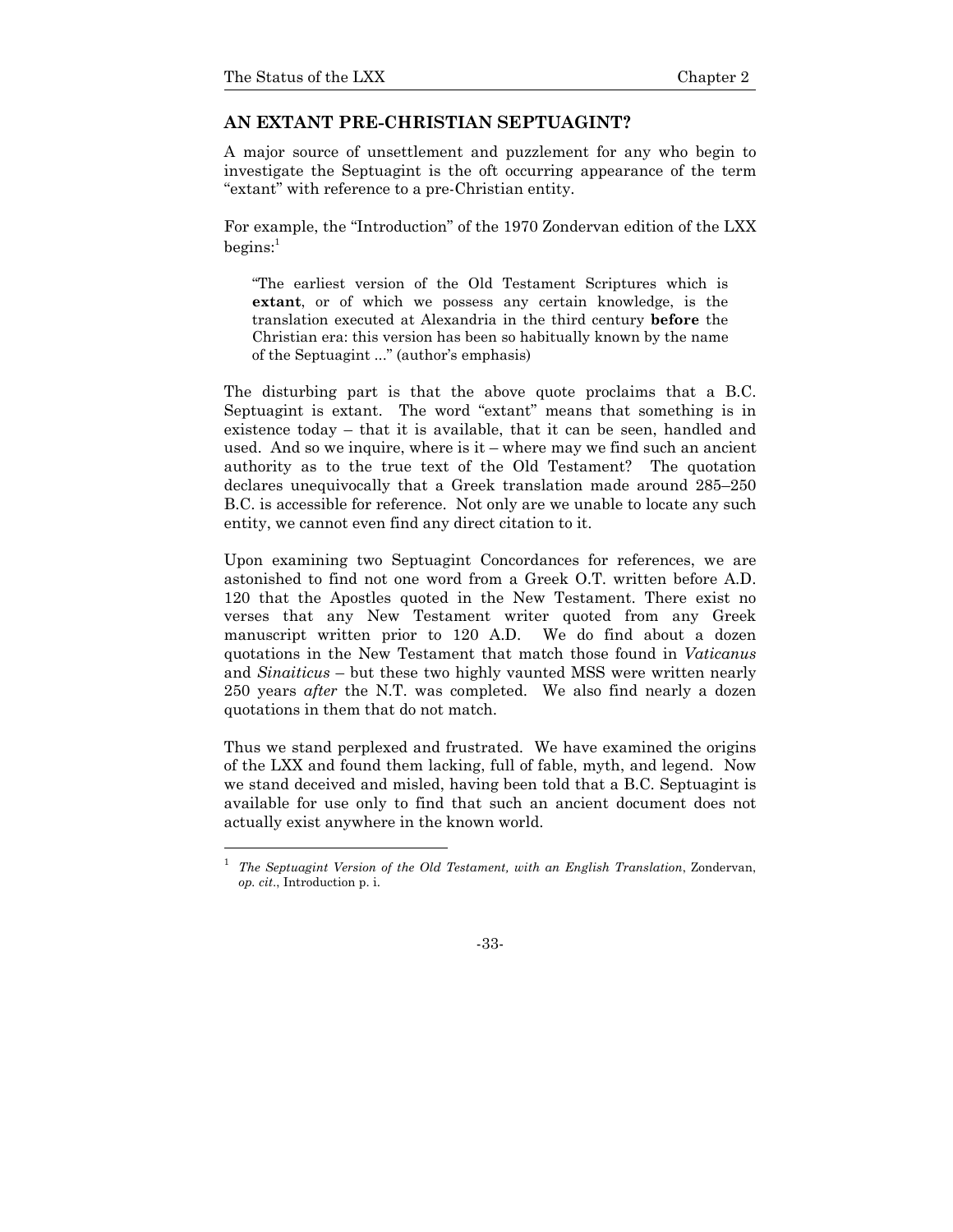1

Even more troubling, the proof quotations are found to only exist in manuscripts that were written several hundred years after the fact. Moreover, the *real* LXX for all practical purposes is found to actually be *Vaticanus* B (about 90%) and *Sinaiticus Aleph*  $(\aleph, \text{ also designated "S")}^1$ which were both produced from Origen's 5th column.

Thus, the Septuagint that we actually "see" and "use", the vast majority of the time, is Origen's 5th column. This is most bewildering! We ask ourselves: "How then do we really know that Origen's 5th column was produced from a pre-existing B.C. Greek version. How do we know that it was not his own translation of the Hebrew in column one, and made while referring to Aquila, Symmachus, and Theodotion in the other columns for assistance – along with the aid of a New Testament at his hand?" Such is not nearly as far fetched as the exaggerations, deceptions, and myths which we have encountered in our research.

# **WAS THERE A PRE-CHRISTIAN ERA SEPTUAGINT?**

Paul Kahle, a notable O.T. scholar (1875–1964), did extensive research and work relative to the Septuagint. He concluded that there was never one original old Greek version and that consequently the manuscripts of the Septuagint (so-called) cannot be traced back to one archetype. He took the position that there were earlier renderings of the Pentateuch before the revision made in the time of Ptolemy II and that this revision became the standard Greek Torah.<sup>2</sup>

The theory, proposed and developed largely by Kahle, is that the LXX had its origin in numerous oral, and subsequently written, translations for use in the services after the reading of the Hebrew original.<sup>3</sup> Later an

<sup>1</sup> Although this fact is difficult to ferret out from among the vast amount of literature on the subject, it may be verified by numerous sources. Among them, the reader is directed to: Price, *Ancestry of Our English Bible, op. cit.*, pp. 69-70; Swete, *An Introduction to the Old Testament in Greek, op. cit.*, pp. 181-190; page 1259 in *The New Bible Dictionary op. cit*., (Texts-Versions) where D.W. Gooding admits this when he relates that the LXX of Jer.38:40 (Jer.31:40 in the MT) as shown in figure 214 has been taken from the Codex *Sinaiticus*.

Thomas Hartwell Horne is even more direct than Gooding in his *An Introduction to the Critical Study and Knowledge of the Holy Scriptures*, 9th ed., Vol. II, (London, Eng: Spottiswoode and Shaw, 1846), fn. 1, p. 282 and fn. 3, p. 288. This most important exposé is enlarged upon on page 85.

<sup>2</sup> Unger, *The New Unger's Bible Dictionary*, *op. cit*., p. 1343.

<sup>3</sup> Gooding, *The New Bible Dictionary*, *op. cit*., (Texts-Versions), p. 1259.

<sup>-34-</sup>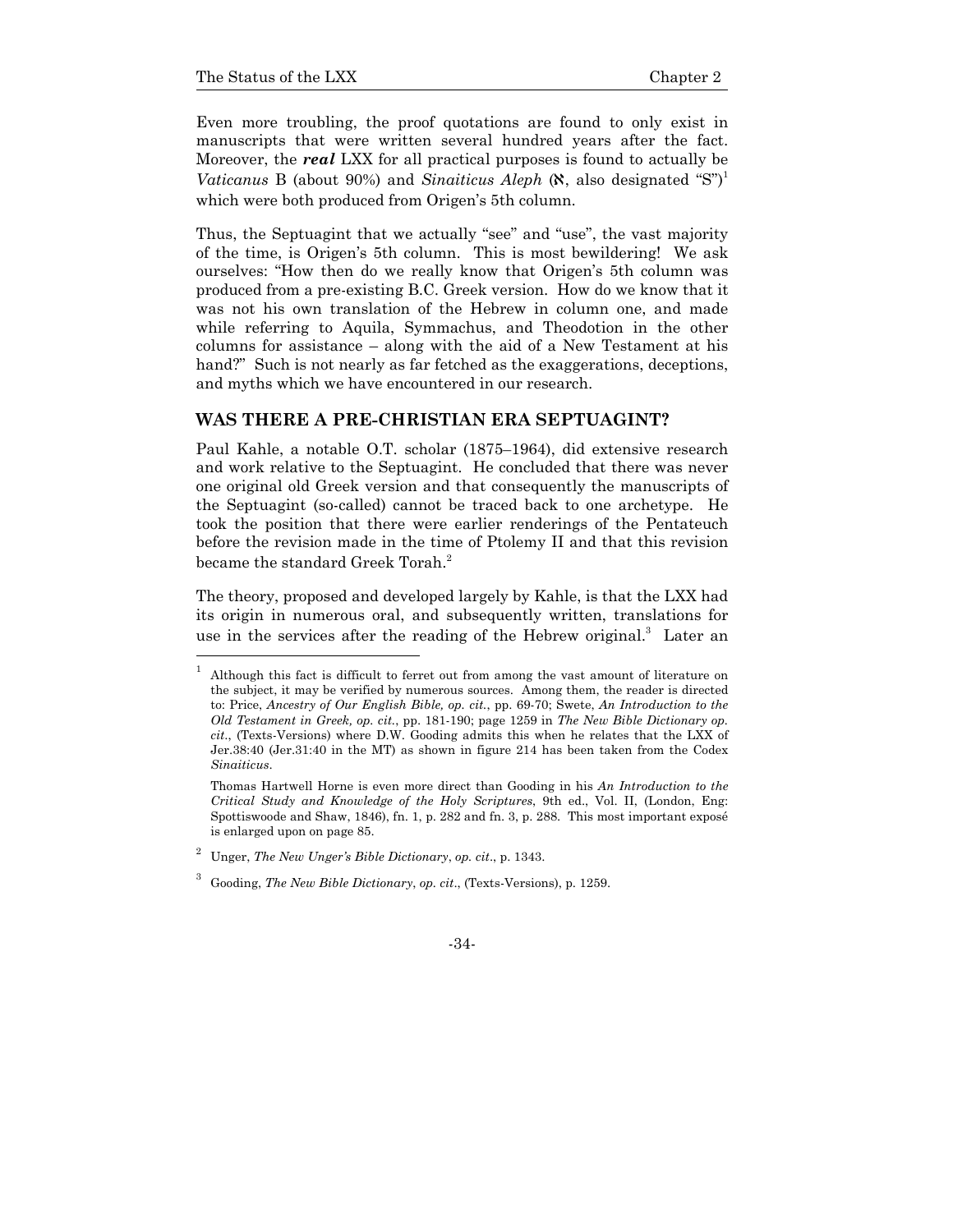official standardized version of the Law was made, but it did not entirely replace the older versions while there never was a standard Jewish translation for the rest of the books, but only a variety of versions.<sup>1</sup>

Summarizing Kahle's position, Dr. John H.P. Reumann states:<sup>2</sup>

"Professor Paul Kahle ... (1875–1964), ... argued that there never was any LXX, at least until Christian times, and that our *Letter of Aristeas* is propaganda for a *revision* of the Greek Bible which was made in Alexandria".

Reumann continues:<sup>3</sup>

"... *The letter of Aristeas* was an attempt to give this revision authority by cloaking it with antiquity. ... when Christians (who increasingly after the year A.D. 50 were Greeks who knew little or no Hebrew) employed the Old Testament, they inevitably borrowed from these varied Jewish Greek translations – the Pentateuch as it had been revised at Alexandria, the book of Daniel as it had been translated at Ephesus, and so forth – until they put together an Old Testament in Greek ... which they called the 'Septuagint' after the title from the Aristeas legend. ... the LXX is a Christian compilation, and *The Letter of Aristeas* is a fiction designed to further the use of a revision in Alexandria about 130 B.C".

Some go much farther, considering the entire story of the existence of a Greek Old Testament circulating in or around Palestine prior to the time of Aquila, Symmachus, Theodotion and Origen (150–250 A.D.) to be nothing more than a fable. They doubt that a Greek copy of the Old Testament existed at or before the time of Christ and His apostles.4

l

<sup>1</sup> Gooding, *The New Bible Dictionary*, *op. cit*., (Texts-Versions), p. 1259.

<sup>2</sup> John H.P. Reumann, *The Romance of Bible Scripts & Scholars*, (Englewood Cliffs, NJ: Prentice Hall Publishers, Inc., 1965), p. 16.

<sup>3</sup> *Ibid*.

<sup>4</sup> Peter S. Ruckman, *The Christian's Handbook of Biblical Scholarship*, (Pensacola, FL: Pensacola Bible Press, 1988), pp. 76-93; Ruckman, *The Christian's Handbook of Manuscript Evidence*, *op. cit*., pp. 40-54.

<sup>-35-</sup>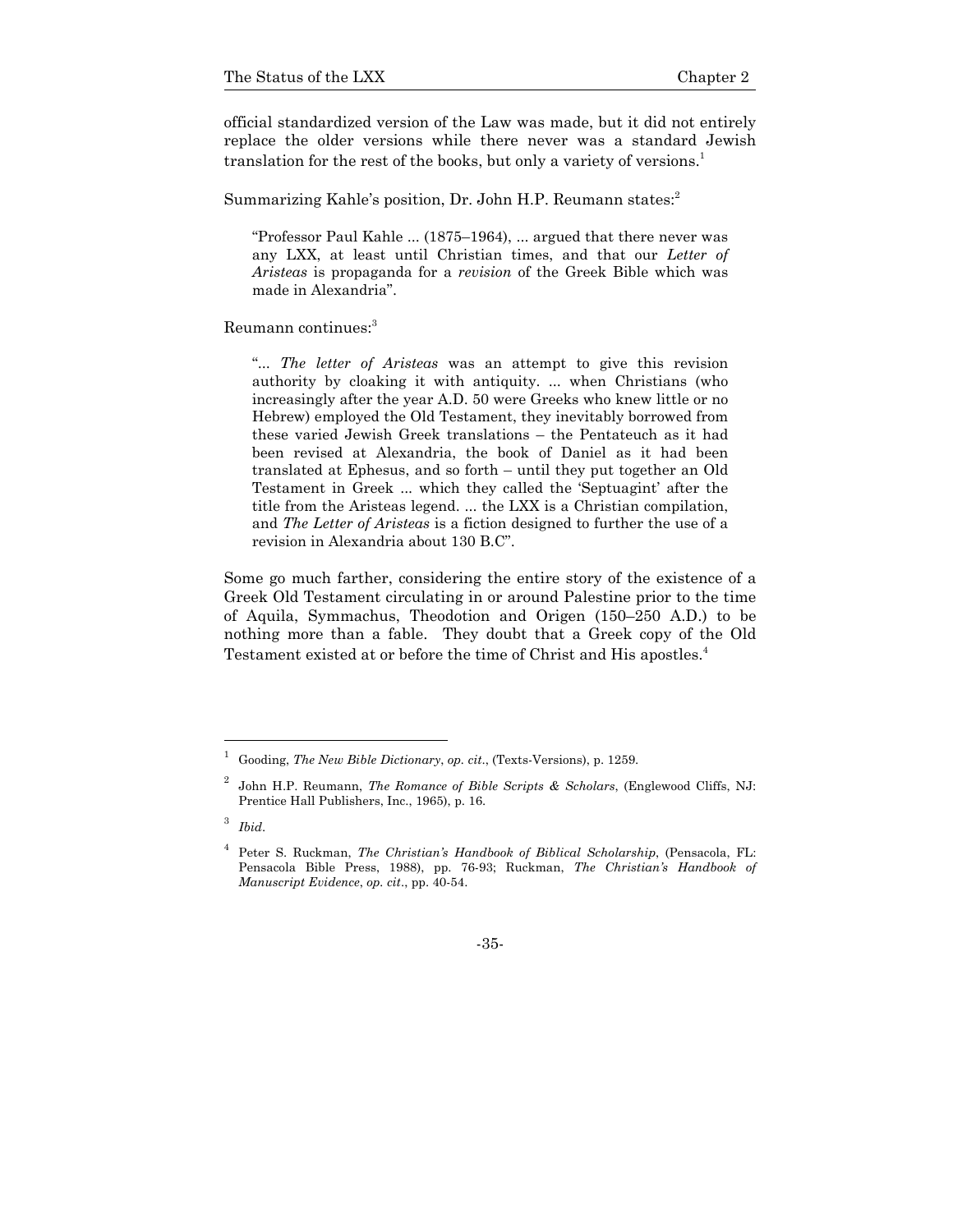This argument can be summarized<sup>1</sup> as stating that:

- (1) *The letter of Aristeas* is mere fabrication, and there is no hard historical evidence that a group of scholars translated the Old Testament into Greek between 285–150 B.C.
- (2) The research of Paul Kahle shows that there was no pre-Christian LXX.
- (3) No one has produced a Greek copy of the Old Testament written before 150 A.D.
- (4) Aquila, Symmachus, Theodotion and Origen produced the first "Septuagints" – that none existed before their works.
- (5) The Septuagint "quotes" *from* the New Testament and not vice versa, i.e. in the matter of N.T.  $-$  O.T. quotation, the later formulators of the Greek O.T. made it conform with the New Testament Text which they had before them as they forged their product.
- (6) After 1900 years of searching, archaeology has failed to produce a single piece of papyrus written in Greek before c.150 A.D. that any writer of the New Testament used for a "quotation".

They further point out that the nearest thing to an Old Testament Greek Bible found by anyone is the Ryland Papyrus (No. 458), which has a few portions of Deuteronomy 23–28 on it.<sup>2</sup> This piece of papyrus is dated 150 B.C. (questionable date) which is fifty to one hundred years later than the writing of the so-called original Septuagint (see footnote 2, p. 56).

### **IS THE APOCRYPHA THE CLUE REGARDING THE LXX?**

As mentioned previously, nearly all scholars believe that the fifth column of Origen's Hexapla is Origen's revision of a B.C. Septuagint. Nevertheless, as noted in the previous heading, some dissenters believe that the so-called LXX in fact *originates* with Origen's fifth column – that the 5th column is based on and constructed from the versions in the other columns – and that Origen also had a N.T. at his side to further assist him.

l

<sup>1</sup> Compare this list to: Moorman, *Forever Settled*, *op. cit*., pp. 17-18.

<sup>2</sup> Ruckman, *The Christian's Handbook of Manuscript Evidence*, *op. cit*., pp. 48, 51.

<sup>-36-</sup>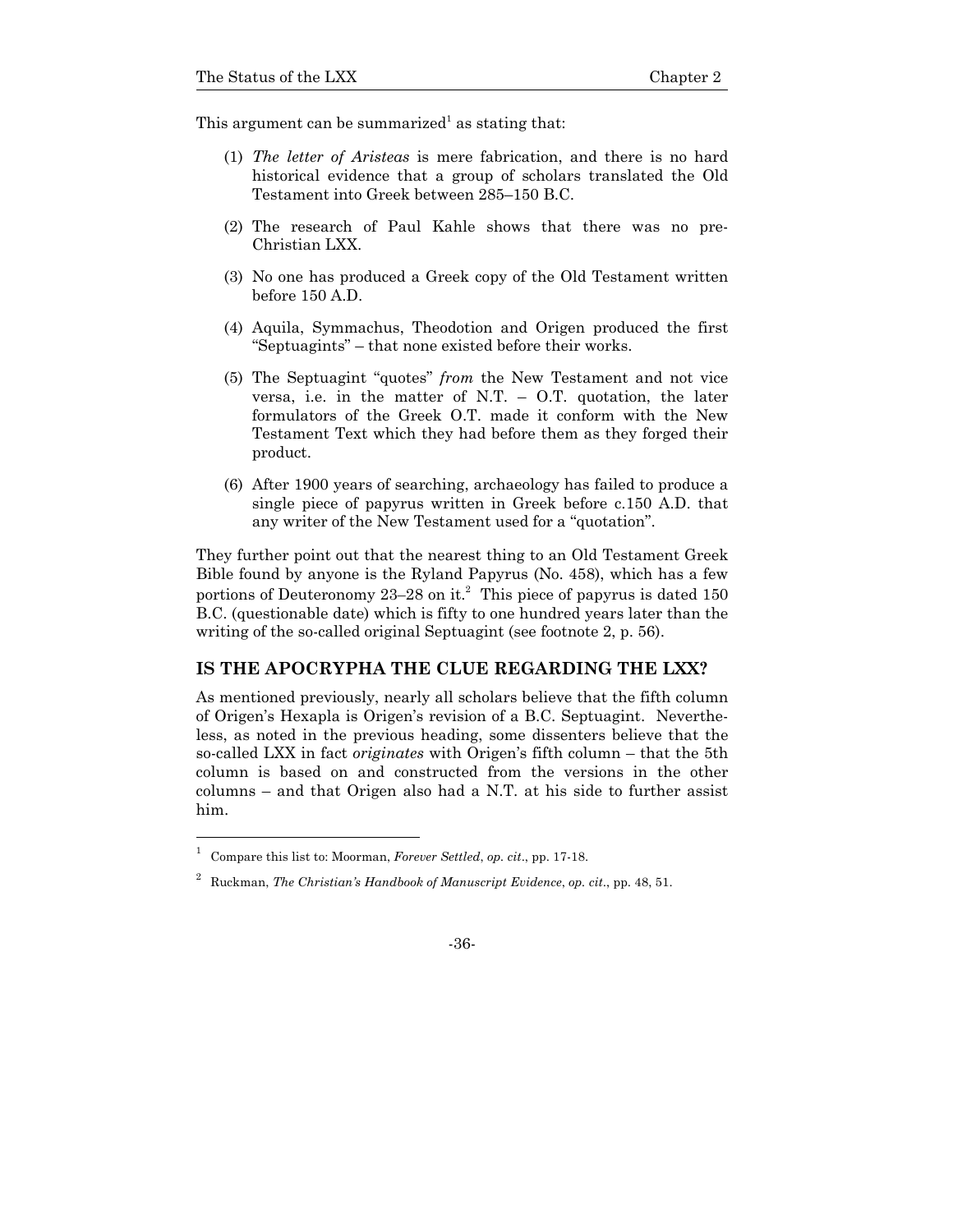If this were the actual case, the "LXX" would not have appeared until the completion of the Hexapla c.245 A.D. Further, as the Apocrypha has always been "part and parcel" of the Septuagint, it is worthy of note that it is in the fifth column that the Apocrypha makes its appearance. We thus maintain that this 5th column has been a leading source of O.T. corruption. It also had an extensive influence on Jerome's Latin Vulgate text as well as on the inclusion of the Apocrypha<sup>1</sup> in that undertaking.

 The Apocrypha gradually rose in esteem within the apostate Roman (Western) Church until finally the Council of Trent (1546 A.D.) affirmed the canonicity of the greater part. In making this decision the Catholic Church sided with the Jews of Alexandria, Egypt in considering the Apocrypha sacred. It was in Alexandria that Mary was revered as the second person of the Trinity by the so-called "Christians". Although Jerome rejected it, the Apocrypha has now been incorporated into his Vulgate by the Roman Catholic Church.

 The New Testament contains 263 direct quotes from the Old Testament as well as 370 allusions to it. Though some have claimed for the Apocrypha several vague "allusions" in the New Testament, these are nebulous mirages. Not one time did anyone in the New Testament refer to or quote from the Old Testament Apocrypha nor did Jesus ever refer to it. The Old Testament had been canonized long before Jesus was born. Had these books belonged in the Old Testament, why did the Lord not so clarify? Yet Origen's 5th column includes the Old Testament Apocrypha. *Vaticanus* B & *Sinaiticus*  $\aleph$  include the Apocrypha as part of the text of the Old Testament along with spurious "Apocryphal" books such as "Epistle to Barnabas" & "Shepherd of Hermas" in the New Testament. We are being told that *Vaticanus* is the most accurate Greek text which we have yet it includes the Apocrypha and Apocryphal books - none of which were canonized.

 How does one know that Tobit, for example, is not a God inspired book? In the story, "Tobit" was accidentally blinded by sparrow dung (2:10); he goes about with "Raphael", an angel traveling incognito, who lies about his name, lineage, and identity (3:16-17, 5:4-5, 12, cp. 6:6). Azarias (Raphael's assumed name) teaches that: the smoke derived from burning the heart and liver of a fish will repulse and/or exorcise demonic spirits (6:6-7, 16-17); a fish's gall will heal blindness (6:8); and that alms (good works) "purge away all sins" (12:9).

 The Word of God, however, teaches that Jesus purged our sins (Heb.1:3) by His once for all finished work in His atoning death and resurrection for the sins and sin of all of Adam's offspring. It affirms that man is saved by God's grace (unmerited favor) through faith in Christ Jesus as a free gift (Eph.2:8), and not by works of righteousness which we have done (Titus 3:5)! Furthermore, in the Holy Scriptures exorcism is attained and secured simply by the power and authority found in the Name of Jesus. Yet according to Origen, Tobit is "inspired" in the same sense as were the four gospels.

-37-

<sup>1</sup> Moorman, *Forever Settled*, *op. cit*., p. 20. The books of the Apocrypha are mainly the product of the last three centuries B.C., a time during which written prophecy had ceased. They were accepted as part of the sacred literature by the Alexandrian Jews and, with the exception of the Second Book of Esdras, are found interspersed throughout the ancient copies of the Septuagint. The godly Jews under Ezra rejected the Apocrypha as having been inspired by the Lord when they formed the Old Testament canon. Josephus (c.100 A.D.) confirms that these books were not considered as "divine" in his day. He informs us that the canon was closed c.425 B.C. [*Contra Apionem (Against Apion*), I, 8].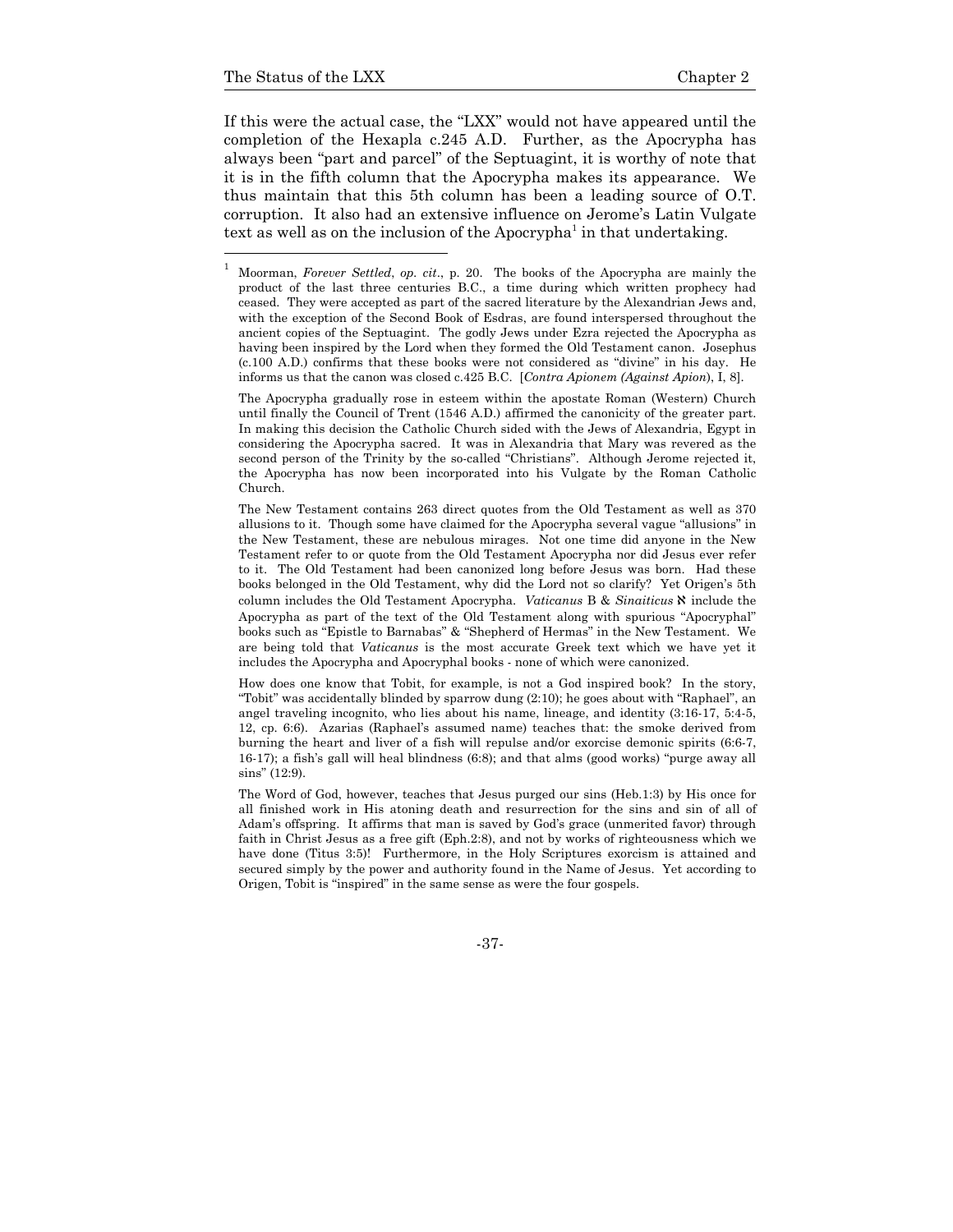"The Greek Old Testament includes a number of books which apparently circulated in the Greek-speaking world (led by Alexandria) and obtained equal acceptance with the canonical books. These never obtained entrance to the Hebrew Canon".

With these words concerning the Apocrypha,  $Kenyon<sup>1</sup>$  exposes for us the source and exact status regarding its "leaven-like" entrance to the Canon. Thus, it is Alexandria and Origen, the city's "greatest" teacher, that are responsible for bringing the Apocrypha into the Bible. We find no indication that the Apocrypha was part of any Bible prior to the Hexapla.

# **THE FAITHFULNESS OF THE HEBREW TEXT**

In Old Testament times, the Levitical priests copied and preserved the Living Words of God. Throughout Scripture, all the scribes were of the tribe of Levi (Mal.2:7, Deu.3l:25, Deu.17:18). This method of preserving

 Much has been said over the years concerning the fact that the first edition of the King James Bible contained the Apocrypha. It is true that the *publisher* of the 1611 edition did insert the Apocrypha *between* the Testaments, but it was never included *within* the Old Testament text as it was so done in the Hexapla, in *Vaticanus*, and *Sinaiticus*. The Apocrypha section from the Cambridge Group of the 1611 translators rendered the entire work into English but for historical purposes only – not as inspired Scripture. To assure that there would be no misunderstanding as to their views, the translators gave seven reasons the Apocrypha should be totally rejected as part of the inspired canon.

 They are: (1) None are in the Hebrew language whereas the Old Testament is so written, (2) None of the writers ever claims to be inspired by God, (3) These books were never accepted as sacred Scripture by the Jewish Church and thus never endorsed by our Lord, (4) They were not accepted as sacred books during the first four centuries by the Christian Church, (5) They contain fabulous statements as well as statements which contradict not only the canonical Scriptures but themselves – such as in the two Books of Maccabees, three differing accounts of the death of Antiochus Epiphanes are given in as many different places, (6) It contains doctrines that are at variance with the Bible such as effectual prayers for the dead and attaining sinless perfection, (7) It teaches immoral practices such as lying, suicide, assassination, and magical incantation.

 The Apocrypha was removed even from the space between the Testaments in the second edition and, as Dr. Edward F. Hills correctly noted, its presence in no way ever affected the accuracy of the *texts* of either the Old or New Testaments [*The King James Version Defended*, 4th ed., (Des Moines, IO: The Christian Research Press, 1984), p. 230].

-38-

The only books of value among any of those in the Apocrypha are First and Second Maccabees. Although they do not belong to the O.T. canon, unlike the mythological, spurious Bible contradicting material found in the other extra-biblical books, the data found in Maccabees does seem to be a fairly reliable historical account of the Seleucid oppression of the Jews and the revolt lead by the Maccabean priesthood against that tyranny and persecution (171-37 B.C.).

<sup>1</sup> Sir Frederick G. Kenyon, *The Text of the Greek Bible*, 3rd ed. (London: Gerald Duckworth & Co. Ltd., 1975), p. 16. (1st ed. 1936)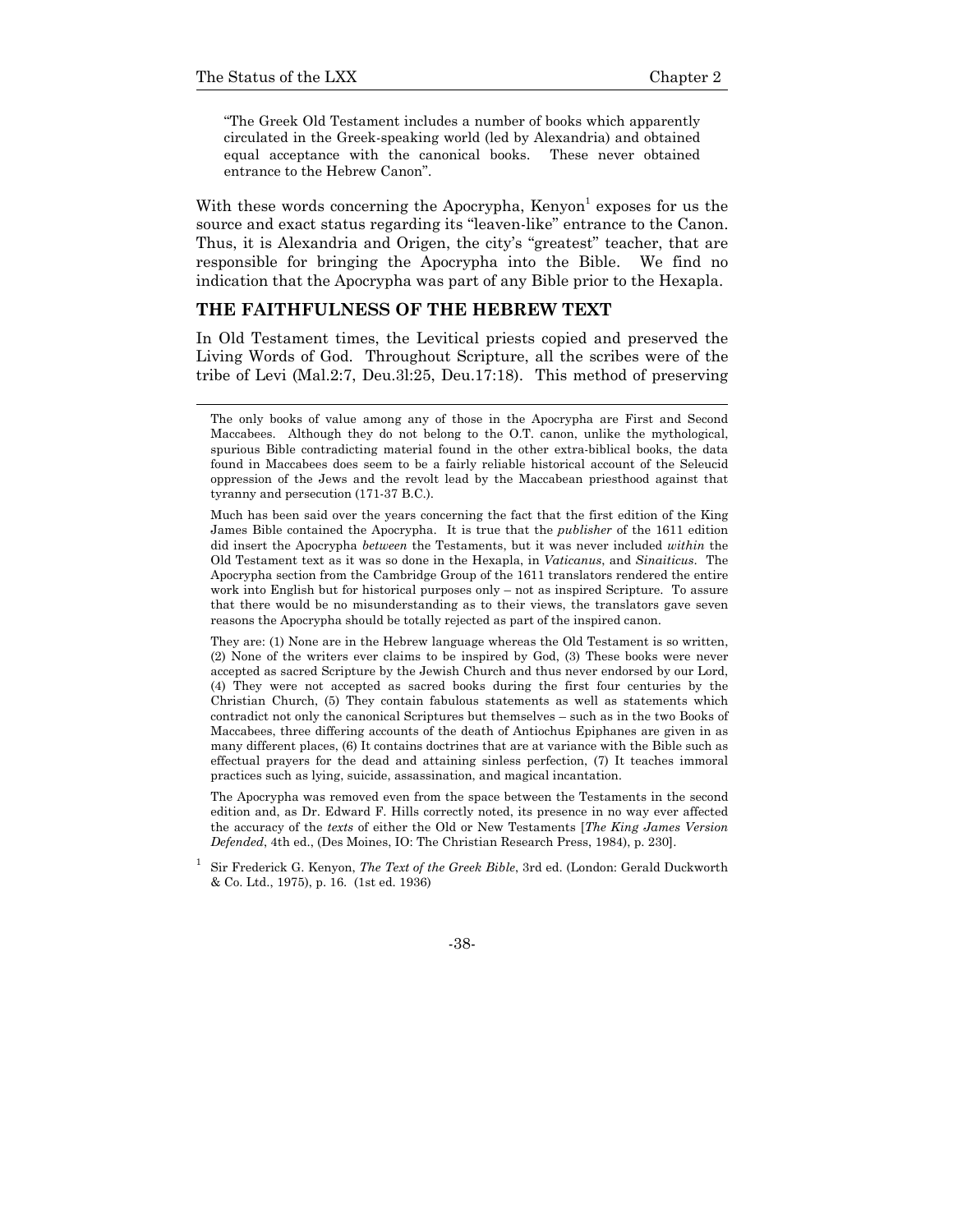the text was extremely successful as the Lord Jesus bore witness that not "one jot or tittle" had been altered in the 1,500 years from Moses to His day (Mat.5:18).

As to the accuracy of the Hebrew Old Testament in our day, Bishop Benjamin Kennicott did a study of 581 manuscripts of the Old Testament which involved  $280,000,000$  letters.<sup>1</sup> Out of that  $280,000,000$ , there were 900,000 variants. Although seemingly large to the reader, it is only one variant in 316 letters which is only 1/3 of 1%. But there is more. Of those  $900,000$  variants,  $750,000$  pertain to spelling – i.e., whether a letter should be an "i" or "u". This has to do with the vowel points used in pronunciation which were supposedly added c.600 A.D. by a group of Jewish scribes known as the Masoretes. Thus we are left with only 150,000 variants in 280,000,000 letters or only one variant in 1,580 letters, a degree of accuracy of .0006 (six ten thousandths). Most of the variants are found in only a few manuscripts; in fact, most are from just *one* corrupted copy.

The Dead Sea Scrolls of Isaiah agree with the Hebrew Masoretic Text (the Hebrew Old Testament along with the vowel points to aid in pronunciation). The earliest Masoretic Text found thus far is dated c.900 A.D. Almost no changes have occurred in the Book of Isaiah. For example, after nearly eleven hundred years of copying, Isaiah 53 contains only *one* 3-letter word that is in doubt. In a chapter of 166 words, only 17 were different – 10 were spelling and 4 were conjunctions.

Actually, the Masoretic Text is the true text, not the Dead Sea Scrolls, even though the Scrolls are more than a thousand years older. The Dead Sea material was not written by Jews who were given the charge by God to protect them. They were not of the tribe of Levi. They were Essenes, a Jewish cult of ascetics whose teachings were rife with heresies.

Similarly, the Septuagint manuscripts exhibit considerable significant differences among themselves and disagree with the Hebrew Masoretic Text in many places. Both cannot be correct. As the Hebrew Masoretic text is the inerrant infallible Word of God, the Septuagint should be seen as spurious and rejected. This may be demonstrated by a single indisputable, straightforward example. Following the mocking of little Isaac at his weaning when, at Sarah's insistence and with God's approval, Ishmael and Hagar were cast out, Genesis 21:14 in the LXX reads:

<sup>1</sup> Rene Pache, *Inspiration and Authority of Scripture*, (Chicago, IL: Moody Bible Institute, 1969), pp. 187-193.

<sup>-39-</sup>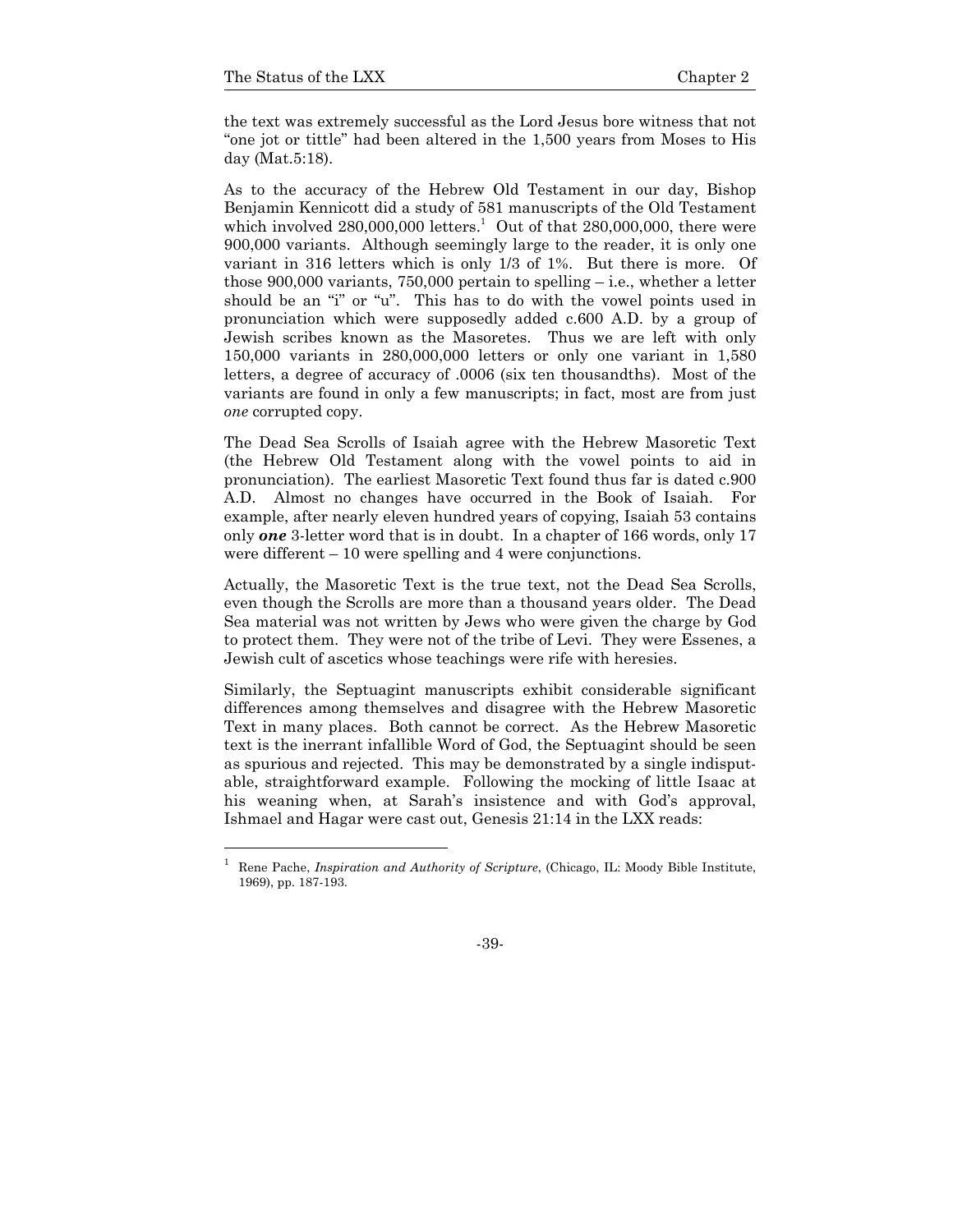And Abraam rose up in the morning and took loaves and a skin of water, and gave *them* unto Agar, and he put the child on her shoulder, and sent her away …

Genesis 17:21, 24–25 reveals that the year *before* Isaac was born, Abraham and Ishmael were circumcised being 99 and 13 years old respectively. Yet, amazingly, the LXX would have us believe Ishmael's mother carried a 13-year-old boy on her shoulder! But this is only the beginning. From these same verses we learn that Ishmael was around 14 at Isaac's birth. Thus, if the weaning took place near the end of Isaac's first year, Ishmael would have been almost 15 but, as illustrated below, Scripture actually shows him to have been about 19 years old.<sup>1</sup>

| 1921 BC = 2083 AM   | Abraham – age 75 – leaves Haran and enters the Promise Land.                                                                                                                                                                                                         |
|---------------------|----------------------------------------------------------------------------------------------------------------------------------------------------------------------------------------------------------------------------------------------------------------------|
| $+$ 430 yrs         | This begins the 430-year sojourn (Exo. 12:40–42, Gal.3:17)                                                                                                                                                                                                           |
| 1491 BC = $2513$ AM | Year of the Exodus.                                                                                                                                                                                                                                                  |
| $-400$ yrs          | Number of years back to the Promised Seed (Gen. 15:3)                                                                                                                                                                                                                |
| $1891 BC = 2113 AM$ | Isaac <i>established</i> as the seed lineage (Gen. 21:8–12).                                                                                                                                                                                                         |
| $1896$ BC = 2108 AM | Year Isaac is born (Gen. 21:5)                                                                                                                                                                                                                                       |
| 5 yrs<br>$=$        | Isaac's age when he became <i>established</i> as the seed lineage<br>and <i>heir</i> at the <i>weaning</i> . Ishmael who is 14 years older than<br>Isaac is now 19. He mocked and persecuted Isaac and is cast out<br>(Gen. 21:8–10; Gal.4:29; Gen. 17:24–25; 21:5). |

The years until Isaac's weaning is both logical and mathematically exact. Weaning in the Middle East takes place much later than here in the western world. There, it normally transpires between one and three years of age  $(II \ Chr.31:16; ^2 cp. II Maccabees 7:27)$ . Having waited 25 years for the son of God's promise, Abraham and Sarah apparently indulged the boy and postponed the weaning.

In attempting to account for the fact that Ishmael became exhausted before his mother and her subsequently casting him under a shrub to die away from her sight (Gen.21:15), the Septuagint, as well as many commentaries, reasons that he must be a small boy. Thus we find the above reading in the Septuagint and the confusion concerning this

<sup>1</sup> Taken verbatim from: Floyd Nolen Jones, *The Chronology of the Old Testament*, *op. cit*., p. 58. For the derivation and proof of these dates also see pp. 59 & 60.

 $2 \text{ "From 3 years old and upward" - apparently the age the priest began receiving public" }$ support from the offerings; those younger were probably not yet considered weaned. Also see Lev.27:5-6 where 5 years of age may be conjectured as pertaining to weaning.

<sup>-40-</sup>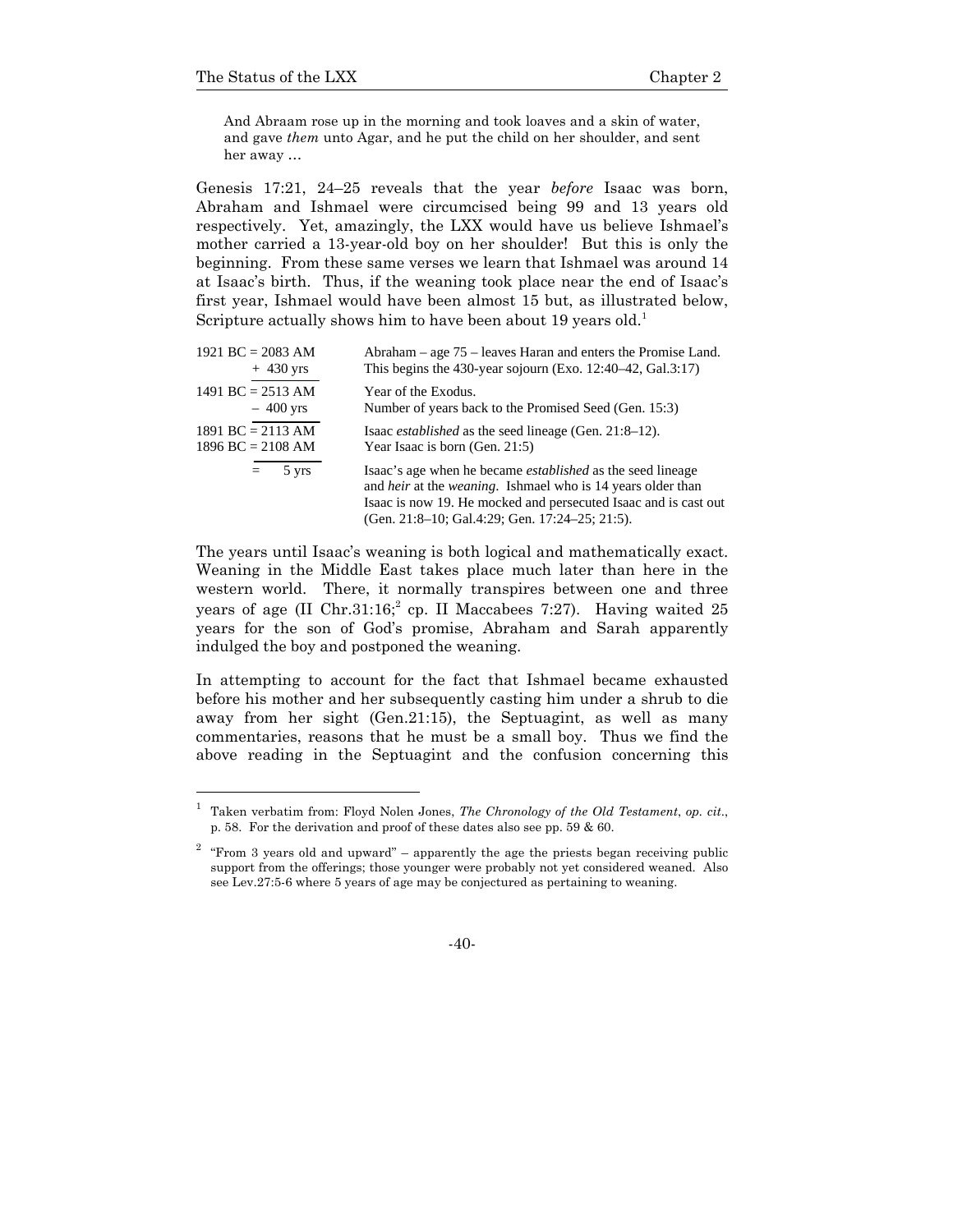incident found in the commentaries. However, this completely ignores the data previously recorded in Genesis 17 concerning his age. What then is the explanation? The 1611 King James Bible, along with the older AD 1560 Geneva Bible, correctly translates the God inspired Hebrew text as:

And Abraham rose up early in the morning, and took bread, and a bottle of water, and gave it unto Hagar, putting it on her shoulder, and the child, and sent her away: ...

First, we remind the reader that in ancient Bible days, males under 30 were called "boys" and "children". For example, at age 17 Joseph is referred to both as a "lad" and a "child" (Gen.37:2, 30, cp. Gen.42:22). Indeed, about the time Jacob and his family went down to Egypt during the famine, Benjamin was called a "lad" and "a little one", yet he was around 33 and had 10 sons (Gen.44:20, 30–34. cp. 46:8, 21).

Now, from the above 14th verse, we can discover the true intent of "and the child". As has been demonstrated, it cannot mean that Ishmael was placed upon Hagar's shoulder. This leaves but one other explanation – that Abraham not only placed bread and water on the shoulder of Hagar, he also gave some of each to Ishmael. Further, the natural logical conclusion is that in caring for his mother, the stripling would have borne most of their provision (bedrolls, etc.). As their supply of food and water began to deplete and their situation became more desperate, it would follow that Ishmael would have seen to Hagar's needs first and rationed smaller portions for himself, thus becoming spent well before the woman. Once again, we see the stark contrast between the text of the LXX and the faithful Hebrew.

Finally, we cannot even be certain that the LXX which we have extant today (dated c.350 A.D.) is a faithful reproduction of the c.285–250 B.C. original – if such a translation actually existed in the first place.

# **And it is easier for heaven and earth to pass, than one tittle of the law to fail.**

# **Luke 16:17**

-41-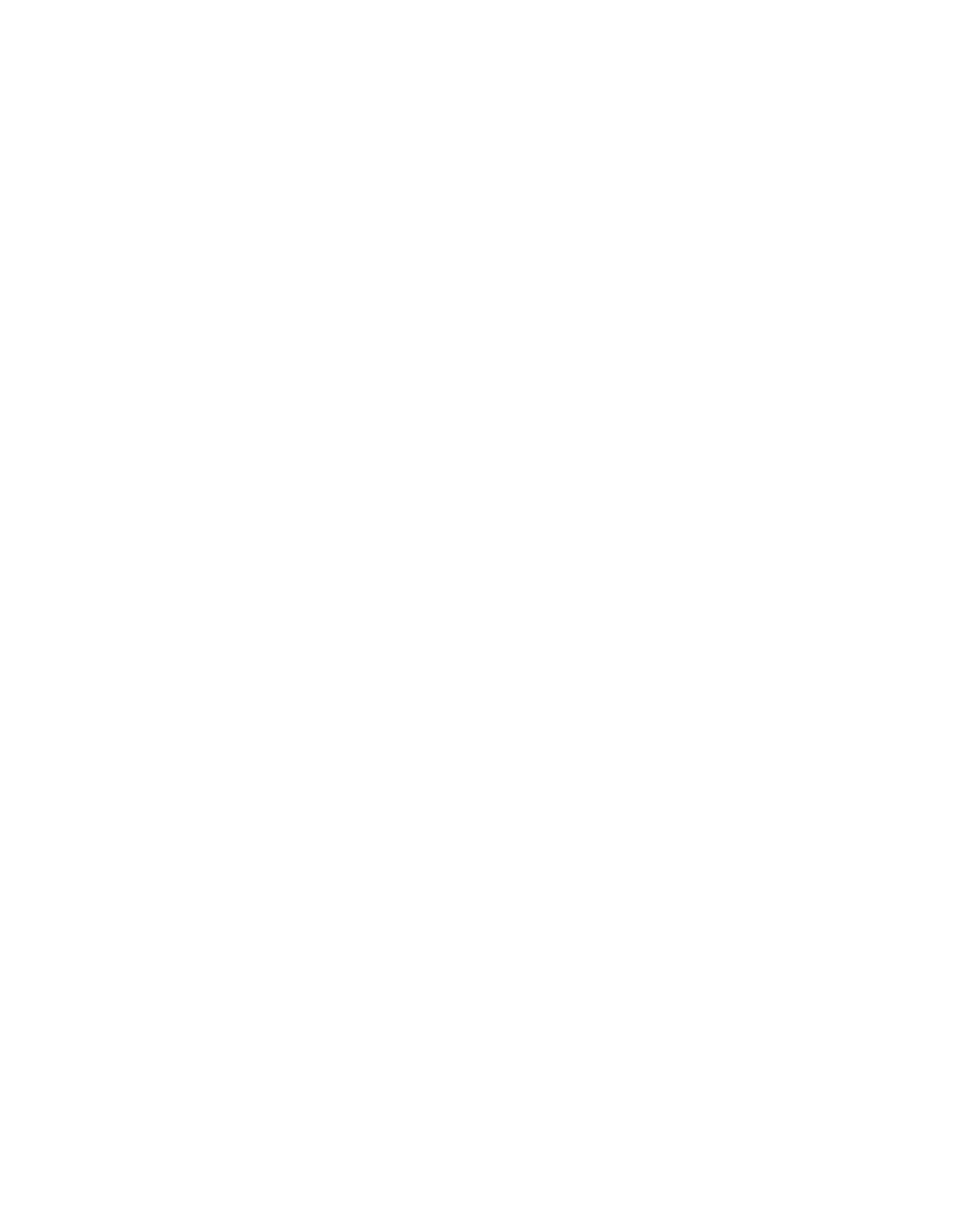# **III. THE AUTHENTICITY OF THE LXX**

### **DOES THE NEW TESTAMENT QUOTE THE SEPTUAGINT?**

It is agreed by all that the Septuagint is far from perfect, and no claim has been advanced by modern scholarship for the divine inspiration of the translators (although Augustine, Justin Martyr, and Irenaeus were deceived and so believed, Jerome severely ridiculed this notion <sup>1</sup>). Several different paths must now be examined in order to fully address this issue.

### **A. DIRECT HEBREW – LXX COMPARISONS**

There are about 263 direct quotations from the Old Testament in the New. Among the most thorough analysis of these is that of Thomas Hartwell Horne.<sup>2</sup> Like many others, he has classified the passages in question into various groupings. Horne gives 14 different categories viz.: quotations *exactly* agreeing with the Hebrew, those *nearly* agreeing with the Hebrew, etc. Often the same passage may fall equally well into more than one grouping. This results in much overlapping so that the total citations from the 14 categories exceed the 263 direct references.

The following quotation not only reveals and confirms the status to which the LXX is held among today's scholars (as was reported at the onset of this study), it clearly discloses Horne's frame of reference regarding the entire issue before us:<sup>3</sup>

"A considerable difference of opinion exists among some learned men, whether the Evangelists and other writers of the New Testament quoted the Old Testament from the Hebrew, or from the *venerable* Greek version, usually called the Septuagint. Others, however, are of opinion, that they did not confine themselves exclusively to either; and this appears most probable". (author's italics)

l



<sup>1</sup> McClintock and Strong, *Cyclopedia of Biblical Theological & Ecclesiastical Literature*, Vol. IX, (Grand Rapids, MI: Baker Book House, 1867), p. 540 (Septuagint).

<sup>2</sup> Thomas Hartwell Horne, *An Introduction to the Critical Study and Knowledge of the Holy Scriptures*, 9th ed., Vol. II, (London, Eng: Spottiswoode and Shaw, 1846), pp. 281-346.

<sup>3</sup> *Ibid*., p. 281.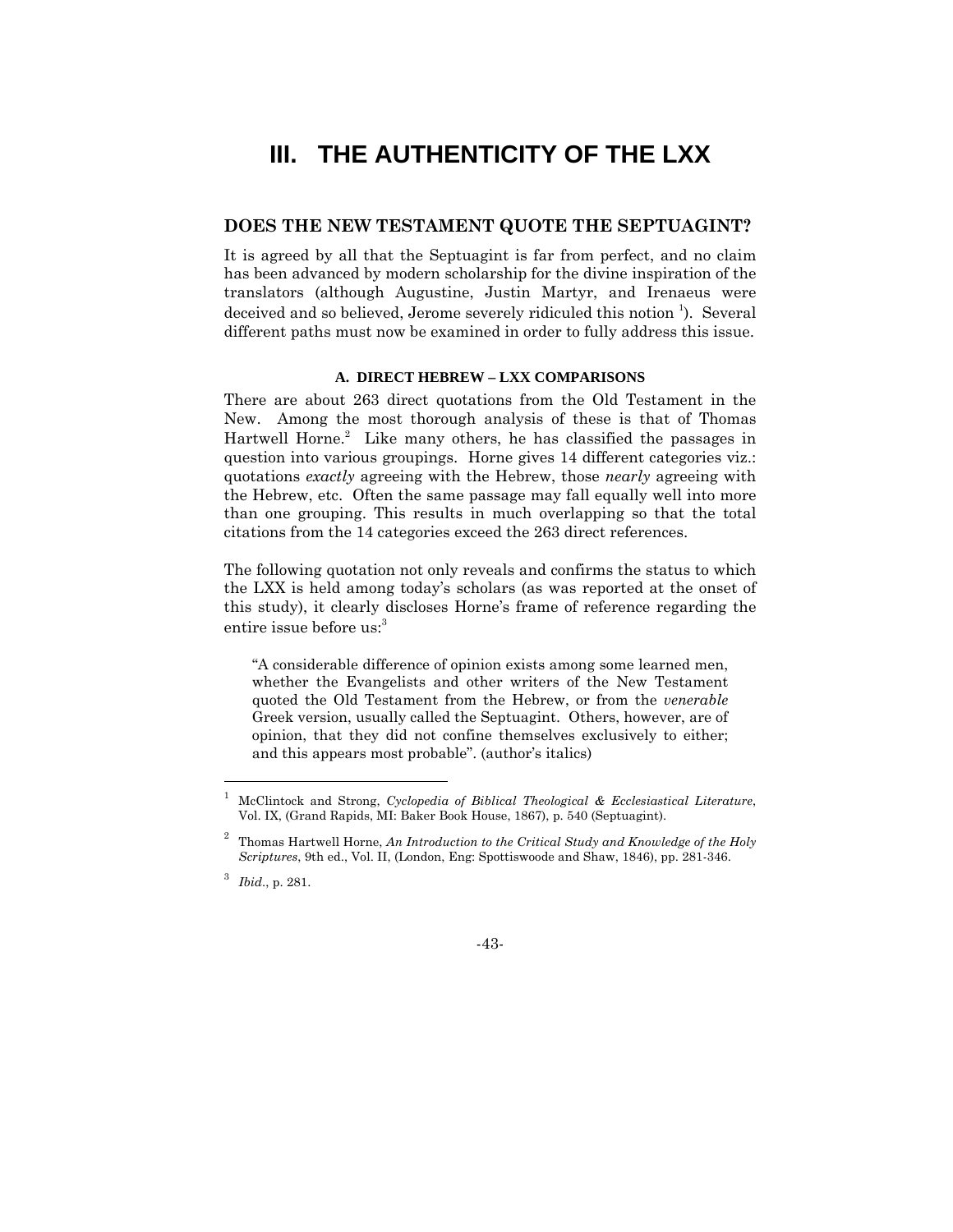Although "considerable difference of opinion" still exists, the scales have sharply swung toward Horne's "most probable" view since 1846 when these words were penned. Whereas nearly all acknowledge the general corruptness of the LXX and thus *usually* favor the Hebrew, most now believe that they may "pick and choose" between the two in order to establish the "correct" text. Truth thus becomes subjective.

Among Horne's groupings, one finds that 71 selections *exactly* agree with the *Hebrew* and another 69 very nearly do. A further 37 agree with the Hebrew in *sense* though not in words, and 5 are the result of combining pieces of several O.T. passages to form a single thought. It is often difficult to determine from which particular O.T. passages these latter five are derived. A group of 16 read so differently from the Hebrew that they are seen as not actually being intended as citations but merely paraphrases.

Horne lists 85 New Testament passages in the category that correspond almost verbatim to the *Septuagint*, hence he assumes (as do nearly all) that they were taken from the LXX. He refers to these as "category I". A further 49 depicting somewhat less precise agreement appears in category II. Another 37 citations in category III have the same meaning as rendered by the LXX but are expressed in different words. Finally, 11 fall in the group that agrees more closely with the Hebrew, and 23 are placed in the category containing those that differ both from the Hebrew and the LXX.

This author has thoroughly examined and compared each of Horne's citations as well as another exhaustive compilation. My rigorous independent analysis yielded far different results than those of Horne and the opinions found in nearly all commentaries, Bible dictionaries etc. They pretend that these passages are undeniable indicators – indeed, veritable "proof texts" – that the New Testament writers were quoting from the LXX rather than the Hebrew Masoretic text. Great exception is taken by this author (FNJ) – yea, he vehemently challenges, disputes and calls into question the contentions published therein.

Special scrutiny was given to those passages that were said to be "quotations agreeing verbatim with the Septuagint, or only changing the Person, Number & c. (sic) [Case]", designated heretofore as category I. Exceptional effort was put forth on that category because its contents represented the 85 best examples, the absolutely most impressive evidence, in support of their thesis.

-44-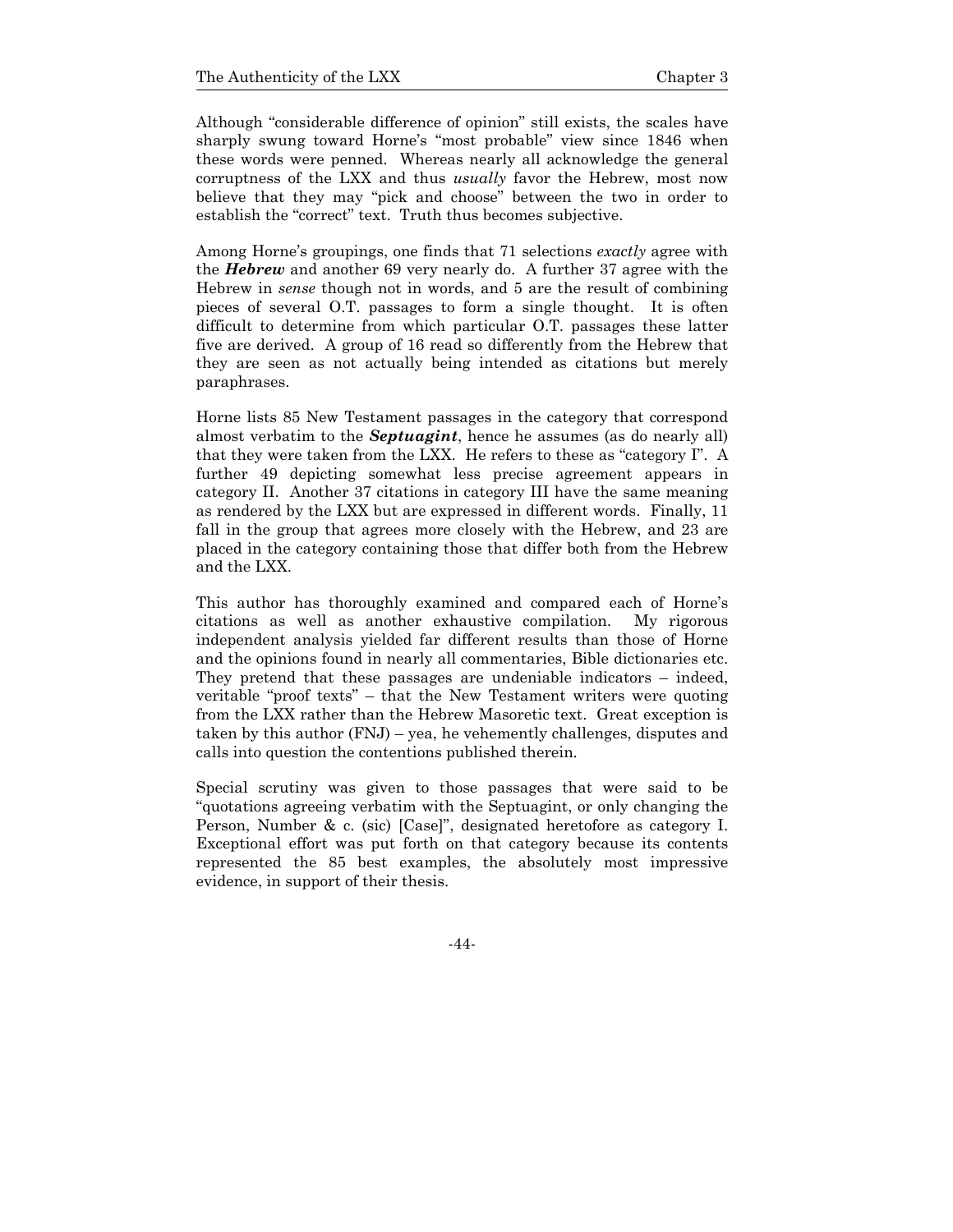Though equal energy has been given in the investigation of the 49 passages contained in the second category and the 37 in the third, only examples from category I have been chosen for inclusion in this work. This was done to set at naught the unjust accusation that this author was merely "nit-picking", being unfair, out of context, avoiding the most undeniable proof or  $-$  at the very least  $-$  puerile.

| <b>HEBREW</b>                                                                                                                                                               | <b>SEPTUAGINT</b>                                                                                                                                                                    | <b>NEW TESTAMENT</b>                                                                                                                                                        |
|-----------------------------------------------------------------------------------------------------------------------------------------------------------------------------|--------------------------------------------------------------------------------------------------------------------------------------------------------------------------------------|-----------------------------------------------------------------------------------------------------------------------------------------------------------------------------|
| 1. Deuteronomy 6:16<br>לא תנסו את־יהוה אלהיכם                                                                                                                               | Deuteronomy 6:16<br>ούκ έκπειράσεις κύριον<br>τὸν θεόν σου                                                                                                                           | Matthew 4:7<br>ούκ έκπειράσεις κύριον<br>τον θεόν σου.                                                                                                                      |
| Thou shall not tempt the<br>LORD your God,                                                                                                                                  | Thou shalt not tempt the<br>Lord thy God.                                                                                                                                            | Thou shalt not tempt the<br>Lord thy God.                                                                                                                                   |
| 2. Hosea 6:6<br>כִּי חֶסֶד חָפַצְתִּי וְלֹא־זָבַח                                                                                                                           | Hosea 6:6<br>ἔλεος θέλω η<br>θυσίαν                                                                                                                                                  | Matthew 9:13<br>"Ελεον θέλω, και ού<br>θυσίαν                                                                                                                               |
| I desired mercy and<br>not sacrifice;                                                                                                                                       | I desire mercy rather<br>than sacrifice;                                                                                                                                             | I will have mercy, and<br>not sacrifice:                                                                                                                                    |
| 3. Leviticus 19:18<br>וַאֲהַבְתָּ לְרֵעֲךָ כָּמֹוּךָ                                                                                                                        | Leviticus 19:18<br>καὶ ἀγαπήσ∈ις τὸν<br>πλησίον σου ώς σεαυτόν                                                                                                                       | Matthew 19:19<br>άγαπήσεις τον<br>πλησίον σου ώς σεαυτόν.                                                                                                                   |
| Thou shalt love thy<br>neighbour as thyself:                                                                                                                                | And thou shalt love thy<br>neighbour as thyself.                                                                                                                                     | Thou shalt love thy<br>neighbour as thyself.                                                                                                                                |
| 4. Psalm 118:22-23<br>אבן<br>הַבֹּונִים הַיְתַה לְרֹאֹשׁ פִּנַּה:<br>מאַסוּ<br>מָאָת יִהְוָה<br>זאת היא נפלאת בעינינו:<br>היתה                                              | Psalm 118:22-23 (LXX=117)<br>λίθον ὃν άπεδοκίμασαν<br>οί οίκοδομοῦντες οὗτος<br>έγενήθη εἰς κεφαλὴν<br>γωνίας παρά κυρίου<br>έγένετο αὕτη καὶ ἔστιν<br>θαυμαστή έν όφθαλμοις<br>ήμων | Matthew 21:42<br>Λίθον ὃν ἀπεδοκίμασαν<br>οί οίκοδομοῦντες, οὗτος<br>έγενήθη είς κεφαλήν<br>γωνίας· παρὰ Κυρίου<br>έγένετο αὕτη, καὶ ἔστι<br>θαυμαστή έν όφθαλμοις<br>ήμων; |
| The stone <i>which</i> the<br>builders refused<br>is become<br>the head <i>stone</i> of the<br>corner. This is the<br>LORD'S doing,<br>and it is marvellous<br>in our eyes. | The stone <i>which</i> the<br>builders refused<br>is become<br>the head <i>stone</i> of the<br>corner. This is the<br>LORD'S doing;<br>it is marvellous<br>in our eyes.              | The stone which the<br>builders rejected,<br>the same is become<br>the head of the<br>corner: this is the<br>Lord's doing;<br>and it is marvellous<br>in our eyes?          |

-45-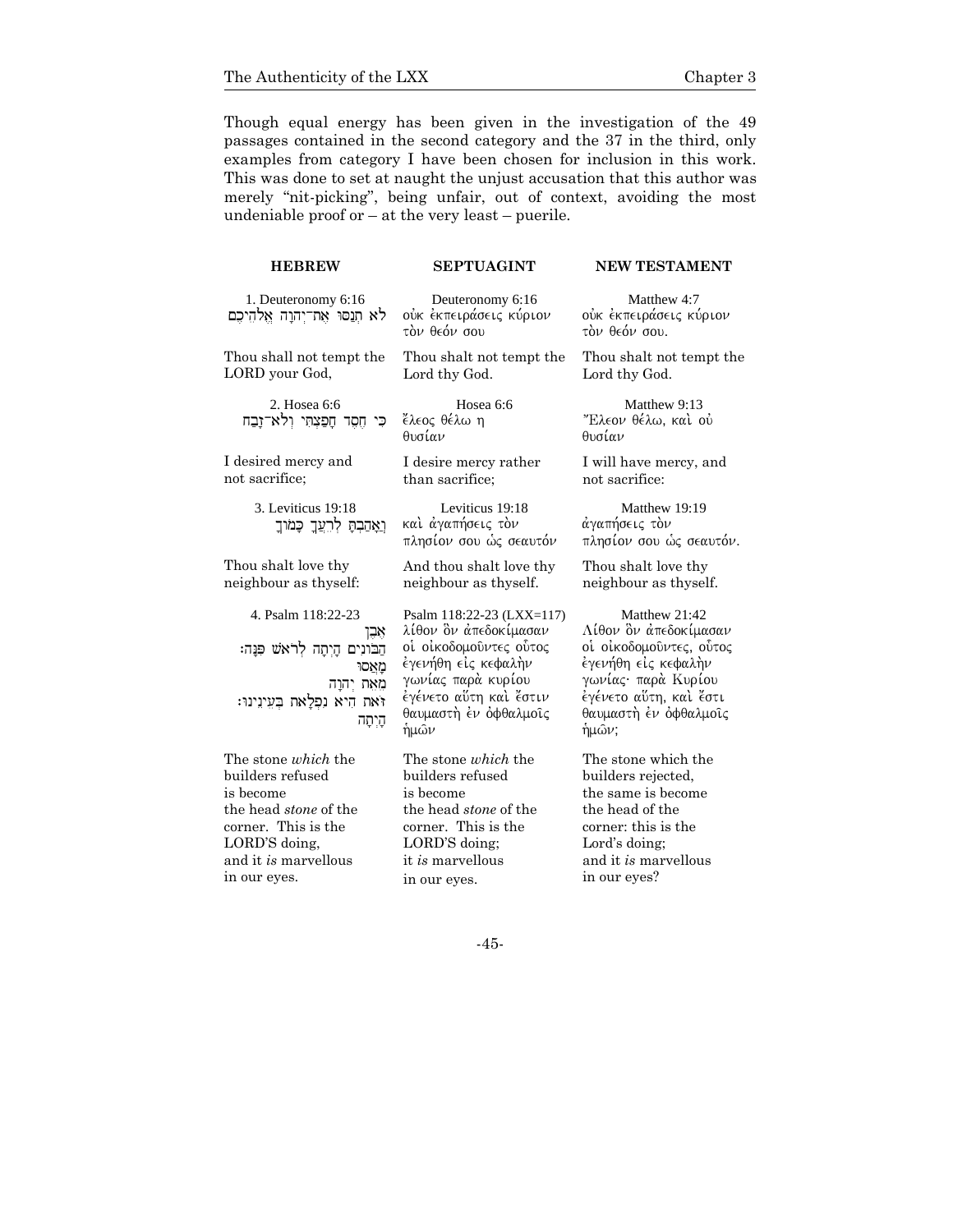5. Exodus 3:6 אנכי אלהי אֵלהֵי אַבְרָהָם אֱלֹהֵי יִצְחָק  $\approx$ וֵאלהֵי יַעֲקֹב <u>-</u>

I *am*  the God of thy father, the God of Abraham, the God of Isaac, and the God of Jacob.

> 6. Psalm 110:1  $n$ נאם יהוה שב לִימִינִי עַד־אַשִׁית לאדני יִבְיךָ הַדֹם לְרַגְלֶיךָ: $\ast$

The LORD said unto my Lord, Sit thou at my right hand, until I make thine enemies thy footstool.

7. Psalm 69:10 (KJ= 69:9) כִּי־קִנְאַת בֵּיתְךָ אֲכָלָתָנִי

The zeal of thine house hath eaten me up.

> 8. Psalm 109:8 פִּקְדַּתוֹ יִקַח אַחֵר:

let another take his office.

> 9. Psalm 44:22(23) ְעַלֵ<sup>י</sup>ִיךָ הֹרֲגְנוּ גֶחְשַׁבְנוּ כְּצֹאן טִבְחָה: היום '

For thy sake we are killed all the day long; we are counted as sheep for the slaughter.

Exodus 3:6 έγώ είμι ο θεος του πατρός σου θεὸς Αβρααμ και θεός Ισαακ και θεός Ιακωβ

I *am*  the God of thy father, the God of Abraham, and the God of Isaac, and the God of Jacob.

Psalm 110:1 (LXX=109) eἶπεν ὁ κύριος τῷ κυρίῳ μου κάθου ἐκ δεξιῶν μου έως αν θώ τους έχθρούς σου υποπόδιον των ποδών σου

The LORD said unto my Lord, Sit at my right hand, until I make thine enemies thy footstool.

Psalm 69:9 (LXX=68:9) <u>ο</u> ζήλος τοῦ οἴκου σου κατέφαγέν με

The zeal for thine house hath consumed me.

Psalm 109:8 (LXX=108) και την επισκοπήν αύτου λάβοι έτερος

and let another take his office, [or bishoprick].

Psalm 44:22 (LXX=43) ότι ένεκα σοῦ θανατούμεθα όλην την ήμέραν έλογίσθημεν ώς πρόβατα σφαγῆς

For, for thy sake we are killed all the day long; and accounted as sheep for the slaughter.

### **HEBREW SEPTUAGINT NEW TESTAMENT**

Mathew 22:32 Έγώ είμι ο Θεος Άβραὰμ. και ο Θεός Ίσαάκ, και ο Θεός Ίακώβ;

I am

the God of Abraham, and the God of Isaac, and the God of Jacob.

Mathew 22:44 Εἶπεν ο Κύριος τω Κυρίω μου, Κάθου έκ δεξιών μου, έως αν θῶ τοὺς έγθρούς σου υποπόδιον των  $ποδων σου:$ 

The LORD said unto my Lord, Sit thou at my right hand, till I make thine enemies thy footstool?

John 2:17 ~O zh/loj tou/ oi;kou sou κατέφάγέ με.

The zeal of thine house hath eaten me up.

Acts 1:20 καί, Την επισκοπήν αύτου λάβοι έτερος.

and his bishoprick let another take.

Romans 8:36 ότι "Ενεκά σού θανατούμεθα όλην την ήμέραν· έλογίσθημεν ώς πρόβατα σφαγής.

For thy sake we are killed all the day long; we are accounted as sheep for the slaughter.

-46-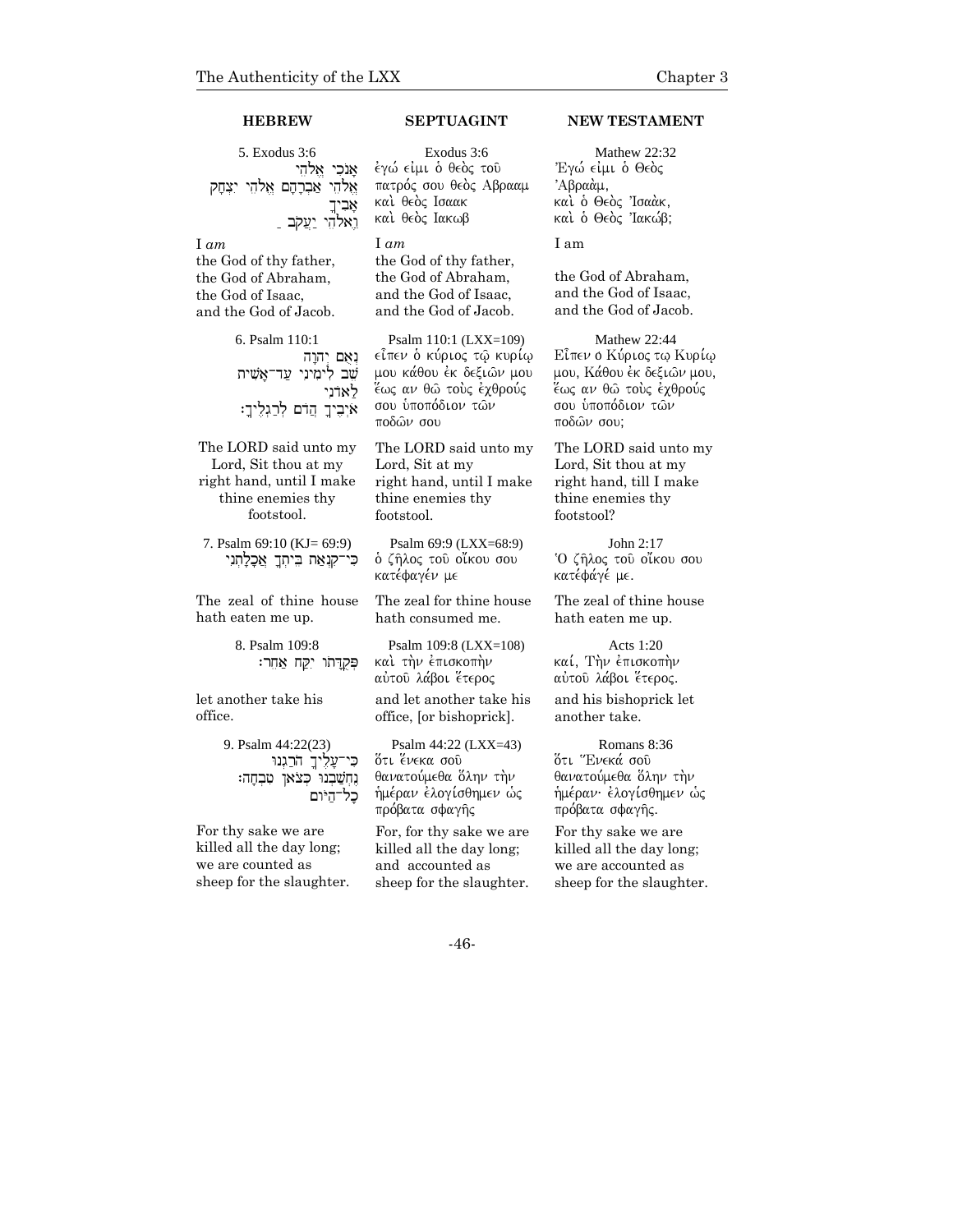| 10. Psalm 2:7                                                                                                                               | Psalm 2:7                                                                                                                                                                                          | Acts 13:33                                                                                                                                                                                            |
|---------------------------------------------------------------------------------------------------------------------------------------------|----------------------------------------------------------------------------------------------------------------------------------------------------------------------------------------------------|-------------------------------------------------------------------------------------------------------------------------------------------------------------------------------------------------------|
| אֵלֵי בִּנִי אֲחָה אֲנִי הַיֹּוּם                                                                                                           | υἱός μου εἶ σύ ἐγὼ                                                                                                                                                                                 | Υίός μου εἶ σύ, έγὼ                                                                                                                                                                                   |
| אמר                                                                                                                                         | σήμερον                                                                                                                                                                                            | σήμερον                                                                                                                                                                                               |
| ילִדְתִּיךָ:                                                                                                                                | γεγέννηκά σε                                                                                                                                                                                       | γεγέννηκά σε.                                                                                                                                                                                         |
| Thou art my Son, this                                                                                                                       | Thou art my Son, this                                                                                                                                                                              | Thou art my Son, this                                                                                                                                                                                 |
| day have I begotten                                                                                                                         | day have I begotten                                                                                                                                                                                | day have I begotten                                                                                                                                                                                   |
| thee.                                                                                                                                       | thee.                                                                                                                                                                                              | thee.                                                                                                                                                                                                 |
| 11. Genesis 17:5<br>אַב־הֲמֹון גֹוים נְחַתִּיךָ:                                                                                            | Genesis 17:5<br>πατέρα πολλών ἐθνών<br>τέθεικά σε                                                                                                                                                  | Romans 4:17<br>Πατέρα πολλών έθνών<br>τέθεικά σε                                                                                                                                                      |
| a father of many nations                                                                                                                    | I have made thee the                                                                                                                                                                               | I have made thee a                                                                                                                                                                                    |
| have I made thee.                                                                                                                           | father of many nations.                                                                                                                                                                            | father of many nations.                                                                                                                                                                               |
| 12. Genesis 15:5<br>כה יִהְיֶה זַרְעֶּךָ:                                                                                                   | Genesis 15:5<br>ούτως έσται το σπέρμα<br>σου                                                                                                                                                       | Romans 4:18<br>Ούτως έσται το σπέρμα<br>$\sigma$ <sub>0</sub> $\alpha$                                                                                                                                |
| So shall thy seed be.                                                                                                                       | So shall thy seed be.                                                                                                                                                                              | So shall thy seed be.                                                                                                                                                                                 |
| 13. Psalm 2:1-2<br>למַה<br>גוים ולאמים יהגו־ריק:<br>י <u>תי</u> צבו מלכי־ארץ רגשו<br>נוסדו־יָחַד עַל־יִהוָה<br>וְעַל־מְשִׁיחֹו: וְרֹוזְנִים | Psalm 2:1-2<br>ἵνα τί ἐφρύαξαν ἔθνη<br>καὶ λαοὶ ἐμελέτησαν<br>κενά παρέστησαν οί<br>βασιλείς της γης και οί<br>άρχοντες συνήχθησαν έπι<br>τὸ αὐτὸ κατὰ τοῦ<br>κυρίου και κατά του<br>χριστού αύτου | Acts 4:25-26<br>Ίνατί έφρύαξαν έθνη,<br>καὶ λαοὶ ἐμελέτησαν<br>κενά παρέστησαν οί<br>βασιλεῖς τῆς γῆς, καὶ οἱ<br>άρχοντες συνήχθησαν έπι<br>τὸ αὐτὸ κατὰ τοῦ<br>Κυρίου, και κατά του<br>Χριστού αύτου |
| Why did the nations                                                                                                                         | Why did the nations                                                                                                                                                                                | Why did the heathen                                                                                                                                                                                   |
| rage,                                                                                                                                       | rage,                                                                                                                                                                                              | rage,                                                                                                                                                                                                 |
| and the people imagine                                                                                                                      | and the people imagine                                                                                                                                                                             | and the people imagine                                                                                                                                                                                |
| a vain thing?                                                                                                                               | (or mediate) vain things?                                                                                                                                                                          | vain things?                                                                                                                                                                                          |
| The kings of the earth                                                                                                                      | The kings of the earth                                                                                                                                                                             | The kings of the earth                                                                                                                                                                                |
| set themselves,                                                                                                                             | stood up, (or combined),                                                                                                                                                                           | stood up,                                                                                                                                                                                             |
| and the rulers                                                                                                                              | and the rulers                                                                                                                                                                                     | and the rulers                                                                                                                                                                                        |
| take counsel together,                                                                                                                      | assembled together                                                                                                                                                                                 | were gathered together                                                                                                                                                                                |
| against the Lord, and                                                                                                                       | against the Lord and                                                                                                                                                                               | against the Lord, and                                                                                                                                                                                 |
| against his Anointed.                                                                                                                       | his Anointed.                                                                                                                                                                                      | against his Christ.                                                                                                                                                                                   |

**HEBREW SEPTUAGINT NEW TESTAMENT**

-47-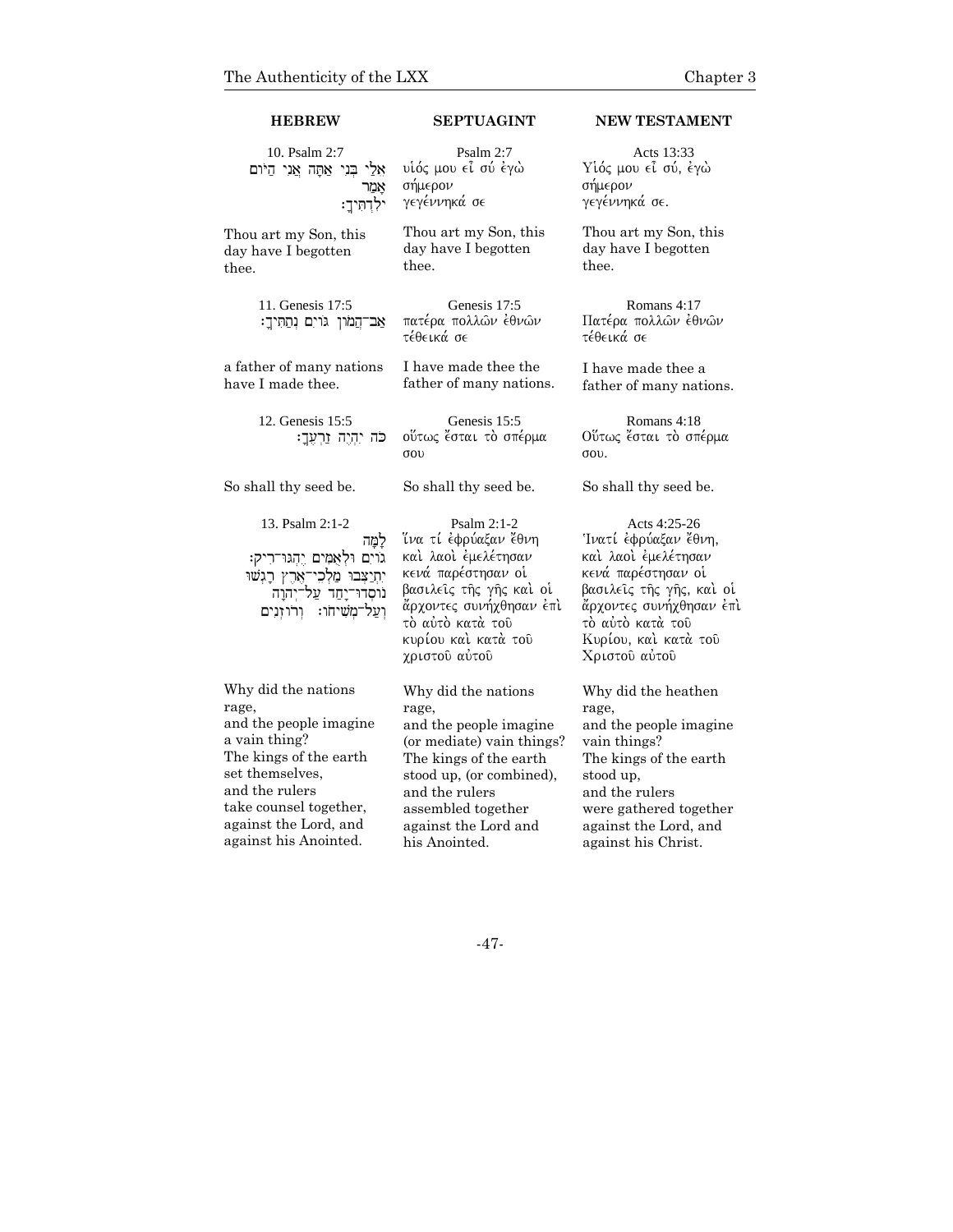### **HEBREW SEPTUAGINT NEW TESTAMENT**

14. Genesis 21:12 כִּי בִיצְחָק יִקָּרֵא לְךָ זָרַע:

Genesis 21:12 ότι έν Ισαακ κληθήσεταί σοι σπέρμα

for, In Isaac shall thy seed be called.

younger.

15. Genesis 25:23 וְרַב יַעֲבֹד צעִיר:

16. Malachi 1:2-3

17. Isaiah 1:9-10 לוּלֵי יִהוָה צִבָאות הותִיר  $m$ שריד כמעט כסדם הַיִנוּ

I loved Jacob, and I hated Esau.

Except the Lord of Hosts had left us

as Sodom

Gomorrha.

 $i$ יָאמין אַת־יַעֲקֹב ו את־עשר שנאתי seed be called. Genesis 25:23

for, In Isaac shall thy

καὶ ὁ μείζων δουλεύσει τῷ ἐλάσσονι

The elder shall serve the And the elder shall serve the younger.

> Malachi 1:2-3 και ήγάπησα τον Ιακωβ τον δε Ησαυ εμίσησα

Yet I loved Jacob, and hated Esau.

Isaiah 1:9 καί εί μή κύριος σαβαωθ έγκατέλιπεν ήμιν σπέρμα ώς Σοδομα αν έγενήθημεν και ώς Γομορρα αν ώμοιώθημεν

a very small remant, we should have been *and* we should have been like unto left us a seed, and Gomorrha.

לנו

לעמרה דמינו:

18. Psalm 24:1 ליהוה הַאָרֵץ וּמְלוּאָהּ

The earth is the Lord's, and the fulness thereof. Had not the Lord of Hosts we should have been as Sodom, made like

Psalm 24:1 (LXX=23) τοῦ κυρίου ἡ γῆ καὶ το πλήρωμα αυτής

The earth is the Lord's, and the fulness thereof.

Romans 9:7 άλλ' Έν Ίσαάκ κληθήσεταί σοι σπέρμα.

but, In Isaac shall thy seed be called.

Romans 9:12 `Ο μείζων δουλεύσει τῶ ἐλάσσονι

The elder shall serve the younger.

Romans 9:13 Τον Ίακώβ ήγάπησα, τον δε Ήσαυ έμίσησα.

Jacob have I loved, but Esau have I hated.

Romans 9:29 Εί μή Κύριος Σαβαώθ έγκατέλιπεν ήμιν σπέρμα, ώς Σόδομα αν έγενήθημεν, και ώς Γόμορρα αν ώμοιώθημεν.

Except the Lord of Sabaoth had left us a seed, we had been as Sodoma, and been made like unto Gomorrha.

1 Corinthians 10:26 του γάρ Κυρίου ή γη καί το πλήρωμα αύτης.

For the earth is the Lord's, and the fulness thereof.

-48-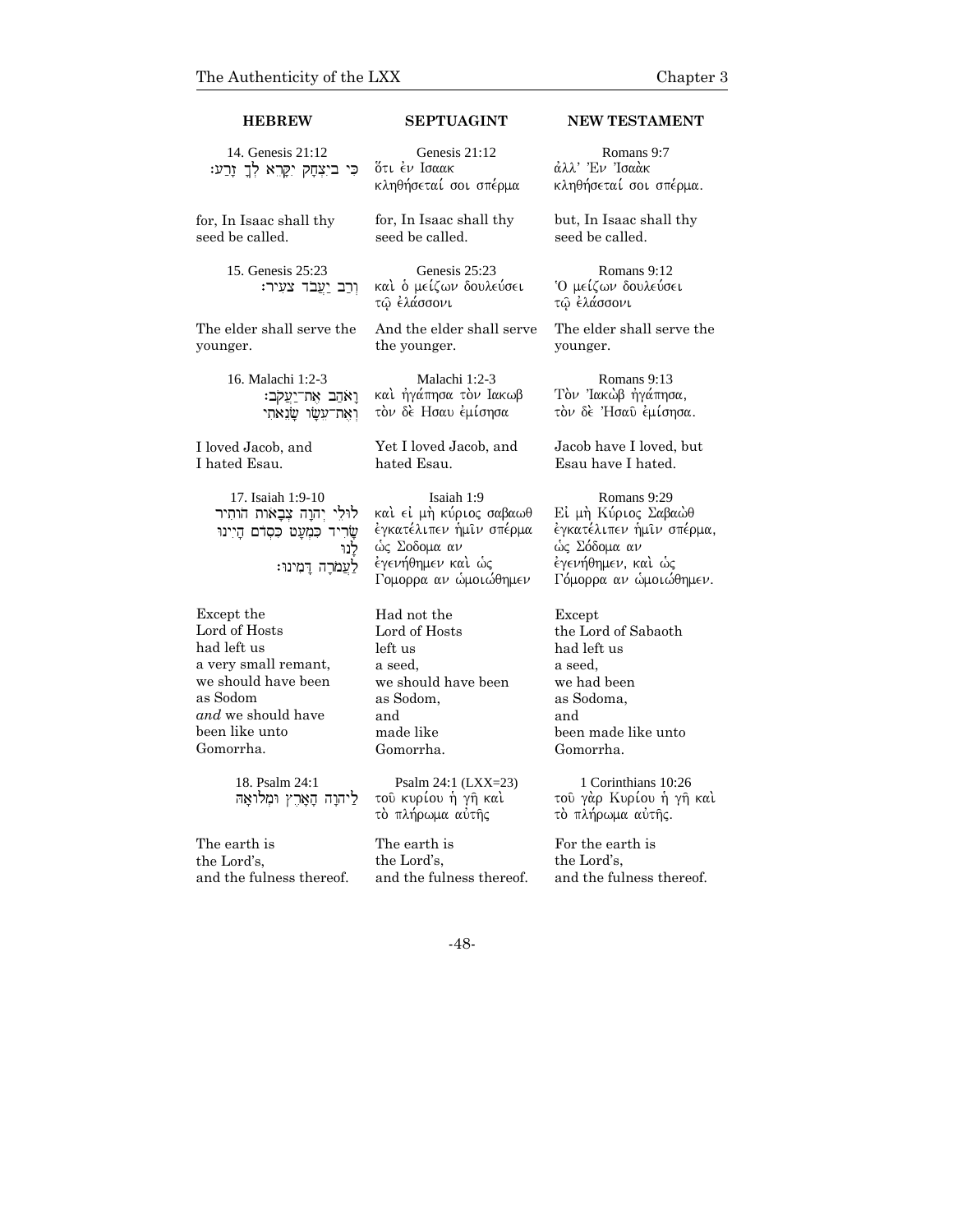| <b>HEBREW</b>                                                                                                                       | SEPTUAGINT                                                                                           | <b>NEW TESTAMENT</b>                                                                                             |
|-------------------------------------------------------------------------------------------------------------------------------------|------------------------------------------------------------------------------------------------------|------------------------------------------------------------------------------------------------------------------|
| 19. Psalm 69:10 (Eng=9)<br>וְחָרְפֹּוֹת חֹורְפִיךָ נַפְלוּ עֲלָי:                                                                   | Psalm 69:10 (LXX=68)<br>οί όνειδισμοί τών<br>όνειδιζόντων σε<br>έπέπεσαν έπ' έμε                     | Romans 15:3<br>Οί όνειδισμοί τών<br>όνειδιζόντων σε<br>έπέπεσον έπ' έμέ.                                         |
| The reproaches of them<br>that reproached thee<br>are fallen on me.                                                                 | On me have fallen the<br>reproaches of them that<br>reproached thee.                                 | The reproaches of them<br>that reproached thee<br>fell on me.                                                    |
| 20. Psalm 117:1<br>הללו את־יהוה<br>־גוים שבחוהו כַל־הָאָמִים:<br>ַכָּל                                                              | Psalm 117:1 (LXX=116)<br>αίνειτε τον κύριον<br>πάντα τὰ ἔθνη<br>έπαινέσατε αὐτόν πάντες<br>οί λαοί   | Romans 15:11<br>Αίνειτε τον Κύριον<br>πάντα τὰ ἔθνη, καὶ<br>έπαινέσατε αύτον πάντες<br>οί λαοί.                  |
| Praise the Lord, all ye<br>nations: praise him,<br>all ye people.                                                                   | Praise the Lord, all ye<br>nations. Praise him,<br>all ye peoples.                                   | Praise the Lord, all ye<br>Gentiles; and laud him,<br>all ye people.                                             |
| 21. Deuteronomy 25:4<br>לא־תַחִסׂם שור בִּדְישׁו:                                                                                   | Deuteronomy 25:4<br>ού φιμώσεις βούν<br>άλοῶντα                                                      | 1 Corinthians 9:9<br>Ού φιμώσεις βούν<br>άλοωντα.                                                                |
| Thou shalt not muzzle<br>the ox when he<br>treadeth out the corn.                                                                   | Thou shalt not muzzle<br>an ox<br>treading out corn.                                                 | Thou shalt not muzzle<br>the <i>mouth</i> of the ox that<br>treadeth out the corn.                               |
| 22. Exodus 32:6<br>וישב העם<br>לאכל ושתו ויקמו לצחק:                                                                                | Exodus 32:6<br>και έκάθισεν ο λαός<br>φαγείν καί πιείν καί<br>άνέστησαν παίζειν                      | 1 Corinthians 10:7<br>Έκάθισεν ο λαός<br>φαγείν καί πιείν, καί<br>άνέστησαν παίζειν.                             |
| The people sat down<br>to eat and to drink, and<br>rose up to play.                                                                 | And the people sat down<br>to eat and drink, and<br>rose up to play.                                 | The people sat down<br>to eat and drink, and<br>rose up to play.                                                 |
| 23. Deuteronomy 32:21<br>ואוי אקויאם<br>־עָם בְּגוֹי נָבָל אַכְעִיסָם:<br>בלא                                                       | Deuteronomy 32:21<br>κάγὼ παραζηλώσω<br>αύτους έπ' ούκ έθνει έπι<br>ἔθν∈ι ἀσυνέτῳ παροργιῶ<br>αὐτούς | Romans 10:19<br>Έγώ παραζηλώσω<br>ύμας έπ' ούκ έθνει, έπι<br><b>ἔθνει ἀσυνέτω παροργιῶ</b><br>ὺμᾶς.              |
| I will move them to<br>jealousy with those<br><i>which</i> are not a people;<br>I will provoke them to<br>anger by a foolish nation | I will provoke them<br>by what is not a nation.<br>By a foolish nation<br>will I vex them.           | I will provoke you to<br>jealousy by them<br>that are no people,<br>and by a foolish nation<br>I will anger you. |

-49-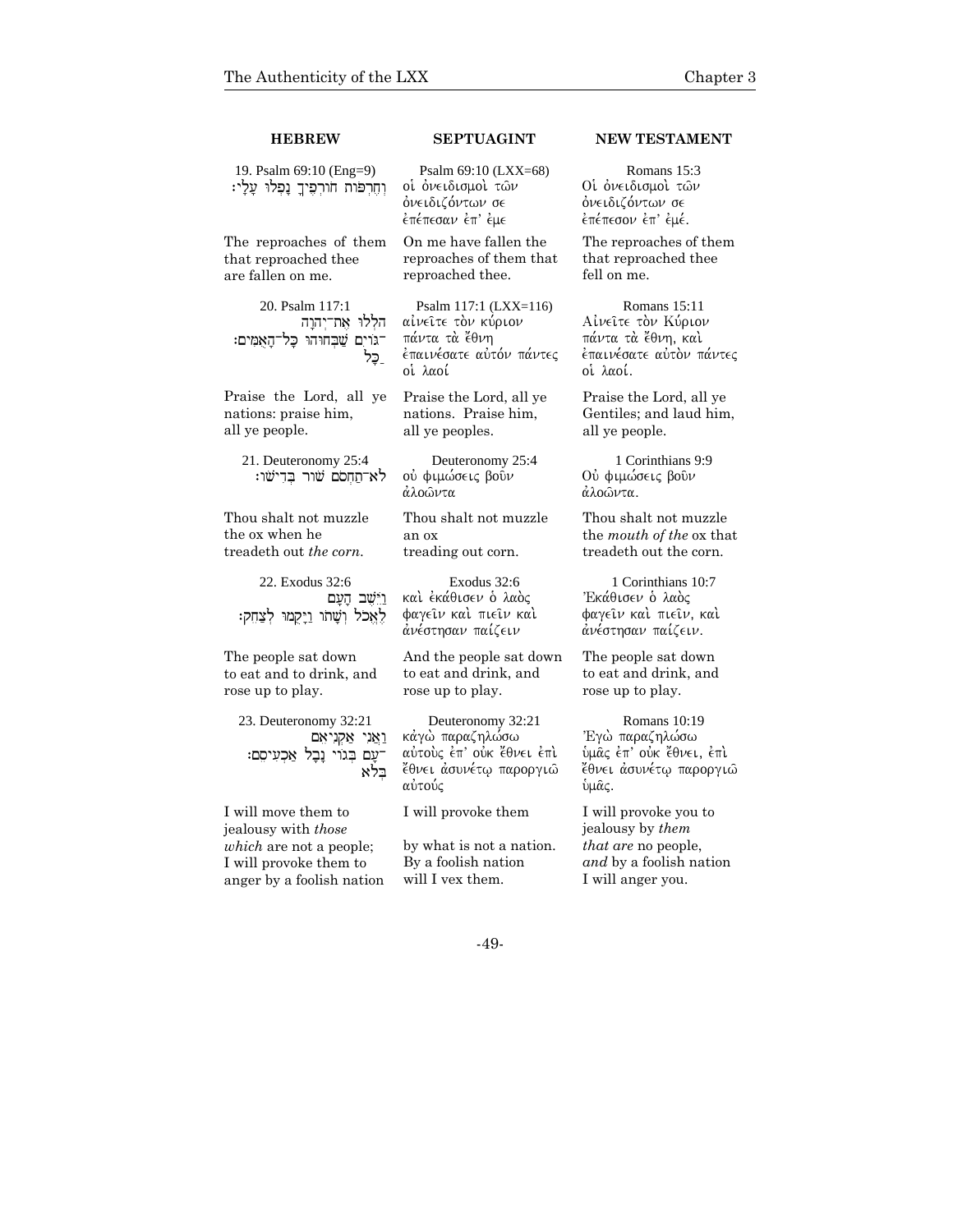| <b>HEBREW</b>                                                             | <b>SEPTUAGINT</b>                                                                                                  | <b>NEW TESTAMENT</b>                                                                                  |
|---------------------------------------------------------------------------|--------------------------------------------------------------------------------------------------------------------|-------------------------------------------------------------------------------------------------------|
| 24. Psalm 8:6<br>כל שתה תחת־רגליו:                                        | Psalm $8:6$<br>πάντα ὑπέταξας ὑποκάτω<br>τών ποδών αύτοῦ                                                           | 1 Corinthians 15:27<br>Πάντα γάρ υπέταξεν<br>ύπὸ τοὺς πόδας αὐτοῦ.                                    |
| Thou hast put all <i>things</i>                                           | Thou hast put all things                                                                                           | For he hath put all                                                                                   |
| under his feet.                                                           | under his feet.                                                                                                    | things under his feet.                                                                                |
| 25. Isaiah 22:13<br>אַכול וְשַׁתוּ כִּי מַחַר נַמוּת:                     | Isaiah 22:13<br>φάγωμεν και πίωμεν<br>αὔριον γὰρ<br>άποθνήσκομεν                                                   | 1 Corinthians 15:32<br>φάγωμεν και πίωμεν,<br>αὔριον γὰρ<br>άποθνήσκομεν.                             |
| let us eat and drink;                                                     | let us eat and drink;                                                                                              | let us eat and drink;                                                                                 |
| for to morrow we die.                                                     | for to morrow we die.                                                                                              | for to morrow we die.                                                                                 |
| 26. Psalm 116:10                                                          | Psalm 116:10 (LXX=115)                                                                                             | 2 Corinthians 4:13                                                                                    |
| האמנתי כי אדבר                                                            | έπίστευσα διὸ ἐλάλησα                                                                                              | Έπίστευσα, διὸ ἐλάλησα                                                                                |
| I believed, therefore                                                     | I believed; therefore                                                                                              | I believed, and therefore                                                                             |
| have I spoken;                                                            | I spake.                                                                                                           | have I spoken;                                                                                        |
| 27. Psalm 112:9<br>פּוַר<br>צְרְקָתוּ עֹמְרֶת לַעֲד<br>נַתַן לַאֲבִיונִים | Psalm 112:9 (LXX=111)<br>έσκόρπισεν ἔδωκεν τοῖς<br>πένησιν ή δικαιοσύνη<br>αύτου μένει είς τον<br>αίῶνα τοῦ αίῶνος | 2 Corinthians 9:9<br>Εσκόρπισεν, έδωκε τοις<br>πένησιν· ή δικαιοσύνη<br>αύτου μένει είς τον<br>αίωνα. |
| He hath dispersed;                                                        | He hath dispersed;                                                                                                 | He hath dispersed<br>abroad;                                                                          |
| he hath given to the                                                      | he hath given to the                                                                                               | he hath given to the                                                                                  |
| poor; his righteousness                                                   | needy; his righteousness                                                                                           | poor: his righteousness                                                                               |
| endureth for ever.                                                        | shall endure forever.                                                                                              | remaineth for ever.                                                                                   |
| 28. Psalm 104:4<br>מַלְאָכָיו רוּחות מִשַׁרְחַיו<br>עשה<br>אשׁ להט:       | Psalm 104:4 (LXX=103)<br>ο ποιών τους άγγέλους<br>αύτου πνεύματα καί τούς<br>λειτουργούς αύτου πυρ<br>φλέγον       | Hebrews 1:7<br>Ό ποιών τους άγγέλους<br>αύτου πνεύματα, και τους<br>λειτουργούς αύτου πυρός<br>φλόγα· |
| Who maketh his angels                                                     | Who maketh winds his                                                                                               | Who maketh his angels                                                                                 |
| spirits, his ministers                                                    | messengers, and                                                                                                    | spirits, and his ministers                                                                            |
| a flaming fire.                                                           | flaming fire his ministers                                                                                         | a flame of fire.                                                                                      |

Hebrews 5:6 Σὺ ἱερεὺς εἰς τὸν αἰῶνα κατὰ τὴν τάξιν Μελχισέδεκ.

Thou *art* a priest for ever after the order of Melchisedec.

-50-

Psalm 110:4 (LXX=109) σύ ίερεύς είς τον αίωνα

κατά την τάξιν Μελχισεδεκ

Melchisedek.

Thou art a priest for ever after the order of

29. Psalm 110:4 ־כֹהֵן לְעֹולָם עַל־דִּבְרָתִי  $\eta$ אַתָה

**מַלְכִּי־צֶדֶק:** 

Thou art a priest for ever after the order of Melchisedec.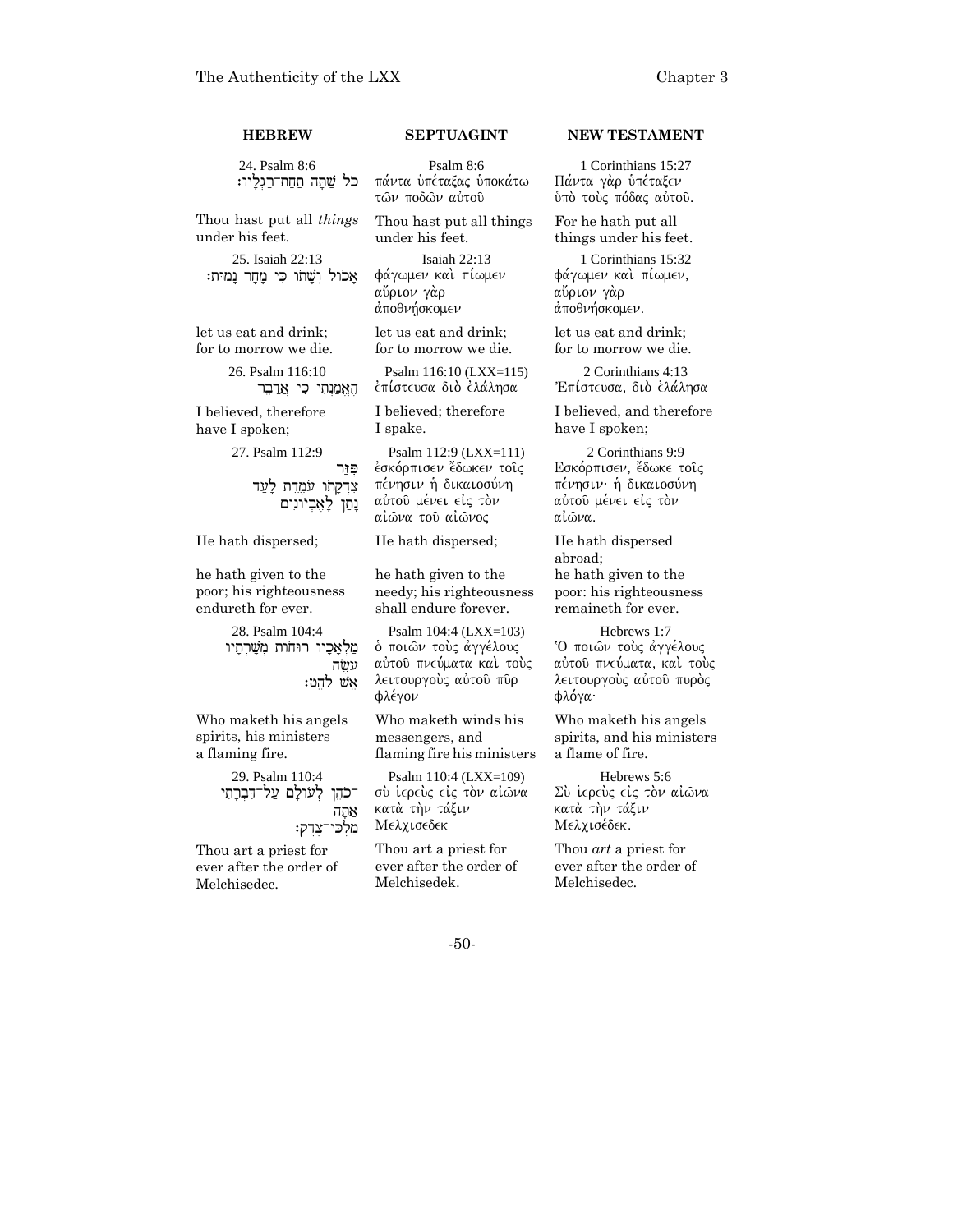30. Psalm 8:4-6  $\ddot{\rm w}$ מה־אֱנו וּבִנ־אַדַם כִּי תִפְקְדֶנּוּ: כי־תוכרנו  $f$ ותחסרהו מעט וכבוד והדר העטרהו: מאֱלהִים המשילהו במעשי יֵדִיךָ כֹּל שַׁתָּה תַחַת־רַגִלַיו:

What is man, that thou art mindful of him? And the son of man, that thou visitest him? For thou madest him a little lower than the angels; and hast crowned him with glory and honour. Thou madest him to have dominion over the works of thy hands: thou hast put all *things* 

### under his feet.

31. Genesis 22:16-17 בִּי נִשְׁבַּעָתִּי נִאָמ<sup>ְ–</sup>יִהוַה.... וַ לאמר כּי־בָּרֵךְ אבְרֶכְךָ וְהַרְבָּה  $r$ אַרִבְּה אֶת־זַרְעֲךָ

By myself have I sworn, saith the Lord,... that in blessing I will bless thee, and in multiplying I will multiply thy seed.

32. Deuteronomy 32:36  $u^*$ כּי־יָדִין יִהוָה עַמּו

The Lord shall judge his people.

Psalm 8:4-6 τί έστιν ἄνθρωπος ὅτι μιμνήσκη αύτοῦ η υἱὸς άνθρώπου ότι έπισκέπτη αύτόν ήλάττωσας αύτον βραχύ τι παρ' άγγέλους δόξη καὶ τιμῆ έστεφάνωσας αὐτόν καὶ κατέστησας αύτον έπι τα ἔργα τῶν χειρῶν σου πάντα υπέταξας υποκάτω τών ποδών αύτου

What is man, that thou shouldest be mindful of him? or the son of man, that thou shouldest visit him? Thou madest him a little lower than angels; with glory and honour, hast thou crowned him, and set him over the works of thy hands. Thou hast put all things

### under his feet.

Genesis 22:16-17 λέγων κατ' έμαυτού ώμοσα λέγει κύριος, <sup>3</sup>H μήν εὐλογών εὐλογήσω σε και πληθύνων πληθυνώ τὸ σπέρμα σου

Saying, By myself have I sworn, saith the Lord, - with blessings, I will indeed bless thee, and I will multiply thy seed abundantly.

Deuteronomy 32:36 ότι κρινεῖ κύριος τὸν λαόν αύτου

Because the Lord will judge his people.

### **HEBREW SEPTUAGINT NEW TESTAMENT**

Hebrews 2:6-8 Tί έστιν ἄνθρωπος, ότι μιμνήσκη αύτου; η υίος άνθρώπου, ότι έπισκέπτη αύτόν; ήλάττωσας αύτον βραχύ τι παρ' άγγέλους· δόξη και τιμή έστεφάνωσας αύτόν, καί κατέστησας αυτον έπι τα έργα τῶν χειρῶν σου πάντα υπέταξας υποκάτω  $των$  ποδών αύτου.

What is man, that thou art mindful of him? or the son of man, that thou visitest him? Thou madest him a little lower than the angels; thou crownedst him with glory and honour, and didst set him over the works of thy hands: Thou hast put all things in subjection under his feet.

Hebrews 6:13-14 ό Θεός, -- ὤμοσε καθ' έαυτού, λέγων, <sup>\*</sup>H μήν εύλογών εύλογήσω σε, και πληθύνων πληθυνώ σε.

God ... sware by himself, Saying, Surely blessing I will bless thee,

and multiplying I will multiply thee.

Hebrews 10:30 Κύριος κρινεί τον λαόν αύτου.

The Lord shall judge his people.

### -51-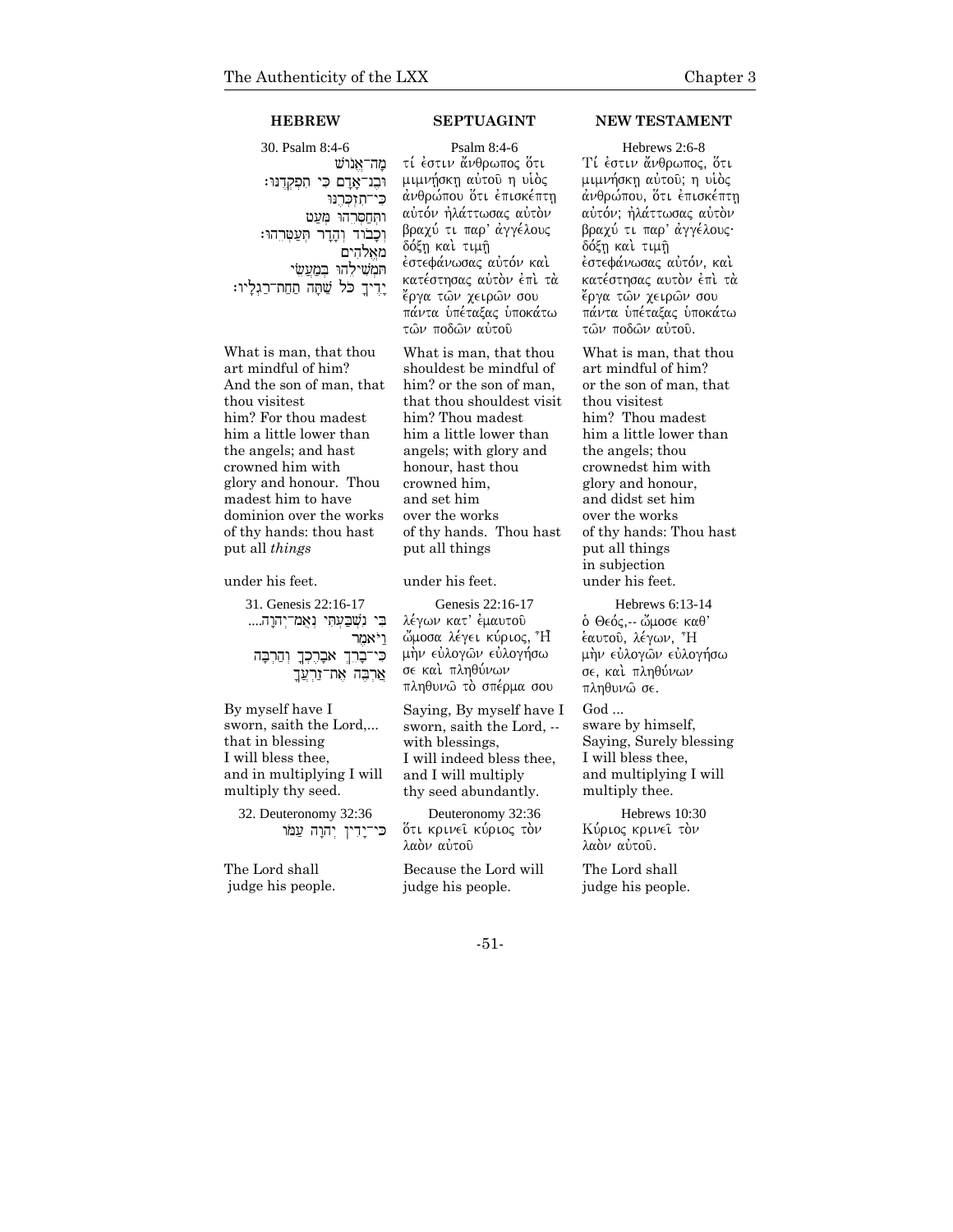Although the reader may lack the language skills necessary to grasp the full significance of the comparisons, he can simply look at and compare the wording of the two columns written in Greek.<sup>1</sup> If these "proof texts" read alike, or nearly so, Horne et al. claimed that the LXX had been quoted in the N.T rather than the Hebrew MT. It is freely conceded that, especially in the shorter phrases, clauses, and sentences found in the lists, the Greek LXX wording often agrees verbatim with the N.T. Yet this is little more than the natural result of their both being written in the same language. Of course Greek looks and reads more like Greek than it does Hebrew, but the similarity is merely optical! Such is not proof that the LXX is being quoted by the N.T.<sup>2</sup> Indeed, as the reader can see for himself, the Hebrew almost always translates the same – and sometimes it is even closer to the N.T. wording than the LXX!

Examples have been deliberately selected that most clearly depict the illegitimate nature of their claim. Remember, these are all taken from category I, the group that *best* matches the LXX and are the chief witnesses for the opposing viewpoint. Therefore no fault may rightly be laid against this author regardless of which passages he selected. This is especially true since such a liberal sampling has been given (32 of the 85 or nearly 40%). More examples would have gone beyond the intended scope of this undertaking (as well as prove wearisome to the reader).

 Moreover, our grand total for categories I, II and III is 94 examples out of the 171 selected passages that depict no material difference between the Hebrew and the LXX. A further 29 offer no real difference but *very slightly* favor the LXX while 7 others lean *very slightly* toward the Hebrew. There are 19 that favor the LXX and 9 that have a bias toward the Hebrew. Of those remaining, 3 are protracted statements wherein part reads more like the Hebrew and part like the LXX, and another 3 are not quotations but only allusions. Finally, 3 readings strongly favor the Hebrew over the LXX and 4 readings *seem* to strongly favor the LXX, of which we "expose" three (see page 63 through page 69). The fourth simply was never intended to be a direct citation in the first place.

-52-

<sup>1</sup> Other authors give numbers differing from Horne. For example, Terence Brown attributes 88 to category I, 64 to II and 37 to III. No matter, for the results are the same.

Admittedly, there are two readings that seem to strongly favor the LXX - yet, upon closer examination, they do not. These are Genesis 46:27 compared with Acts 7:14 and Deuteronomy 32:43 compared to Hebrews 1:6. Both are examined at length within the scope of our analysis and may be found on pages 64 and 69 respectively. A third taken from category II (Psalm 40:6-9 cp. to Hebrews 10:5-7), is dissected for study on page 71.

<sup>2</sup> The same largely applies to the so-called LXX citations of the 8 or 9 early writers who lived *before* Origen. Although Horne et al. affirm that these contain LXX readings, they do so due to their similar wording which is but the natural consequence of both having been written in Greek. Of course, having been deceived by *The Letter of Aristeas*, Irenaeus (page 43) & others may actually have cited from an A.D. Greek O.T. (see bottom of page 57 ff) believing it to be the 3rd century B.C. translation referred to in *Aristeas*.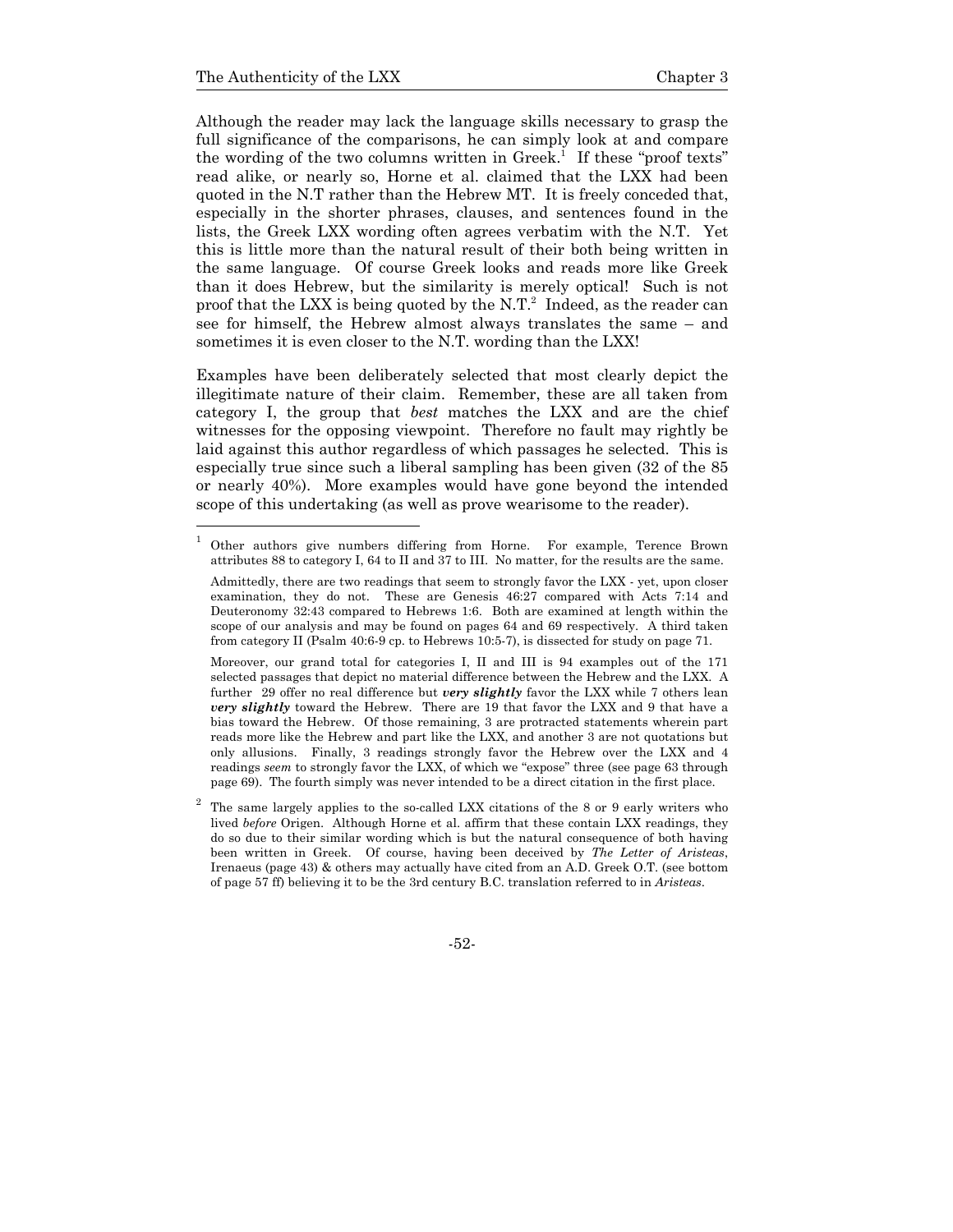1

The investigation of "category I" concluded that of the 85 citations offered by Horne, 49 (58%) depict no material difference between the Hebrew and the LXX. A further 17 offer no real difference but very slightly favor the LXX, and one leans very slightly toward the Hebrew. There are nine that favor the LXX and one that has a bias toward the Hebrew. Of the remaining eight, three are protracted statements wherein part reads more like the Hebrew and part like the LXX. Another three are not quotations at all but merely allusions.

Having painstakingly completed the study, this author now dares ask "How and why is it so vigorously maintained that the New Testament is quoting from the LXX and not the Hebrew?" The thesis that the New Testament writers were quoting from the Septuagint rather than the Hebrew lies exposed – laid bare as specious and vacuous. Their "proof texts" simply do not prove their allegation; and yet, there is more.

# **B. IRREFUTABLE INTERNAL EVIDENCE<sup>1</sup>**

From a Bible honoring frame of reference, there is strong internal evidence that challenges the authenticity of the existence of a pre-Christian era LXX or, more precisely, if such an entity had existed, Jesus and His apostles did not use it. That is, there are various references in the New Testament which clearly demonstrate that the Lord Jesus referred to the Hebrew Old Testament rather than to the Greek Septuagint or any other version.

(1) Mat. 5:17, 18: Think not that I am come to destroy the law or the Prophets: I am not come to destroy, but to fulfill. For verily I say unto you, Till heaven and earth pass, one jot or one tittle shall in no wise pass from the law, till all be fulfilled.

The reference to the "Law or the Prophets" is a reference to the two major portions of the tripartite Hebrew Canon, (the third is called the Writings). Yet more to the point, our Lord's reference to "jot" and "tittle" could *only* refer to the *Hebrew* and *not* the Greek Old Testament! The Greek alphabet has neither jot nor tittle. Only the Hebrew alphabet contains "jots" (the "yod"  $=$  ' which is about one-third the height of most other Hebrew letters) and "tittles" (small extensions which distinguish one letter from another, as at the bottom of the  $\supseteq B$  from the rounded  $\Sigma$  K, the top of the  $\overline{\phantom{a}}$  D from the  $\overline{\phantom{a}}$  R or the  $\overline{\phantom{a}}$  H from the  $\overline{\phantom{a}}$  CH).

<sup>1</sup> Waite, *ASV, NASV, & NIV Departures From Traditional Hebrew & Greek Texts*, *op. cit*., pp. A-xiv & xv. Credit for nearly all the insights in this section rightly belongs to Dr. D.A. Waite.

<sup>-53-</sup>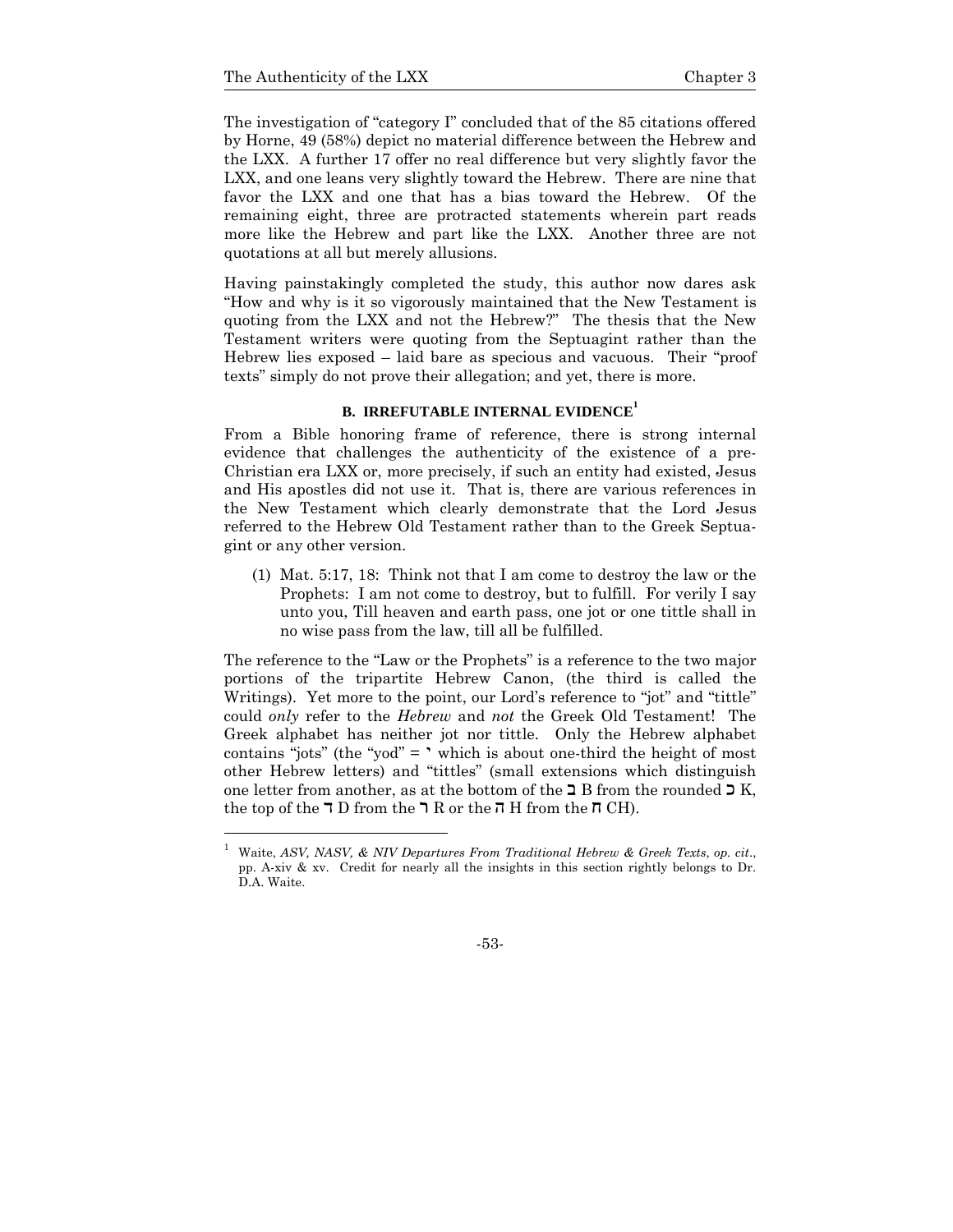- (2) Mat.  $7:12$  ... Law and the Prophets
- (3) Mat.  $11:13$  ... all the Prophets and the Law
- (4) Mat.  $22:40$  ... all the Law and the Prophets
- (5) Luke 24:27, 44: And beginning at Moses and all the prophets, He expounded unto them in all the Scriptures the things concerning Himself ... These are the words which I spake unto you, while I was yet with you, that all things must be fulfilled, which were written in the Law of Moses, and in the Prophets, and in the Psalms, concerning me.

Here is a very clear indication of the threefold division of the Hebrew Canon into Law, Prophets and  $Psalms<sup>1</sup>$  (which appears first in order in the Writings). The Septuagint, interspersed as it is with the books of the Apocrypha, does *not* have this threefold division – *consequently*, *Christ*  was not using it.<sup>2</sup> Selah! (i.e., "pause and meditate", a Hebrew expression occurring 71 times in the O.T.).

(6) Luke  $4:16-21$  ... He went into the Synagogue on the Sabbath day, and stood up for to read. And there was delivered unto Him the book of the prophet Esaias (Isaiah).

Since the language used by the Jews in their synagogues was Hebrew, we can be certain that the scroll which was delivered to Him was written in Hebrew.3 Even today the Jews read and use Hebrew in their Synagogues as it is their only "holy language" $4$  – the one in which their Scriptures were originally written. The Lord Jesus Christ showed great respect for the Old Testament Word and upheld it completely.

(7) Mat. 23:35 ... That upon you may come all the righteous blood of righteous Abel unto the blood of Zacharias son of Barachias, whom ye slew between the temple and the altar.

l

<sup>1</sup> Waite, *ASV, NASV, & NIV Departures From Traditional Hebrew & Greek Texts*, *op. cit*., p. A-xv.

<sup>2</sup> Moorman, *Forever Settled*, *op. cit*., p. 22.

<sup>3</sup> Horne, *An Introduction to the Critical Study and Knowledge of the Holy Scriptures*, *op. cit*., fn. 2, p. 291. Many other references could be cited. The matter is not controvertible.

<sup>4</sup> Waite, *ASV, NASV, & NIV Departures From Traditional Hebrew & Greek Texts*, *op. cit*., p. A-xv.

<sup>-54-</sup>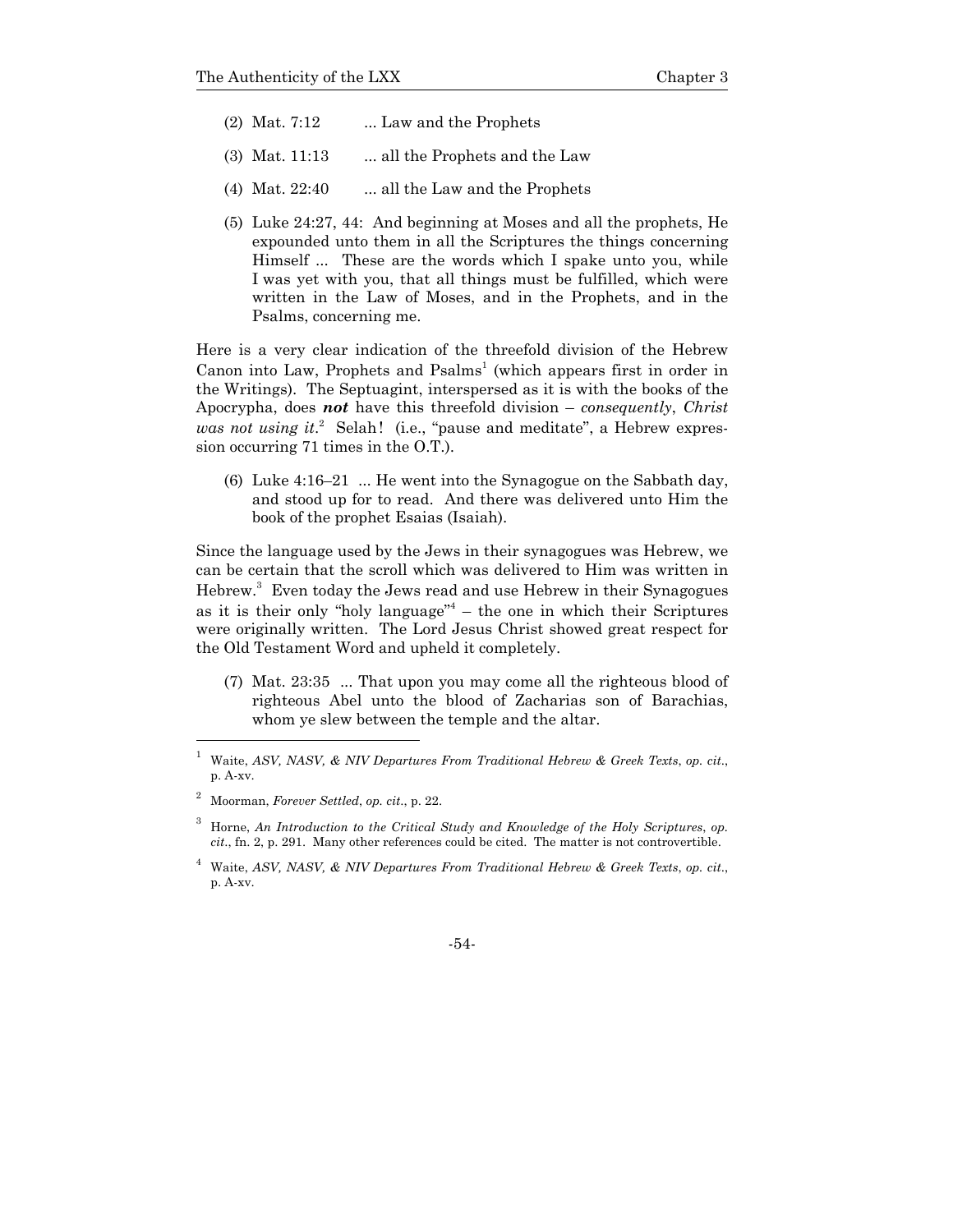By this reference, the Lord intended to charge the scribes and Pharisees with the blood of all the righteous people shed in the entire Old Testament.<sup>1</sup> One may inquire, but how can one know that this is His intent? Abel is found in Genesis 4 which is the first book in the Hebrew Bible, whereas the account of Zacharias is found in II Chronicles 24:20–  $22$  (O.T. spelling = Zechariah).

If one examines a Hebrew Bible, he finds that II Chronicles is the very last book within that volume (i.e., it is the last book in the third section, the Writings). Thus, "Abel unto Zacharias"<sup>2</sup> is but another way of saying "from beginning to end" or "from the first to the last".

If, on the other hand, one looks at a Septuagint edition, such as the scholarly work edited by Alfred Rahlfs,<sup>3</sup> he finds that it ends with Daniel followed by "Bel and the Dragon"! Dr. D.A. Waite has rightly detected that this is a clear proof that our Savior referred to and used the Hebrew and not the Greek Old Testament<sup>4</sup>. It is submitted that the Apostles would have followed their Master's lead and continued this policy.

### **THE OBJECTION AGAINST THE HEBREW MT ANALYZED**

Nevertheless, the objection is often voiced that we cannot take the Masoretic Text as the proper basis of the Old Testament translation

<sup>1</sup> Waite, *ASV, NASV, & NIV Departures From Traditional Hebrew & Greek Texts*, p. A-xvi & A-xvii.

<sup>2</sup> Most scholarship is in agreement with this identification of the Zacharias cited here in Mat. 23:35 as being that of the priest in II Chronicles 24. However, it is true that the reference could be to the prophet Zechariah (compare Zechariah 1:1). If this be the correct interpretation, the Lord Jesus is still making the same charge, but in this instance it would be understood to be in terms of "*time*" rather than "position" in Scripture. That is, that Able was the first martyr recorded in the Holy Writ of the O.T. and the prophet Zechariah the last therein (i.e., that Malachi was *not* martyred). As Zechariah's death is not mentioned in the book of Zechariah, this would constitute a N.T. revelation as to his end which would have heretofore been known among the Jews via oral attestation. In such case, Zechariah would be included among those mentioned in Hebrews 11:36-38.

<sup>3</sup> *Septuagint*, Alfred Rahlfs (ed.), 3rd ed., (New York: American Bible Society, 1949; orig. pub. 1935), p. 870, cp. p. 936.

<sup>4</sup> Waite, *ASV, NASV, & NIV Departures From Traditional Hebrew & Greek Texts*, *op. cit*., p. A-xvii.

<sup>-55-</sup>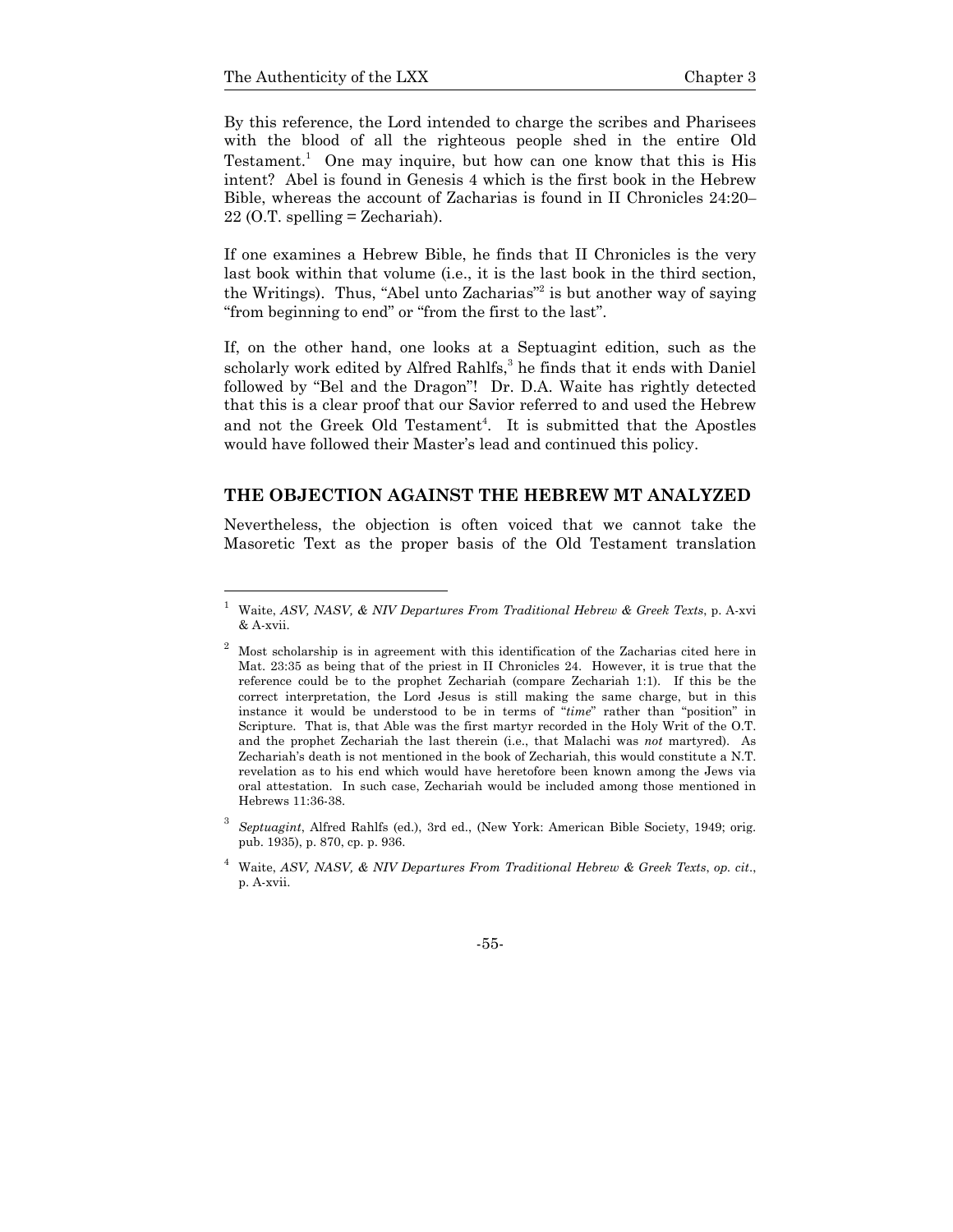process because the N.T. allegedly quotes from the LXX, thereby sanctioning that translation as a whole!<sup>1</sup> Let us analyze this objection.

Does the N.T. actually quote from the LXX? The highly fable-like, embellished nature of the "history" of its origin coupled with the absence of any extant LXX papyri older than A.D.  $120<sup>2</sup>$  leave justifiable cause to doubt that such an entity as a B.C. Septuagint ever existed. How then may we be certain that the *present text* of the LXX is not merely that found in the Greek O.T. translations of the second century A.D. by Aquila, Symmachus and Theodotion – as edited by Origen in his Hexapla  $(q.v. p. 34 and p. 36)<sup>3</sup>$  If this were the actual case, this text would be younger than that of the N.T. As such, those translators would have been revising the O.T. quotes from the N.T. rather than vice versa!<sup>4</sup>

After all, does a mere similarity in wording of the N.T. to that of the Greek O.T. necessarily mean that they were direct quotations?<sup>5</sup> Is not God the Holy Spirit, who inspired the very words of the O.T. (and the N.T.), free to select the words He wishes to communicate in the N.T.? Does it necessarily follow that He is bound to repeat exactly His own words on every occasion in which He refers to the O.T. Hebrew text? Does He not have liberty to alter, restate, and moreover tailor these citations to better fit the current situation, times or culture by adding to, or subtracting from that text for the sake of clarity as He presents truth in the New Testament?

As a matter of fact, the very same citations are frequently *contracted* by some of the four Evangelists, whereas often *enlarged* by others. These differences may be accounted for by the differing occasions on which they

1

<sup>5</sup> *Ibid*. This whole paragraph is Dr. Waite "somewhat reworded".



<sup>1</sup> Waite, *ASV, NASV, & NIV Departures From Traditional Hebrew & Greek Texts*, p. A-xx.

<sup>2</sup> There does exist a single exception, namely the Ryland Papyrus (No. 458), which has a few portions of Deuteronomy 23-28 on it. This piece of papyrus is dated 150 B.C. (date is questioned). However, the existence of a single sheet does not mean that it represents a complete version or an "authorized" translation or the existence of a Greek translation with widespread acceptance and usage prior to and during the time of Christ and the Apostles. It could, for example, be no more than the remains of a private study endeavor or that of an individual practicing his translating skills, etc.

<sup>3</sup> Waite, *ASV, NASV, & NIV Departures From Traditional Hebrew & Greek Texts*, *op. cit*., p. A-xx.

<sup>4</sup> *Ibid*.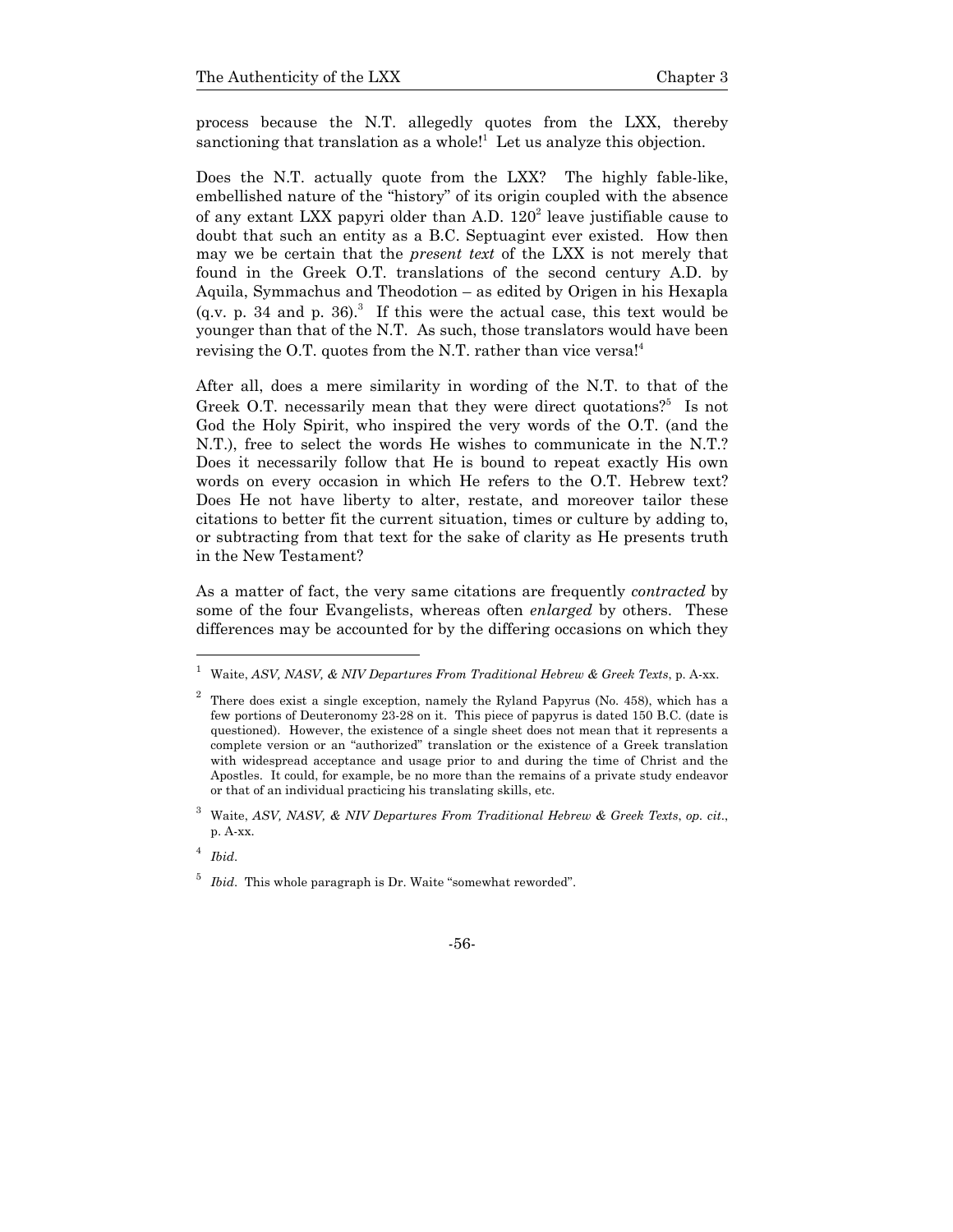1

were brought to bear and the different designs they were intended to accomplish.

Occasionally, the N.T. writer did not intend to give a direct quote, but merely a combination of parts of several O.T. Scriptures. These were shortened for the sake of brevity due to various predicaments or conditions and brought to bear on applicable situations. Other times, they were led to express briefly the *sense* but not the words of the former prophets and scribes. Not infrequently, the writer is inspired to abridge part of a verse or story only to then add a clause by way of explanation.

It is thereby precarious and imprudent to presume that because a New Testament passage does not precisely quote the O.T., either a corruption of some sort must surely exist or that the writer is quoting from another source. Although such be the vogue of the day, faith demands better.

Even if the Hebrew text had been translated into Greek prior to the time of Christ, and it must be acknowledged that this possibility exists, it does not follow that because there are some instances in which a similarity in wording which resembles the Greek O.T. more closely than the Hebrew that such constitutes conclusive proof that the Greek O.T. is somehow superior to the Masoretic Text. God did not inspire the *Greek* words of the O.T. – only the original Hebrew words!<sup>1</sup> At best, such a Greek O.T. would be but a translation of the God given Hebrew text. After all, the divine oracles were given to Israel (Rom. 3:1–3).

This is a very important distinction which must be borne in mind in this vital matter of O.T. translation. As a translation, the most that could be achieved would be equality and even equality would require, at the very least, the Providential hand of God over the entire matter. However, when we consider the external and more especially the internal evidence heretofore offered, we have no indication whatever that this has occurred with regard to the LXX.

Again, with regard to the origin of the Septuagint, the first real solid evidence of a Greek O.T. is in the group of new translations that took place in the second century A.D. These are, of course, those of Aquila, Symmachus and Theodotion, besides scanty remnants of further

<sup>1</sup> Waite, *ASV, NASV, & NIV Departures From Traditional Hebrew & Greek Texts*, *op. cit*., p. A-xx. The paragraph leans heavily on Dr. Waite.

<sup>-57-</sup>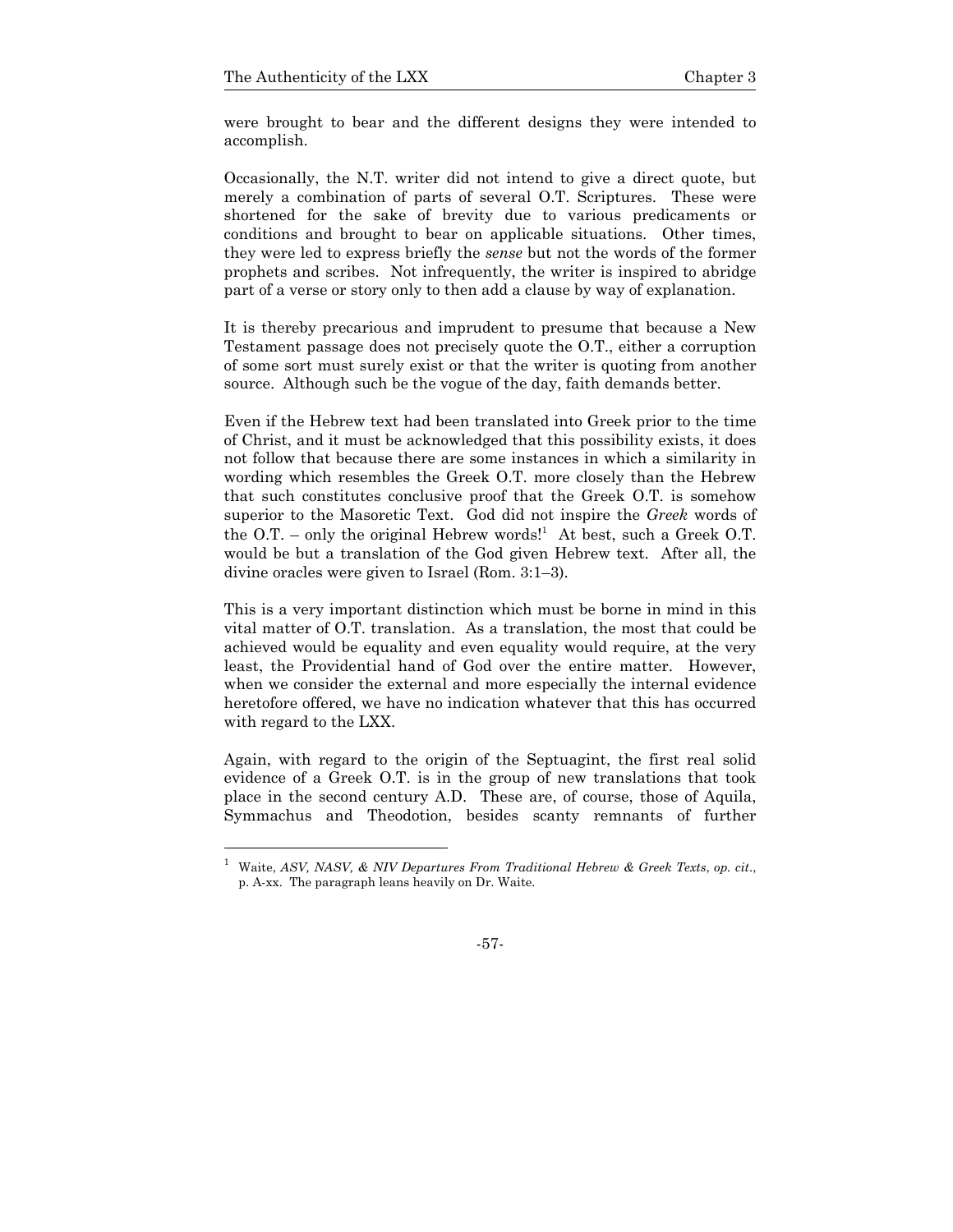anonymous versions.<sup>1</sup> The possibility therefore exists that these works are themselves the first Septuagints.<sup>2</sup>

If such is the actual situation, it would follow that Origen's fifth column, rather than being a revision and restoration of a B.C. Greek translation, is nothing more than his own version and that Origen used the labors of these three Ebionites to assist him in his endeavor. The explanation of the close agreement between the New Testament quotes and the "LXX" would then be the exact reverse of that which is being offered by nearly all expositors. That is, rather than Jesus and the Apostles referring to and quoting from the Septuagint, the producers of the Septuagint were writing after the fact by nearly a hundred years and thus had access to New Testament documents. With these New Testament readings before them, they then altered parts of the Hebrew Old Testament as they translated it into Greek, forcing them to better match the New Testament quotations.

### **WHY THEN DO CONSERVATIVES UPHOLD THE LXX?**

If there is such a dearth of hard evidence to prove the existence of a pre-Christian Septuagint, the question arises as to why such an entity is so universally accepted within fundamental conservative circles? Why has the Christian community accepted almost by faith alone the salient parts of this story? Other than that of "tradition", this author has been able to identify only two reasons why, in conservative judgment, such a posture is deemed necessary.

### **A. TO DEFEND "VIRGIN" IN ISAIAH 7:14**

The first<sup>3</sup> is that the Septuagint is viewed in most conservative, Bible believing communities as the chief obstacle in the path of the radical

1

<sup>1</sup> *ISBE*, op. cit., p. 2725

<sup>2</sup> This and the following paragraph is Dr. Peter S. Ruckman's thesis. These conclusions are the natural logical deduction that would follow if Professor Paul Kahle is correct in his assessment that there never was an LXX prior to Christian times (See Reumann's synopsis of Kahle's study, *Vid. supra*, p. 35.). Indeed, Ruckman is not alone in championing this position. Dr. D.A. Waite [*ASV, NASV, & NIV Departures*, *op. cit*., page A-xviii-xx], & Dr. Samuel C. Gipp [*The Answer Book*, (Shelbyville, TN: Bible & Literature Missionary Foundation Pub., 1989), pp. 45-48] among others, also so subscribe.

<sup>3</sup> Actually, there does exist a third reason. Most conservative scholars/pastors know little or no Hebrew, hence are not comfortable with the MT. As two years of Greek are normal minimal Bible College requirements, they are much more at ease with the LXX.

<sup>-58-</sup>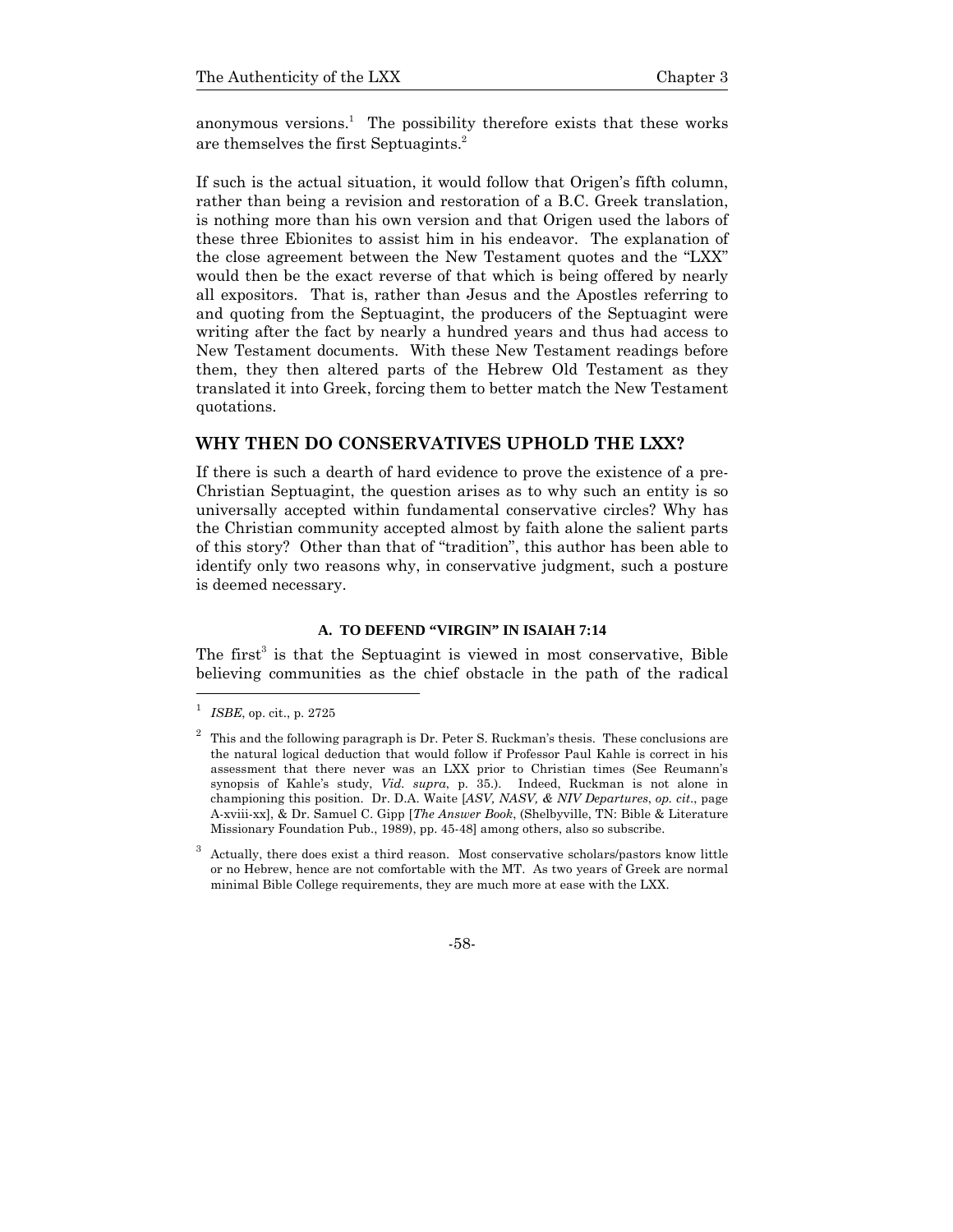scholars who wish to change the translation of the Hebrew word "*almah*" in Isaiah 7:14 from "virgin" to "young woman".<sup>1</sup>

The immediate and decisive proof that "*almah*" means virgin in Isaiah is found in the inspired declaration of the apostle Matthew: "Behold, a virgin [Greek = "*parthenos*" =  $\pi \alpha \beta \epsilon \nu o \zeta$ ] shall be with child and shall bring forth a son, and they shall call his name Emmanuel, which being interpreted is, God with us" (1:23).

The enemies of the Gospel have not hesitated to charge that Matthew misrepresented the content of Isaiah. Aquila, the Ebionite (80–135 A.D.), conjectured that the Greek word "*parthenos*" of Matthew 1:23 was not the virgin Mary, but represented a corruption in the original text. According to Aquila, Jesus was the bastard son of Mary and a blond Roman soldier of German lineage named "*pantheras*".<sup>2</sup> Remember, Aquila translated "*almah*" into the Greek word "*neanis*" rather than "*parthenos*" in order to perpetuate his hatred for the Christ.

The Hebrew word "*almah*" (hmlu) occurs only seven times in the O.T.<sup>3</sup> It should be rendered "virgin" in Isaiah for although "*almah*" could mean "young woman", every time it is used in the Old Testament the context demands that it means "virgin". The other six times "*almah*" occurs, it is translated virgin in nearly all of the various versions. One cannot but wonder as to why the sudden departure was deemed necessary on the part of the translators in the particular verse before us. The sign given to bring hope in a desperate situation was that a *virgin* was going to conceive! The conception of some arbitrarily selected "young woman" would hardly have been taken as an assuring prediction.

Moreover, all languages contain both "weak" and "strong" words. By "weak" is meant a word that has many shades of meaning or even widely different meanings, e.g., the word "cool" in today's English. Such words can defy etymological studies. "Strong" words, on the other hand, are words which have a very limited narrow meaning – often they contain

-

<sup>1</sup> Wallace, *A Review of the New Versions*, *op. cit*., Addenda, 4th section, p. 32. Wallace reprints R.C. Foster's "The Battle of the Versions".

<sup>2</sup> *Ibid*., 3rd section, p. 17. *Vid. supra*, p. 28

<sup>3</sup> Genesis 24:43; Exodus 2:8; Proverbs 30:9; Psalm 68:25; Song of Solomon 1:3, 6:8; and Isaiah 7:14.

<sup>-59-</sup>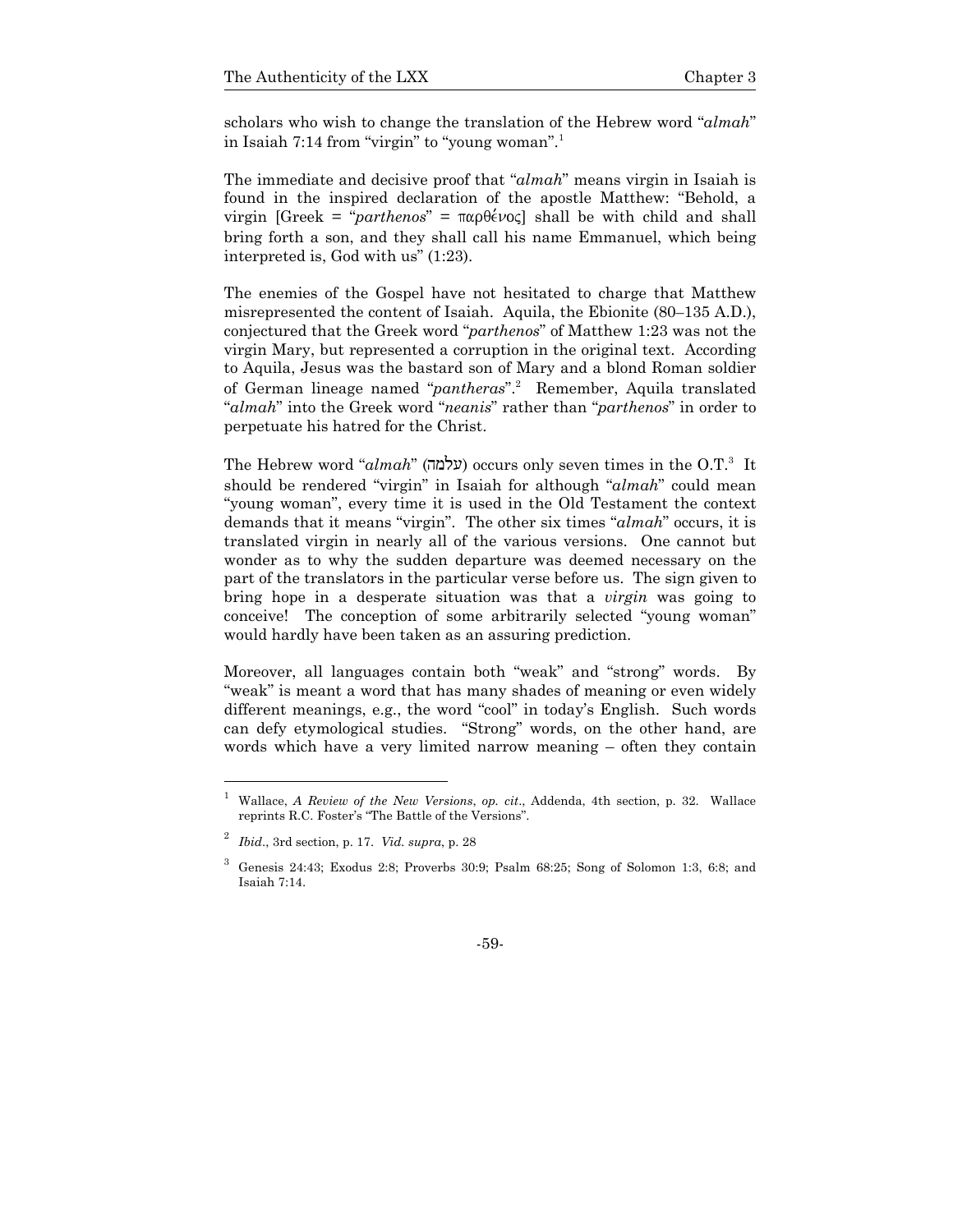only one possible sense. We begin to see the manifold wisdom of God in choosing to reveal His Word to man in two tongues. Weak words in one language, which could lead to confusion, can be covered by strong words in the other by cross references and quotations. Such is the case before us. The "weak" Hebrew word "*almah*" (although not so weak by its Biblical usage, as already noted) is covered in the N.T. by the "strong" Greek word "*parthenos*" which can only be translated "virgin". The translators of the modern versions are well aware of the incontrovertible decisive nature of "*parthenos*"; hence, the translation of Isaiah 7:14 into any other word represents a deliberate willful alteration of the Word of God.

Moreover, *context* is the decisive factor for determining the final connotation of any word or phrase, not the dictionary definition or etymology. Etymology, though often helpful, is not an exact science. It should be used for confirmation, not as the deciding factor.

Furthermore, Genesis 3:15 records the prophecy that there would be a "seed" of the woman and that "seed" would be a man. This promised individual would come in the fullness of time and crush the serpent's head. This prophecy can only pertain to a virgin conception (called "parthenogenesis") for women do not have seeds; they have eggs. Only when an egg is fertilized does it become a seed. There was going to be a "seed" with no mention of any man. This is the import of what Genesis 3:15 declares, and in so doing, it corroborates and confirms both the Isaiah passage as well as Matthew 1:23. Moreover, the account of Mary's promised *miraculous* conception (not …immaculate, which means sinless) recorded by Luke declares the same truth; viz., that Mary was a virgin and yet she was to conceive a son (Luk. 1:26–37, especially vs. 34). Thus we establish that the Bible believer does not need the LXX to bolster and support the certainty that Mary was a virgin when she miraculously conceived (without intercourse) the Lord Jesus Christ.

### **B. TO ESTABLISH THAT THE ENTIRE O.T. WAS TRANSLATED**

The second reason is even less essential. It involves establishing, on the part of those who feel that the Septuagint is a viable and necessary link in sustaining the faith, that the entire Old Testament was translated into Greek by the 72 scholars and not merely the Pentateuch. The rational for this is that the radicals, in espousing their theory of "Christological development", attempted to establish that Aristeas and Josephus had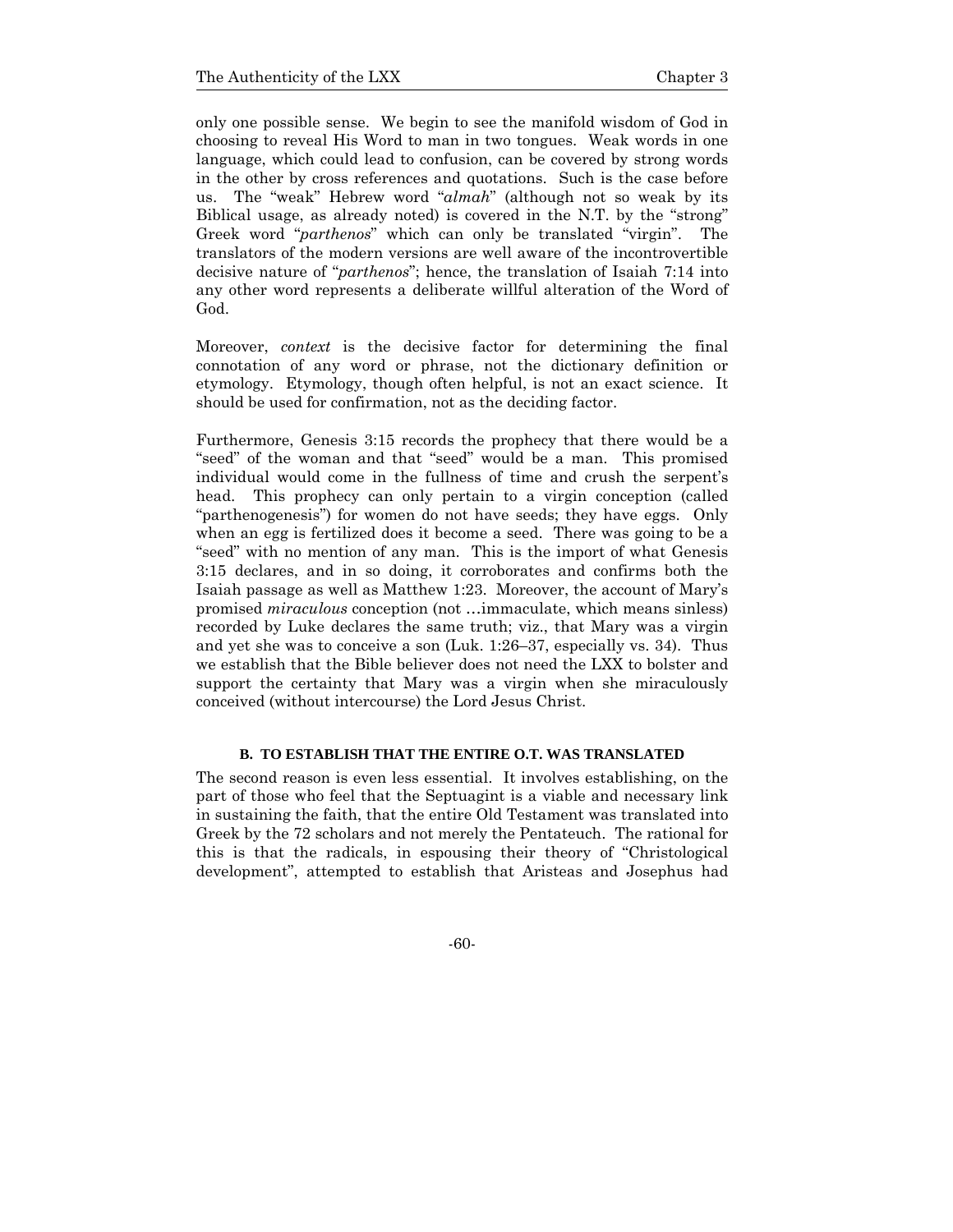declared that only the Law (the first five books of Moses) had been translated into Greek.<sup>1</sup> This was a shrewd move on their part, for the messianic predictions in those 5 books are relatively few and often obscure. Such a position enabled them to relegate to a later date and an anonymous authorship the translation into Greek of all the prophetic books of the O.T. – books which contain indisputable messianic predictions. This was done to make it seem that these prophecies concerning Jesus were written after the fact.

At the time of Christ, *Koiné* Greek was the *lingua franca* in the land of Palestine. Only the better educated Jews were well versed in Hebrew – much as Latin was the language of the learned in Europe and America during the past several hundred years. Most of the early Christians, Gentile or Jew, read Greek and not Hebrew. The above stated move would therefore seemingly give credence to the radical thesis that the doctrines of Jesus' divinity and messiahship "evolved" over a period of time after His crucifixion, and that they were based upon late "unauthorized" translations that were prepared for "special interest" sects. The radical critics proposed that these sects were being led by men who were trying to "make" Jesus "seem" godlike and thus confer messiahship upon Him.

But attempting to counter such drivel by arguing that the term "the Law" can refer to the entire body of Scripture and not to just the first five books (even though this is true, e.g., see John 12:34 and I Cor. 14:21) is a waste of time and energy. In the first place Flavius Josephus, upon whom the radicals appeal, affirms that the entire Old Testament had been written by the time of Artaxerxes Longimanus (465–424 B.C.), the son of Xerxes. $^{2}$ Most of the early Jewish converts would have heard these messianic passages growing up, as they surely did, in the synagogue. Secondly, the premiere Christian teacher and founder of churches during the apostolic period was Paul. As a Pharisee and a "Hebrew of the Hebrews" (Acts 23:6; 26:5; Phil.3:5), he would have been well established in the Hebrew language. Paul could and would have taught from the original Hebrew text. Therefore all the messianic prophesies were available to the early churches without the need of a Greek Old Testament.

l

<sup>1</sup> Wallace, *A Review of the New Versions*, *op. cit*., Addenda, 4th section, p. 34. Wallace reprints R.C. Foster's "The Battle of the Versions.

<sup>2</sup> Josephus, *Against Apion*, I, 8.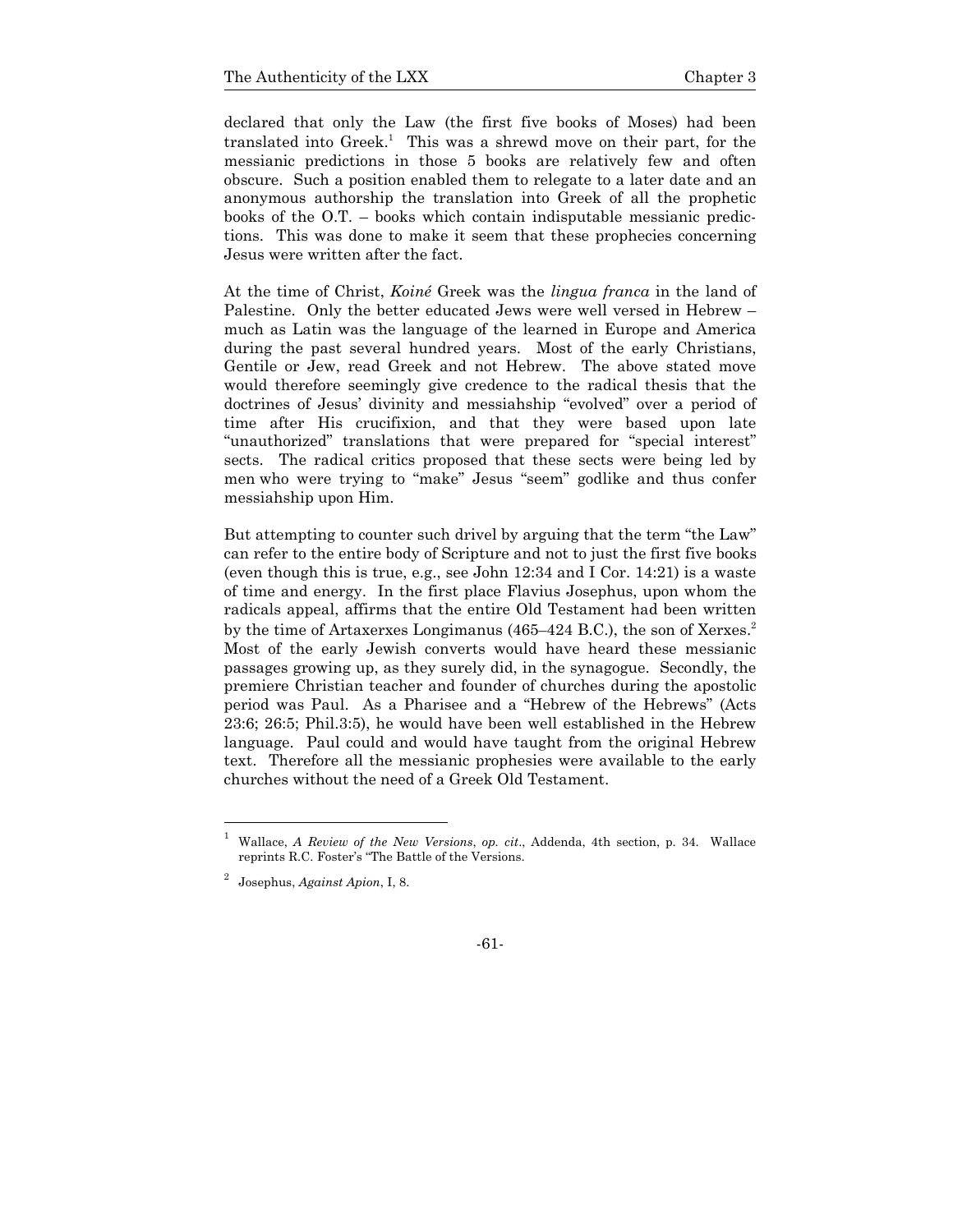We hasten to add that nearly all scholars, especially those with a liberal bent, are of the opinion that the writers of the New Testament did not confine themselves exclusively to either the Hebrew or the LXX but randomly quoted from both. They assert that as many of the communities were unlearned in Hebrew, the LXX took precedence in citations. They also insist that whenever the LXX was inaccurate or did not give the sense, the writers of the N.T. forsook that version in order to give the genuine meaning and import and then cited instead from the  $Hebrew.<sup>1</sup>$ 

But in so stating, they shoot themselves in the foot, for if the N.T. writers had to resort often to the Hebrew anyway, then the language barrier argument that the Jews around Alexandria had forgotten their language and therefore needed the Scriptures translated into Greek falls flat on its face. The fact is that the Hebrew was cited both in gentile congregations and communities – and not infrequently. Why then should they ever have turned to the LXX since inevitably they were going to have to appeal to the Hebrew anyway?

Lastly, as we have the infallible Word available to us today in our own language as found in the 1611 King James Bible (the logical inexorable conclusion that exercising faith in God's many promises to preserve His Word leads one) – we can see for ourselves that Jesus is the fulfillment of the prophesies and is indeed the predicted Messiah of Israel, the Lord and Savior of the World. Thus there is no need for any pre-Christian LXX, in either its entirety or the Law only.

Emphasis is being placed on this issue because the inquirer is often left with the distinct impression that the Septuagint represents a Greek rendering of an accurate Hebrew original text. Further, that supposedly the present Hebrew Masoretic text is corrupt; hence, it should often be rejected where it does not match the Septuagint. Yet the extant LXX in reality is nothing more than the pagan religious Greek philosopher Origen's 5th column which Eusebius copied when he directed the preparation of the 50 "Bibles" for Constantine.<sup>2</sup>

<sup>1</sup> Horne, *An Introduction to the Critical Study and Knowledge of the Holy Scriptures*, *op. cit*., pp. 328-329. Many others declare similarly.

<sup>2</sup> *Ibid*., footnote 1, p. 282. Here Horne clearly states that the text of the LXX is almost exclusively Codex *Vaticanus* B with some appeal to *Alexandrinus* A.

<sup>-62-</sup>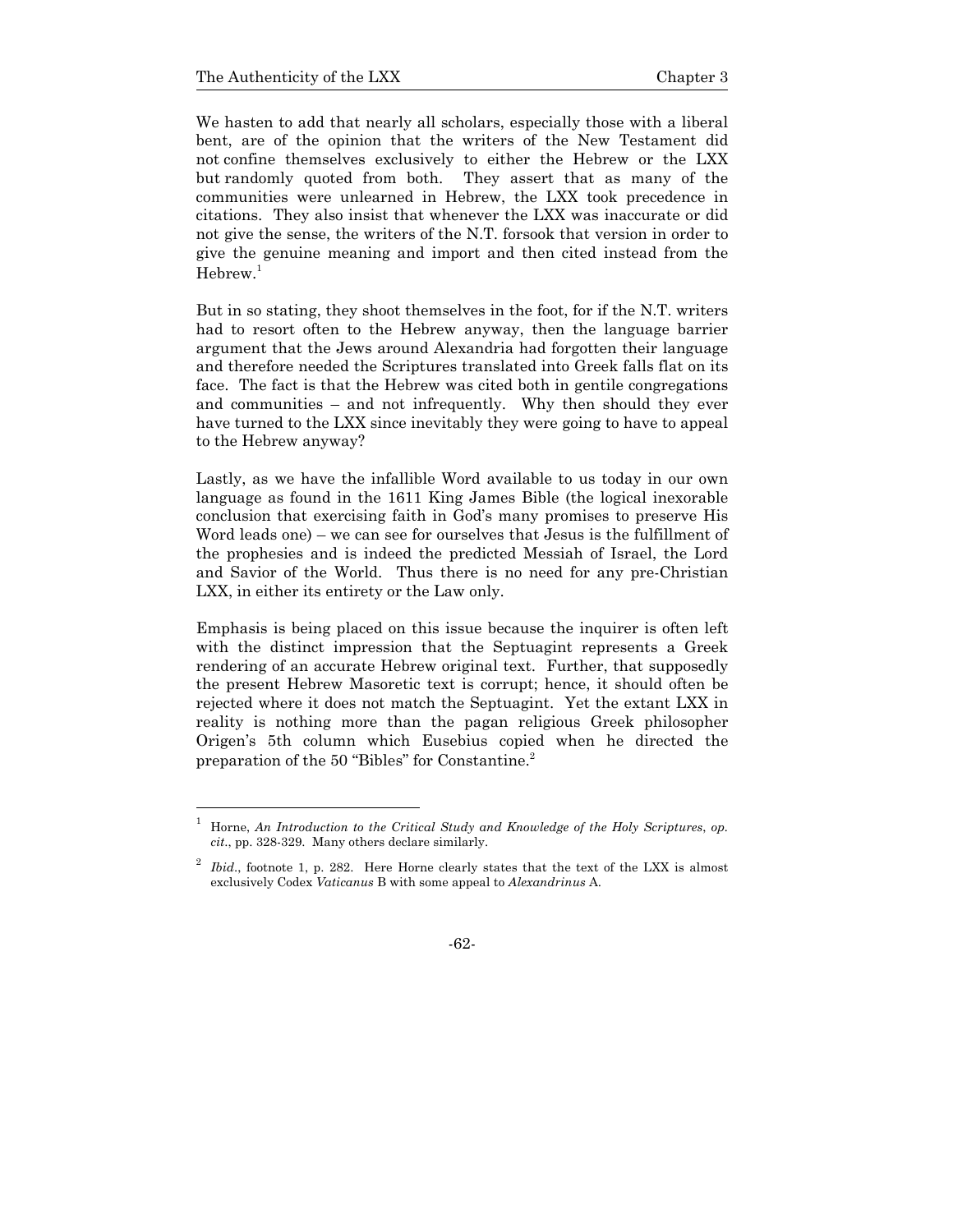### **LXX "PROOF TEXTS" FOUND WANTING**

As just mentioned, we are continually being "informed" by various modern scholars that the Septuagint represents a Greek rendering of an accurate Hebrew original text, and that the present Hebrew Masoretic text represents a corrupted version of the original. We are thereby enjoined to frequently reject the current Hebrew text where it does not match the Septuagint.

Some of the principal "proof texts" that are perceived as depicting the LXX as preserving parts of the original Old Testament which have been lost are Genesis 4:8, I Samuel 14:41 and I Kings 8:53.

The Genesis 4:8 passage reads:

And Cain talked with Abel his brother: and it came to pass, when they were in the field, that Cain rose up against Abel his brother, and slew him. (KJB)

The verse states that Cain "talked" with Abel. The LXX *adds* that which Cain is supposed to have said to him by inserting "Let us go out into the field" after the word "brother". We are "informed" by various scholars that this is the portion of the original that was lost.

The emendation is not worthy of note. The Hebrew text supplies that they were "in the field". The earliest authority for this spurious addition is Origen (c.240 A.D.).

I Samuel 14:41 from the Hebrew text records:

Therefore Saul said unto the LORD God of Israel, Give a perfect lot. And Saul and Jonathan were taken: but the people escaped. (KJB)

The "supposed" correct reading as found in the LXX is:

And Saul said, O Lord God of Israel, why hast thou not answered thy servant this day? If the iniquity be in me or in Jonathan my son, Jehovah, God of Israel, give Urim; but if thou shouldest say that the iniquity is in thy people Israel, give Thummim. And Jonathan and Saul were taken by lot, and the people escaped. (see NIV footnote)

The Septuagint translator took the Hebrew word "*tamiym*" (ממים or Tavmem-yod-mem meaning "entire, without blemish, perfect, or upright")

-63-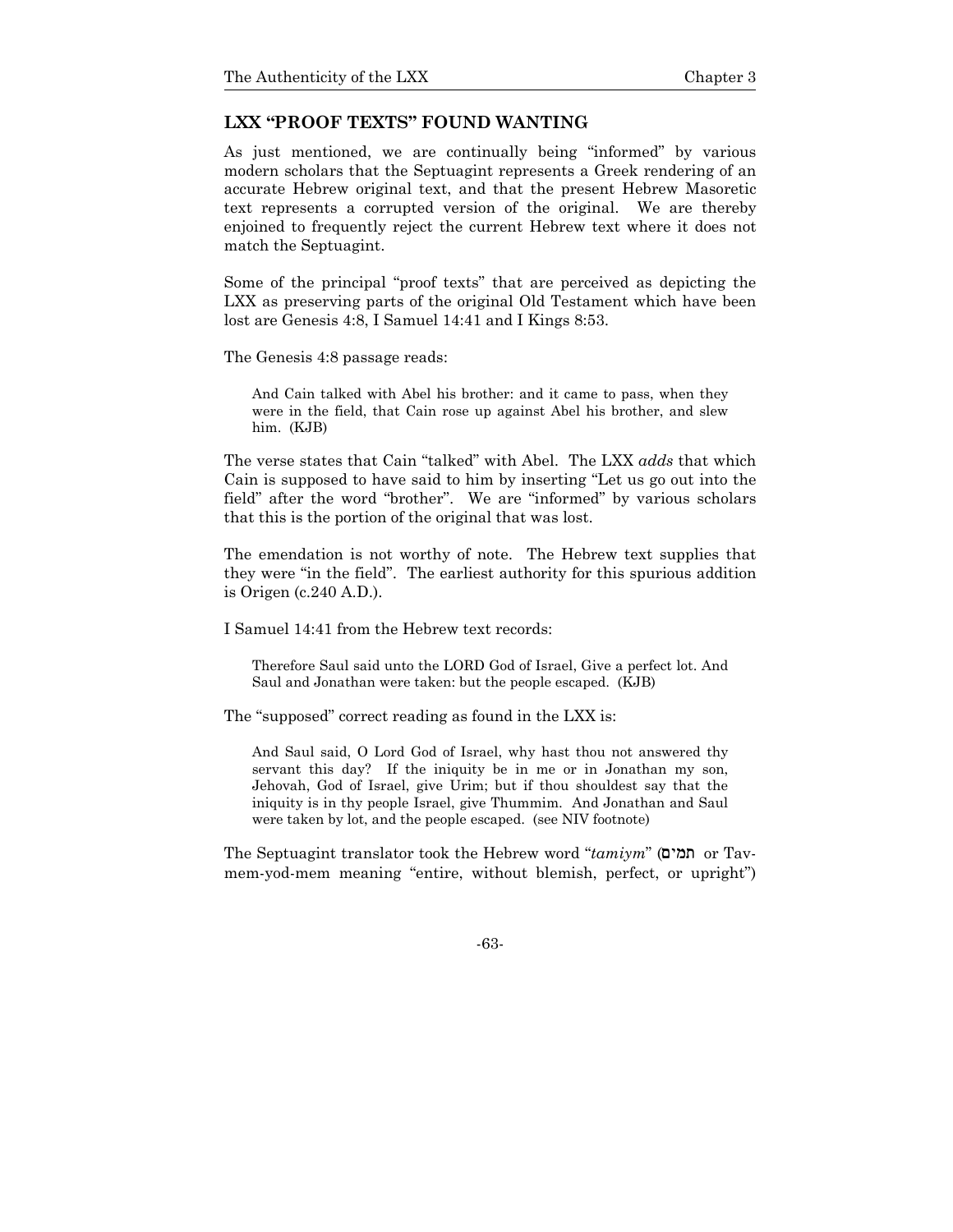and incorrectly understood it to mean "*tummiym*" ("perfections") or the Thummim, a part of the High Priest's ephod which – along with the Urim  $-$  was used to obtain directions and instructions from the LORD.<sup>1</sup> The expression "taken by lot" indicated that a lot had been cast.

This method of inquiring from God had nothing to do with the "ephod". The ephod was for a man to "inquire at" (see Exo. 28:30, I Sam. 23:2,4,6,9 and II Sam. 21:1). The use of the ephod, which contained the Urim and Thummim, often resulted in exact instructions, not merely a yes or no. Using the ephod had nothing to do with "casting lots". Lots were stones that were cast into the lap (Pro.  $1:14$ ;  $16:33$ ) for the purpose of obtaining a simple yes or no answer from God. The LXX translator seems to have been ignorant of this.

The Septuagint adds a lengthy addendum to I Kings 8:53 which ends with "Behold, is it not written in the book of the song?" by attaching a bit of intrigue to the end of Solomon's prayer of dedication. What book? Is this meant to imply that a book is missing from the canon? It would almost seem that as no reference existed for the superfluous enlargement, the writer furnished one of his own. How absolutely Alexandrian!

# **THE LXX'S FALLACIOUS NATURE DEMONSTRATED**

What are we to conclude when we encounter footnotes such as that at Acts 7:14 informing us that the LXX *conforms* in reading "75" in Genesis 46:26–27 (and at Exo.1:5) whereas the Hebrew supposedly errs and *contradicts* Acts in recording "70" in the Genesis passage. The footnote continues to add that the 5 missing names in the Hebrew text are preserved in the LXX at Genesis 46:20 where Machir, the son of Manasseh, and Machir's son Galaad (Hebrew = Gilead) are recorded along with Ephraim's two son's Taam (Hebrew = Tahan) and Sutalaam (Hebrew = Shuthelah) and his son Edom (Hebrew = Eran).

We are further informed that as the Hebrew text contradicts the Acts account regarding the number of Jacob's family that traveled down to Egypt during the severe famine, the Hebrew text is corrupt here (and at Deu.10:22 as well as Exo.1:5 as they also record "70"). Hence, it must be corrected by the LXX to bring the count into agreement.

<sup>1</sup> Keil & Delitzsch, *Commentary on the Old Testament in Ten Volumes*, rpt., (Grand Rapids, MI: Eerdmans Pub. Co., 1986), Vol. II, pp. 145-146.

<sup>-64-</sup>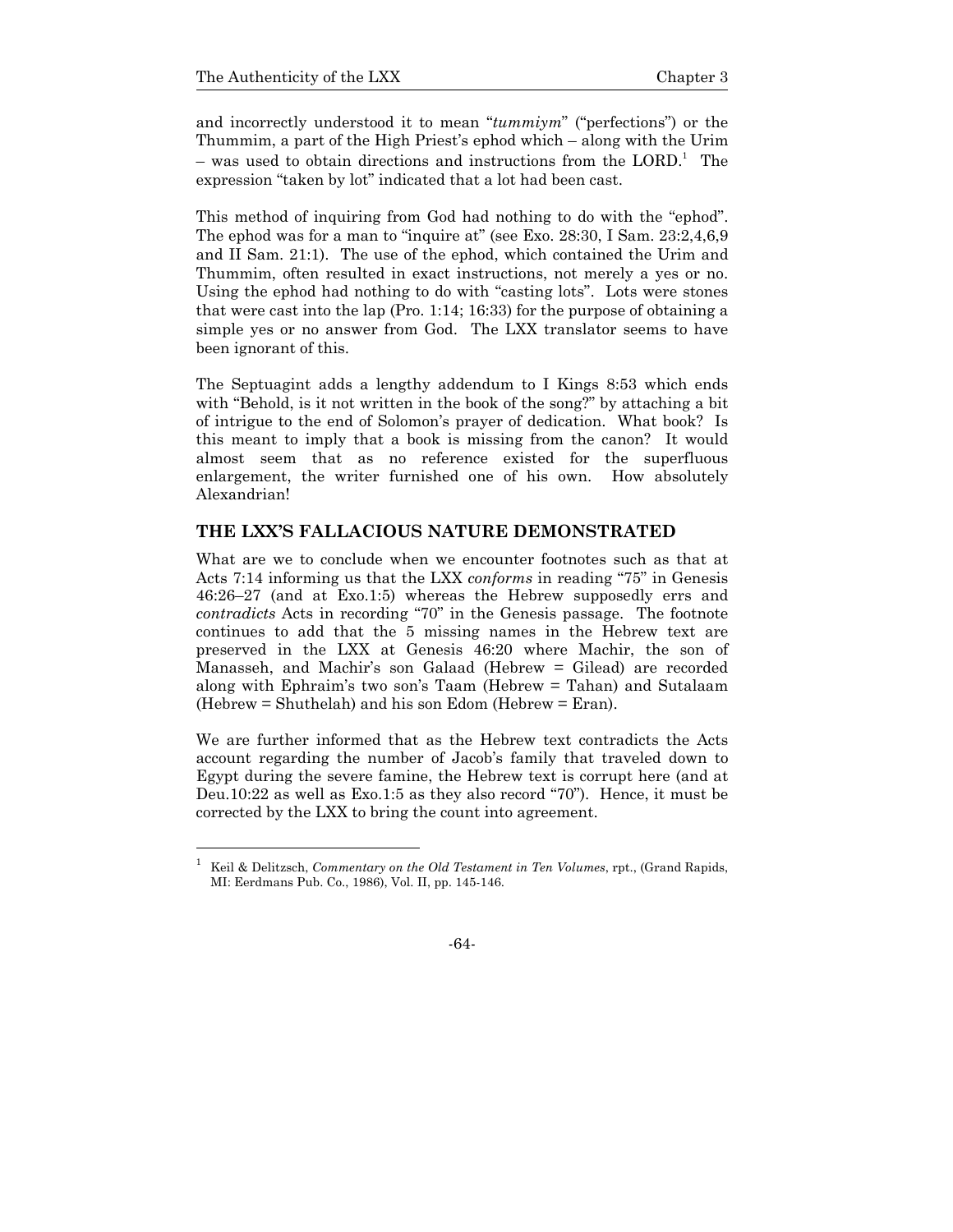Here is a straightforward example of scholars' placing the Septuagint on a level equal to, yes – at times even above the Hebrew text. But such recourse is totally unwarranted. All that is required is to begin with faith in God's many promises that He would preserve His Word – forever! Then careful prudent examination will expose that there is no real contradiction at all.

However, even a casual reflection on the ramifications involved in accepting the reading of the LXX in the Acts 7 and Genesis 46 passages under discussion will disclose the fallacious nature of so doing. Is it really reasonable or likely that Stephen (having been dragged in before the Sanhedrin by a mob and now in the middle of a spirit filled address before the very men who had caused the death of his Lord – while speaking as a Hebrew to the Hebrews) would have quoted from a GREEK manuscript of Genesis in which five names had been added in violation of the Hebrew laws governing Scripture transmission? We trow not! Deuteronomy 4:2, 12:32; Psalm 12:6–7 and Proverbs 30:6 all declare to neither add nor subtract from God's Word (and later, Rev.22:18–19).

Are we to suppose that Stephen is going to "convert" the Sanhedrin who have already crucified Christ and/or possibly save his own life by quoting to them from a verse that added five names to the Scriptures which they used in the synagogue every Sabbath? No small wonder they killed him! They would have looked upon him as a perverter of Scripture. Such an act is not that which is recorded in the account.

They slew Stephen for confronting them with the person of the Lord Jesus – that He was Christ indeed and, rather than receive Him as such, they had murdered Him as their fathers had done to His predecessors, the prophets (Acts 7:51–53)! They were further enraged by Stephen's call to repentance and his accusation that they had broken the Law. *Never* is there any suggestion whatever that their rage in any way resulted from consternation over Stephen's having perverted the Scriptures.

Acts 7:14 and Genesis 46:27 are not referring to the same entity. Stephen is speaking of something else – a different entity, a different total. Actually, three totals  $(66, 70, \& 75)$  are given in the scriptures under investigation. Genesis 46:26–27 (cp. Exo.1:5 & Deu.10:22) records two, 66 and 70.

First, verse 26 states that 66 souls came "*with*" Jacob to Egypt. Furthermore, these 66 are said to have come "out of his loins". Beginning at Genesis 46:9 and going through verse 25, we find 66 males listed of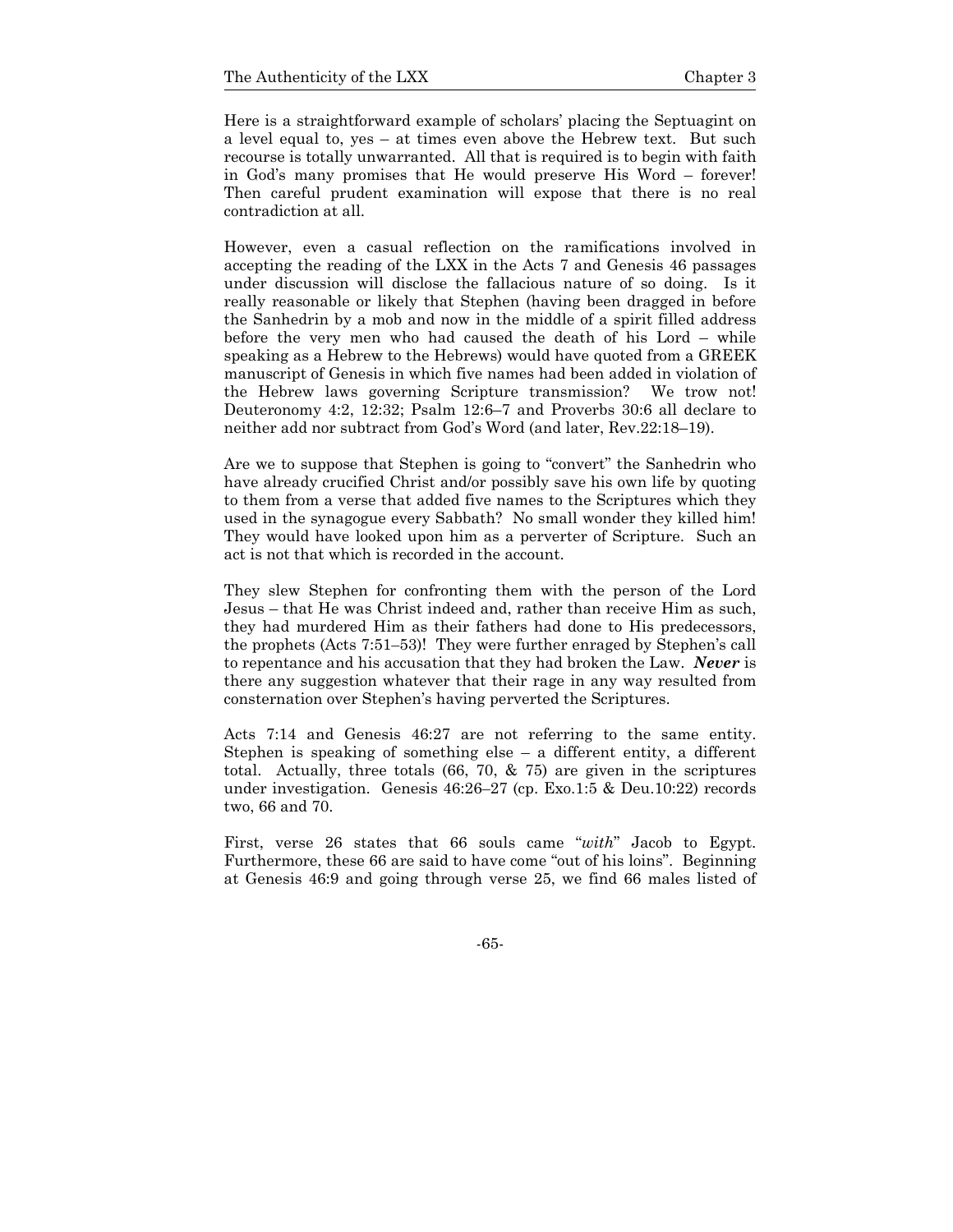which two (Er and Onan, vs. 12) have already died leaving a total of 64 males. If we now add the two girls from verses 15 (Dinah, a daughter) and 17 (Serah, a granddaughter), we account for the 66 souls "from Jacob's loins" who came *with* him to Egypt (Gen.46:26). These facts are reflected in the following simplified chart.

| Jacob's 11 sons & one daughter             | 12       | Genesis 5:22  |
|--------------------------------------------|----------|---------------|
| Reuben's sons                              | 4        | Genesis 46:9  |
| Simeon's sons                              | 6        | Genesis 46:10 |
| Levi's sons                                | 3        | Genesis 46:11 |
| Judah's 3 sons & 2 grandsons               | 5        | Genesis 46:12 |
| Issachar's sons                            | 4        | Genesis 46:13 |
| Zebulun's sons                             | 3        | Genesis 46:14 |
| Gad's sons                                 | 7        | Genesis 46:16 |
| Asher's 4 sons, 1 daughter $& 2$ grandsons | 7        | Genesis 46:17 |
| Dan's son                                  | 1        | Genesis 46:23 |
| Naphtali's sons                            | 4        | Genesis 46:24 |
| Benjamin's sons                            | 10       | Genesis 46:21 |
|                                            | 66 total | Genesis 46:26 |

Next, Genesis 46:27 adds Joseph and his two sons (Manasseh & Ephraim, vs. 20), all 3 of whom were already down in Egypt. This brings our running total to  $66 + 3 = 69$ . As the "66" are said to have been those who came *with* Jacob, he has not yet been included. Now we so do and obtain the 70 souls included in the term, "the house of Jacob" (vs. 27). Indeed, the biblical definition for "the house of Jacob" is clearly stated as being Jacob and "all his seed" which would include Joseph and his two sons (vs. 27, cp. vs. 6). This total may also be obtained by merely adding the  $33<sup>2</sup>$  of

-66-

<sup>1</sup> Taken from: Floyd Nolen Jones, *The Chronology of the Old Testament: A Return to the Basics*, *op. cit*., p. 68.

 $2^2$  This "33" actually includes Jacob himself. Beginning at vs. 8, Reuben and his sons number 5, Simeon and his sons = 7, Levi and sons = 4, Judah and his "sons" total 8, Issachar and sons = 5, and Zebulun and his sons number 4. These sum to 33 ( $5 + 7 + 4 +$  $8 + 5 + 4 = 33$ ), but as Er and Onan (two of Judah's sons, vs. 12) died in Canaan, they must be subtracted. This leaves 31.

We now add Jacob's daughter, Dinah, bringing the total to 32. We have already established above that Jacob must be included in order to obtain the 70 of vs. 27; hence, we go back to vs. 8 and now include him and establish the 33 of vs. 15. Keil & Delitzsch concur: *Commentary on the Old Testament in Ten Volumes*, *op. cit*., Vol. I, p. 370.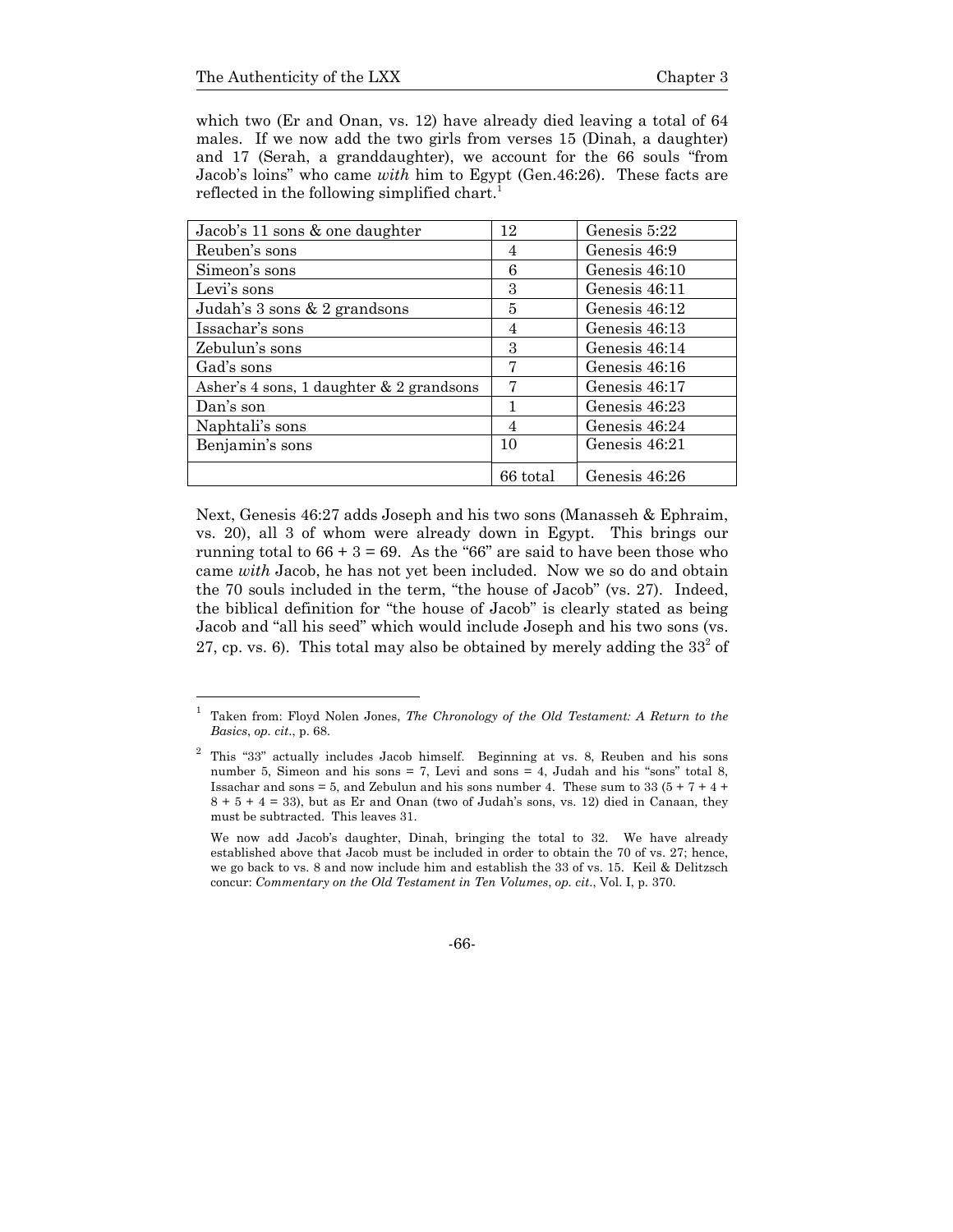verse 15, the 16 (vs. 18), the 14 (vs. 22), and the 7 (vs. 25). That is: 33 +  $16 + 14 + 7 = 70.$ 

Here, many perceive a genuine contradiction; were there 70 or 75? Stephen is neither mistaken nor is he citing from the  $LXX<sup>1</sup>$  when he gives the number as "75". He is speaking of a different entity, which he calls Jacob's "*kindred*". The terms "house of Jacob" and "kindred", though similar, are not synonymous. As we have shown, the "house of Jacob" numbered 70, and it consisted of only Jacob as well as "his seed" – those who were said to have "come out of his loins".

However Jacob's "kindred" that Joseph "sent" for to come "to him" (Acts 7:14) are the  $66<sup>2</sup>$  already cited plus *the wives*<sup>3</sup> of his sons that came down to Egypt with their father. Moreover, it is back in Genesis 46:26 where we are given the clue that these wives are the key to differentiating between the "70" and the "75". There we read that 66 souls came with Jacob down to Egypt: "besides Jacob's sons' wives". These daughters-inlaw were not included as having to do with the "house of Jacob" (Gen.46:26) which numbered only those "who came out of his loins", but they are part of Jacob's "kindred"4 for whom Joseph sent.

- 1 Many commentaries reason that as Stephen was a Hellenistic Jew, he would naturally use the Septuagint.
- 2 Obviously, neither Joseph and his sons (Gen.46:27) nor Jacob are included in Acts 7:14 (note: "to him").

It should be noted that as Gen.46:15 reads "daughters" (plural) the temptation is to conclude that the 33rd person must surely refer to an un-named 2nd daughter rather than Jacob. But the temptation must be resisted as this reasonable solution immediately fails upon further analysis. As already stated in the text of the main body, Genesis 46:9 through verse 25 lists a total of 66 males, and when we subtract Er and Onan (vs. 12) we arrive at 64. Dinah (vs. 15) and Serah (vs. 17) bring the total back to the 66 souls "from Jacob's loins" who came *with* him to Egypt (Gen.46:26; see chart on previous page).

Obviously, then, adding another daughter at vs. 15 would yield 67 and exceed our stated limit; thus it must be incorrect (it would also bring the final total to 71 rather than 70). Accordingly, vs. 15 is seen as a cumulative running statement, i.e., total sons  $=$  31, total daughters = one, and therefore we must now include Jacob to obtain 33.

<sup>3</sup> Scripture records Jacob as having only one biological daughter (Dinah, Gen.46:15; 30:21); thus, Genesis 46:7 which mentions his "daughters" – plural – must refer to Jacob's daughters-in-law (cp.46:5 & 26).

<sup>4</sup> It should not be thought that this author is the first to realize this truth. To my knowledge, Dr. William Hales was first [*A New Analysis of Chronology*, 2nd ed., Vol. 2 of 4, (London: 1830 – 1st ed. 1809), p. 159.]. However, he wrongly adopted the LXX's longer chronology in Genesis 5 with the stated intent of lowering the "superstitious veneration of

<sup>-67-</sup>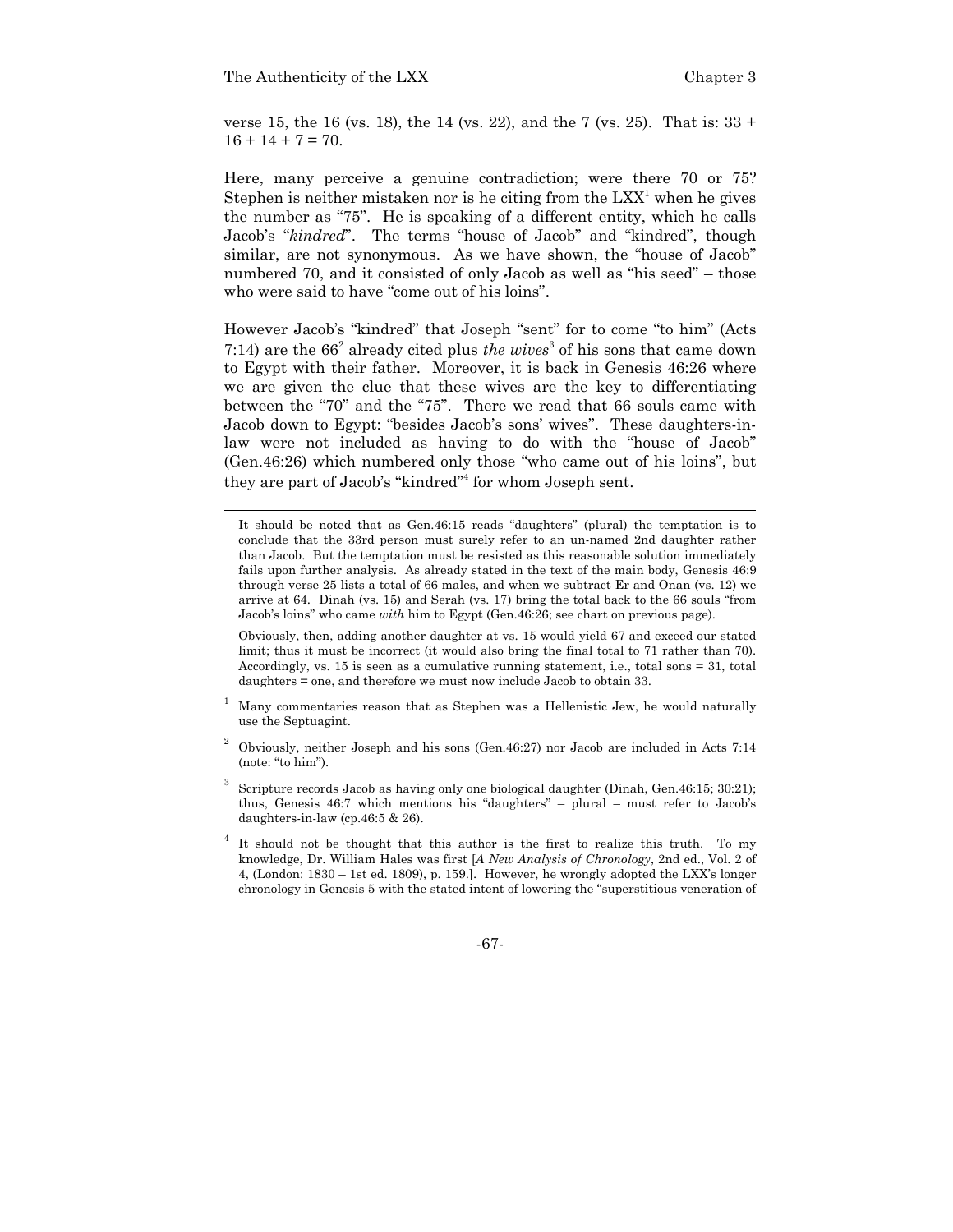1

Now Jacob had 12 sons (Gen. 35:22). To determine how many of their wives went down to Egypt, we simply take the 75 "kindred", subtract the 66 who came from Jacob's loins (as they are included in the "kindred") and obtain only nine rather than twelve. That is, 9 of the 75 "kindred" that came to Egypt *with* Jacob did not come from his loins, and Gen.46:26 has alerted us to the fact that they are the son's wives. Therefore, 3 of the 12 son's wives  $(12 - 9 = 3)$  were not numbered in the "kindred".

Of course, we must immediately exclude Joseph's wife for she was already in Egypt and thus was not "sent" for (Acts 7:14). This accounts for one of the three. A second is found earlier at Genesis 38:12 where we learn that Judah's wife had died previously.<sup>1</sup> Thus, one of the other sons must also have become a widower. We may deduce that it was almost certainly Simeon as special attention is called to the fact that Shaul, his youngest son, was by a Canaanitess (Genesis 46:10). The three differing totals – 66, 70, and 75 – have now all been established and explained.

Yet more to the point, the real issue is still the "five missing names" which are "preserved" in the LXX. What of these five names? They are man's forgery, not the words of God! The proof is straightforward and undeniable. Joseph wed at age 30 (Genesis 41:45–46). As we shall see in that which follows, his father Jacob and all his kindred joined Joseph in Egypt some nine years later.

Now Manasseh and Ephraim were born to Joseph *during* the seven years of plenty (Genesis 41:50–53). Further, the context of Acts 7:14 is unmistakable – it refers to Joseph's family that joined him in Egypt around the end of the first two years of the famine that followed these seven years of plenty (Gen. 45:6), thus giving us the  $7 + 2 = 9$  years. Joseph would therefore be  $30 + 7 + 2 = 39$  years old at that time. Were Manasseh born during the first year of plenty (that is, toward the end of the first year of Joseph's marriage), Joseph would have then been about

the Hebrew Verity or supposed immaculate purity of the Masoretic editions of the Hebrew Text to the proper level of rational respect". He professed that his chronology was based upon the Septuagint, rectified by the aid of Josephus. Hale's three volume 1809-12 first edition was later extended to four. Hales agreed with many of the earlier erroneous conclusions of John Jackson [*Chronological Antiquities*, (London: 1752); Jackson was the first English chronologer of the "modern" school to break away from the true foundation of the Hebrew text]. Dr. Hales wrongly set the Creation at BC 5411 (rather than around 4000) and perniciously concluded that the period of 480 years as given in I Kings 6:1 in the Hebrew text was a forgery "foisted into the text".

<sup>1</sup> In passing, we add that Jacob's wives (Rachel, Gen. 36:19 and Leah 49:31 with context, etc.) are also dead.

<sup>-68-</sup>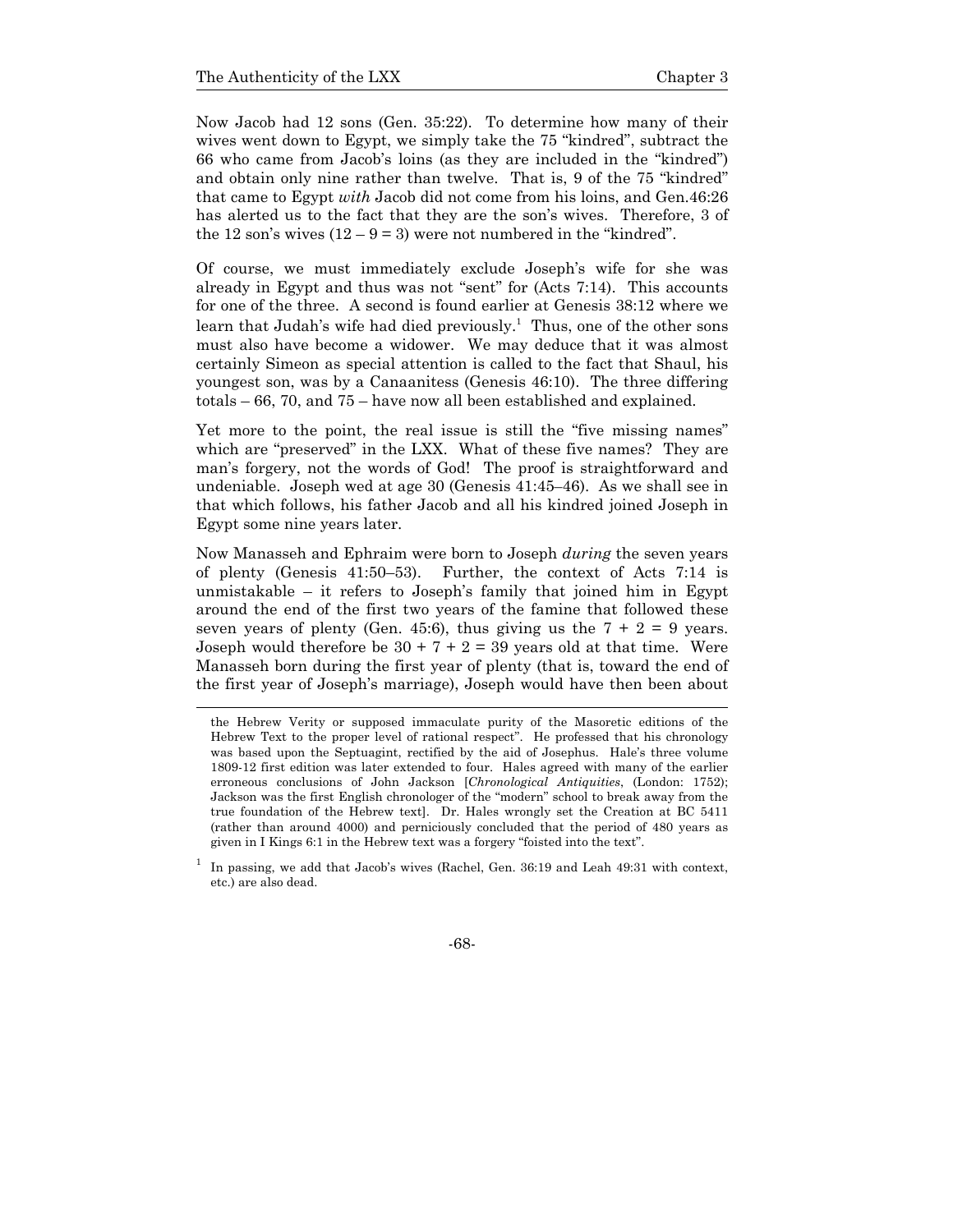31. Therefore, at the time his family joined Joseph down in Egypt, Manasseh, the firstborn son, could not possibly be more than  $39 - 31 =$ eight years of age!

Manifestly, the LXX that is today extant has been proven spurious, for Manasseh and Ephraim are far too young to be fathers when Joseph's "kindred" went down to join him in Egypt – much less *grandfathers*!<sup>1</sup> The reading in the Septuagint is grossly untenable.

Thus, the "five missing names" in the Hebrew text at Genesis 46:20 (Machir, the son of Manasseh, Machir's son Gilead, Ephraim's two sons, Tahan and Shuthelah, along with Shuthelah's son Eran) are seen to have been interpolated by conjecture from Genesis 50:23 and Numbers 26:29, 35–36 (vv. 33, 39 and 40 in the LXX). The author of the LXX has tried to force Gen. 46:20 to conform to Acts 7:14. This shows that the LXX in use today was *not* written BC, and its editor had a New Testament before him as he wrote!

The painfully obvious conclusion before us is that  $-$  by not grasping the true explanation of the 66, 70, and 75 – the translator of the Septuagint tried to "correct" what he perceived as a "scribal error" in the Hebrew text. In so doing, he *created* one.

### THREE "PROBLEM" TEXTS IN THE BOOK OF HEBREWS<sup>2</sup>

The Epistle to the Hebrews includes three Old Testament quotations which have caused much disagreement. The first of these is Hebrews 1:6:

And again, when he bringeth in the firstbegotten into the world, he saith, **And let all the angels of God worship him.**

The boldfaced second line of the verse is the section about which the "problem" revolves. This clause is found in the uncial MS *Vaticanus* B

<sup>1</sup> Having uncritically accepted the Septuagint's reading of Genesis 46:20 where Machir the son of Manasseh, Machir's son Gilead, Ephraim's two son's Tahan and Shuthelah as well as his son Eran have been added, Dr. Hales (p. 67, fn. 4) failed to detect this fatal flaw in his beloved LXX. The reader will note from this brief paragraph that the most modest investigation would have exposed the error of recording these five names here. Indeed, all commentaries, Bible encyclopedias, biblical footnotes, seminarians, pastors, scholars, etc., that likewise promote this flaw stand equally guilty of failing to trust God's infallible preserved Word as found in the Hebrew Masoretic Text and are to be further blamed for not having done their basic homework. Shame!

<sup>2</sup> Edward F. Hills, *The King James Version Defended*, 4th ed., (Des Moines, IO: Christian Research Press, 1984), pp. 84-85. Credit for this insight rightly belongs to Dr. Hills; nevertheless, he should not be "blamed" for the current author's (FNJ) embellishments.

<sup>-69-</sup>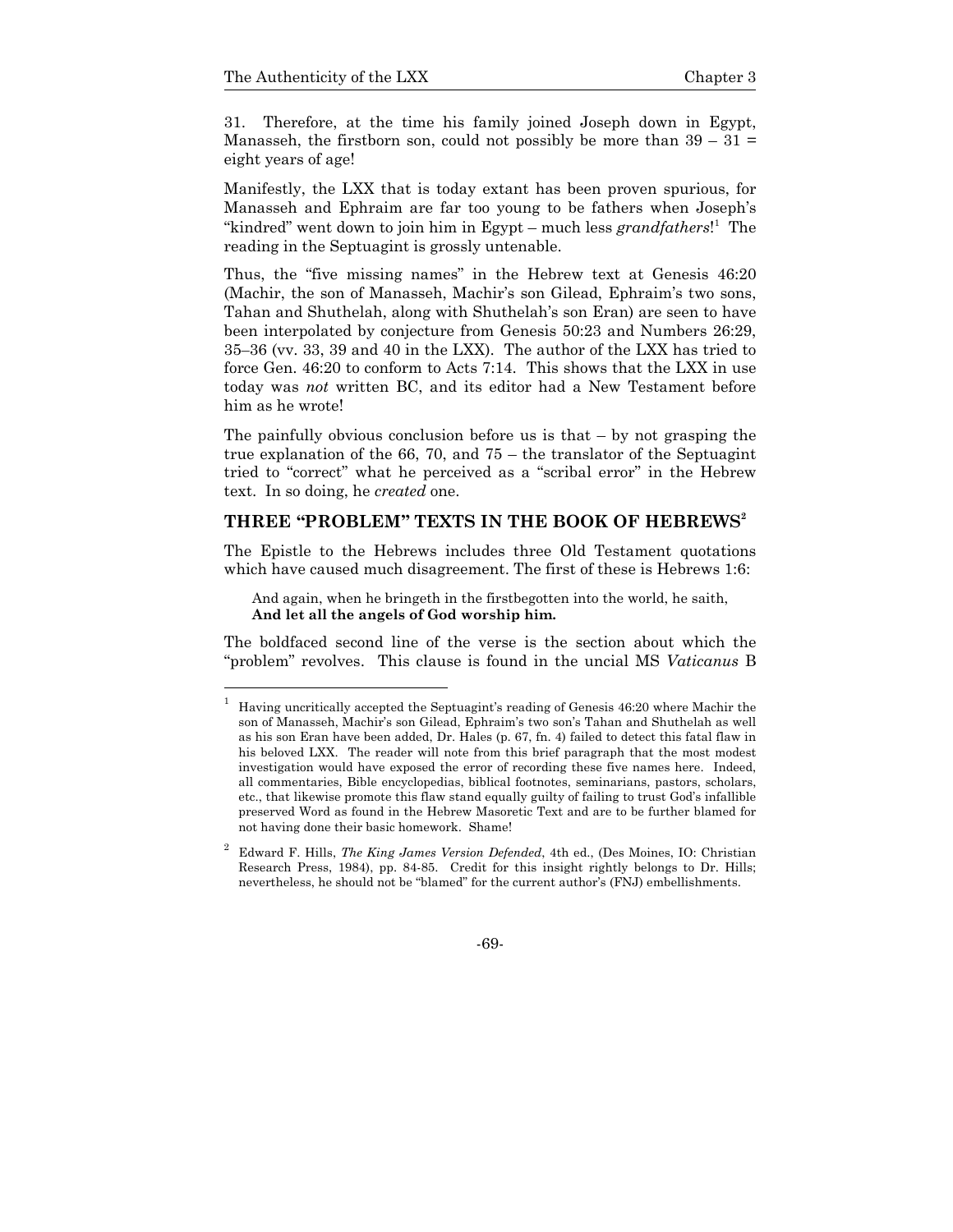1 1

(which all scholars label as an LXX MS) as an addition to Deuteronomy 32:43. On this sole basis, the author of the Epistle to the Hebrews has repeatedly been accused of citing as Scripture a segment of a verse not found in the Hebrew Bible. The text of the Septuagint, however, is neither definite nor incontrovertible with regard to this verse. Manuscript *Alexandrinus* A, another so-called Septuagint uncial (see page 15), reads: "... And let all the angels of God give them (Him) strength".

This latter reading was adopted by Alfred Rahlfs (1935), one of the most recent editors of the LXX. Rahlfs' is widely considered to be among the best critical<sup>1</sup> editions of the Septuagint  $-$  a standard. As the late conservative Christian text critic Edward F. Hills (d. 1981) has correctly perceived, if the text of Codex A is correct as Rahlfs believes, then the content of B must have been altered to agree with Hebrews 1:6, and the author of the Epistle to the Hebrews could not be quoting it. That is, the scribe who wrote B would obviously, in that instance, have had the Epistle to the Hebrews before him at a time *after* the Hebrew Epistle was written!

Moreover, the author of Heb. 1:6 was **not** citing Deu. 32:43 in the first place! The passage to which he was actually alluding was either Psalm 97:7, 103:20, 148:2, or Nehemiah 9:6c (or all four). Thus, it becomes painfully evident that the scribe who was writing *Vaticanus* B – long after the Hebrew epistle was written – simply could not find any of these cross references and added a portion of Heb. 1:6 to Deu. 32:43 in order to provide the needed citation. Actually, as *Vaticanus* B is merely a copy of Origen's 5th column, it is Origen (or possibly Eusebius) who failed to find the proper cross reference(s) and stands guilty of this modification.

Sadly, to this day nearly all versions of the Bible erroneously state in the margin that Hebrews 1:6 is a reference to Deuteronomy 32:43 and that it has been taken from the LXX. In so doing, they assert that the Hebrew text is wrong – that it is not the infallible Word of God but rather, it only "contains" the Word of God. Shame!

-70-

Price, *Ancestry of Our English Bible, op. cit.*, pp. 69-70. By a "critical" text is meant that instead of presenting the evidence and leaving the individual to come to his own conclusion as to the correct reading, the scholars producing the work evaluate the data and render what they deem to be the correct text. In so doing, they produce (invent) a contrived text that does not exist in any known manuscript.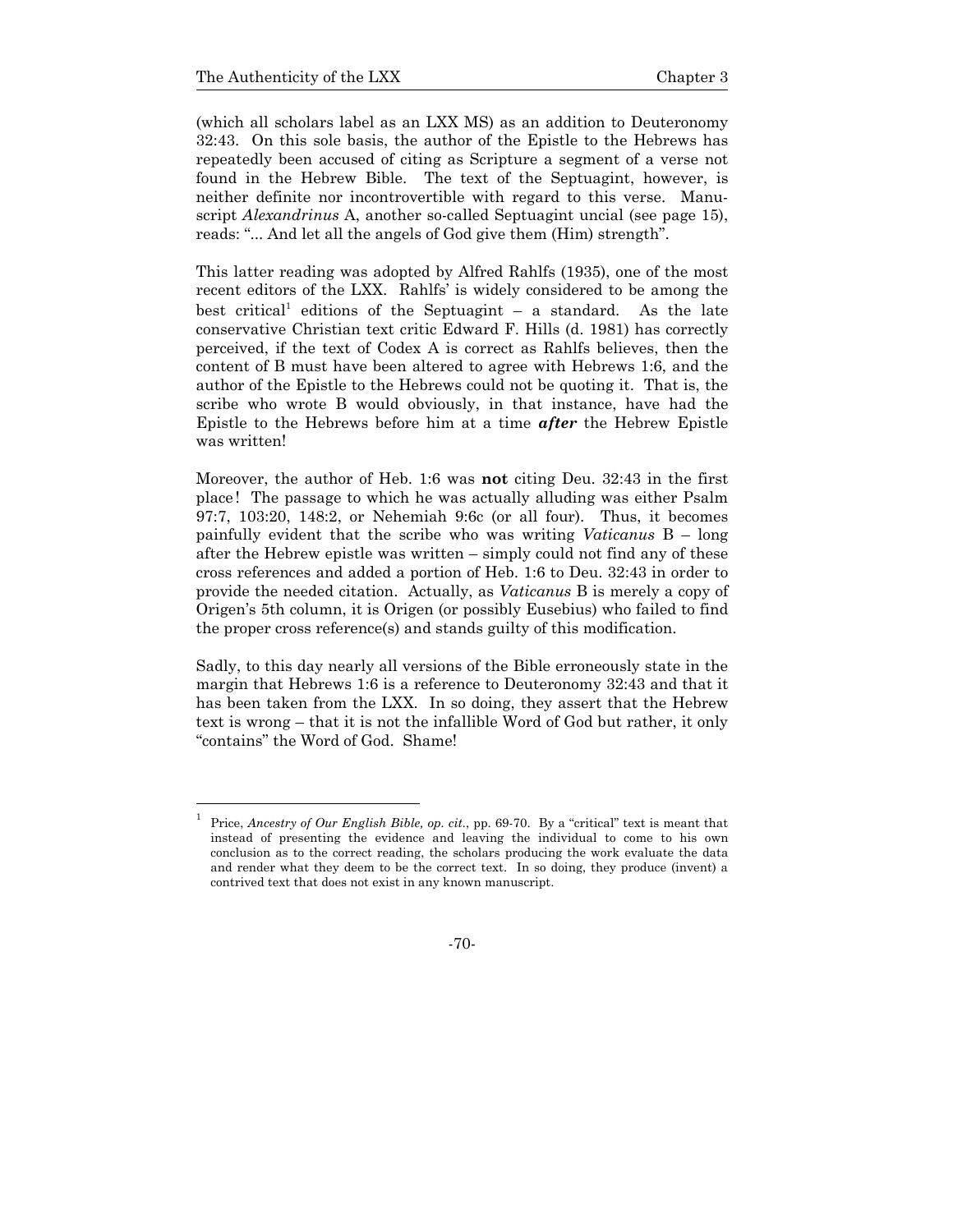The second O.T. quotation causing difficulty is Hebrews 10:5:

Wherefore when he cometh into the world, he saith, Sacrifice and offering thou wouldest not, **but a body hast thou prepared me:**

Hebrews 10:5–7 is basically a quote of Psalm 40:6–8. The preceding portion is found in this form in the majority of the LXX manuscripts that contain the verses. The Hebrew text, however, reads:

#### Sacrifice and offering thou didst not desire; **mine ears hast thou opened:**  (Psalms 40:6)

instead of "but a body hast thou prepared me" (cp. "mine ears thou opened"). Because of this, the author of the Book of Hebrews has been charged with using a mistranslation of the Hebrew text as a support for the Christian doctrine of Christ's atoning death. However, such is not the only explanation for the discrepancy. In Psalm 40 and Hebrews 10, the emphasis is not so much on the sacrifice of Christ's body as it is on His willing obedience which made the sacrifice of His body so effectual. Because of this emphasis, the inspired author of Hebrews was led by the Holy Spirit to inject at this point a paraphrase/interpretation – His own commentary. The words "mine ears" infers that there **is** a "body" available that can be sacrificed. Thus, the force of the verse as recorded in Hebrews 10 is "I voluntarily submit my body". "Ears" has been reworded, without violation, to tailor fit the context.

Lest this be seen as unjustifiable, the reader is reminded that similar situations arise often in the wording of O.T. quotes as chronicled in the New Testament. Such freedom and leeway is even found with regard to context. For example, with no prior knowledge of the Gospels, who upon reading Hosea 11:1:

When Israel was a child, I loved him, and out of Egypt I called My son.

would ever perceive that the verse applies not only to the nation Israel, but was also a double reference pertaining equally to the Messiah. Yet the Holy Spirit so directed Matthew to make that association in the birth narrative of the Lord Jesus (2:15).

Moreover, it is affirmed that the clause "mine ears hast thou opened" in Psalm 40:6 is cross referenced by Isaiah 50:4–10 (esp. note verse 5). Here, the "*tongue* and *ear* of the learned" clearly pertain to a person, i.e. a body, and specifically that person is the Messiah (cp. vs. 6 to Mat. 26:67; 27:26, 30; John 18:22, and vs. 7 to Luk. 9:51). Further, the 9th verse of

-71-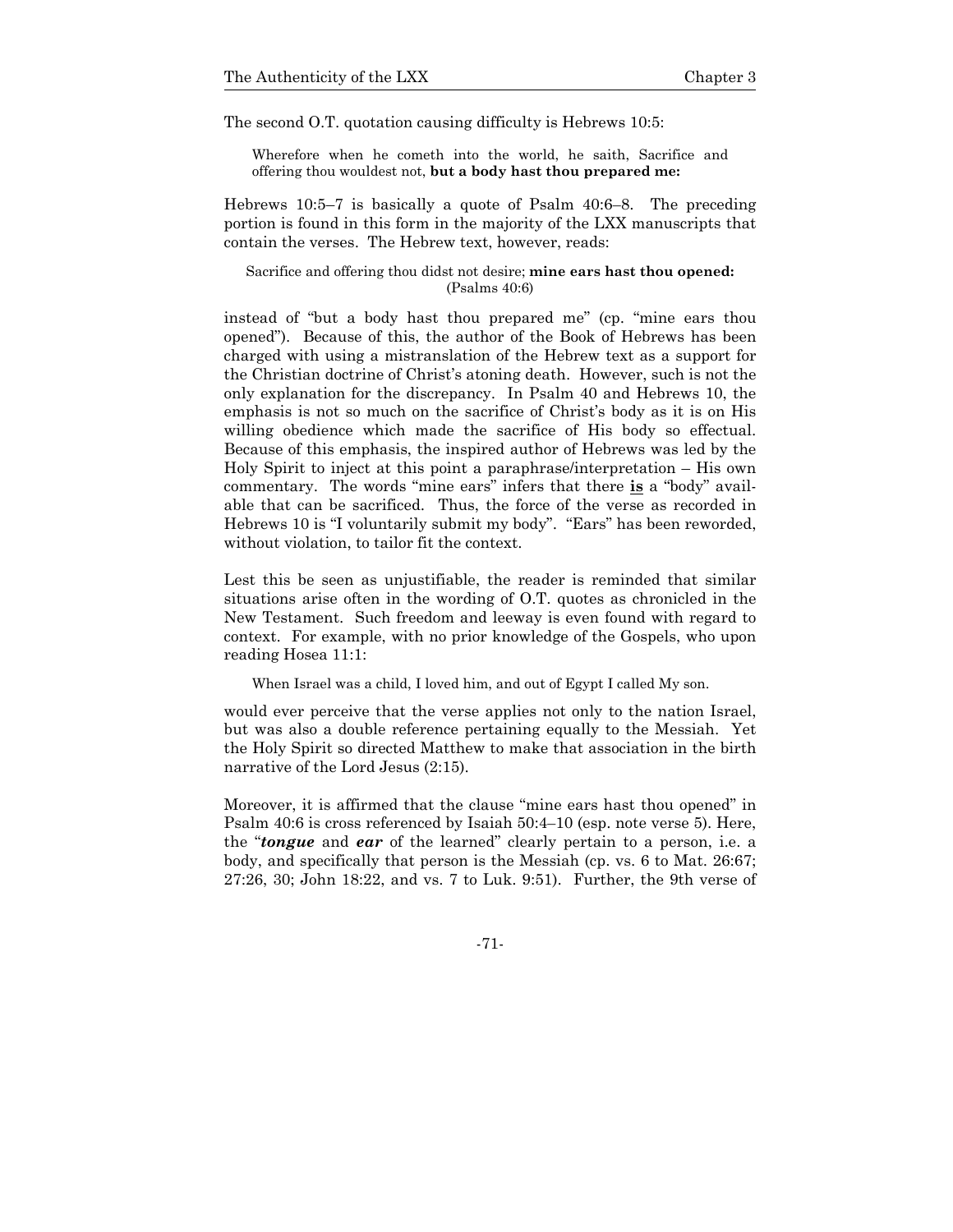Isaiah 50, as well as Psalm 102:26, is a reference to Heb. 1:11. This verse is obviously at the very beginning of the author's reasoning as he contends over the person (and finished work) of Jesus as being God come in the flesh – the very Messiah – his argument culminating as it does in Hebrews 10. This connects unequivocally all of Isaiah 50:4–10 to the prolonged Hebrew thesis.

Lastly, we note that "opening of the ear" in Bible context is a reference to Exo. 21:6. Here the act of opening the ear is explained as that of a voluntary act on the part of a servant. The deed is done out of love and total dedication to one's master. The one offering his ear to be bored through with an awl so does to indicate that his whole being (his very body!) belongs to his master forever. The opening of Christ's ears depicting for all that He is voluntarily submitting as an obedient servant to the will of His Father is, in light of the anticipational Exodus passage, therefore seen as the first step in the preparation of Christ Jesus' body for His obedient once for all sacrifice.

Finally, we submit that the Hebrews 10:5 rendering is the original wording and God guided interpretation of Psalm 40:6 with regard to its application to the central message of the Hebrew Epistle. Additionally, that as in the first instance involving Heb. 1:6, the writer of the LXX is writing after the fact. We submit that he had the Epistle to the Hebrews in front of him as he translated and that he altered the original Hebrew to force Psalm 40 to match Hebrews 1:6 – not understanding the import of that which we have heretofore proclaimed.

The third and last Old Testament quotation to present a problem is Heb. 11:21:

By faith Jacob, when he was a dying, blessed both the sons of Joseph; and worshipped, **leaning upon the top of his staff.**

This is generally thought to be a reference to Gen. 47:31, where the Hebrew text and the Septuagint differ. The Hebrew text states that Jacob "bowed himself upon the bed's head". The LXX declares that Jacob "bowed himself on the top of his staff". This difference is attributable to the fact that in Hebrew, the words "bed" and "staff" are the same letters. Only the vowel points are different, thus "bed" could easily be mistaken for "staff" and vice versa.

It is usually said that Heb. 11:21 follows the Septuagint reading of Gen. 47:31; however, the scribe responsible for the corruption in the LXX failed

-72-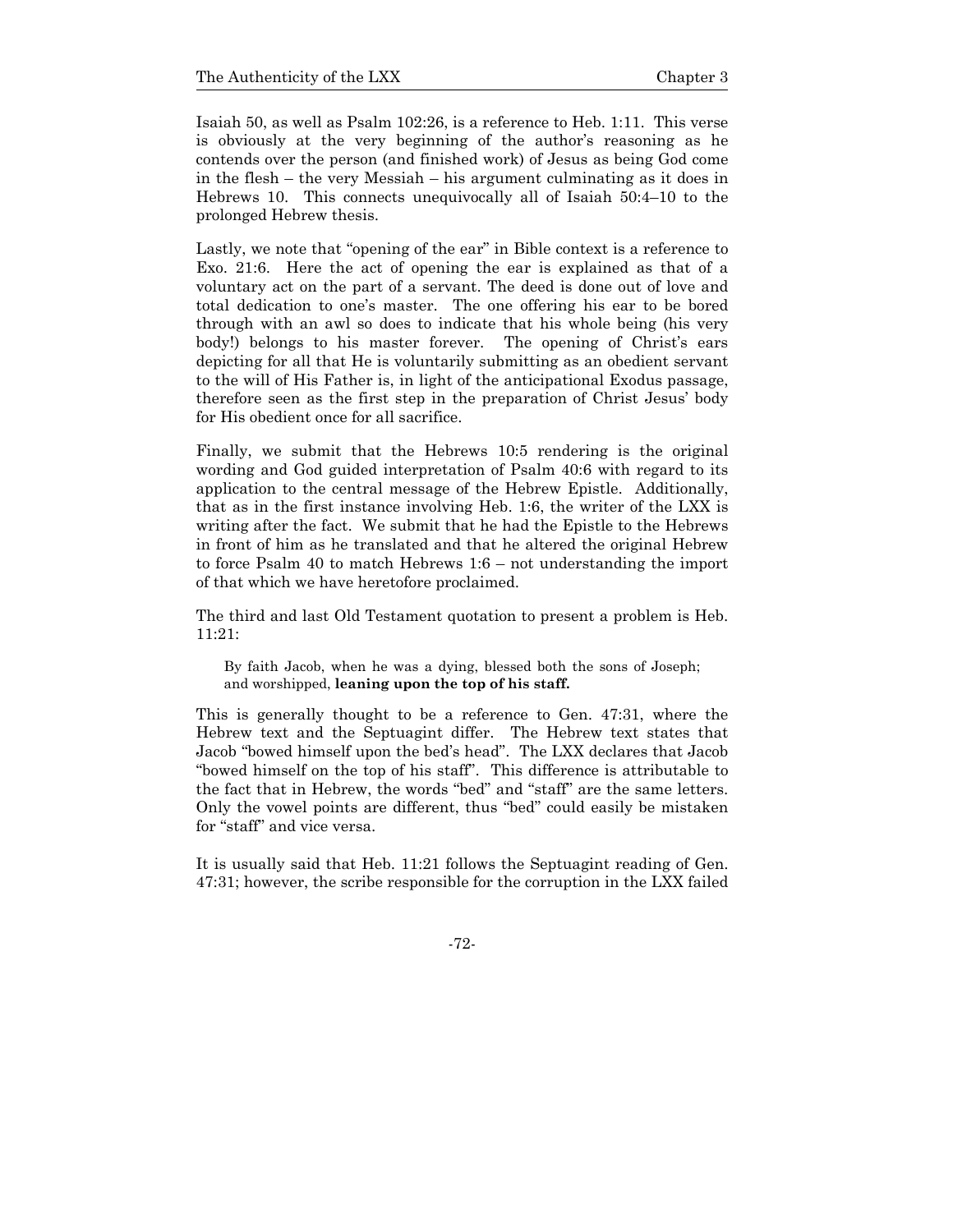to perceive that the *context* of Hebrews 11:21 was *not* that of Genesis chapter 47! The context of Hebrews 11:21 is: "Jacob, when he was a dying, **blessed** both the sons of Joseph" – and that story appears in the 48th chapter of Genesis!

There Jacob sat on the edge of his bed (Gen. 48:2; compare vv. 5 and 12) as he first took young Ephraim and Manasseh between his knees for the Hebrew ritual of adoption.<sup>1</sup> Then, in verses  $9-20$ , Jacob imparted his blessing on them. The Holy Spirit now adds the minute detail, through the hand of the New Testament writer of the Epistle to the Hebrews, that Jacob did so while leaning on the top of his staff.

It is almost superfluous to add, but we again do so lest the obvious be overlooked, that the scribe penning the LXX must therefore be writing *after* the completion of the Book of Hebrews, *not* before. He is using a copy of that Epistle as an aid in his Greek O.T. translation and has once again missed the cross reference. In so doing, he alters the accurate ending of Genesis 47:31 from the Hebrew O.T. which he is using and inserts the Hebrews 11:21 New Testament reading at the end of the verse to bring them into agreement. He well may have believed that he had corrected a "corrupt" reading, but instead, he adulterated and tainted the true rendering as faithfully preserved in the Hebrew Masoretic Text.

-73-

<sup>1</sup> See Genesis 48:5-6. Here Jacob tells his son Joseph that Ephraim and Manasseh are "mine" in the same sense as Reuben and Simeon, i.e. his first two sons - any other sons that you sire will be yours. It is unmistakably an act of adoption and its purpose was to make the first two sons of his beloved Joseph equal to and joint heirs with his own sons. This principal anticipates and explains the New Testament doctrine of the "adoption" of the believer as a "full son" and "joint heir" (see Romans 8:14-17 and Galatians 3:29-4:7).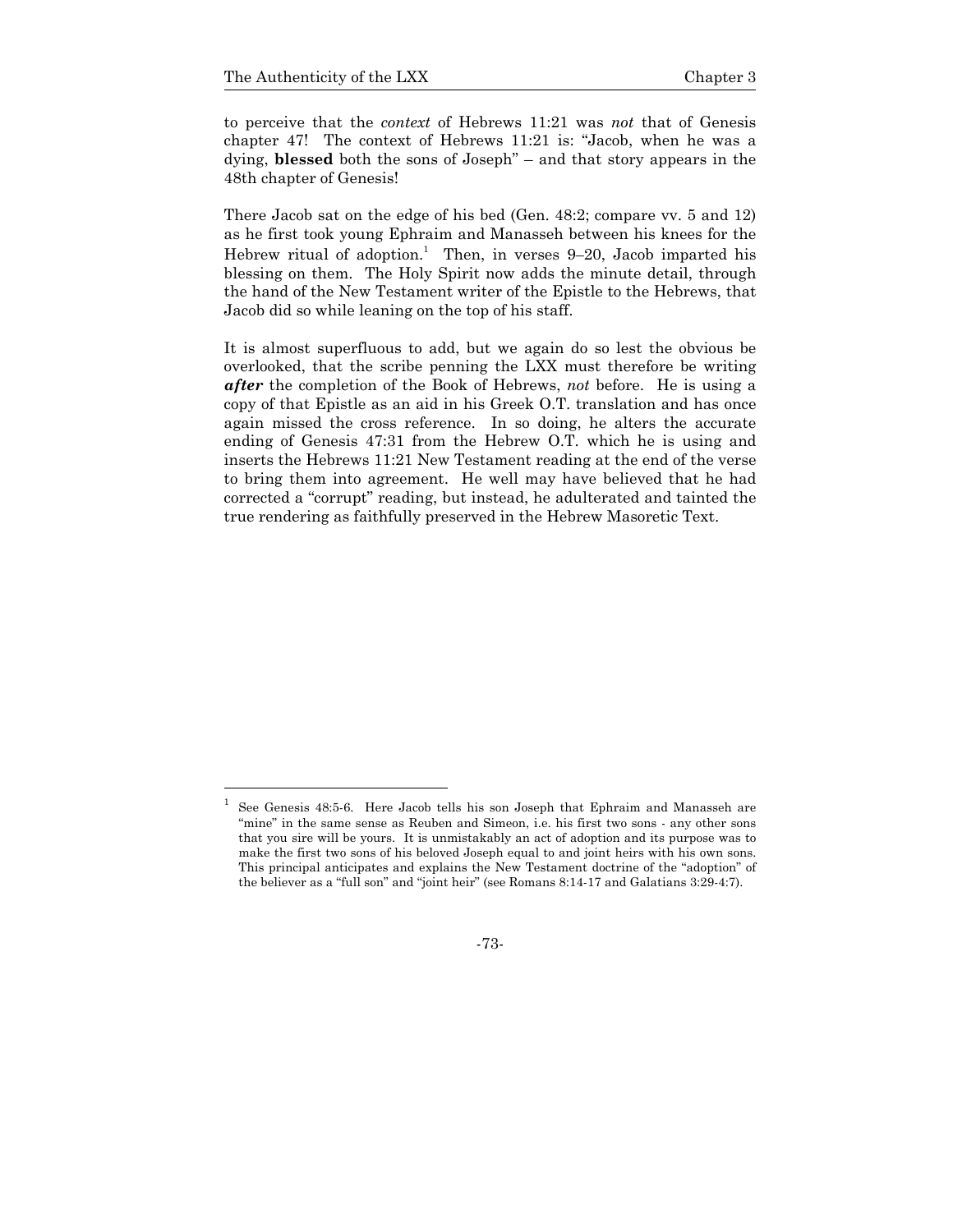**The words of the LORD are pure words: as silver tried in a furnace of earth, purified seven times. Thou shalt keep them, O LORD, thou shalt preserve them from this generation for ever.** 

**Psalm 12:6–7** 

-74-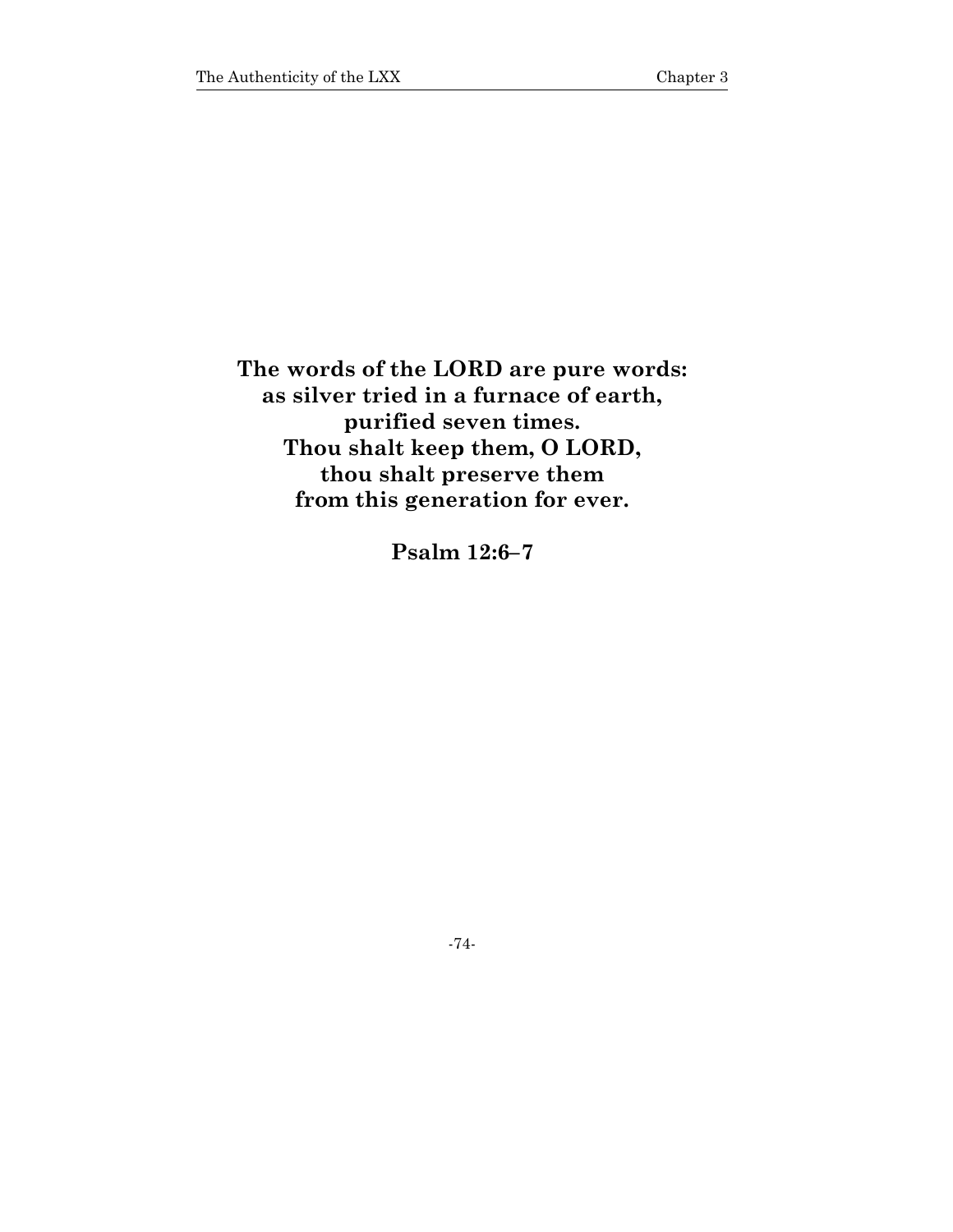# **IV. THE LXX VERSUS GOD'S PROMISE**

### **THE BIBLE – A "SACRED" BOOK**

1

The precise origin and early history of the Septuagint has been found to defy verification.<sup>1</sup> It has remained shrouded in fable and contradiction. Despite the fact that the whole truth cannot be established, many particulars have been gleaned and many parts of the puzzle unraveled.

The LXX was unmistakably the labor of men not possessing that almost superstitious veneration for the letter of Scripture which characterized the Hebrews of Palestine. A Palestinian Jew would never have dared to add, take from, or alter a single letter of the "Original" text.

The translators of the LXX, in marked contrast, are notorious for: Hellenizing and modernizing tendencies, simplifying "difficult" passages, altering the text by deleting what they regarded as apparent "contradictions", and adapting their version to the prevailing opinions of the age so as to commend it to the learning and the culture of the time. Hence, we find the centenary additions to the lives of the Patriarchs in order to bring the chronology into closer accord with the notions of antiquity that prevailed in Egypt at that time (see p. 17). Like the modern critic, the LXX translator did not hesitate to "correct" the record and to "emend" the text in order to make it speak what he thought it ought to say.

An irreconcilable difference existed between the translators (or translator!) of the LXX and the Hebrews of Palestine with respect to the frame of reference that each took with regard to the "Written Word". Like the true Church (in its broadest sense which includes the O.T. faithful), the Palestinian Jews have historically viewed the Written Word as a "*sacred*" book. By sacred we mean that the text of the Book is viewed by its adherents as being that of final authority. The status of the sacred text is fixed and absolute – one does not add to or subtract from it. It is

<sup>1</sup> Gooding, *The New Bible Dictionary*, *op. cit*., p. 1258 (Texts-Versions). Gooding states that the origin is "still debated".

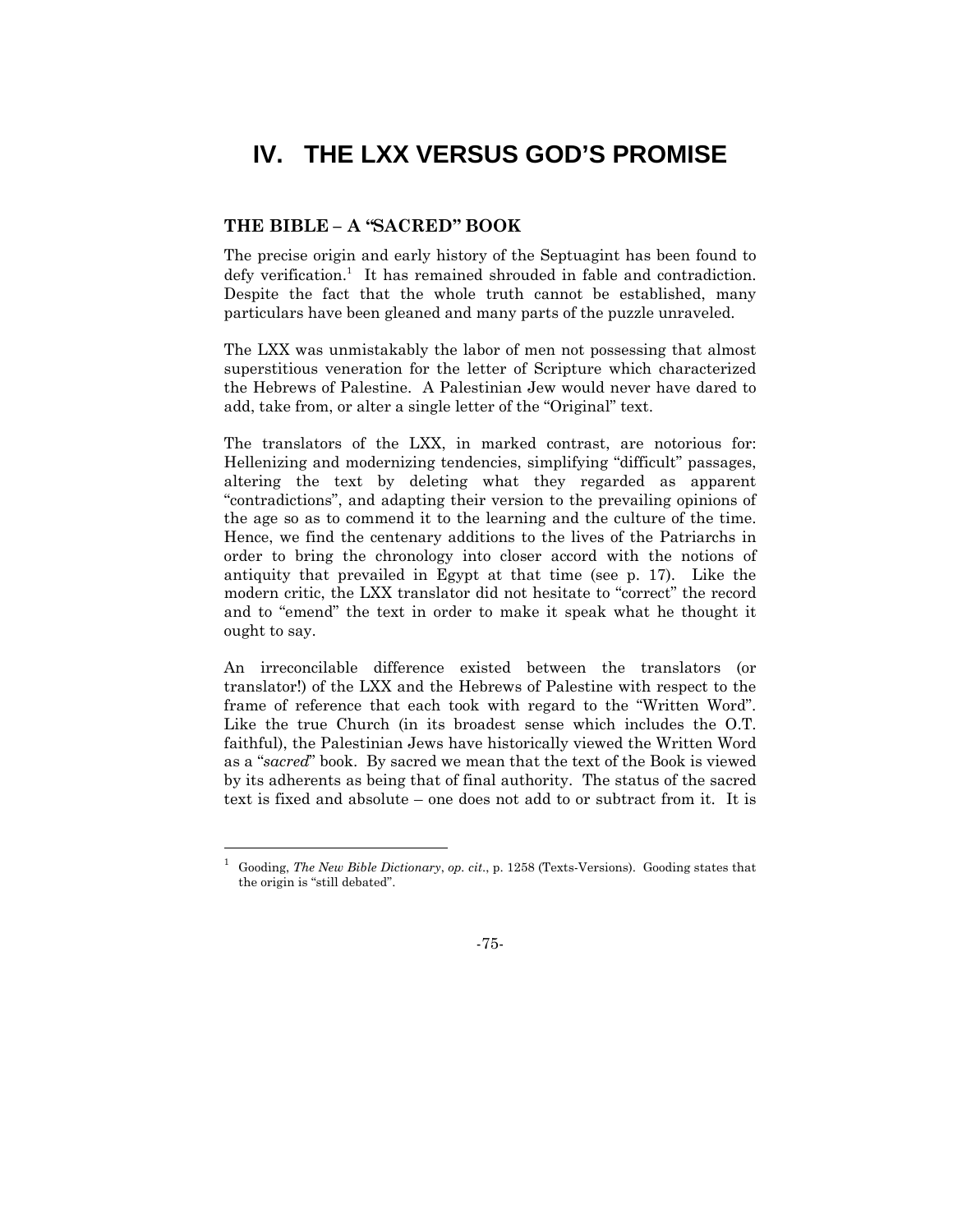seen as sacred because the entire content is accepted as having been given to the people as a *deposit* by the *Deity*. 1

The Alexandrian mind had a very different frame of reference toward the Scriptures. Immersed as they were in Greek culture, they embraced the Greek attitude of an allegorical approach toward all "Holy Writings". This melting pot of various Greek philosophies and divers religious beliefs was a "stronghold" of paganism. When the Christians initially arrived there in the first century, this allegorical interpretation methodology was continuing to develop and flourish, especially under Philo of Alexandria (see page 7) who was at the height of his influence.

As a literalist, the Palestinian Jew was always very deeply concerned over the precise wording of the text since his interpretation and understanding were totally dependent upon it. Such was not the case with the allegorist. Since an allegorist imposes his own views on the text anyway, he would have little or no compunction in altering it. For such a person, precise wording is not of paramount concern.

The result was that, for the Alexandrians, the Old Testament (also the New) came to be viewed merely as a "*religious*" book.<sup>2</sup> By "religious" we mean a book which still retains a certain "traditional specialness" but it has lost its status as sacred. This has happened because the text has been removed from its original matrix. Its interpretations and dimensions (the canon) are no longer determined exclusively by Levitical scribes and priests – and later, by churchmen and theologians.

Having been removed from its natural home and haven within the confines of the "Church", its interpretation became subject to the critics/University/Academy rather than the God appointed overseers. In this new matrix, the Biblical text is seen as merely a piece of world literature – nothing more.<sup>3</sup> Two distinctly different "Bibles" eventually emerged, yet God had given only *one* text – a "sacred text".

l

<sup>1</sup> Theodore P. Letis, "Brevard Childs and the Protestant Dogmaticians: A Window to a New Paradigm", *Bulletin of the Institute for Reformation Biblical Studies*", 2:1, (Fort Wayne, IN: 1991), pp. 4-8. Dr. Letis (d. 2005) completed his doctorate at the University of Edinburgh (Scotland) in June of 1995 and returned to the USA shortly thereafter.

<sup>2</sup> *Ibid*. This distinction has been adapted from Letis' article, pp. 4-5.

<sup>3</sup> Letis, *Bulletin of the Institute for Reformation Biblical Studies, op. cit*., pp. 4-8. This problem continues to plague the Church to this very moment. The Biblical narrative has thus been eclipsed in most of today's Churches. The Living Word of God no longer rings

<sup>-76-</sup>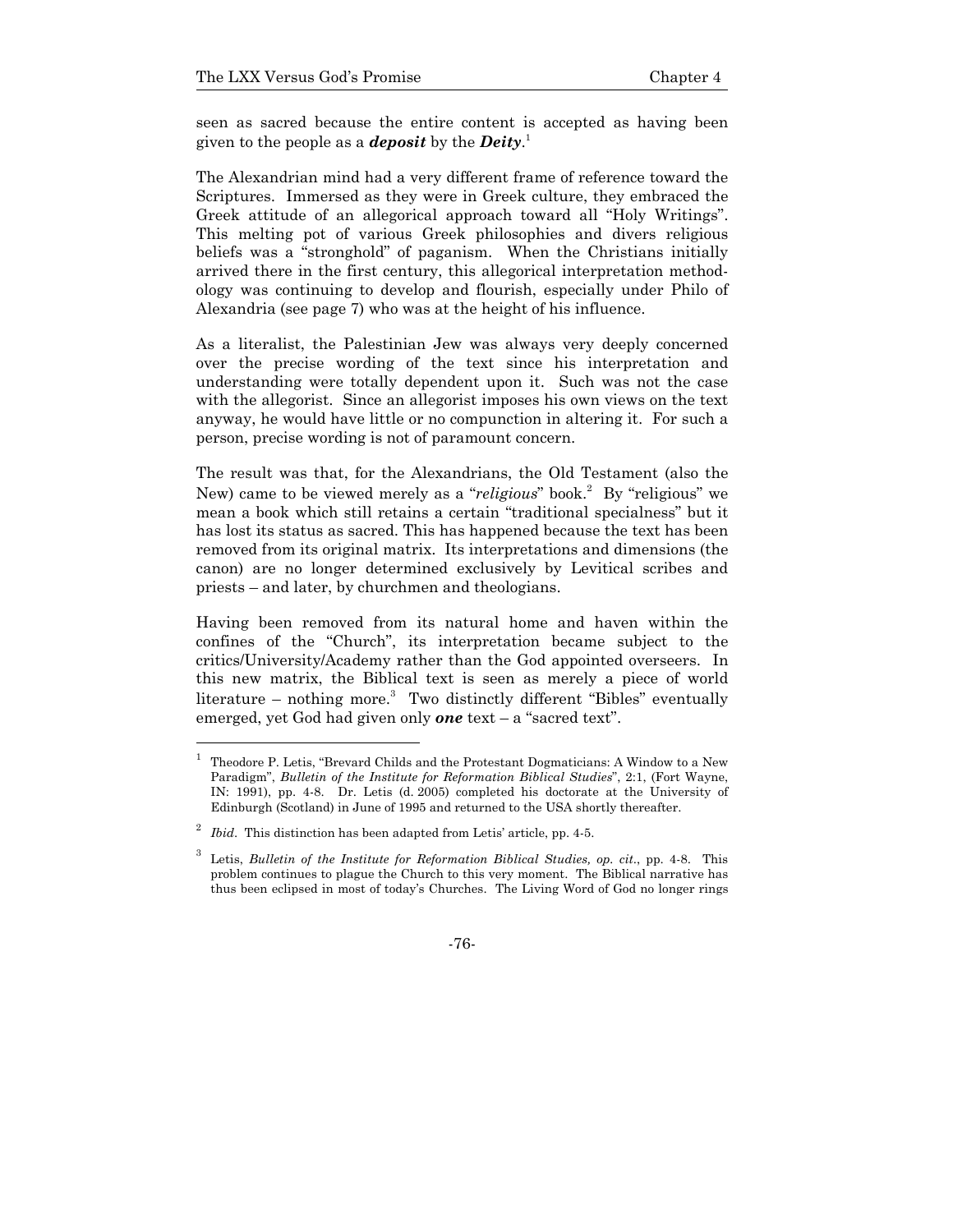Thus in Alexandria, Egypt there occurred a transition in which the Bible ceased to maintain its status as sacred text, deposited and lodged in the bosom of the Church. Instead, the Word of the Living God came to be viewed as merely religious text – and just as firmly centered in the secular Academy/University environment.<sup>1</sup> Tragically, the same has reoccurred in the past 150 years and the Church is almost totally unaware of the situation.

### **WHAT DOES GOD HIMSELF PROMISE CONCERNING THE SCRIPTURES?**

Let us examine some verses in order to find what God Himself has to say concerning the Scriptures. In those that follow, it will be noted that the LORD promises to give, protect and *preserve* His Word. Jesus said:

#### "Heaven and earth shall pass away: but my words shall not pass away (Mark 13:31)".

God did not promise to keep the original piece of material upon which His words were given. The oath extends only to the *words*, that is – to the text itself. He says His words (the text) SHALL NOT PASS AWAY. After all, we know that God did not preserve either the "Original" Ten Commandments (Exo. 32:15–19, cp. Deu. 10:1–5) or nearly two fifths of the "Original" Book of Jeremiah (Jer. 36, that which was given over the first 23-year period of his prophetic ministry was destroyed in Jehoiakim's fire, 36:1–2, 4, 23, 28, 32; cp. 25:1–3). Therefore, this promise demands that we still have them on planet earth. Yet, as we shall see, there is more. We have always had God's words, and they shall continue to be accessible to mankind.

1 Letis, *Bulletin of the Institute for Reformation Biblical Studies, op. cit*., pp. 4-8.

#### -77-

triumphantly throughout their assemblies and most pastors, having completed only two years of Greek, feel free to amend the text from the pulpit at will. Biblical scholars working in concert with Bible societies and publishing companies who answer to no ecclesiastical authority have taken the Bible away from the people. Through their endless writings and promotions, they have rather successfully convinced many in the community of believers, pastors included, that only they can truly appreciate and understand the Bible. They infer that they are the only ones who can determine what it means. Does not this arrogance resemble a giant leap back to the Catholic position from whence the Reformation sprang? Did the dauntless Reformers work, endure persecution and die in vain?

The text is in a state of continuous flux, vacillating between the opinions of enormous egos. In this rarefied atmosphere on the edge of Olympus, every man does that which is right in his own eyes (Jud.21:25).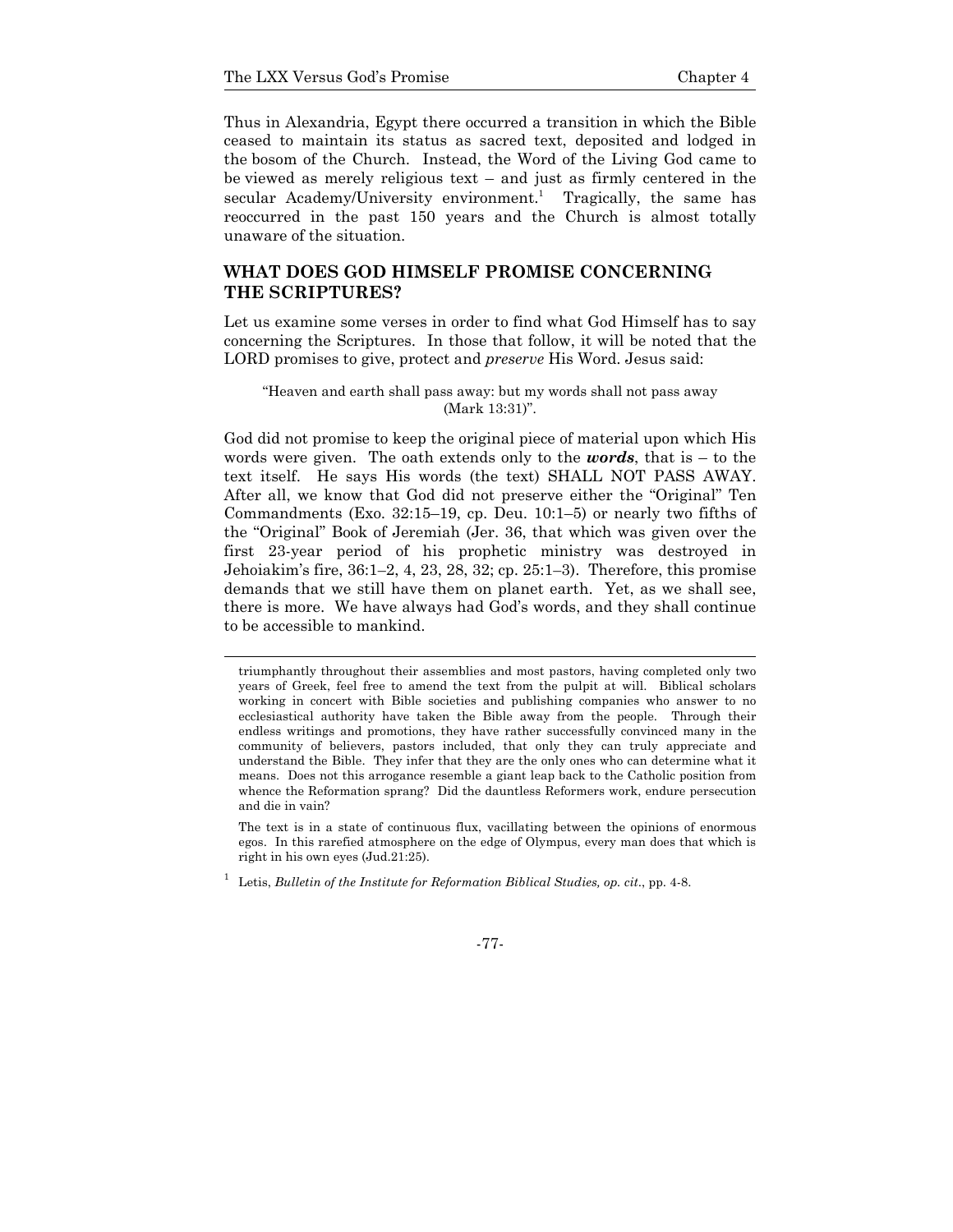"But the word of the Lord endureth forever (I Peter 1:25)".

This is a direct quote of Isaiah 40:8. God has said that His Word will endure forever! He did not promise that the original piece of paper, rock, or vellum would exist forever *but that He would preserve the Word* – forever.

Thus, on the basis of God's sure promises we declare and proclaim that we have in our hands the absolutely infallible inerrant Living Word of Almighty God – that God has promised to keep His Word as revealed through these Scriptures. But there is still more!

"The words of the Lord are pure words: as silver tried in a furnace of earth, purified seven times. Thou shall keep them, O Lord, **thou shall preserve them from this generation forever**". (Psalm 12:6, 7)

This is a promise from almighty God! Oh Christians, do we believe it? He did not just promise to give the originals pure and free from error – He promised to **preserve the text forever!**

In Matthew 5:18, Jesus said not "one jot or one tittle" shall change in the Word of God. Specifically, He was speaking of the Old Testament as the New Testament was given in Greek and the Greek language has neither jot nor tittle. We are hearing from many different quarters today that perhaps the Old Testament (the MT) is not entirely trustworthy – that it is full of contradictions, scribal errors, etc., but Jesus said that it was true and unerring – even to the smallest detail (see p. 53).

Was Jesus speaking of the "originals" at the time He proclaimed these truths? No, for even then they did not have access to the originals. They had copies of copies of copies of the originals yet Jesus said "not one jot or one tittle" had been changed. If God has only promised the "ORIGINALS" to be pure, then Jesus erred in His assessment of the Scriptures. Should these statements of Jesus concerning the Scriptures be inaccurate then He is not Lord, no longer all knowing, no longer all God. Therefore, the issue before us is most grave.

In the preceding, we have scripturally demonstrated that *faith* in the *preservation* of *the text* is a *basic* Bible doctrine*.* Furthermore, the context of these many promises is not that God's Word is to be preserved in a jar somewhere in a cave or desert, lost for hundreds of years waiting to be found and *restored* to the believing remnant of the Church (especially not by unbelieving text critics). The context is very clear in

-78-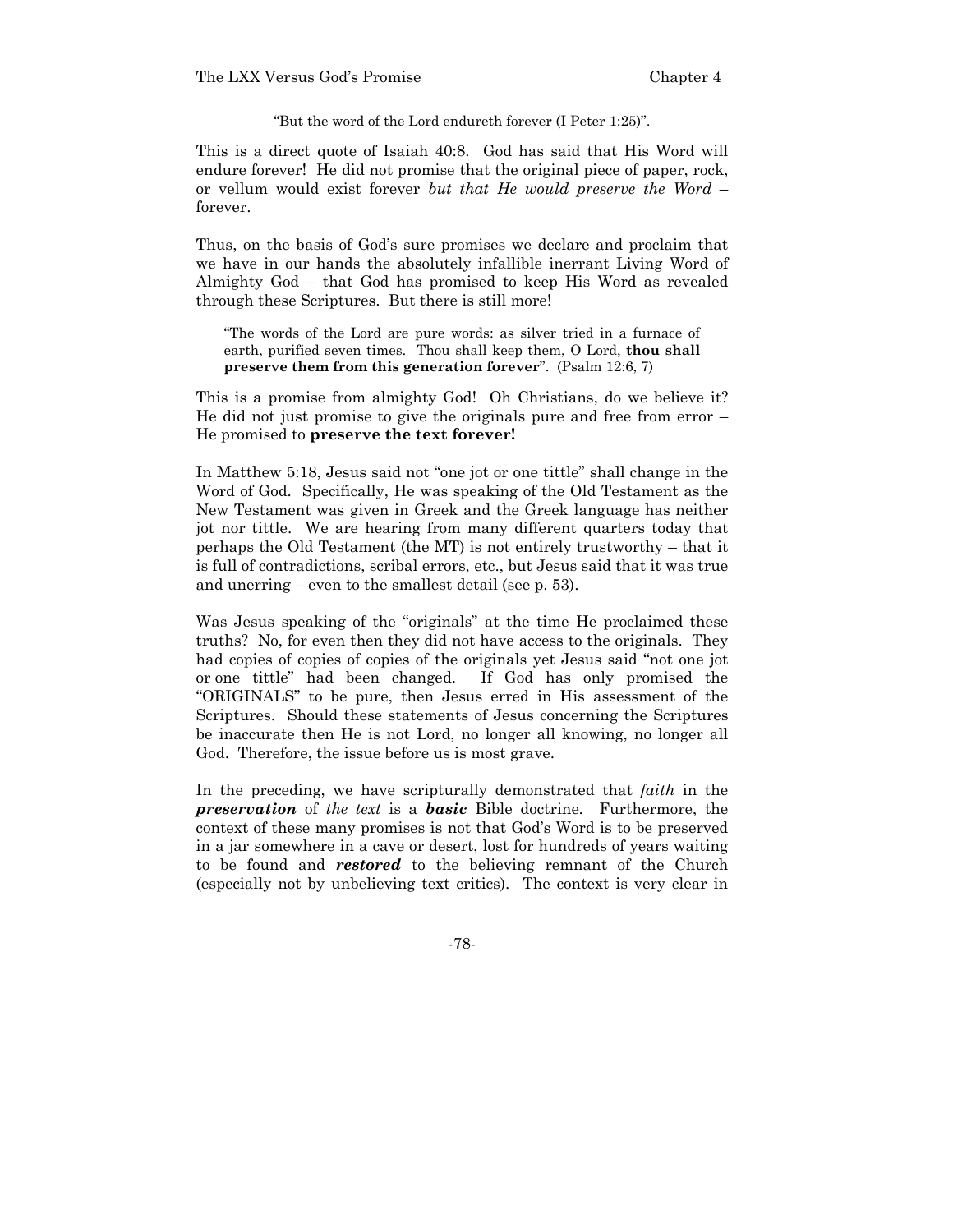Second Timothy 3:16–17 that the inspired Word was given by God as a deposit to the Body of Christ "that the man of God may be perfect, thoroughly furnished unto all good works". Therefore, for God to accomplish this stated purpose for giving us His Word – it must remain accessible throughout time for the disciples of the Lord, Christ Jesus!

If God kept the O.T. absolutely and totally free from any corruption over the approximately 1500-year span from Moses to Jesus as the Lord has proclaimed in the verses which we have examined, would it be at all reasonable or logical that He would afterwards have ceased His vigil over it? We proclaim not! Moreover, the Lord Jesus is the final authority on all such matters. His assessment is: $<sup>1</sup>$ </sup>

It is **easier** for heaven and earth to pass, than **one tittle** of the law to fail (Luke 16:17, emphasis added – see tittle, p. 53).

This statement requires re-reading and serious reflection until its full import is assimilated and indelibly imprinted upon the mind and heart. A decision is demanded by such a declaration. Such a resolution is absolutely independent of and impervious to all so-called scholarship – it is a matter of faith. Yet this decision is not based upon "blind faith", rather it is rooted and anchored in the sure Word of the Lord Jesus Himself. We know not what course others may take, but as for this author – the matter is forever settled and closed. Beloved, gird up the loins of your mind. Acquit yourselves like men of God!

### **OVERVIEW<sup>2</sup>**

l

The tendency of the modern mind, imbued as it is with Greek rather than with the Hebrew mind set, is to over estimate the authority of the LXX as compared with the Hebrew Scripture. Most scholars look upon it as a translation of a different Hebrew text from that preserved in our Hebrew Bibles. However, the variations found in the LXX are all easily accounted for as adaptations of the original Hebrew (our preserved MT) to meet the views of either the Hellenized Gentiles or the Hellenized Jews of Alexandria, drunk as they were on the stale crumbs and rancid wine of Greek Philosophy.

<sup>1</sup> Beginning on p. 75, this entire section is adapted from: Floyd Nolen Jones, *Which Version is The Bible,* 17th ed. rev. & enl., (KingsWord Press, 1999), pp. 6-10.

<sup>2</sup> Anstey, *The Romance of Bible Chronology*, *op. cit*., pp. 15-16. Here, Anstey was most perceptive.

<sup>-79-</sup>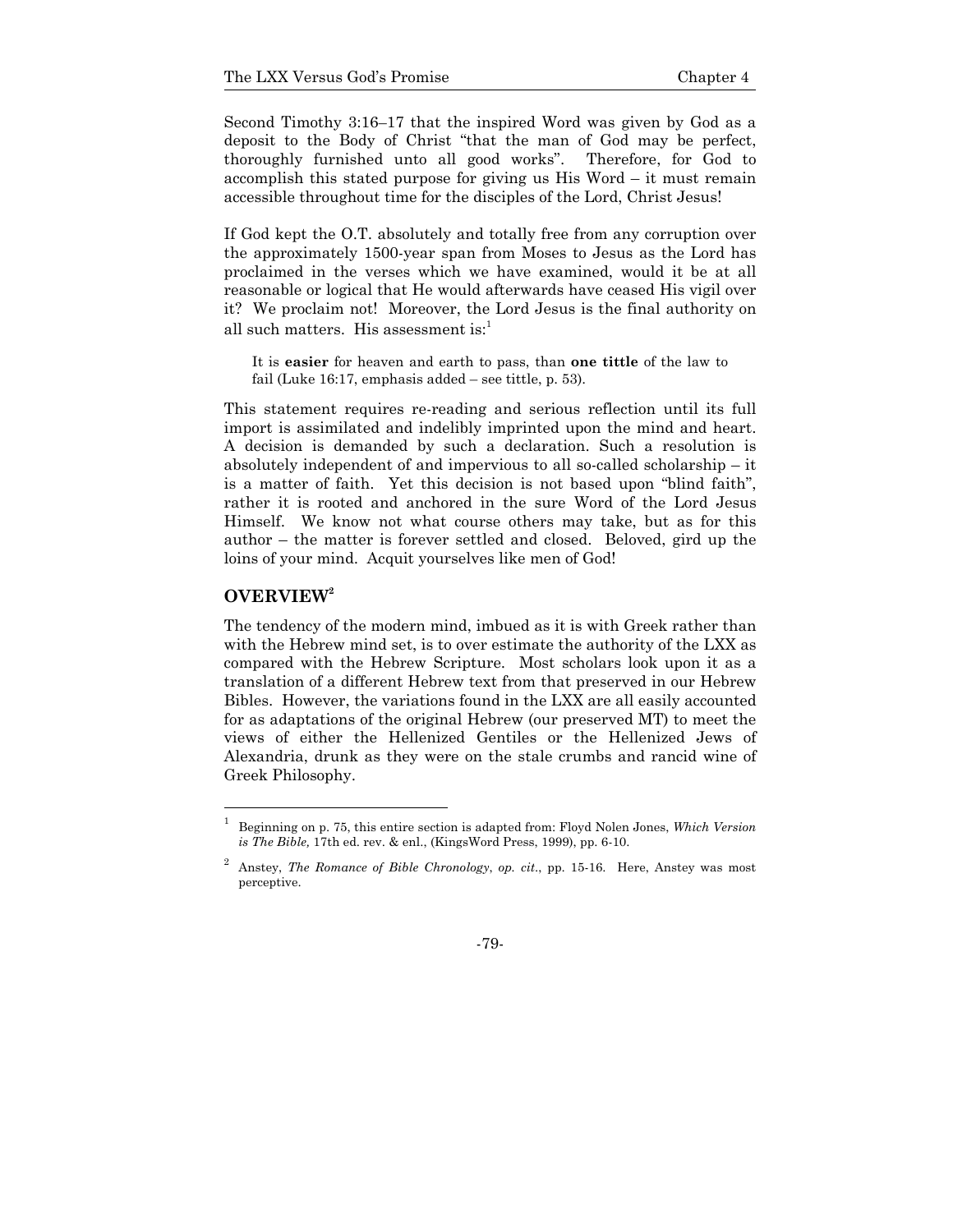Another assertion which is often offered as proof that the LXX should be accepted as superior at times to the Hebrew Bible is that the order of the books in the Septuagint is the same order as the books of the Old Testament in the King James and not the order recorded in the Hebrew Text. However, this is not an accurate assessment. True, there are similarities, but the order of the books in the 1611 King James Bible does *not* follow the order in the Septuagint – for the copies of the Septuagint from which the scholars quote contain the books of the Apocrypha *interspersed* throughout as part of the fabric of the Old Testament.

These differences in the order of the books, the various omissions and the many additions, divulge that the point of view has been changed. Though the framework and the main substance of the Septuagint are the same as that of the Hebrew, the modifications are sufficient to indicate that we are *not* reading the translation of a *different* original produced in the old world of Hebrew culture and religion. Regardless of whether the translation was made B.C. or A.D, we are reading a translation of the *same*  original produced in the new world of Greek culture and learning.

The patriarchal chronology of the LXX can be explained from the Hebrew on the principle that the translators of the LXX desired to lengthen the chronology and to graduate the length of the lives of those who lived after the Flood so as to make the shortening of the life spans gradual and continuous, instead of sudden and abrupt. This fit into their philosophic concept of gradual and uniform change (pre "uniformitarianism"), which philosophy embraced the basic precepts of evolution. Once again, they were primeval evolutionist (see page 17). Thus the dramatic life span changes manifesting the historic results of the sudden catastrophic transformations upon the earth and all life due to the worldwide Deluge were altered to eliminate such positive evidence which was contrary to their religious-philosophic beliefs.

The constructor of the scheme lengthens the chronology of the Patriarchs after the Flood. He also graduates the length of the lives of the Patriarchs throughout the entire list, both before and after the Flood. The curious result is – with the three exceptions of Enoch, Cainan (whose life exceeds that of his father by only 5 years) and Reu (whose age at death is the same as that of his father) – that every one of the Patriarchs from Adam to Abraham is made to die a few years younger than his father. Could anything be more obviously artificial? (see page 18)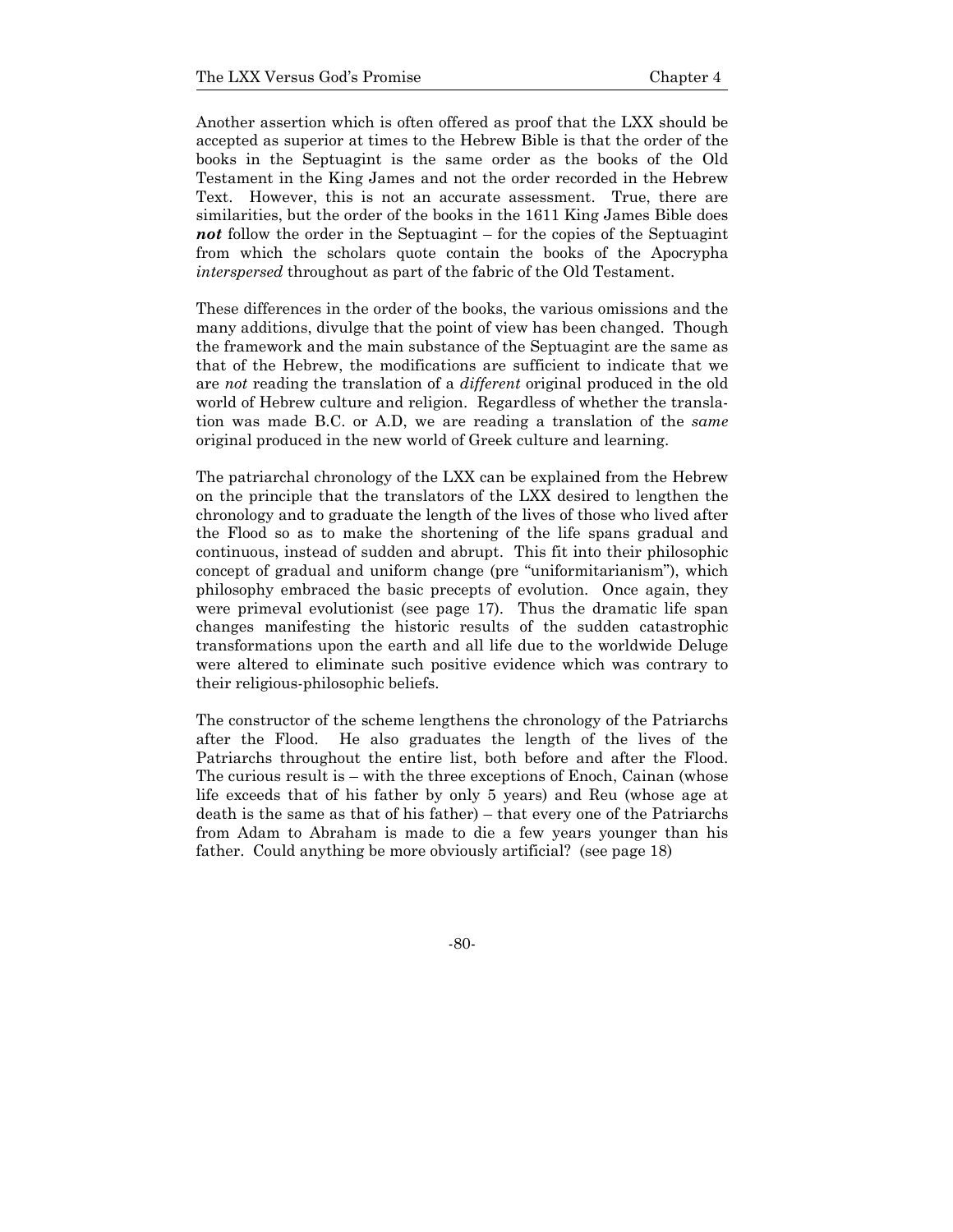Again, the problem is that most of the early church "Fathers" who are quoted as proof with regard to this matter are themselves unregenerate men. Their writings reveal that they were either Arian, Gnostic, or Greek philosophers attempting to meld that discipline into Christianity (but they do not mix), or men who equated the new birth to water baptism and/or works. These men were very religious and often of high moral statue, but their own words condemn them as non Christian.

### **FINAL CONSIDERATIONS**

1

An examination of the LXX itself manifestly demonstrates that it was **not** executed by Jews of Palestine but by those of Egypt. There are words and expressions which plainly denote its Alexandrian origin.<sup>1</sup> This alone should be sufficient proof that the narrative of *Aristeas* is but mere fiction. Certainly this fact, coupled with the undeniable particular that the Septuagint contradicts the Hebrew Old Testament text, casts a veil of doubt as to whether a Greek Septuagint was ever written before Christ.

With the basic manuscript evidence that has been presented throughout this entire treatise before him, the reader should better be able to determine for himself whether there was a pre-Christian era Greek O.T. The majority believe there was, though the late text critic Sir Frederick G. Kenyon<sup>2</sup> candidly confessed, "It must be admitted that Kahle makes out *a very strong case".* This is not to imply that Kahle subscribed to the present author's final conclusions with regard to the Septuagint, but simply to emphasize that concert does exist between many investigators as to the credibility of both the historicity and timing of its origin – especially in its present form.

Nevertheless, despite the mythological nature concerning the origin and history of the LXX, one cannot be certain that a Greek Old Testament did not exist before the time of Christ.<sup>3</sup> What we do know is that if it did,

<sup>3</sup> Terence Brown - who for some years was Secretary of the Trinitarian Bible Society of London, England and a scholar in his own right - addressed the question as to whether there had been a pre-Christian era Septuagint *and* also whether or not the Apostles actually cited Scripture from it. Taking a Bible-honoring frame of reference (quoted from Moorman, *Forever Settled*, *op. cit*., p. 21), Brown comments: "... if we observe the manner in which the Apostles refer to the Old Testament Scripture, we see a striking indication of the inspiration under which they themselves wrote. When they referred to the



<sup>1</sup> *The Septuagint Version of the Old Testament, with an English Translation*, Zondervan, *op. cit*., Introduction, p. ii.

<sup>2</sup> Kenyon, *Our Bible and the Ancient Manuscripts, op. cit*., p. 111. *Vid. supra*, fn., 1, p. 13.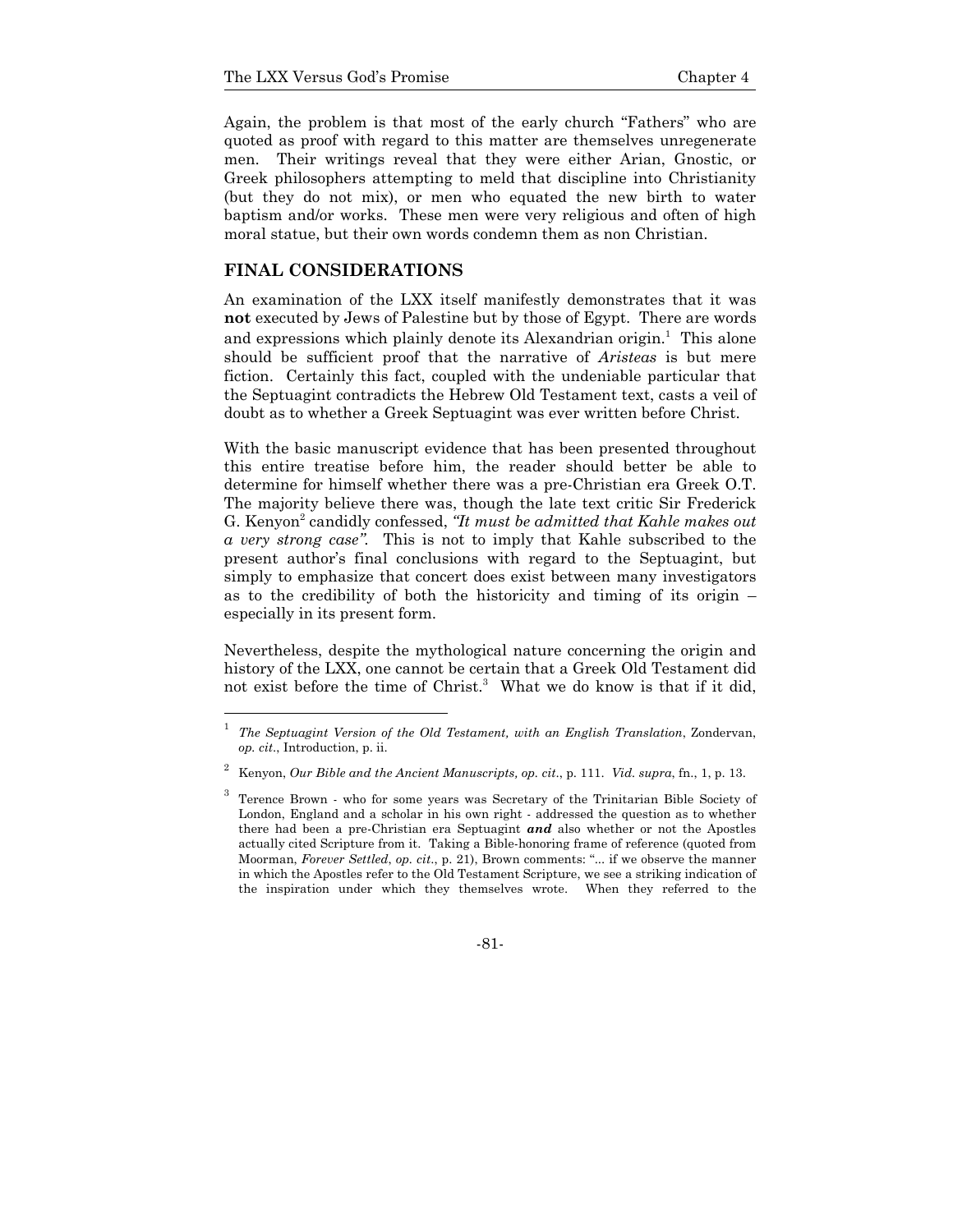little if anything is known about it. If such a version were made, this author will concede – for the interest of discussion and the exchange of points of views – that it *could* have been a "perfect" translation from an inerrant Hebrew Text. But surely by now all will have perceived that this is a totally moot point. As there are no copies extant today, we have neither knowledge of the content of its text nor the books selected in its cannon.

To reiterate, the actual origin of the LXX is not the main concern of this analysis. Considering all the data given in the preceding chapters from both a scientific and legal perspective, we conclude that neither side has sufficient hard factual proof to "win its case". Ruckman's arguments (see p. 35 and p. 58) are valid and should not be lightly dismissed, but neither can it be said that he (as spokesman for this position) has proven that a

 Thus, these type of examples would be seen as the Holy Spirit's own commentary with regard to these O.T. verses. This last proclamation would also hold to be the true situation and explanation for all of the N.T. quotes differing from the O.T. had no pre-Christian LXX existed.

 Finally, Brown states: "...From this it is evident that the Holy Spirit exercises independence of all human versions when He guides His Apostles to quote in the New Testament that which He had caused to be written in the Old. The Lord Jesus Christ, being One in Divine power and glory with the Eternal Father and Eternal Spirit, demonstrated the same independence, and exercised the same authority".

 Compelling as much of this is, most of Brown's insights are highly unlikely to be the case as the internal evidence etc. (as we have already shown in chapter 3) militates against the early Church's having used the LXX – at least not the one extant today.

-82-

Septuagint, they were doing so under the supernatural guidance of the Holy Spirit, the Divine Author of the original revelation. Their authority is therefore higher than that of a translator". This would have been even more especially true since there is not the slightest indication that God had called for the undertaking or in any way sanctioned the translation in question.

Brown continues: "This higher authority would be manifested in three ways. Firstly, where the LXX translators were correct, the Apostles would quote verbally and literally from the Septuagint, and thus remind their readers of the Scriptures with which they were already familiar in that particular form. Secondly, where the LXX is incorrect, the Apostles amend it, and make their quotations according to the Hebrew, translating it anew into Greek, and improving upon the defective rendering. Thirdly, when it was the purpose of the Holy Spirit to point out more clearly in what sense the quotations from the Old Testament Scriptures were to be understood, the Apostles were guided to restate the revealed truth more fully or explicitly. By the hands of the Apostles, the Holy Spirit thus delivers again His own inspired message, in order to make more clear to later generations what had been formerly declared through the prophets in an earlier age. By giving again the old truth in new words, the Holy Ghost infallibly imparted teaching which lay hidden in the Old, but which could only be fully understood by a later generation if given in a different form".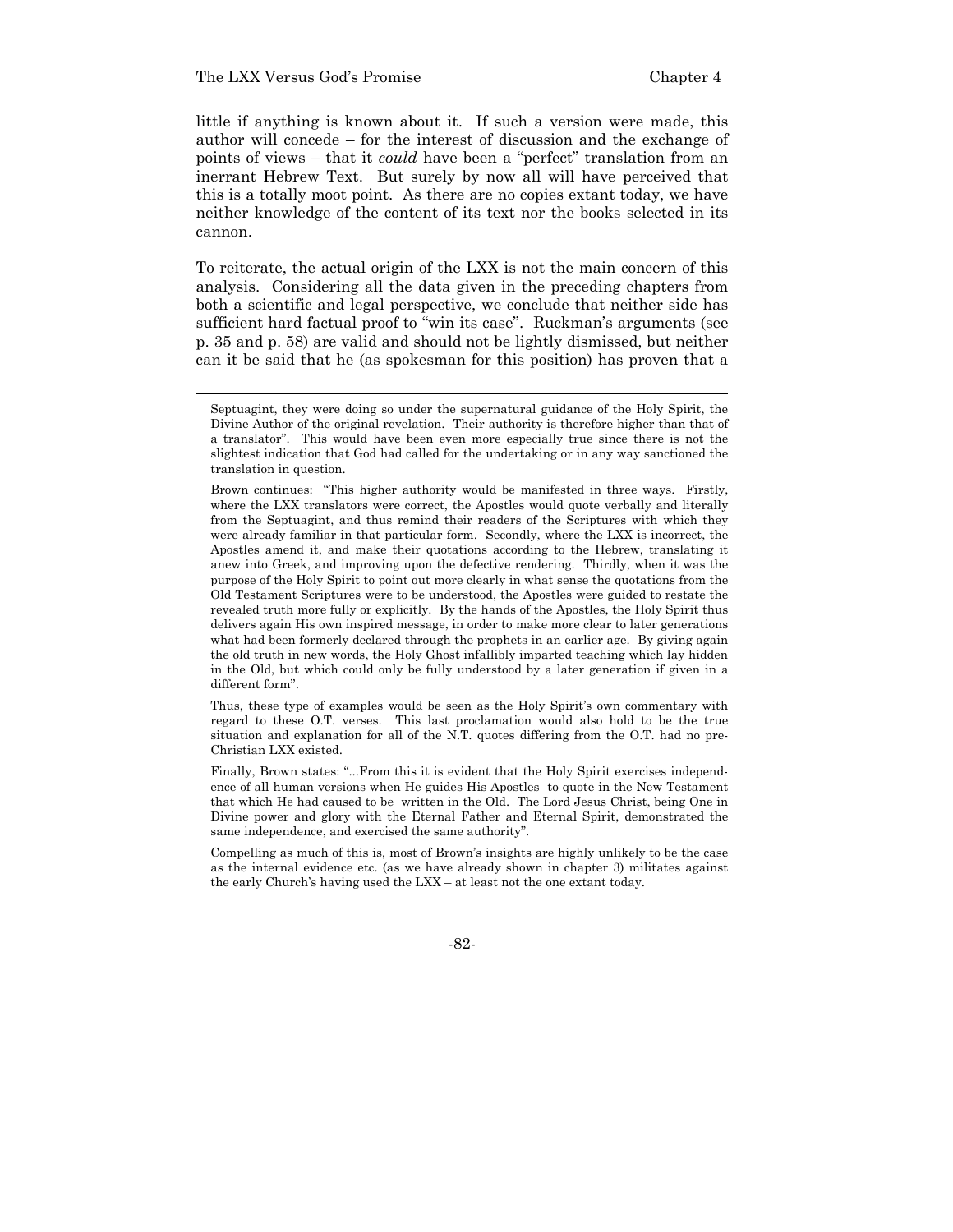B.C. Septuagint did not exist. Yet, in a very true sense such a statement is not completely fair to him as it implies that for his views to be feasible he must first "prove" that there was no such entity as a B.C. LXX.

Moreover, that which he really demonstrates is that academia's long held acceptance regarding the Septuagint's antiquity as dating back before the time of Christ is not based upon adequate evidence that would hold up before the scrutiny of scientific principle or in a court of legal jurisprudence.

Indeed, he has called attention to the fact that the evidence is very questionable and circumstantial. This much he has accomplished. Thus he does not need to prove, nor indeed at this time do we feel that he can so demonstrate, that the LXX is of an A.D. origin – although this is his assertion. His challenge is that those holding to the traditional position neither have nor can prove their contention with the scant evidence at hand – and to this the author agrees. But again, though this lies hard at the root of the problem, it is not the paramount issue.

What is abundantly clear is that if a B.C. LXX existed, it does not necessarily follow that it read anything like the LXX preserved for us today. This is and must be seen as the real question and crux of this entire analysis. That is, the one at our disposal would represent a very corrupted form of the original  $LXX$ <sup>1</sup>

This is especially true if in fact the Apostles and the early church made extensive use of it as we are so often assured, for it flagrantly contradicts the preserved Hebrew. It is of little real consequence as to whether such a faithful Greek translation had been available to the Apostles and the early Church, for we do not have it for reference today. Indeed, this paper has demonstrated (as will even a casual comparison to the MT as

-83-

<sup>1</sup> *ISBE*, *op. cit*., p. 2725. Here the *ISBE* acknowledges that, due to the multitudinous corruptions and interpolations which sometime extend to that of whole paragraphs, the "original" text has yet to be recovered. Indeed, it is admitted that not a single verse is without an array of variant readings and hence its "original" reading is uncertain. The *ISBE* is but one among many sources that could be cited in evidence as to the facts regarding the nature of the LXX. It should be noted that the contention by the *ISBE* (as well as many others) that the Pentateuch portion has "survived in a relatively pure form" is a gross overstatement. If it is meant that it is pure in comparison to that of the rest of the LXX, I concur, but if it is intended to imply, as the context indicates, that it is faithful when compared to the Hebrew Masoretic Text – such is simply not a true representation of the facts and is badly misleading. A few hours spent comparing the two will convince the reader so that he will not have to vacillate between the opinions of differing authors.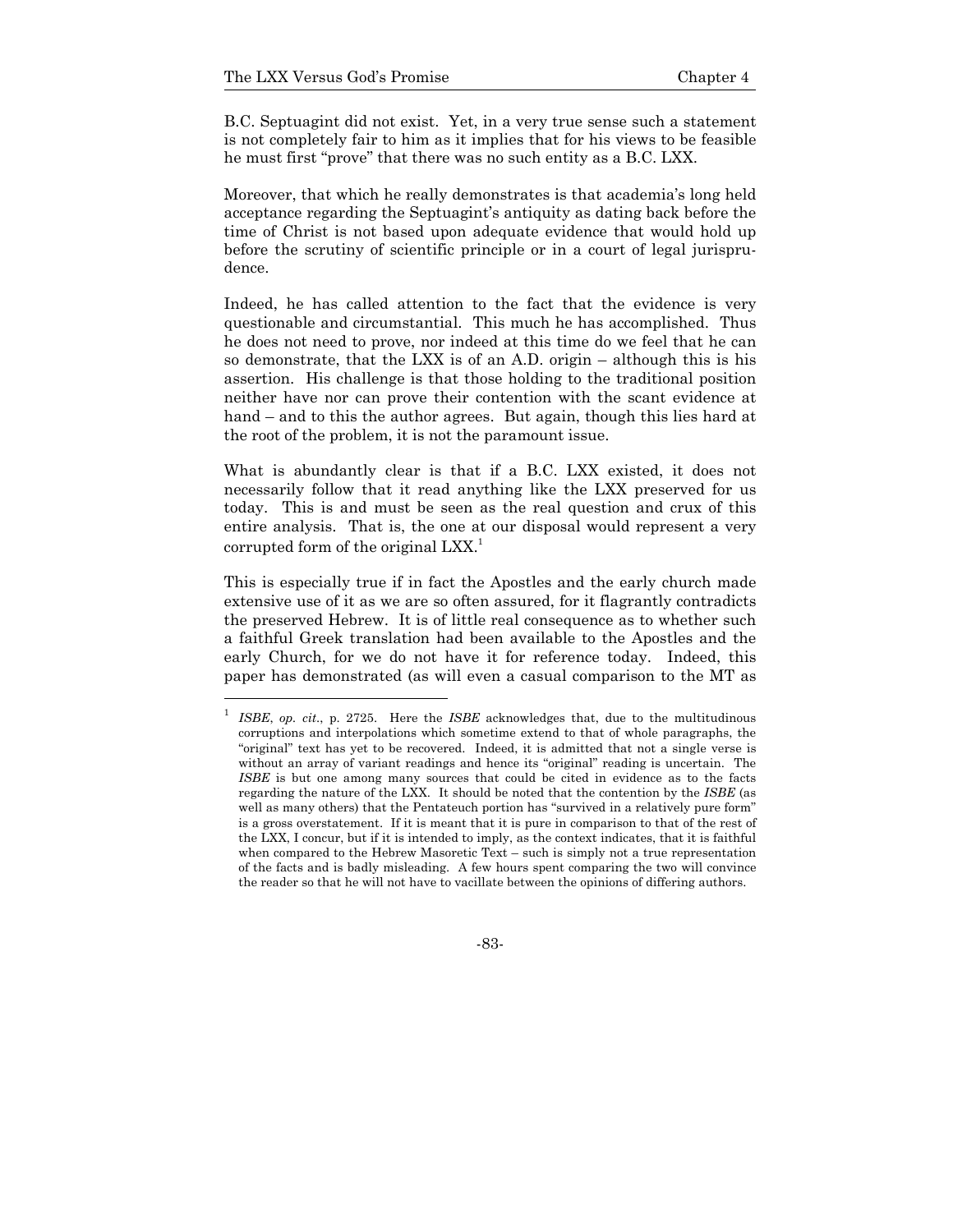translated in the Authorized King James Bible) that the extant version of the LXX is, at best, "a highly corrupted unreliable remnant of the original thereby rendering it useless for analytical and/or chronological studies".<sup>1</sup> If an "original" B.C. LXX ever existed, it was most likely consumed c.B.C. 47 when the Romans set fire to the Alexandrian library.

Moreover, such was the case as far back as A.D. 390 for when Jerome translated the LXX into Latin he found its text so "unsatisfactory" that, upon the insistence of his friends, he set about to produce a new Latin translation taken directly from the Hebrew Text.<sup>2</sup>

Although F.F. Bruce neither agrees with Ruckman nor would he go as far as the present author in his deprecation of the LXX, he admits as much in stating:<sup>3</sup>

"What we commonly refer to as the LXX version ... is the more stereotyped form which they assumed as a result of the work of ... scholars (notably Origen). Therefore, when we say that NT writers quote from the LXX, this does *not* imply that we can check their quotations by reference to a contemporary LXX norm (except, to some degree, for quotations from the Pentateuch)". [italics added]

At best, the stories indicate that only the first five books known as the Law were translated. Yet many of the so-called quotes as recorded in the New Testament come from other parts of the O.T. These other books, in their present form, are so corrupt that even modern liberal scholars freely confess to their complete insufficiency (although strangely, they continue to insist upon giving them serious consideration). How much more then should we expect Christ Jesus and His Holy Spirit led Apostles to have esteemed them as such?

Furthermore, we have irrefutably demonstrated from the *internal evidence* of Scripture that the Lord Jesus was citing from the *Hebrew* Old Testament (see p. 53) and *not* from the Greek. Moreover, Jesus' testimony as to the degree of the accuracy of the preserved copies from the time of

1

<sup>1</sup> Jones, *A Chronology of the Old Testament: A Return to the Hebrew Text*, *op. cit*., p. 264; also pp. 10-16.

<sup>2</sup> *ISBE*, *op. cit*., Vol. V, p. 3060.

<sup>3</sup> F.F. Bruce, *The New International Commentary of the New Testament*: *The Book of the Acts*, (Grand Rapids, MI: Zondervan, 1981), fn. 26, pp. 145-146. F.F. Bruce is Professor of Biblical Criticism and Exegesis at the University of Manchester and a well known author.

<sup>-84-</sup>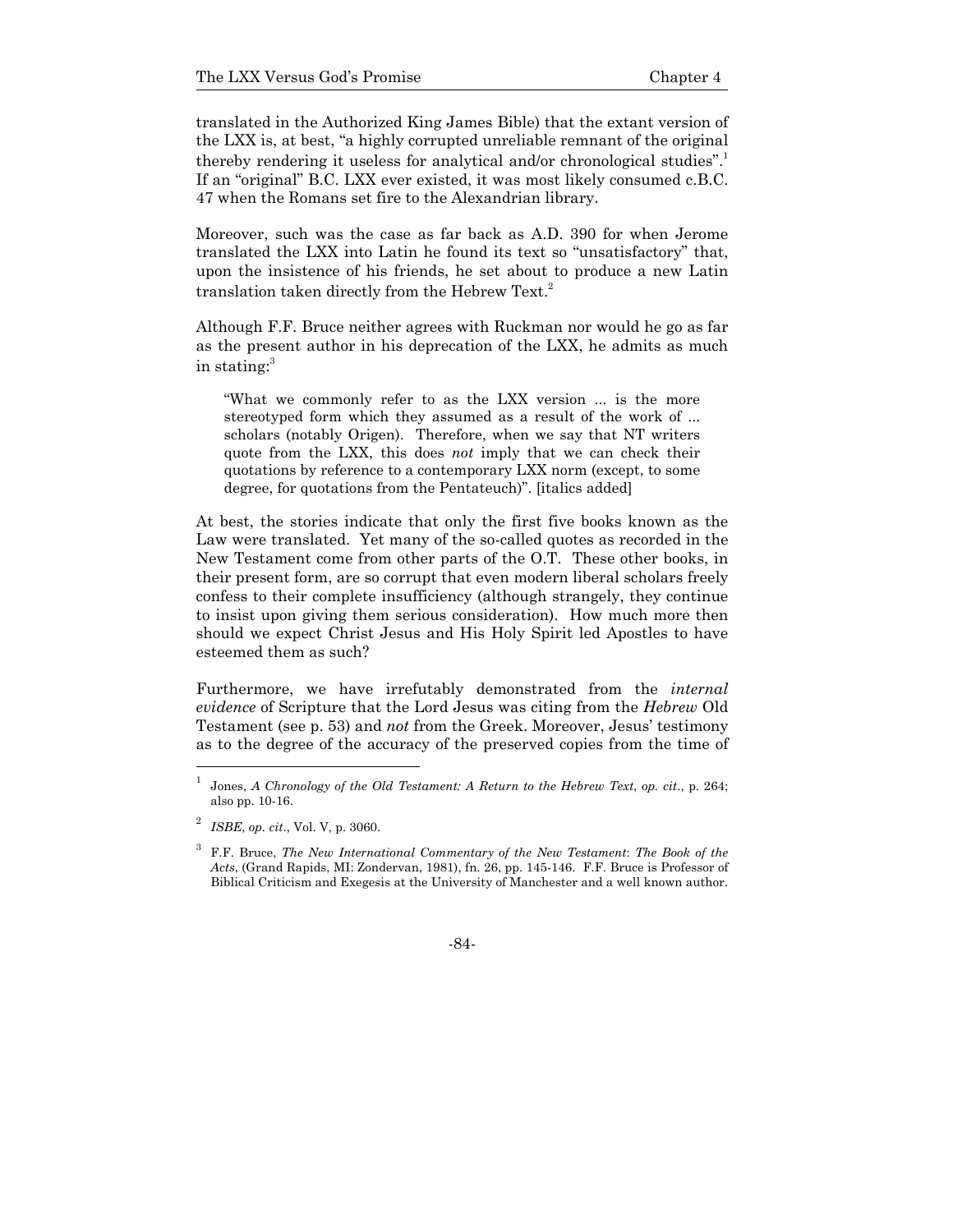Moses to His own day is irrefutable testimony as to God's faithfulness to sustain the Holy Writ exactly as He promised. Faith demands that He has continued to keep these many promises to our day; hence the Hebrew text used historically within the true Church (the body of believers throughout time, not the apostate whore of Rome) must be and is as pure as when originally given. Thus the Church's need for *any* ancient Greek translation, either pre or early A.D., is wholly without merit. Therefore, and even here – caution is necessary, the only real value the extant Septuagint has for the Christian Church of which this author is aware is:

- that of possible assistance in understanding and translating the small number of Hebrew words in the Old Testament whose meaning has become obscured since Bible days, and
- as it represents an ancient Greek translation (at least 2nd 4th cent. A.D.), it does offer an old Greek equivalent of many Hebrew words and thus it may be consulted for possible assistance in New Testament–Old Testament vocabulary connections and word studies.

At this point the reader should be apprised of the fact that very nearly all references in the literature which allude to the Septuagint actually pertain to *only* two manuscripts, *Vaticanus* B and *Sinaiticus*  $\aleph$ . This is especially true of Codex *Vaticanus* B. Horne et al. state unequivocally that the text of the LXX is *Vaticanus*. 1 Dr. Ira M. Price, who is certainly no ally to the position and findings of this author (FNJ), nevertheless clearly discloses (as do Swete and Kenyon) that the text of all the "standard" LXX editions over the past 400 years – the 1587 Sixtus, Holmes-Parsons, von Tischendorf (Swete, p. 187), Swete, the Brooke-McLean great Cambridge edition, Rahlfs 1935 edition – has rested mainly on *Vaticanus* B along with  $\aleph$  (or "S") and *Alexandrinus* A.<sup>2</sup>

This little known reality is generally concealed from the student. When he consults any standard LXX reference (e.g., Hatch and Redpath), he finds many various sources cited throughout the work. As a result, he is left with the impression that the LXX before him is a fully representative

<sup>1</sup> Horne, *An Introduction to the Critical Study and Knowledge of the Holy Scriptures*, *op. cit*., fn. 1 on p. 282 & fn. 3 on p. 288; Price, *Ancestry of Our English Bible, op. cit.*, pp. 69- 70; Swete, *An Introduction to the Old Testament in Greek, op. cit.*, pp. 181-190; Kenyon, *Our Bible and the Ancient Manuscripts, op. cit*., p. 121. Codex *Alexandrinus* A is also an LXX MS & is a major source for variant reading considerations; see Price, p. 70 & Horne's fn. 1 on p. 289, fn. 3 on p. 299, & fn. 2 on p. 301.

<sup>2</sup> Kenyon, *Our Bible and the Ancient Manuscripts*, *op. cit*., p. 121: "The text of the current editions of the Septuagint are mainly derived from this (*Vaticanus* B - FNJ) manuscript".

<sup>-85-</sup>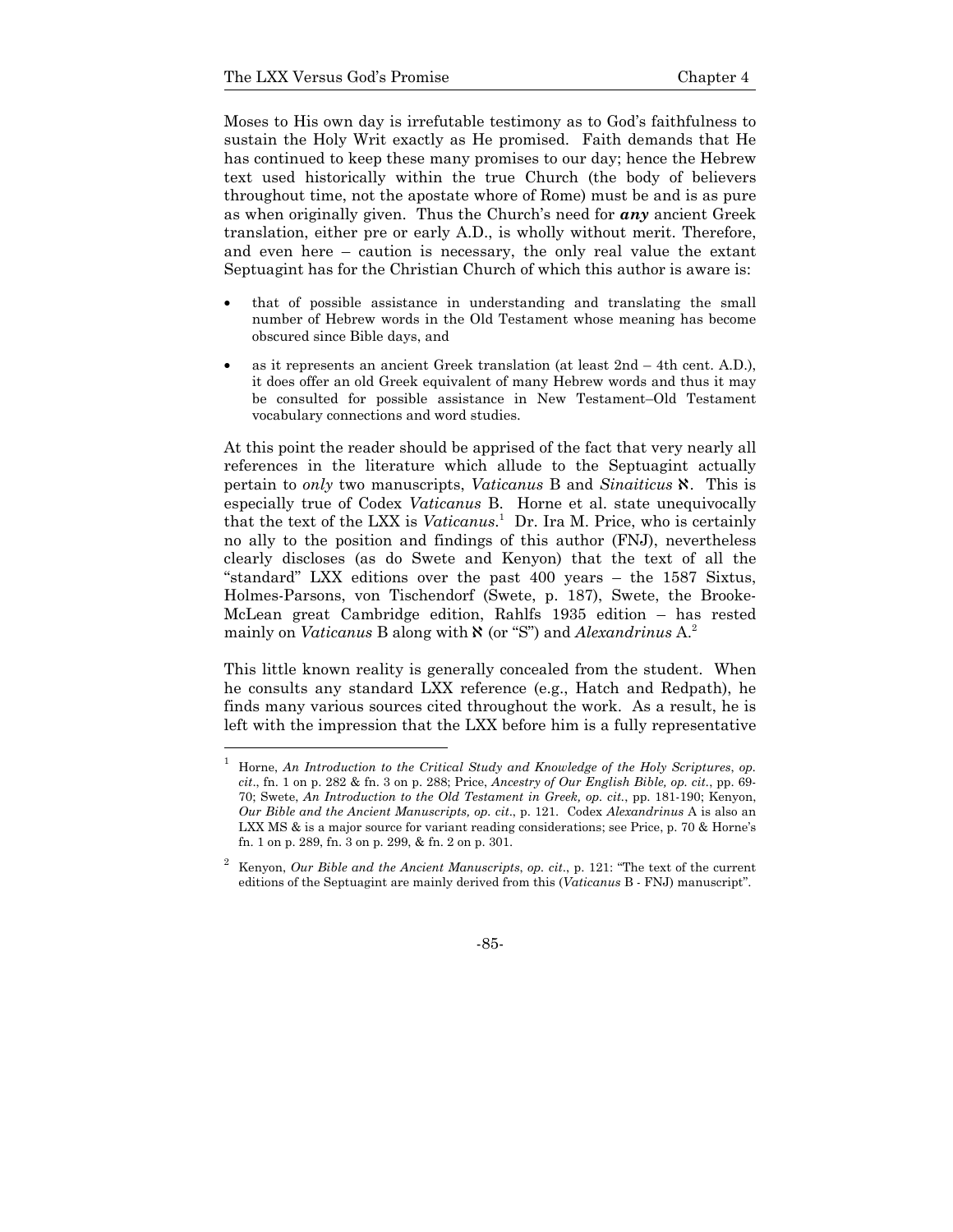text of all the ancient LXX uncials, cursives and papyri (see pages 13–16). But this is grossly misleading as all those citations merely represent the few thousand variant "corrections" that have been consulted and/or added to the main text; yet the central text still remains almost exclusively that of *Vaticanus* B (about 90%) and, to a lesser extent, *Sinaiticus* a.

Hence a false impression has been created, and the student is left deceived as though the extant LXX prepared for general use is something other than it is. Indeed, what real significance can rightly be attached to these few thousand references when one weighs them against the vast bulk of the c.430,000 words (Apocrypha excluded) contained in the Greek Old Testament? These two uncial  $MSS<sup>1</sup>$  also contain Bel and the Dragon, Tobit, Judith etc. Thus, it must be recognized that the Septuagint which we actually utilize in practical outworking, the LXX which is cited almost 90 percent of the time, is actually the LXX that was *written* more than 250 years *after* the completion of the New Testament canon – and by a "Catholicized Jehovah's Witness" at that!

Indeed, *Vaticanus* B and *Sinaiticus*  $\aleph$  are the same two manuscripts which modern textual critics primarily rely upon in New Testament criticism  $-$  yet they are among the most corrupt MSS extant!<sup>2</sup> No small wonder modern translations, based as they are upon these MSS, read so differently from the King James Bible. According to a 500 page study by Herman C. Hoskier which detailed and discussed the errors in Codex B

<sup>2</sup> Floyd Nolen Jones, *Which Version is The Bible, op. cit*., pp. 153-154. This & the following 3 paragraphs are taken nearly verbatim from this reference. For more on the above along with the state of the modern versions & the deleterious effect on the text of the New Testament that has been imposed on it by "lower" criticism, the reader is directed to this reference & to: Edward F. Hills, *The King James Version Defended*, *op. cit*., and *Believing Bible Study*, (Des Moines, IO: Christian Research Press, 1977), Wilbur N. Pickering, *The Identity of the New Testament Text*, (Nashville: Thomas Nelson, 1977), John William Burgon, *The Revision Revised*, (London: John Murray, 1883), D.O. Fuller, *Which Version*, (Grand Rapids, MI: International Pub., 1970), Jasper James Ray, *God Wrote Only One Bible,* (Junction City, OR: Eye Opener Pub., 1980), Jakob Van Bruggen, *Ancient Text of the New Testament*. (Winnipeg, Canada: Premier Printing Ltd., 1976) & *The Future of the Bible* (Nashville, TN: Thomas Nelson, 1978), Hoskier's work cited in fn. 1 on the following page (85), and any of the numerous works by Dr. D.A. Waite who has been cited throughout this publication.



<sup>1</sup> These MSS (B and *Aleph*) are probably two of the 50 copies of the Bible (or at least first generation copies of these 50) which Constantine commissioned Eusebius to prepare and place in the major churches throughout the empire. See Frederick Nolan, *An Inquiry into the Integrity of the Greek Vulgate or Received Text of the New Testament*, (London, Eng: F.C. and J. Rivington Pub., 1815), pp. 25-42, 94, 99; Price, *Ancestry of Our English Bible, op. cit.*, p. 79. *Vid. supra*, the Apocrypha, fn. 1 on p. 37.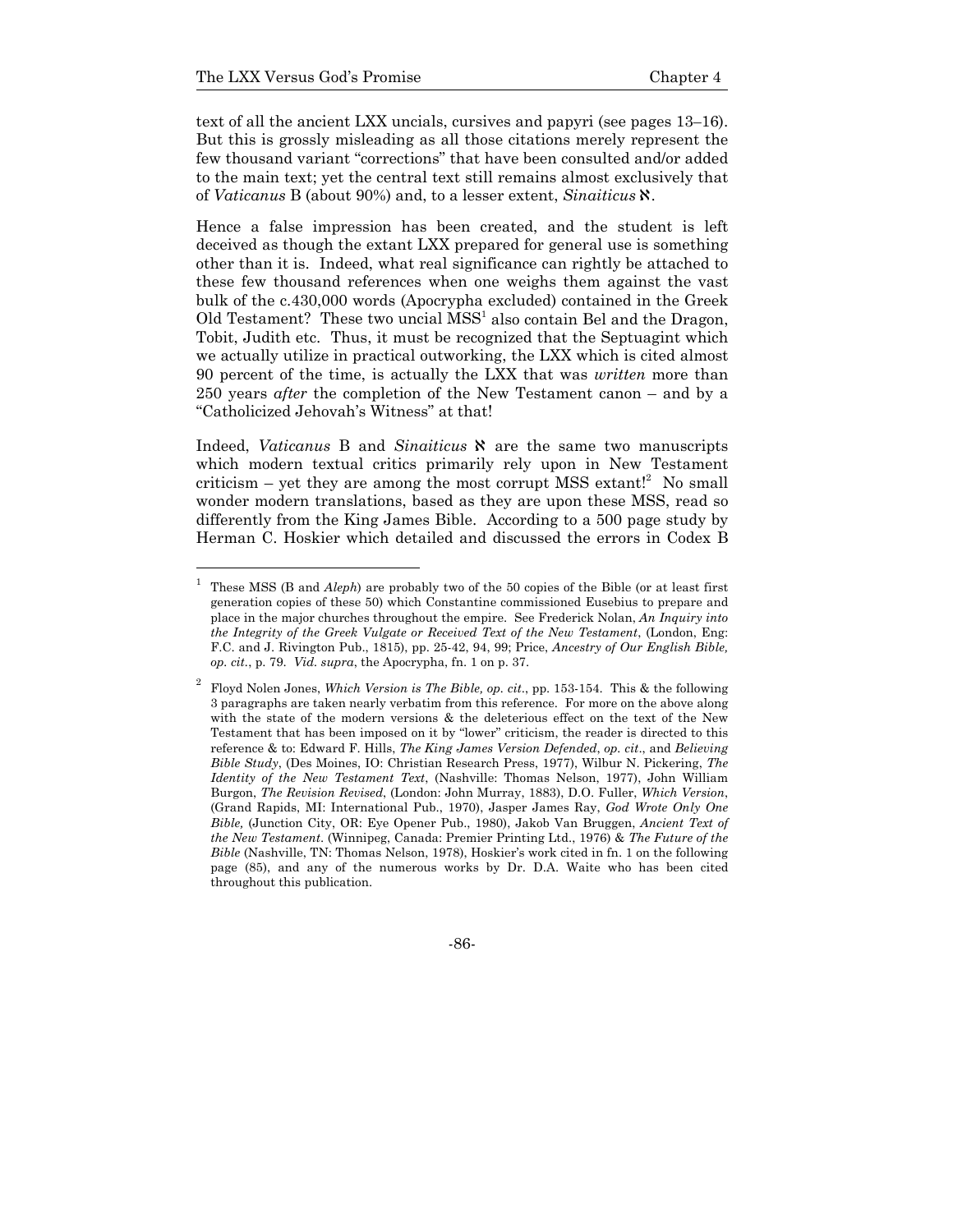and another 400 on the idiosyncrasies of Codex *Aleph*, *Sinaiticus*  $\aleph$  and *Vaticanus* B were found to differ from each other in the Gospels alone about 3,036 times – not including minor errors such as spelling or synonym departures.<sup>1</sup> Their agreements are even fewer  $-$  yet these two manuscripts are said by critics to be "the best and most reliable".

Under the influence of B.F. Westcott and F.J.A. Hort, the 1881 Revision Committee made between eight and nine changes every five verses and in about every ten verses, three of those changes were made for "critical purposes".<sup>2</sup> In so doing, their justification was almost exclusively the authority of only two manuscripts, *Vaticanus* B and *Sinaiticus*  $\aleph$  (*Aleph*). The testimony of *Vaticanus* B alone is responsible for nine-tenths of the most striking innovations in the Revised Version $3$  – and as nearly all of the newer translations except the *New King James Version* are based upon the same radically different Greek text, they display like novelties.

We are constantly being told that *Vaticanus* B and *Sinaiticus*  $\aleph$  are the oldest extant Greek manuscripts, hence the most reliable and best; that they are in fact the Bible. Yet the new Greek text which has replaced the *Textus Receptus* in the minds of the vast majority of the scholars represents the private enterprise of but two men, two very religious albeit unregenerate men, Westcott and Hort. These men based their "Bible" almost completely on Origen's fifth column for their Old Testament and on his edited New Testament. Their New Testament readings are almost exclusively derived from only five manuscripts, principally from only one – *Vaticanus* B. Moreover, it must be seen that the testimony of these two corrupted manuscripts are almost solely responsible for the errors being foisted upon the Holy Scriptures in *both* Testaments by modern critics!

"B" supplies almost 90 percent of the text for all the Greek N.T.s since 1881; these in turn have served as the base upon which nearly all the new translations since 1611 have been made. In other words, they have used one manuscript to the exclusion of nearly all others! Seven percent is from *Sinaiticus Aleph*, almost three percent from *Alexandrinus* A, a

<sup>1</sup> Herman C. Hoskier, *Codex B and its Allies, A Study and an Indictment*, 2 Vols. (London: Bernard Quaritch, Ltd., 1914), Vol. II, p. 1.

<sup>2</sup> Charles John Ellicott, *Submission of Revised Version to Convocation*, (n.p., 1881), p. 27. Bishop Ellicott chaired the 1881 Revision Committee.

<sup>3</sup> Frederick Charles Cook, *The Revised Version of the First Three Gospels*, (London: Murray, 1882), pp. 227, 231.

<sup>-87-</sup>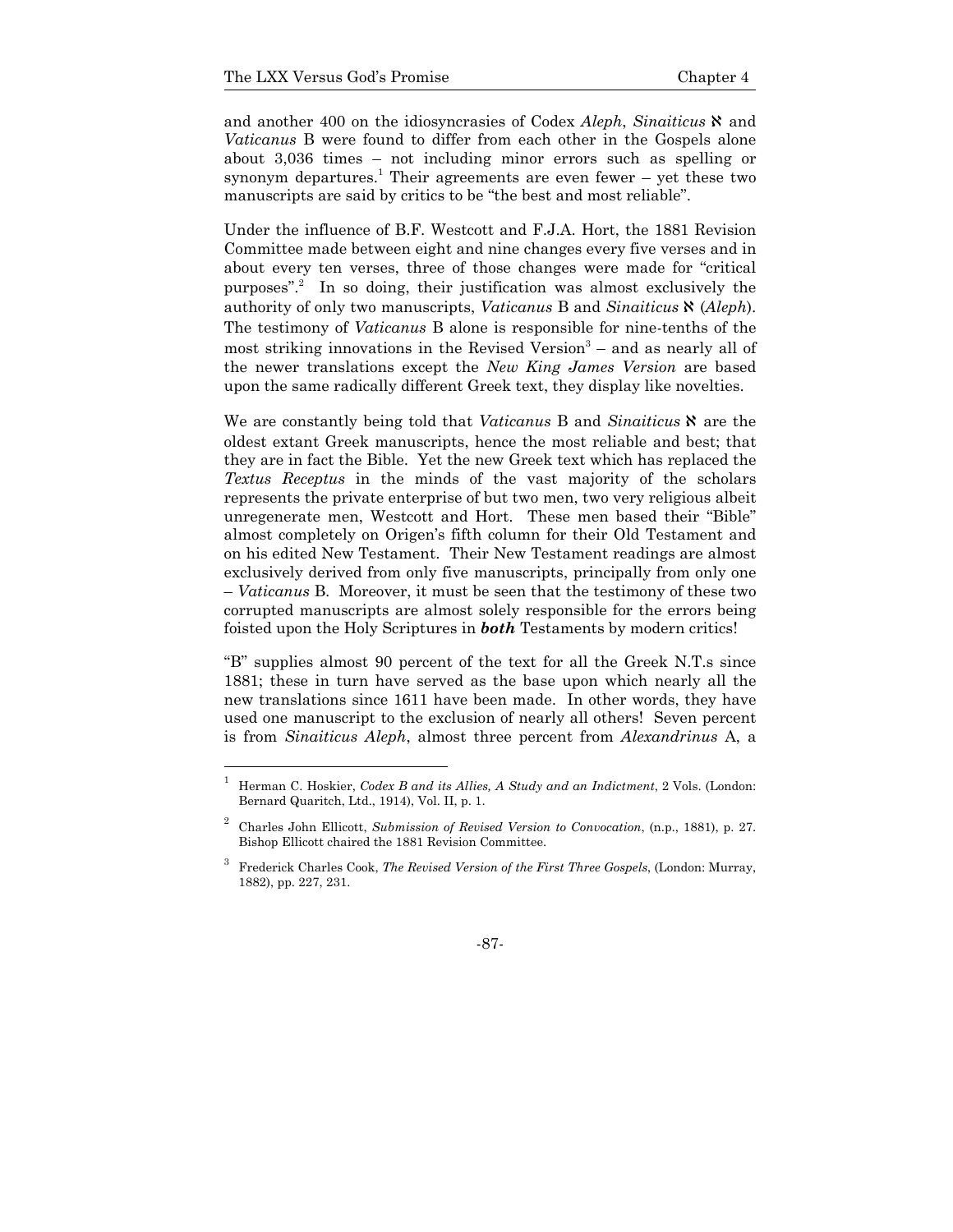1

portion from Uncial D (which is extremely corrupt), and the small remainder from Codex L and a few other manuscripts. For the most part, this is as close as the destructive critics have thus far come to "recovering" the original text of the New Testament. Hence, the Scriptures are seen as being in somewhat of a state of "evolution" by those who reject the fact of God's having preserved His Word for its constant availability and use by the body of believers as He indicated He would do.

All scripture is given by inspiration of God, and is profitable for doctrine, for reproof, for correction, for instruction in righteousness: That the man of God may be perfect, thoroughly furnished unto all good works. (II Timothy 3:16–17, KJB)

Remember, the Septuagint manuscripts exhibit considerable significant differences among themselves and disagree with the Hebrew Masoretic Text in many places. Both cannot be correct. As the Hebrew Masoretic text is the inerrant, infallible Word of God, the Septuagint should be seen as spurious and rejected. We cannot even be certain that the LXX which we have extant today (written c.350 A.D.) is a faithful reproduction of the c.260 B.C. original – if such a translation ever existed. To the contrary, we have seen that the proponents of the LXX freely admit that it is full of interpolations, corruptions, and that the original readings are "yet to be recovered" (see footnote 1 on page 83).

Again, the "Greek Old Testament" or LXX that is being offered to the Church today is, for the most part, the thoroughly debased and contaminated *Vaticanus* B along with *Sinaiticus*  $\aleph$ . Yet these two Codices are copies of Origen's 5th column (or copies of copies) which Eusebius prepared for the pagan Emperor Constantine.<sup>1</sup> Traveling under the cloak and camouflage of the label "Septuagint", these two manuscripts have been set before unsuspecting conservative scholars, many of whom are aware of their corrupting influence on the New Testament text but have not recognized the MSS in this disguised presentation.

Having been thus put off their guard by this duplicity, these evangelicals (along with many trusting pastors and laymen) have unknowingly

<sup>1</sup> Constantine died the high priest of Baal (the sun god, god of storm and fertility) as well as the "head" of the church. See Alexander Hislop, *The Two Babylons*, (Neptune, NJ: Loizeaux Brothers, Inc., 1916). Numerous other writers also so attest.

<sup>-88-</sup>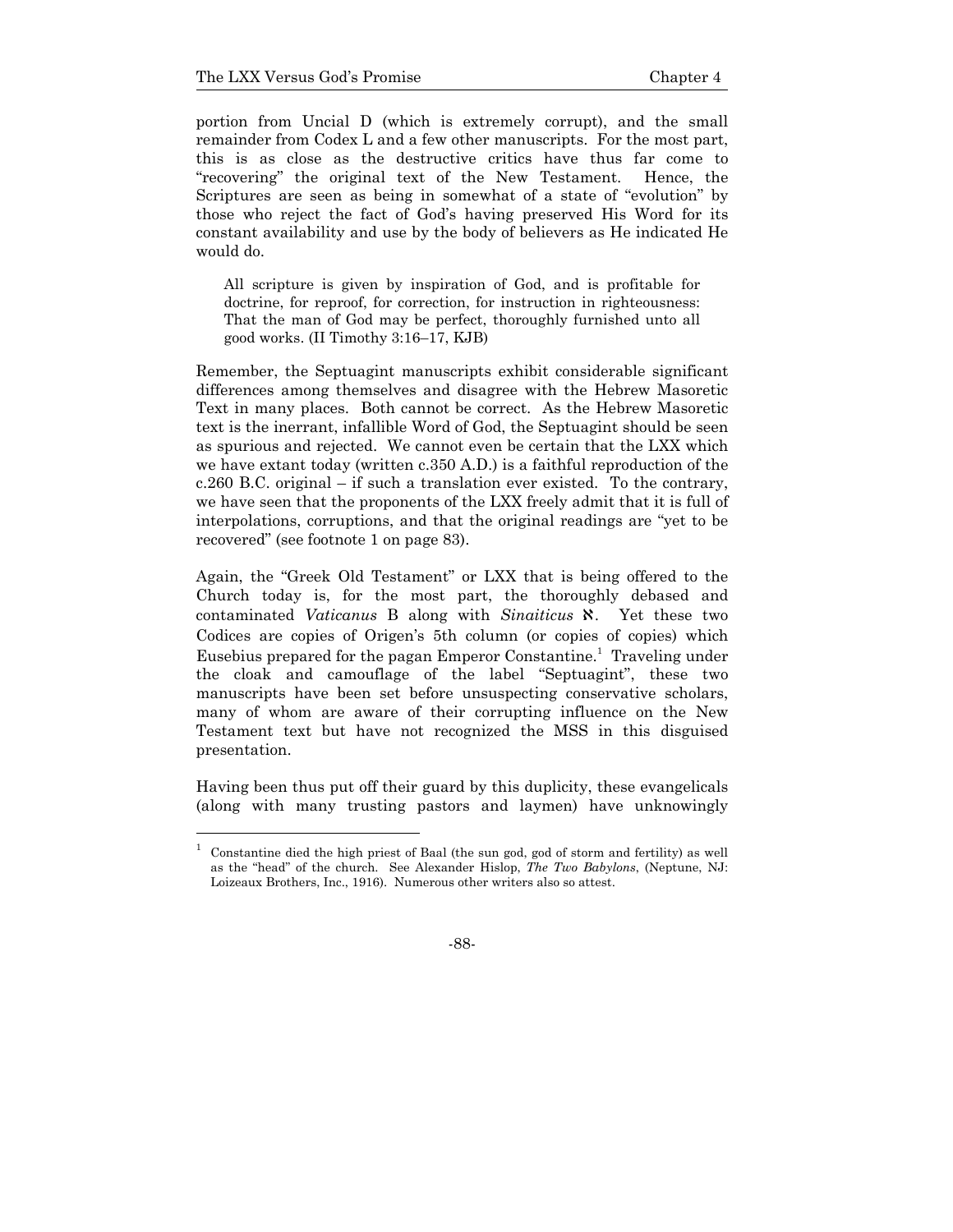accepted them in this masked form and do not realize that the Holy Text of the Old Testament is thereby being compromised. O' Joshua and princes of the people, the Gibeonites have again disguised themselves and deceived us for we have "asked not counsel at the mouth of the LORD" concerning the matter (Josh. 9).

Thus the simple truth emerges that the Septuagint in use today is nothing more than the private enterprise, the *private interpretation*, of one man – and that man was an unregenerate religious pagan Greek philosopher! But the Holy Scriptures are not subject to private interpretation:

### Knowing this first, that no prophecy of the Scripture is of any private interpretation (II Peter 1:20).

Moreover, Origen – regardless of his brilliance – was simply not qualified, not fit to the task of Bible translating or Biblical textual criticism. Nor is any other un-reborn scholar so equipped. The Bible, and all matters relating to it, is the domain of the people of the God revealed in Scripture; it is solely the Church's property as are all duties pertaining thereunto.

Again, we remind our readers of the basic fact that the divine oracles of the Old Testament were given to the Jews – and the Jews only – to both write and preserve (Rom.3:1–3), *never* to the Greeks.<sup>1</sup> It is therefore the

-89-

<sup>1</sup> Contrary to nearly all modern scholarship, Luke was *not* a Gentile. The Romans 3:1-2 citation is in itself absolutely conclusive and serves to correct any and all who instruct otherwise: "What advantage then hath the Jew? ... Much every way: chiefly, because that unto them were committed the oracles of God". Luke penned more text than any other N.T. writer - more than either Paul or John. Were Luke indeed non-Jewish, the Lord not only failed to honor His testimony in Romans 3, He also entrusted more of the N.T. revelation into the hands of a Gentile than those of His "chosen people".

The contrary evidence foremost in the mind of the scholars, is gleaned from the 4th chapter of Colossians. Here, Paul closes his letter by listing the various people that are with him as he writes  $(Col.4:7-13)$  as well as the names of several of those to whom the letter is addressed (Col.4:15-17). Among those whom Paul lists as being at his side, some are said to be "of the circumcision" (i.e., Jewish, vs. 11). It is generally acknowledged from the syntax and context etc. (and probably correctly so) that they are the 3 mentioned immediately before the "circumcision" reference in verse 11: Aristarchus, Marcus, and Jesus called Justus. As Paul mentions Luke (vs. 14) after the "circumcision" allusion (vs. 11), it is deduced that he must not be Jewish. However, this argument has little force. A careful reading of the Colossian passages discloses that verses 7-8 are introducing Tychicus, the letter bearer, to the Church. They also give commendation and new status to his travel companion, Onesimus, whom they have known in the past as a runaway slave who seems to have stolen from Philemon, a wealthy member of their congregation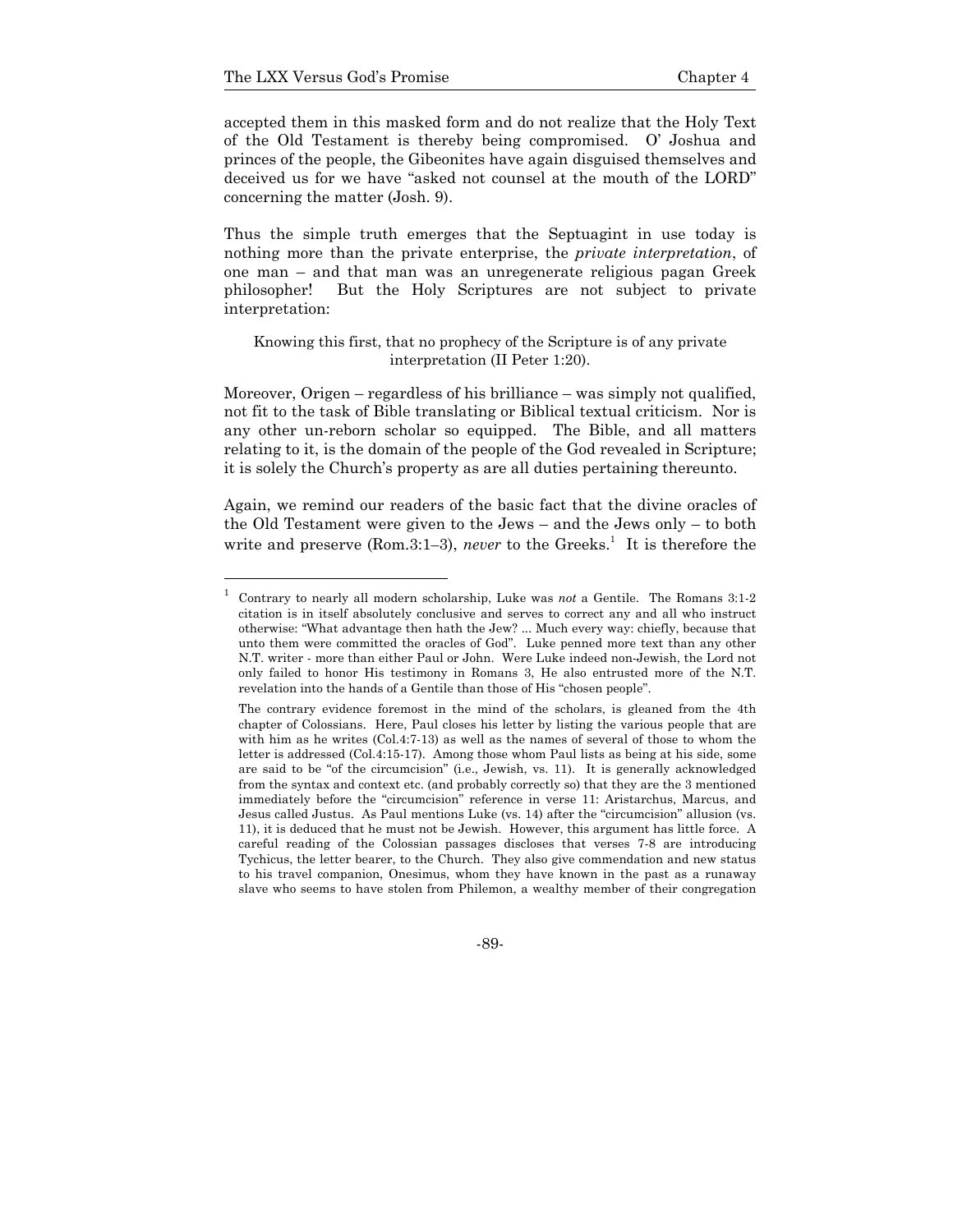1

(Philemon 10-21). Clearly then from the context, Aristarchus, Marcus, and Justus are grouped and introduced next - not because they are Jews, but rather because they are the only three with Paul (other than Tychicus whom they now behold) that the church at Colosse does not already know. Their nationality is thereby not given for ethnic grouping, but for the purpose of identification and information concerning the three.

The proof of this is straightforward for as we read verses 12-14 it becomes abundantly clear that the Colossians already know Epaphras, Luke, and Demas. This is what they have in common and is the reason for the positioning of their names. Thus, Tychicus and Onesimus are listed together because they are the bearers of Paul's letter to the church; Aristarchus, Marcus, and Justus are grouped together because they are not known by those of Colosse; Epaphras, Luke, and Demas are so placed because, being already known by that local church, they need no introduction. This is the obvious correct and true reason for the arrangement of the names in the fourth chapter of Colossians. Hence, we see there are reasons other than that of merely racial or national background involved as to why Luke was not included among those of the "circumcision". From this it may be seen how imprudent it is to erect a tenet on such trivial, flimsy evidence. Yet this is the *strongest* offered by those who would have us accept that Luke was indeed a Gentile - and that against the clear testimony of Romans 3!

 The lame argument that "Luke" (or Lucas, Philemon 24) is a Gentile name and not Jewish is of no force. Not only is it common practice today in countries throughout the world to give children non-ethnic names and even the name of famous people from any place or any time frame (i.e., Blacks naming sons "Washington" or "Roosevelt" and Hispanics naming sons "Jesus") - the Scriptures furnish similar examples. "Alexander" is manifestly a Greek or Macedonian name, yet Acts 19:33-34 mentions an "Alexander" and states that he is a Jew! "Apollos" is unmistakably a Greek designation but Acts 18:24 records that he is Jewish. Moreover, Aristarchus, Marcus, and Justus - the very names given in Colossians 4 and said to be "of the circumcision" - are all Gentile designations! Throughout his ministry among the Gentiles, Paul used his Roman name rather than his Hebrew (i.e., Saul) as did Peter (Hebrew name = Simon) In fact, most Jews who lived in the Diaspora used two names: the Jewish was used in the synagogue, and the Gentile in business dealings. Thus, "Luke" could well have been the public or professional (as a Doctor) name of a Jew who lived among the Gentiles. More examples could be furnished but what need, the mouth of two or more witnesses has spoken - the matter is incontestable and closed.

 Their third proof is similar; namely, that Luke's profession as a physician is evidence that he was non-Jewish. Yet on several occasions Christ referred to physicians; hence the practice existed in Israel at that time (Luk.4:23; Mat.9:12). Thus we have seen that the arguments used to support the opinion that Luke was a Gentile are neither compelling nor well founded.

 To the contrary, Romans 3:1-2 straightforwardly states that the chief advantage of being a Jew was that they were the God chosen national vehicle through which He gave revelation to the human race. Therefore the burden of proof is on those who claim that Luke was somehow an exception to this Biblical decree. Yet we have already seen that the evidence from the names listed in Colossians etc. is far too vague, inconsequential, and inconclusive for us to accept as justification to override the Romans testimony. Moreover the Romans 3:1-2 statement is so clear and unambiguous, a later written Scripture of equal or superior clarity must be found and offered to overwhelm its witness. But the Holy Writ has never indicated that God ever changed His established rule of using only the Hebrews to record His revelation.

-90-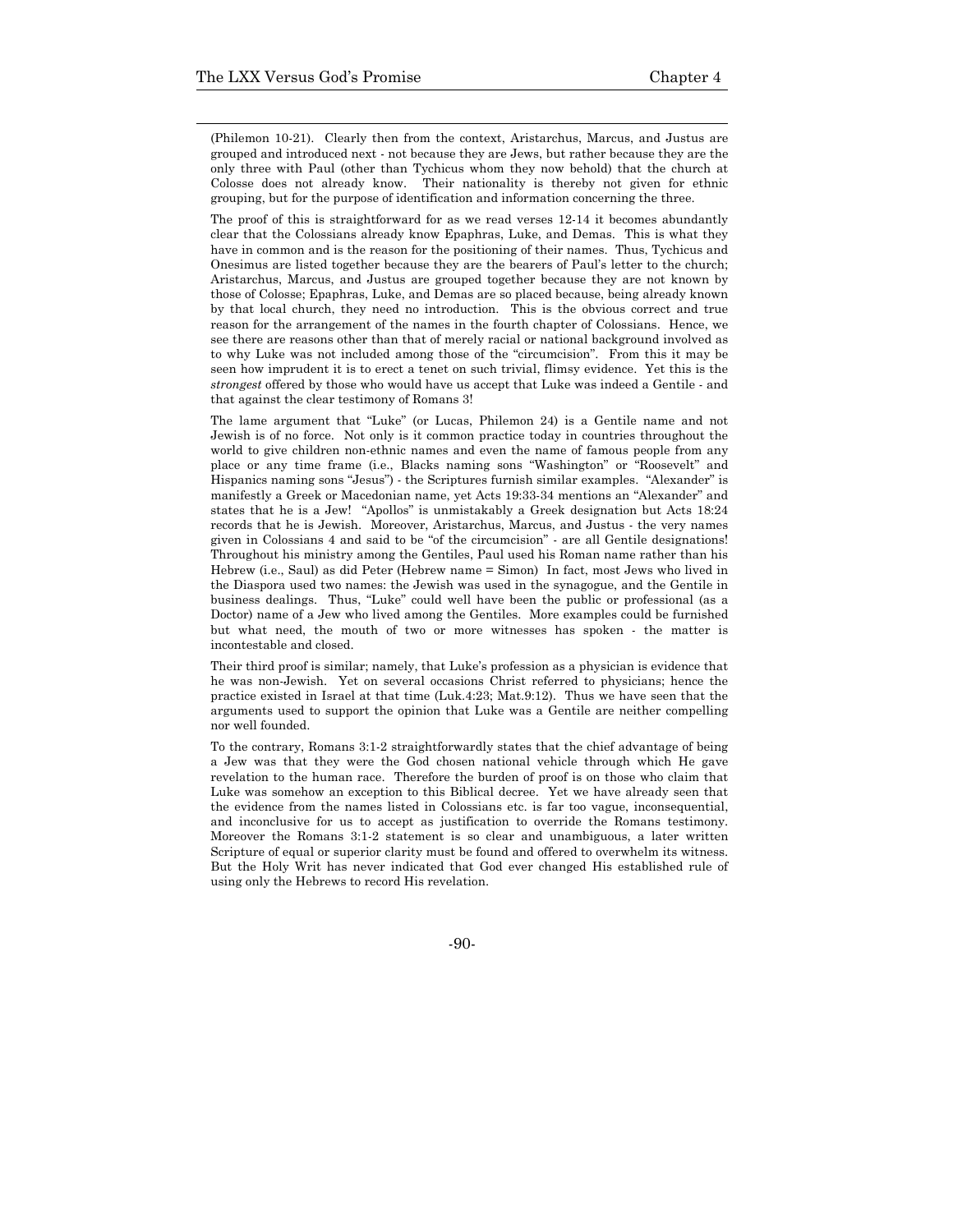*Hebrew* writing that is the inspired, true, and infallible Word of the Living God.

Historical accounts are rife with testimony as to the spiritual condition that existed in Alexandria. For several hundred years before and during the first Advent of the Lord Jesus, numerous pagan religious philosophic cults flourished there. During the first century A.D., a "Christian" cult sprang up at Alexandria. By 200 A.D. the condition had degenerated to the extent that the Alexandrian "Christians" were teaching Mary was the second person of the Trinity.<sup>1</sup>

It was in this hotbed of heretical doctrine and heathen philosophies that Origen Adamantius drew his first milk and grew. The black doctrines and mysteries first nurtured and shaped him. As his powers and influence broadened, he contributed his own additions and greatly influenced and molded them.

<sup>1</sup> *Quarterly Journal of Prophecy*, (July, 1852): p. 329.

Furthermore, Luke was with Paul on his last trip to Jerusalem and seems to have been an eyewitness to Paul's arrest at the Temple as recorded in Acts 21. The crowd was aroused by Jews from Asia who charged, among other things, that Paul had brought Gentiles into the Temple area. Luke records that Paul had not so done, but as these Asian Jews had earlier seen Paul in the city with Trophimus the Ephesian, they had assumed Paul had brought that outsider into the Temple grounds with him. The false accusation aroused the populace into a frenzy which resulted in Paul's arrest at the Temple Mount by several hundred Roman soldiers under the command of Claudius Lysias (21:32, cp. 23:26).

The point is that when the Jews accused Paul of polluting the Temple by bringing Gentiles therein, why did they only allude to Trophimus? Why did they not include Luke who was also with Paul in the streets of Jerusalem (21:15-18, e.g., "we", "us")? The fact that Luke was not mentioned in the accusation is a most convincing indication that he was not a Gentile. Indeed, after joining the second missionary journey at Troas (Acts 16:10, the change here of the personal pronoun "they" in vv. 6-8 to "we" indicates that Luke, the narrator, had joined Paul's company), Luke accompanied Paul on several trips back to Jerusalem at which time they reported on their travels to the apostolic church (here and Acts 18:21), yet the issue was never raised over his being a Gentile. It is therefore concluded Luke was not named in the accusation when Paul was arrested because it was well known that he was a Hebrew, and this should be acknowledged as confirming evidence to our thesis.

As stated initially, it must be concluded that Luke was a Hebrew. The notion that he was a Gentile is based on little more than tradition. The Biblical account strongly evinces his Jewishness, and we must always hold to the Scriptures over tradition when the two conflict. The infallible Word of God is the source and fountain for all real wisdom and scholarship.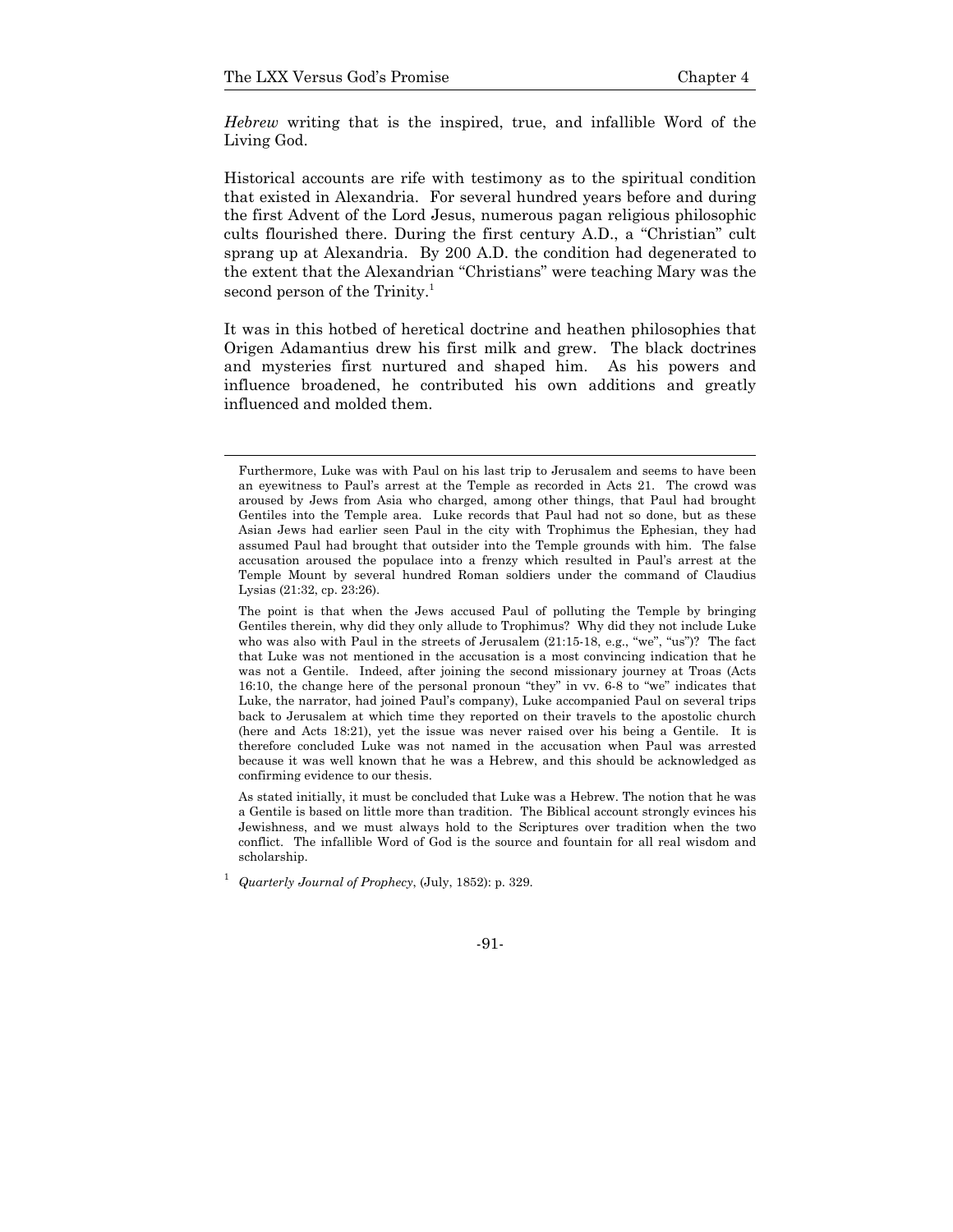### **CONCLUDING REMARKS**

The simple hard reality before us is that there has not been found any pre-Christian Greek Old Testament; there is no undisputed extant LXX known to exist today that was written prior to Christ. We confess it does seem incongruous that such an entity is so widely proclaimed to have existed and supposedly been in extensive circulation around Alexandria and later among the early Christians; yet not one trace survives – not even in the dry preserving sands of Egypt.

The devastating and unanswerable question for the supporters of today's LXX is: if the Savior, the apostles, and the early church used the Septuagint for their Bible, why would the true believers have ever left it, and why did they return to the Hebrew text? The answer is obvious; they would never have done so. Furthermore, why are not the early translations simply rife with readings from the LXX, moreover nearly word for word the same? Since these early works are not so constructed, it follows that if the translators of these early versions did use a Greek Old Testament, it was certainly not from one containing the many perverted readings which we have preserved for us today.

It is deplorable enough that a witness so corrupt, depraved, and morally impaired as the LXX has been allowed by text critics and other scholars a place in the witness box as to the true text of the Old Testament – and, at times, to that of the New Testament. It is far worse and less excusable that room has been made for it on the bench.

Modern theory declares that the LXX was translated from a B.C. text that is an older, hence more accurate, form of Hebrew than the preserved Hebrew Scriptures and that it contains readings that have been lost or corrupted. Consequently, the Septuagint is supposedly needed to "correct and restore" these adulterated readings. These critics are saying that every Old Testament translation made for at least the past 1,100 years is in need of correction and that the Church has been using a flawed text throughout this same time frame. Faith demands better.

This liberal premise rejects both God's numerous promises to preserve His Word and Christ's declaration that not a jot or tittle had changed from Moses to c.30 A.D. This openly mocks both the Father and Son as deceiving liars. Such sin is unworthy of the conservative, fundamental people of God, and no institution, churchman, scholar, seminarian, or laymen should embrace this blasphemy. Choose you this day between the distorted facts and conjectures of mere, albeit brilliant, men and the testimony of God! We already possess His Word; it needs no restoration.

-92-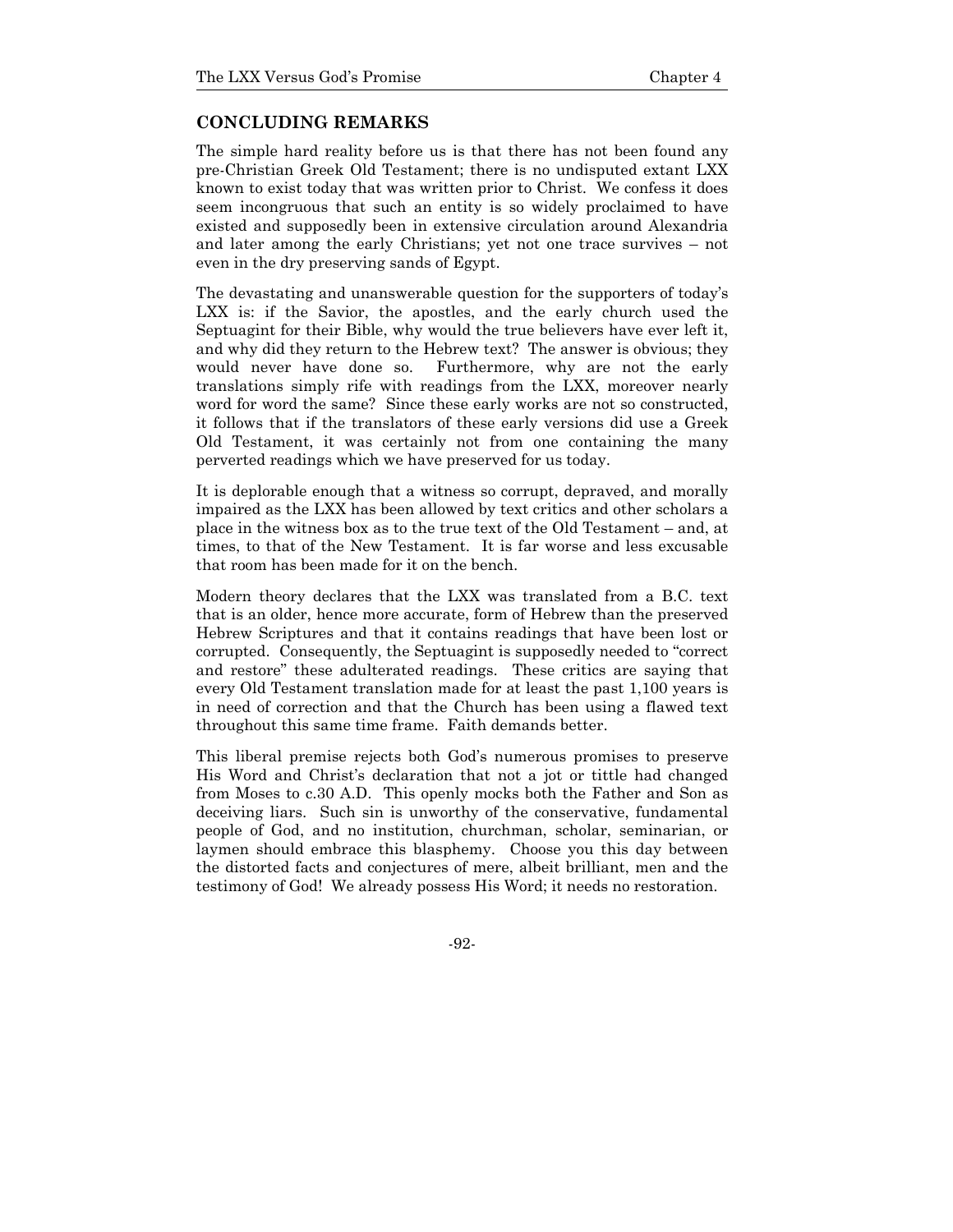The clear truth that emerges is that the man Origen Adamantius and the 5th column of his Hexapla along with his "edited" New Testament is the "Hex" and principal human source of Bible corruption that has come to plague the Church.<sup>1</sup> This is especially true since the development of text critical techniques which gained full sway with the advent of the 1881 revision of the Authorized Bible (King James) under the leadership of Messrs. B.F. Westcott and F.J.A. Hort.<sup>2</sup>

Since that period, confusion and turmoil over the true text of God's Word has cast an immense black cloud, overshadowing faith within the entire Christian community. A new Goliath of Gath roars across the valley of Elah this day, indeed causing the most valiant warrior to lose heart. But this uncircumcised Philistine of false intimidating scholarship and doubt is no authentic champion. A mere youth armed only with a sling and five smooth stones – symbols of faith in a higher source of deliverance, can vanquish this giant who dares defy the Word of the Living God. Is there no David among us this day? Who will go for us? Who will stand in the Gap? Who will say, Here am I LORD; send me?

Truly the need of the Church, yes  $-$  of the world  $-$  is even greater than the resolving of this problem. After all, David is dead and with God – but his "Son" lives! Even so, come quickly, Lord Jesus!

l

<sup>1</sup> Of course, Satan is the ultimate source of all perversion of God's Word (see Genesis 3:1-5). Again, it must be admitted that Eusebius may have also altered or "corrected" Origen's 5th column as Nolan (and others) believed: *An Inquiry into the Integrity of the Greek Vulgate or Received Text of the New Testament*, *op. cit*., p. 26; cp. fn. 1 on page 86.

<sup>2</sup> Jones, *Which Version is The Bible?*, *op. cit*., pp. 36-39, 75-111.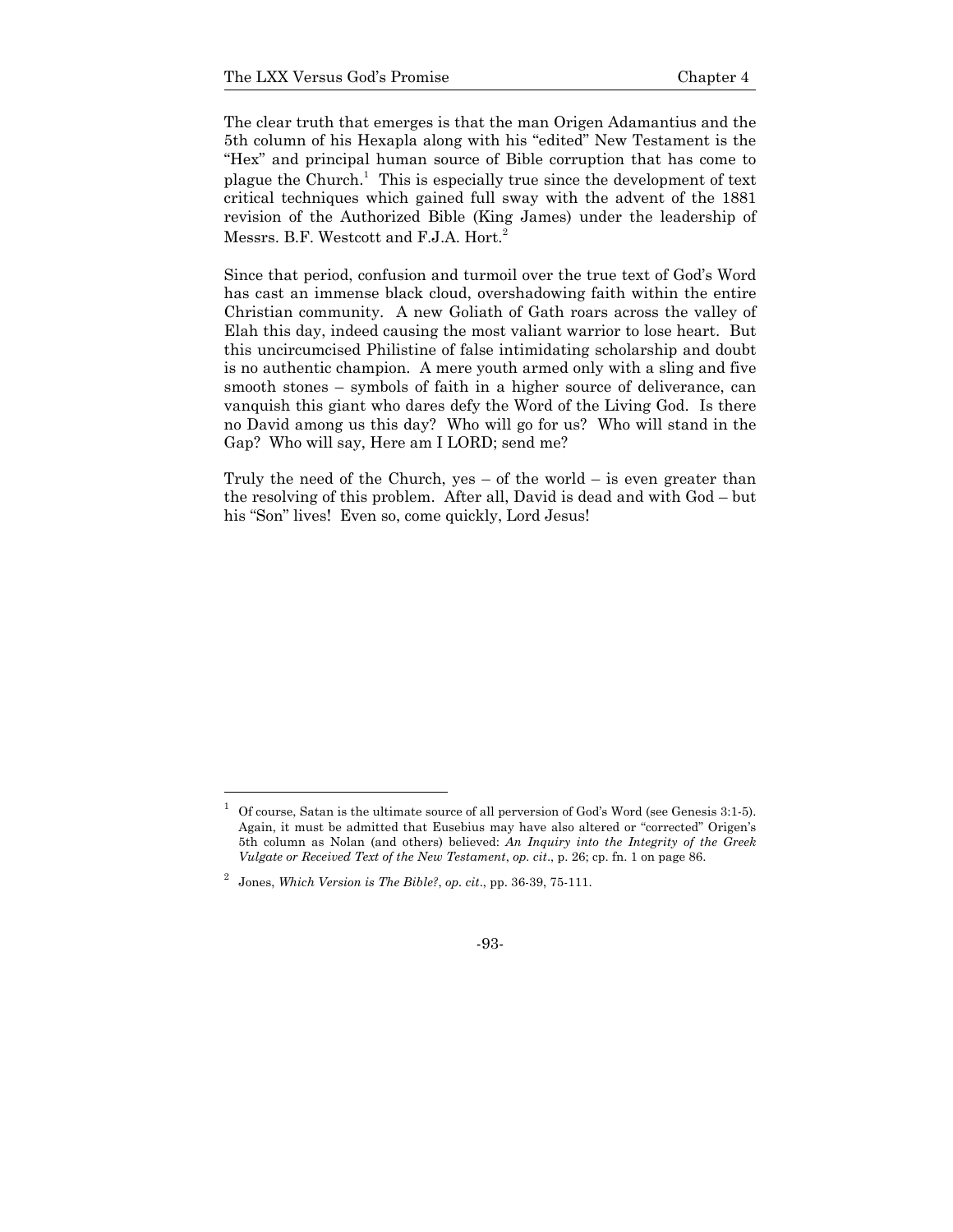#### **THE SEPTUAGINT AND ITS REFERENCES – A DECEPTION**

Over the years, some have been nonplussed by my remark that the extant LXX, the one in actual usage today, is nearly 90% *Vaticanus* B. Those interested often consult a standard reference such as the noted 1897 Hatch and Redpath three volume Concordance to the Septuagint (reprinted 1987 by Baker Book House). There, they find many citations to numerous sources and decide that Floyd Nolen Jones must surely have lost his bearing.

However, if we examine farther, one finds other material such as Dr. Ira Price's *Ancestry* where he discloses that the text of *all* the standard works of the LXX over the past 400 years has rested mainly on *Vaticanus* B – along with occasional references to *Sinaiticus*  $\aleph$  and *Alexandrinus* A.<sup>1</sup> We also note on line two at the top of page 69, Price adds that there are about 4,000 variant "corrections". These come from other materials.

Thus, when one looks at a resource such as Hatch and Redpath, it is these  $4,000<sup>±</sup>$  readings that are being referenced. This seemingly large number gives the impression that the extant LXX prepared for public use is the result of the testimony taken from many different ancient manuscripts. But the reader has been deceived, for when compared to the approximately 430,000 words contained in the Greek Old Testament (Apocrypha excluded) the few thousand words that are added from these other manuscripts and papyri pale in significance. The reality is that the text before them *remains* almost exclusively one of *Vaticanus* B (and to a lesser degree,  $\aleph$ ).

Remarkably, other notables who maintain that the New Testament often cites from the LXX (such as T.H. Horne)<sup>2</sup> also verify Price's assertions. Thus, the hard fact which needs to be understood by all is that these two uncials, *Vaticanus* B and  $\aleph$  (along with a few others), are the wellspring of corruption, not only in the New, but *also* in the Old Testament as well. They are almost the only pillars upon which the destructive critics (and Satan) erect their thoroughly erroneous theory of text criticism. Remove them and they have no support whatsoever. This fact is not well known but must be disseminated among those who love our Lord, His Word, and His Church.

Floyd Nolen Jones, Th.D., Ph.D.

l

<sup>1</sup> Price, *Ancestry of Our English Bible*, *op. cit*., pp. 68-70.

<sup>2</sup> Horne, *Introduction to the Critical Study and Knowledge of the Holy Scriptures*, *op. cit*.

<sup>-94-</sup>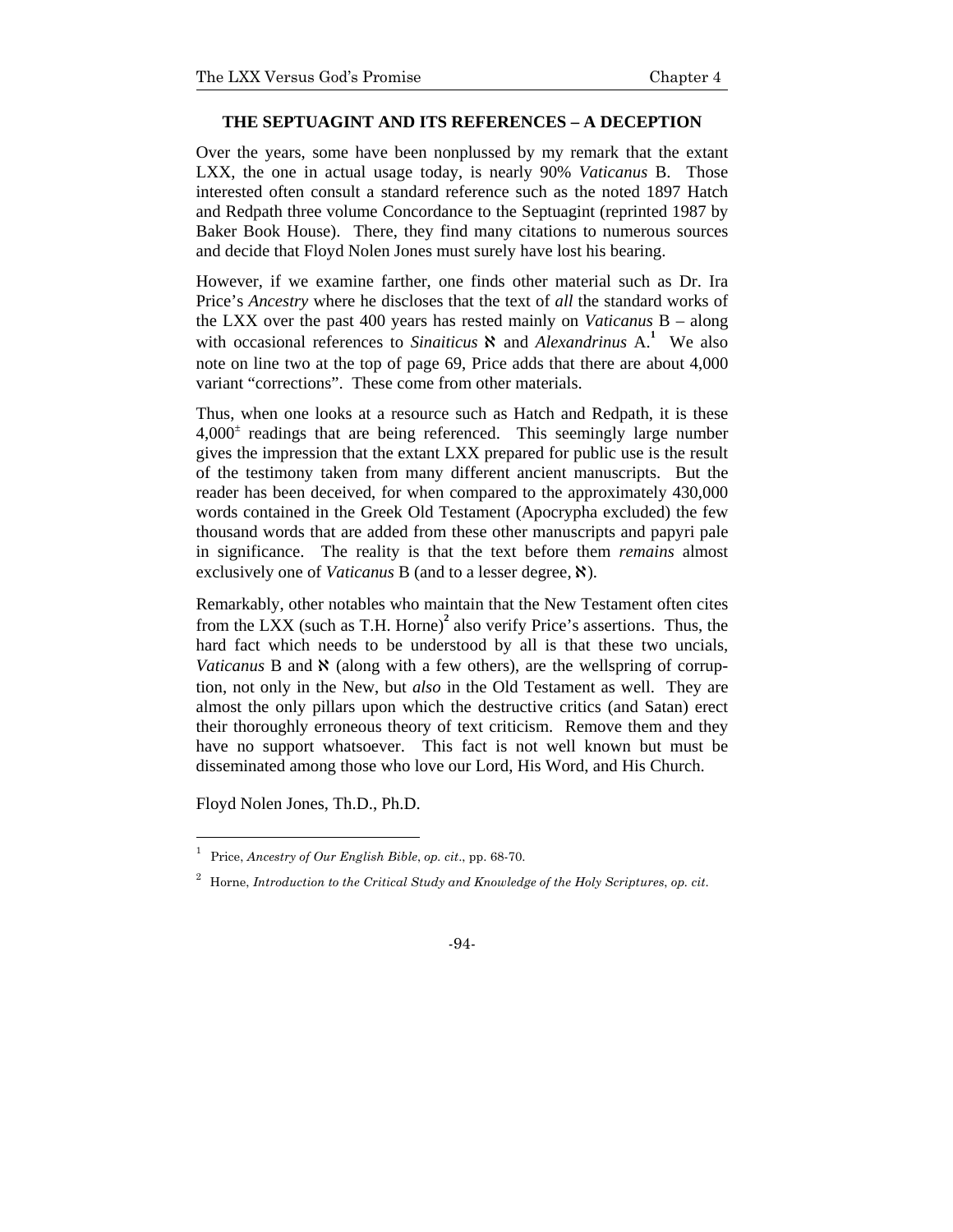# **BIBLIOGRAPHY**

- Anstey, Martin. *The Romance of Bible Chronology*. London: Marshall Bros. 1913.
- Blosser, Oliver R. "The Synchronization of Jehu with Shalmaneser III". *It's About Time*. Spencer, IO: Chronology-History Research Institute. (March, 1986): 4.
- Browne, Henry. "Chronology of the Holy Scriptures". *Ordo Saeclorum.* London: 1844.
- Bruce, F.F. *The New International Commentary of the New Testament*: *The Book of the Acts*. Grand Rapids, MI: Zondervan 1981.
- Burgon, John. *The Revision Revised.* London, Eng: John Murray. 1883.
- -------. *The Traditional Text of the Holy Gospels Vindicated and Established*. Edward Miller, (ed.). London: George Bell and Sons. 1896.
- -------. *The Causes of the Corruption of the Traditional Text of the Holy Gospels*. Arranged, completed and edited by Edward Miller. London: George Bell and Sons. 1896.
- -------. *The Last Twelve Verses of the Gospel According to S. Mark*. Oxford and London: James Parker and Co. 1871.
- Clinton, Henry Fynes. *Fasti Hellenici.* Oxford, Eng: Oxford University Press. 1834.
- Cook, Frederick C. *The Revised Version of the First Three Gospels*. London: Murray. 1882.
- Diodorus Siculus. *The Library of History*. Vol. IV. The Loeb Classical Library. trans. by C. H. Oldfather. Cambridge, MA: Harvard UP. 1970.
- Ellicott, Charles John. *Submission of Revised Version to Convocation*. n.p. 1881.
- Eusebius of Caesarea. *Chronicon*. Schone, (ed.). trans. by Petermann and Rodiger. Berlin: n.p. 1866.
- -------. *Ecclesiastical History*. Grand Rapids, MI: Baker Book House. 1977.
- Fuller, D. O., ed. *Which Bible?* Grand Rapids, MI: International Pub. 1970.
- Gehman, Henry S., (ed.). *The New Westminster Dictionary of the Bible*. Philadelphia, PA: The Westminster Press. 1974.
- Gipp, Samuel C. *The Answer Book.* Shelbyville, TN: Bible & Literature Missionary Foundation Pub. 1989.
- Gooding, D.W. *The New Bible Dictionary*. J.D. Douglas, (gen. ed.). Grand Rapids, MI: Eerdmans Pub. Co. 1962.

-95-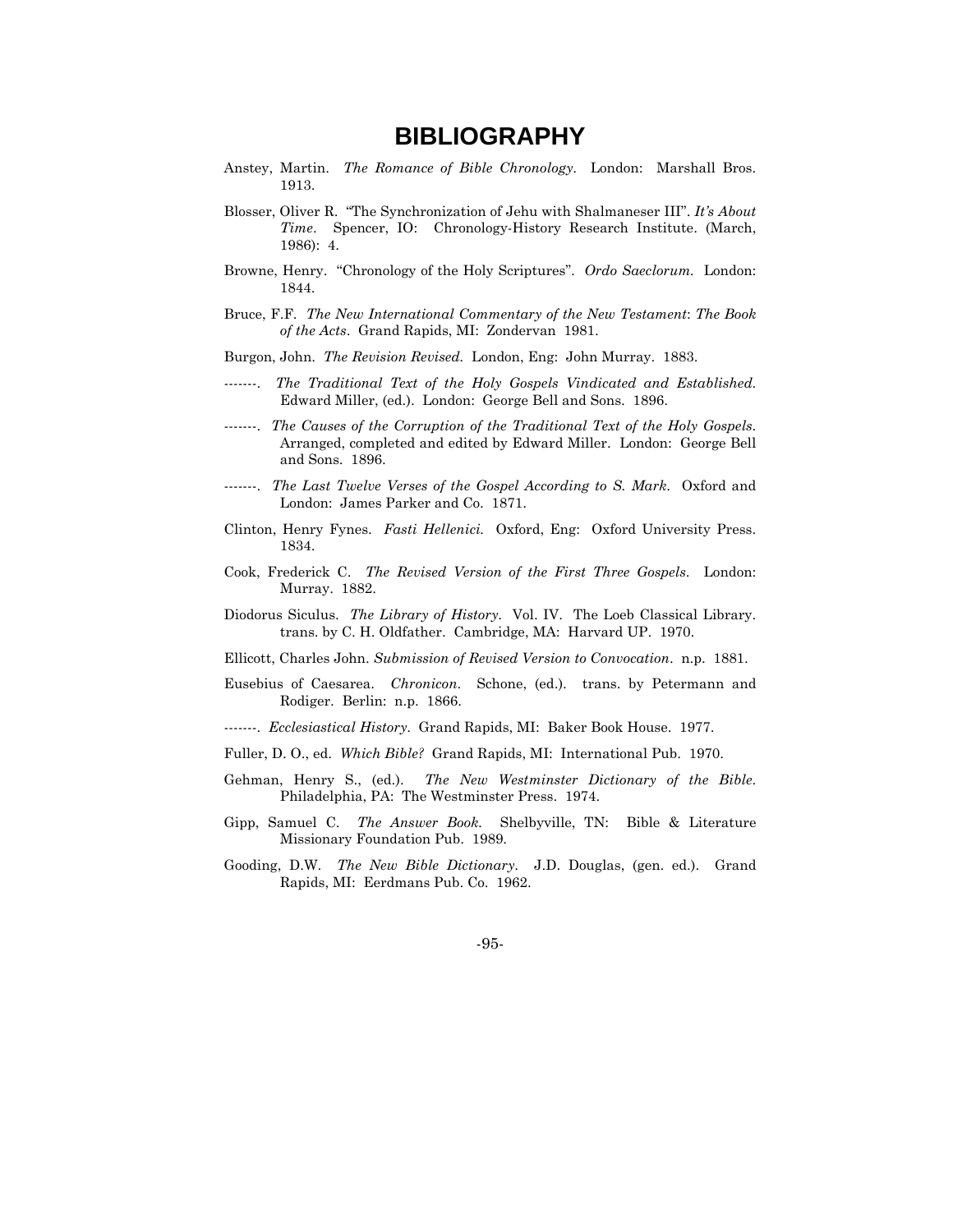- Hales, Dr. William. *A New Analysis of Chronology*. 2nd ed. 4 Vols. London: 1830 (1809).
- Harman, Henry. *Introduction to the Study of the Holy Scriptures*. New York: Phillips & Hunt Pub. 1882.
- Hills, Edward F. *The King James Version Defended*. 4th ed. Des Moines, IO: Christian Research Press. 1984.
- -------. *Believing Bible Study*. 2nd ed. Des Moines, IO: 1977.
- Hislop, Alexander. *The Two Babylons.* Neptune, NJ: Loizeaux Bros. 1916.
- Horne, Thomas Hartwell. *An Introduction to the Critical Study and Knowledge of the Holy Scriptures.* 9th edition. London, England: Spottiswoode and Shaw. 1846.
- Hoskier, Herman C. *Codex B and its Allies, A Study and an Indictment*. 2 Vols. London, Eng: Bernard Quaritch, Ltd. 1914.
- Jones, Floyd Nolen *The Chronology of the Old Testament: A Return to the Basics*. Revised & Updated Edition. Green Forest, AR: Master Books Pub. 2009 (1993).
- -------. *Which Version is The Bible?* 17th ed., rev. & enlarged. The Woodlands, TX: KingsWord Press. 1999 (1989).
- Josephus, Flavius. *Josephus Complete Works.* trans. by William Whiston. Grand Rapids, MI: Kregel. 1960.
- -------. *Against Apion.*
- -------. *Antiquities of the Jews.*
- -------. *Wars of the Jews.*
- Keil, Carl Friedrich. *Commentary On The Old Testament*. trans. by James Martin. Grand Rapids, MI: Eerdmans. 1976.
- -------. and F. Delitzsch. *Commentary on the Old Testament in Ten Volumes.* rpt. Grand Rapids, MI: Eerdmans. 1986.
- Kenyon, Sir Frederick G. *The Text of the Greek Bible*. 3rd ed. London, England: Gerald Duckworth & Co. Ltd. 1975, (1936).
- -------. *Our Bible and the Ancient Manuscripts*. 5th edition. London: Eyre & Spottiswoode. 1958.
- Letis, Dr. Theodore P. "Brevard Childs and the Protestant Dogmaticians: A Window to a New Paradigm". *Bulletin of the Institute for Reformation Biblical Studies*, 2:1. Fort Wayne, IN: 1991.
- -------. *Edward Freer Hill's Contribution to the Revival of the Ecclesiastical Text*. unpub. M.T.S. Thesis. Emory U. 1987.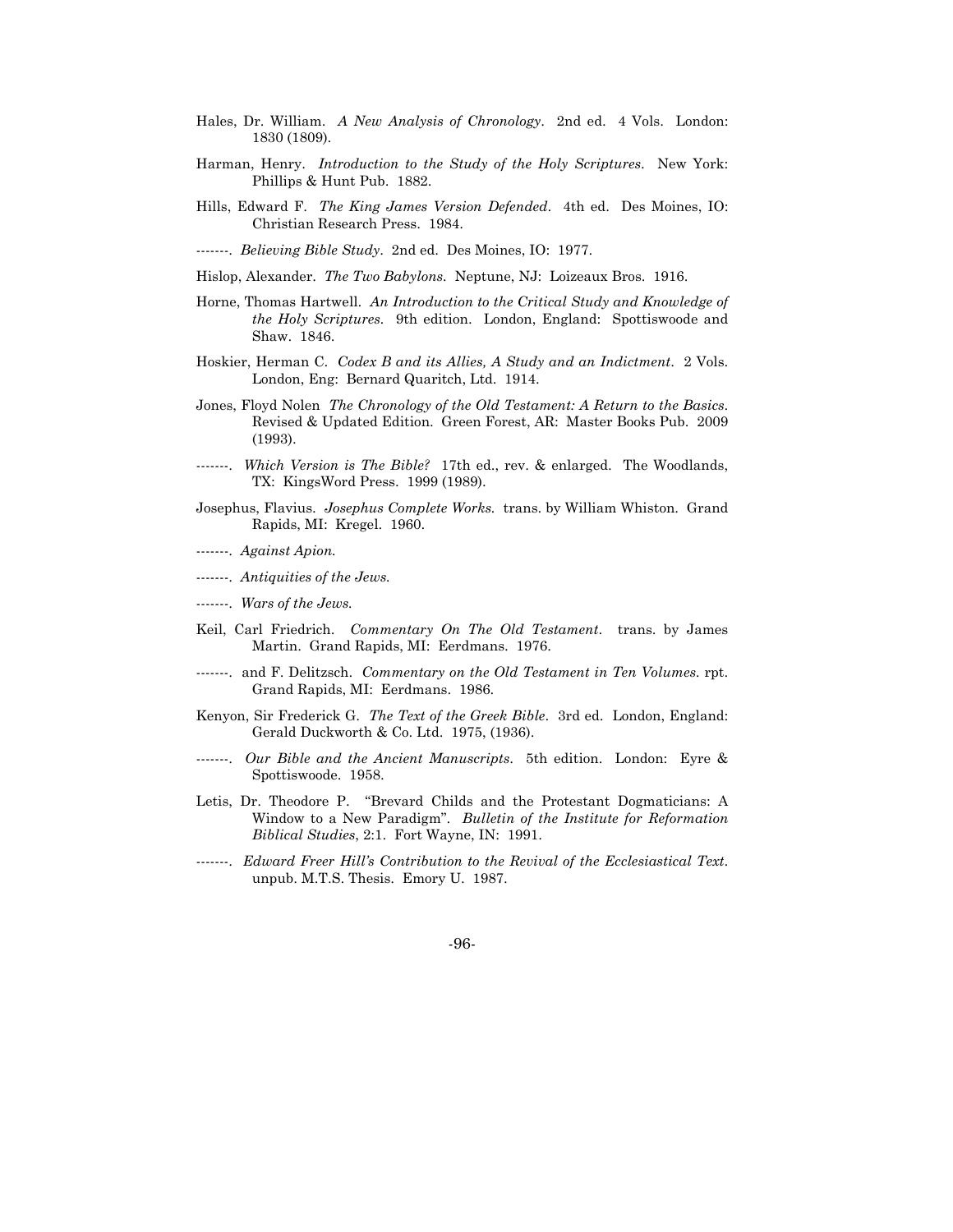- Moorman, Jack A. *Forever Settled.* Collingswood, NJ: The Dean Burgon Society Press. 1999.
- Moyer, Elgin S. *Who Was Who in Church History*. Chicago, IL: Moody Press. 1962.
- Munro, J.I. *The Samaritan Pentateuch and Modern Criticism*. London: J. Nisbet & Co. 1911.
- Nolan, Frederick. *An Inquiry into the Integrity of the Greek Vulgate or Received Text of the New Testament*. London, Eng: F.C. and J. Rivington Pub. 1815.
- Pache, Rene. *Inspiration and Authority of Scripture.* Chicago, Il: Moody Bible Institute. 1969.
- Peters, Melvin K. H. "Why Study the Septuagint?" *Biblical Archaeologist*. (Sept. 1986).
- Pickering, Dr. Wilbur N. *The Identity of the New Testament Text*. Nashville, TN: Thomas Nelson. 1977.
- Price, Ira M. *Ancestry of Our English Bible*. 3rd ed., rev. NY: Harper & Bros. 1956, (1906).
- Rahlfs, Alfred (ed.). *The Septuagint*. 3rd edition. American Bible Society. New York: 1949, (1935).
- -------. *Septuaginta, Id est Vetus TestamentumGraece iuxta LXX interpretes*. Stuttgart: 1979, (1935).
- Ray, Jasper J. *God Wrote Only One Bible*. Junction City, OR: Eye Opener Pub. 1980.
- Reumann, John *The Romance of Bible Scripts & Scholars*. Englewood Cliffs, NJ: Prentice Hall. 1965.
- Robertson, A.T. *An Introduction to the Textual Criticism of the New Testament*. Nashville, TN: Broadman Press. 1925.
- Ruckman, Dr. Peter. S. *The Christian's Handbook of Manuscript Evidence*. Pensacola, Florida: Pensacola Bible Press. 1976.
- -------. *The Christian's Handbook of Biblical Scholarship*. Pensacola, FL: Pensacola Bible Press 1988.
- Scrivener, F.H.A. *A Plain Introduction to the Criticism of the New Testament*. 4th ed. 2 Vols. Edward Miller, (ed.). London, Eng: George Bell and Sons. 1894.
- *Seder Olam*. Heinrich Guggenheimer, trans. & ed. NY: Rowman & Littlefield Pub. 2005.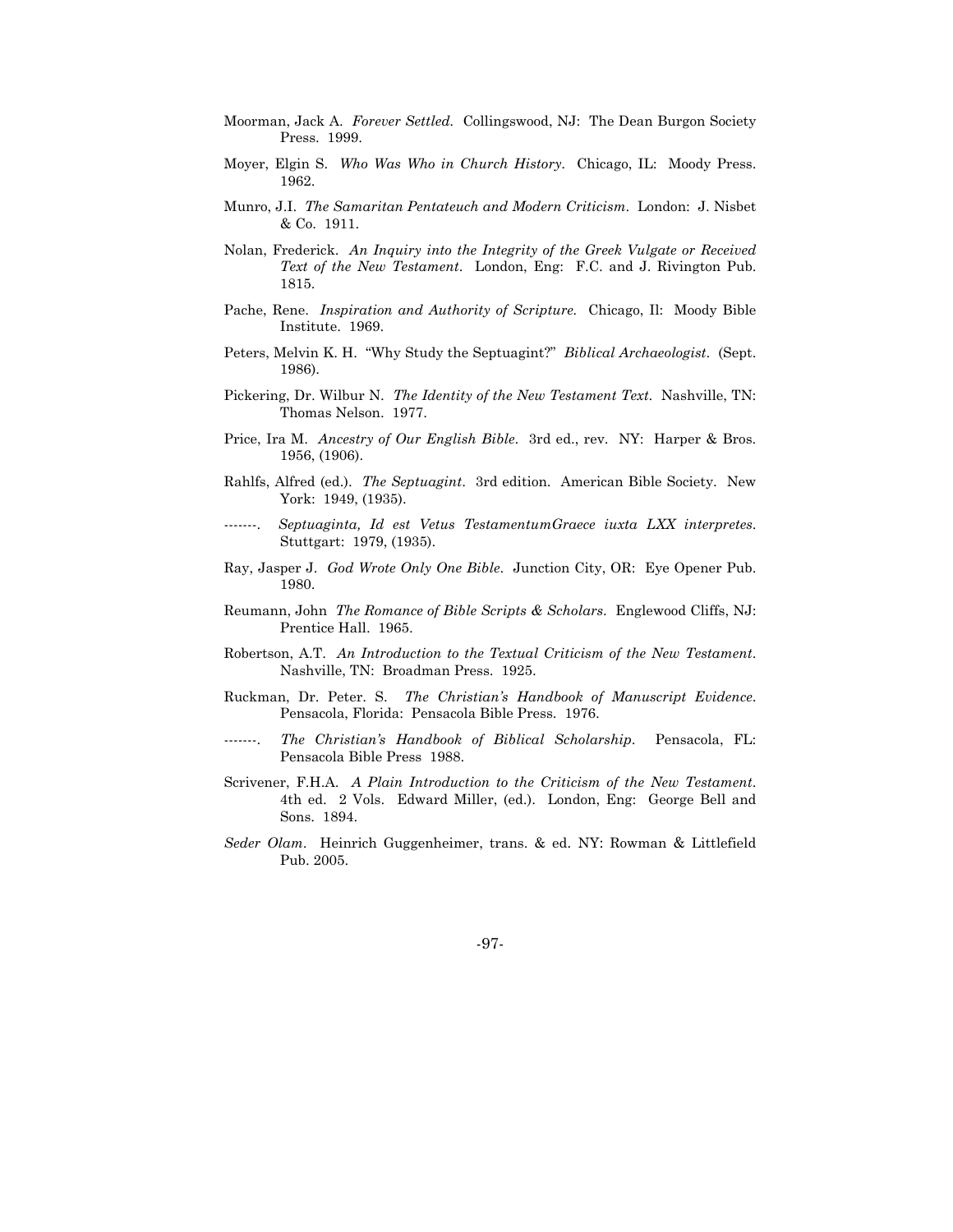- Shenkel, James D. *Chronology and Recensional Development in the Greek Text of Kings.* Cambridge, MA: Harvard University Press. 1968.
- Silverstone, A.E. *Aquila and Onkelos*. Semitic Languages Series, No. 1. Manchester, Eng: University of Manchester. 1931.
- Swete, Henry B. *An Introduction to the Old Testament In Greek*. rev. ed. Peabody, MA: Hendrickson Pub. 1989, (1914).
- Thackeray, H. St. John. *The Letter of Aristeas: Translations of Early Documents*. London, England: Society for Promoting Christian Knowledge. 1918.
- Thiele, Edwin R. *The Mysterious Numbers of the Hebrew Kings*. revised. Grand Rapids, MI: Zondervan. 1983.
- Unger, Merrill Frederick. *The New Unger's Bible Dictionary*. Chicago, Illinois: Moody Press. 1988.
- Ussher, Archbishop James. *Annals of the World*. Revised by Larry & Marion Pierce. Green Forest, AK: Master Books. 2003 (London, 1658 AD).
- Van Bruggen, Jakob. *The Ancient Text of the New Testament*. Winnipeg, Canada: Premier Printing Ltd. 1976.

-------. *The Future of the Bible*. Nashville, TN: Thomas Nelson Pub. 1978.

- Vincent, Marvin R. *A History of the Textual Criticism of the New Testament.* New York: MacMillian. 1899.
- Waite, Donald A. *ASV, NASV, & NIV Departures From Traditional Hebrew & Greek Texts*. Collingswood, NJ: Bible For Today.Press, #986. 1981.
- Wallace, Foy E. *A Review of the New Versions.* Ft. Worth, TX: Noble Patterson Pub. 1973.
- Westcott, B. F. and F. J. A. Hort. *Introduction to the New Testament in the Original Greek*. NY: Harper and Bros. 1882.
- Wilkinson, Benjamin C. *Our Authorized Bible Vindicated*. Washington, DC: n.p. 1930.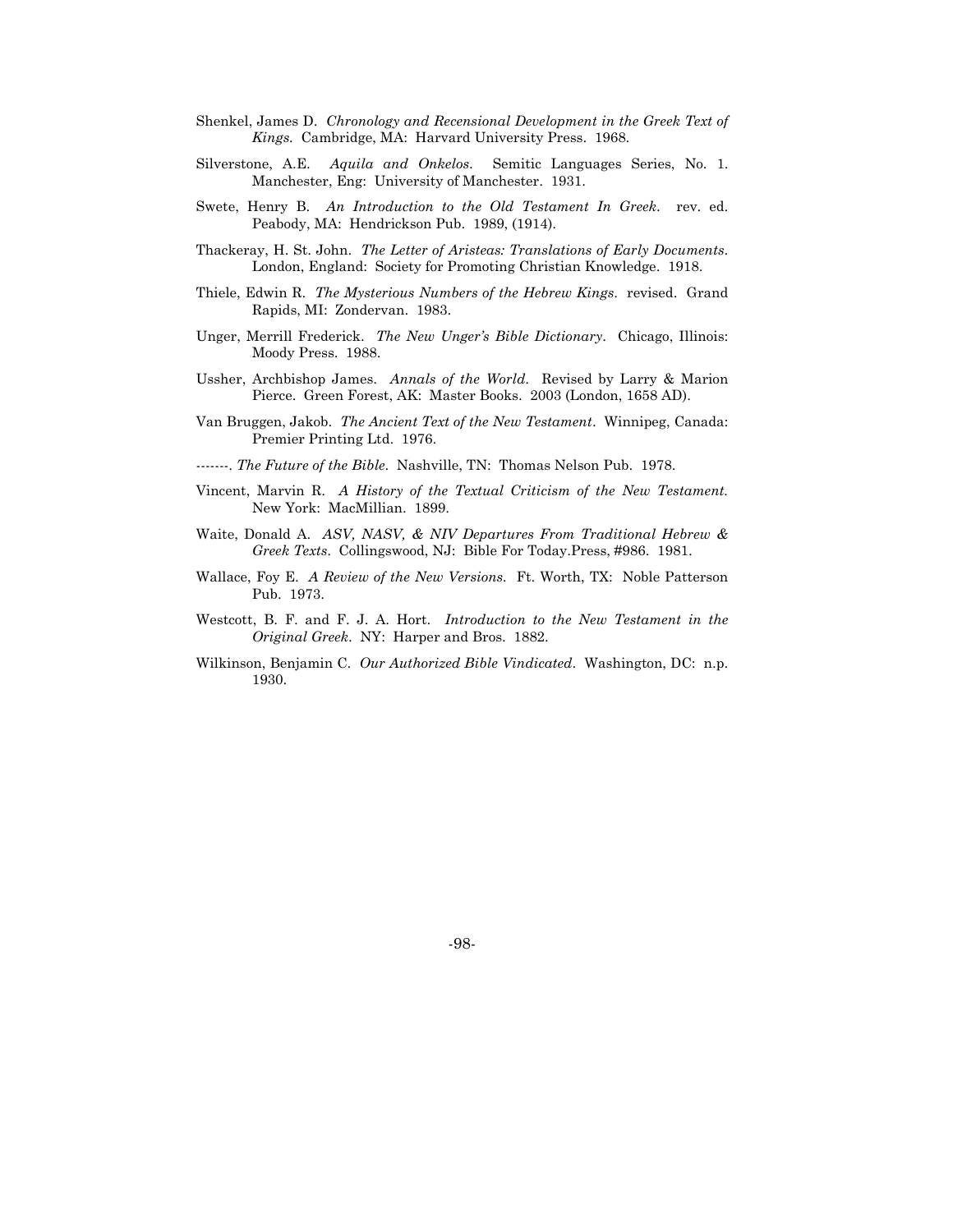## **INDEX**

Abel, 54, 55, 63 Abraham, 18, 19, 40, 41, 46, 80 Adam, 18, 23, 31, 37, 80 Ahab, King of Israel, 19, 20–22 Alexander the Great, 12, 22, 23 Alexandrinus A, iv, 15, 16, 62, 70, 85, 87 Almah, 59, 60 American Bible Society, 55 Anstey, Martin, 17, 18, 79 Ante-Nicene Fathers, 27 Apocrypha, 1, 15, 37, 38, 54, 80, 86 Apollos, 90 Aquila, 27, 28, 34–36, 56, 57, 59 Arbela, 22 Arian (Arianism), 4, 16, 30, 81 Aristarchus, 89, 90 Aristeas' Letter, 4–11, 35, 36, 52, 60, 81 Aristobulus, 4, 5 Aristotle, 22 Arius, 4, 5 Artaxerxes Longimanus, 61 Asa, King of Judah, 19–22 Astral Observations, 23 Augustine (St. of Hippo), 43 Baal, 88 Babel, 15, 23

Babylon, the City of, 15, 22–24 Barnabas, Epistle of, 15 Bel and the Dragon, 55, 86 Benjamin, 39, 41, 66 Berosus, 23, 24 Brooke-McClean LXX Edition., 85 Brown, Terence, 32, 52, 81, 82 Bruce, Dr. F. F., 84 Burgon, Dean John W., 5, 86

Cain, 63 Cainan, 18, 80 Caligula, Emperor, 7 Callisthenes, 22 Chaldean Astral Observations, 23 Claudius Lysias, 91 Clement of Alexandria, 15, 26 Clinton, Henry Fynes, 24

Codex D, 88 Codex Ephraemi Rescriptus, 16 Constantine I, Emperor, 4, 5, 29, 62, 86, 88 Consubstantiation, 5 Cook, Frederick Charles, 87 Council of Trent (A.D. 1546), 37 Creation Date, 68 Ctesias of Cnidus, 24 Dagon, (statue of), 11 Dallas Theological Seminary, 25 Darius III Codomanus, 22 Dead Sea Scrolls, 39 Demas, 90 Demetrius of Phalerum, 5, 6, 9 Dinah, 66, 67 Diodorus Siculus, 24 Ebionite(s), 27, 28, 59 Egypt, 1, 6, 10, 11, 18, 26, 30, 37, 41, 64–69, 71, 75, 77, 81, 92 Eleazar, 5, 6 Ellicott, Charles John, 87 Enoch, 18, 80 Epaphras, 90 Ephraim, son of Joseph, 64, 66, 68, 69, 73 Er, 66, 67 Erasmus, Desiderius, 15 Esdras, 2nd Book of, 37 Essenes, 39 Eusebius (Caesarea), 4, 5, 18, 29, 30, 32, 62, 70, 86, 88, 93 Extant (definition of), 33 Fathers, Early Church, 18, 30, 32, 81 Fifth column (Origen's), 28–30, 36, 37, 58, 87

Flood, The, 17–19, 23, 24, 80 Forgotten Books of Eden, 5 Fuller, Dr. D.O., 29, 86

Gaugamela, 22 Gehman, Henry Snyder, 15, 29 Geneva Bible, 41

-99-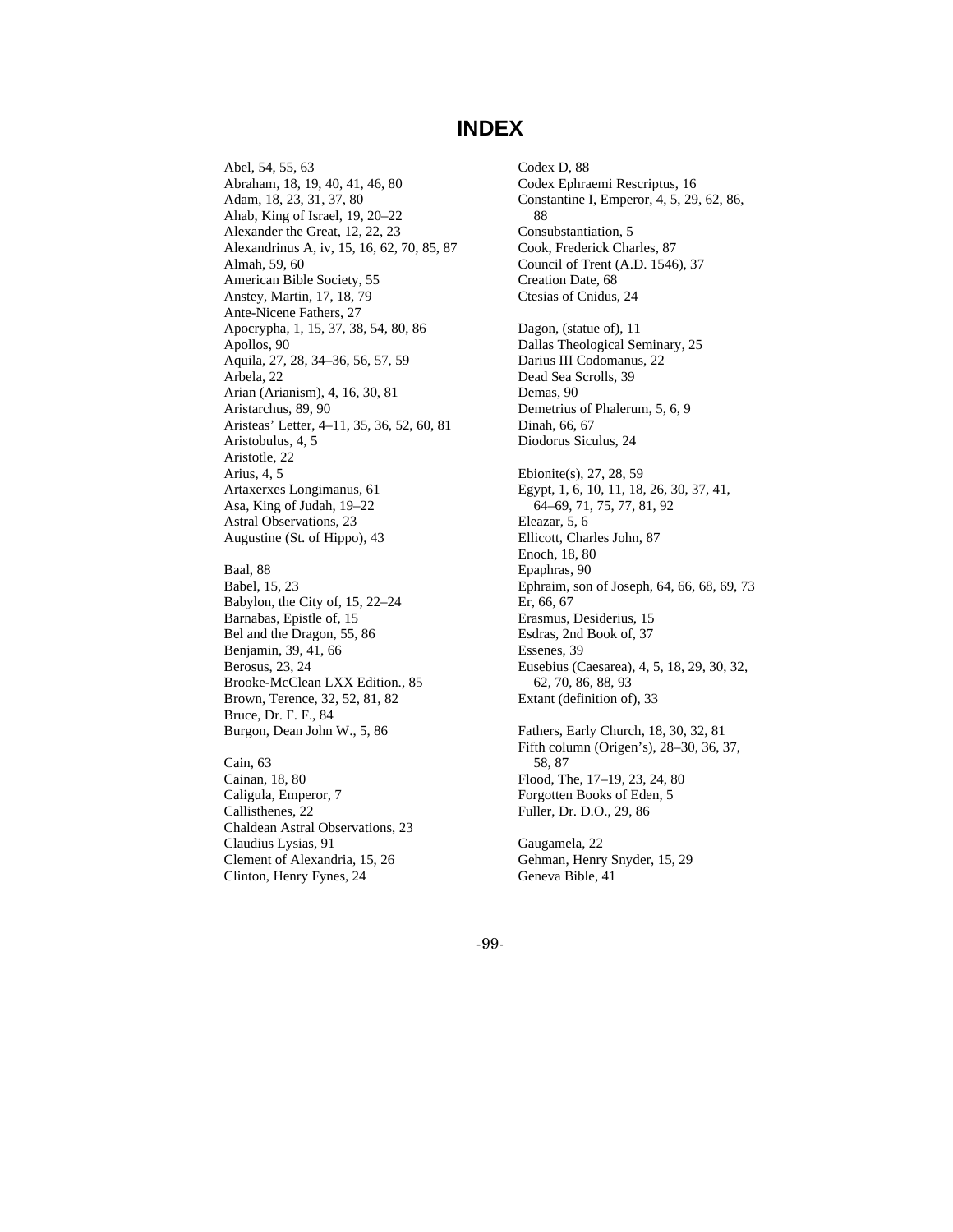Gibeonites, 89 Gipp, Dr. Samuel C., 58 Goliath of Gath, 93 Gooding, D. W., 5, 12, 16, 30, 31, 34, 35, 75 Greek Torah, 34 Guggenheimer, Dr. Heinrich, 24 Hadrian, Emperor, 27 Hagar, 39, 41 Hales, Dr. William, 67, 69 Harman, Henry, 7 Hatch, Edwin, 85 Hebrew Old Testament (Masoretic Text), 2, 26, 32, 39, 53, 58, 81, 84 Hesychius of Alexandria, 30 Hexapla, The, 13, 15, 23, 24, 26, 28, 29, 36, 37, 38, 56, 93 Hills, Dr. Edward F., 38, 69, 70, 86 Hislop, Alexander, 88 Hitler, Adolph, 31 Hody, Humphry, 10 Holmes, Robert, 16, 85 Horne, Thomas H., 34, 43, 44, 52–54, 62, 85 Hort, F. J. A., 25, 29, 87, 93 Hoskier, Herman C., 86, 87 International Standard Bible Encyclop., 3, 7–9, 12, 29, 30, 32, 58, 83, 84 Irenaeus, 27, 43, 52 Isaac, 39, 40, 46, 48 Isaiah chapter 53, 39 Ishmael, 39–41 Jacob, 41, 46, 48, 64–68, 72, 73 Jacob,, 66, 67 Jacob's, 67–69 Jehoshaphat, King of Judah, 19–22 Jerome of Bethlehem, 18, 28–30, 37, 43, 84 Jesus, Son of Sirach, 6, 7 John Jackson, 68 Jones, Dr. Floyd Nolen, 19, 24, 40, 66, 79, 84, 86, 93 Joseph, 27, 41, 66–69, 72, 73 Josephus, Flavius, 6, 8, 11, 22, 23, 37, 60, 61, 68

Jot and Tittle defined, 39, 53, 78, 92 Judah, son of Jacob, 11, 20, 21, 66, 68 Judaizers, 27 Judith, Book of, 86 Justin Martyr, 43 Justus, 89, 90 Kahle, Paul, 34–36, 58, 81 Keil, C.F. & Delitzsch, F., 19, 64, 66 Kennicott, Bishop Benjamin, 39 Kenyon, Frederick G., 13, 16, 38, 81, 85 King James Bible (1611), 25, 38, 41, 62, 80, 84, 86 Koine Greek, 12, 25, 28, 61 Latin Vulgate, 29, 37 Leah, 68 Letis, Dr. Theodore P., 76, 77 Life of Moses, Book of, 7 Living Bible, The, 25 Lost Books of The Bible, 5 Lucian of Antioch, 30 Luke not a Gentile, 89 Luke, the Physician, 89, 90, 91 Maccabees, 1st & 2nd, 38, 40 Machir, son of Manasseh, 64, 69 Manasseh, son of Joseph, 64, 66, 68, 69, 73 Manetho, 18, 23, 24 Marcus (Mark), 89, 90 Marx, Karl, 31 Mary, 27, 37, 59, 60, 91 Masoretes, 39 Masoretic Text, 2, 3, 18, 22, 39, 55, 57, 69, 73, 83, 88 McClintock, John, 2, 18, 43 Messianic Prophecy, 28, 32 Moorman, Jack A., 5, 7, 8, 28, 32, 36, 37, 54, 81 Moses, 10, 11, 39, 54, 61, 79, 85, 92 Moyer, Elgin S., 26 Munro, J. Iverach, 18 Mussolini, Benito, 31 Neanis, 28, 59

Neo Platonism, 26 Nestle-Aland Greek Text, 25

-100-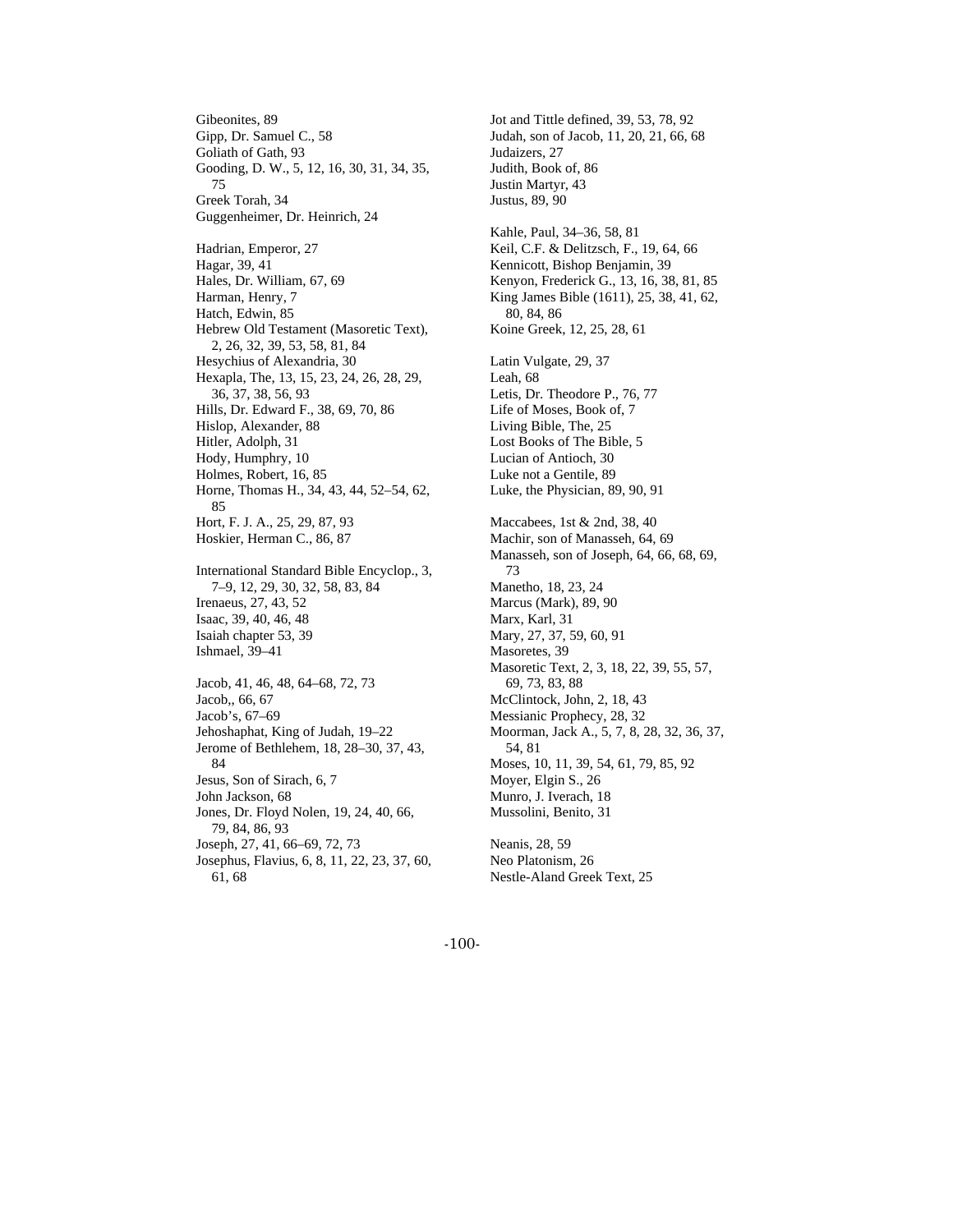Nicaean Council, 4 Nimrod, 23, 24 Noah, 17, 23, 24 Nolan, Dr. Frederick, 86, 93 Omri, King of Israel, 19 Onan, 66, 67 Onesimus, 89, 90 Origen Adamantius, 15, 16, 26, 28–31, 34–38, 52, 56, 58, 62, 63, 70, 84, 87–89, 91, 93 Oxyrhyncus papyrus, 13 Pache, Rene, 39 Pamphilus, 29 Pantaenus, 26 Pantheras, 28, 59 Parsons, James, 16, 85 Parthenos, 27, 28, 59, 60 Paul, 15, 27, 34–36, 58, 61, 89–91 Peleg, 18, 23, 24 Pentateuch, 8, 12, 17, 18, 34, 35, 60, 83, 84 Peter, 1, 17, 35, 58, 78, 89, 90 Peters, Melvin K. H., 10 Philemon, 15, 89, 90 Philo of Alexander, 7, 11, 32, 76 Philocrates, 5 Pickering, Dr. Wilbur N., 86 Plato, 5, 26 Porphyrius, 23 Price, Dr. Ira W., 2–4, 6, 15, 29, 30, 34, 70, 85, 86 Ptolemy II Philadelphus, 1, 5, 8, 34 Ptolemy Soter, 1, 9 Rachel, 68 Rahlfs, Alfred, 16, 29, 30, 55, 70, 85 Ray, Jasper James, 86 Redpath, Henry A., 85 Reformation, the, 76, 77 Reu, 18, 80 Reuben, son of Jacob, 66, 73 Reumann, John, 26, 35, 58 Robertson, Dr. A.T., 29 Ruckman, Dr. Peter S., 1, 7, 35, 36, 58,

82, 84

Rylands papyrus, 14, 36, 56

Samaritan Pentateuch, 2, 18, 19 Sanhedrin, 65 Sarah, 39, 40 Satan, 31, 93 Scrivener, F.H.A., 15 Seder Olam, 24 Seed, of the Woman lineage, 40, 47, 48, 51, 60, 66, 67 Septuagint papyri, 13 Serah, granddaughter of Jacob, 66, 67 Shaul, son of Simeon, 68 Shem, 24 Shenkel, James D., 20 Shepherd of Hermas, 16, 37 Silverstone, A.E., 27 Simeon, son of Jacob, 66, 68, 73 Simplicius of Cilicia, 23 Sinaiticus Aleph, 15, 16, 25, 34, 86, 87 Sixtus 1587 LXX Edition, 85 Sothis, Book of, 23 St. Ephriam of Syria, 16 Stephen, 65, 67 Strong, James, 2, 18, 43, 59 Swete, Henry B., 6, 10, 12, 27, 30, 34, 85 Symmachus, 28, 34–36, 56, 57 Syriac version, 13 Textus Receptus, 25, 87 Thackeray, H. St. John, 6, 9 Theodotion, 13, 28, 34–36, 56, 57 Thiele, Edwin R., 21 Tigris River, 22 Tischendorf, C. von, 29, 85 Tittle and Jot defined, 39, 41, 53, 78, 79, 92 Titus, 15, 37 Tobit, Book of, 37, 86 Tower of Babel, 18, 23, 24 Transubstantiation, 31 Troas, 91 Trophimus the Ephesian, 91 Tychicus, 89, 90 Uncials (MSS, definition of), 14 Unger, Merrill F., 16, 30, 34 Uniformitarianism, 17, 80 United Bible Society Greek Text, 25 Ussher, Archbishop James, 23

-101-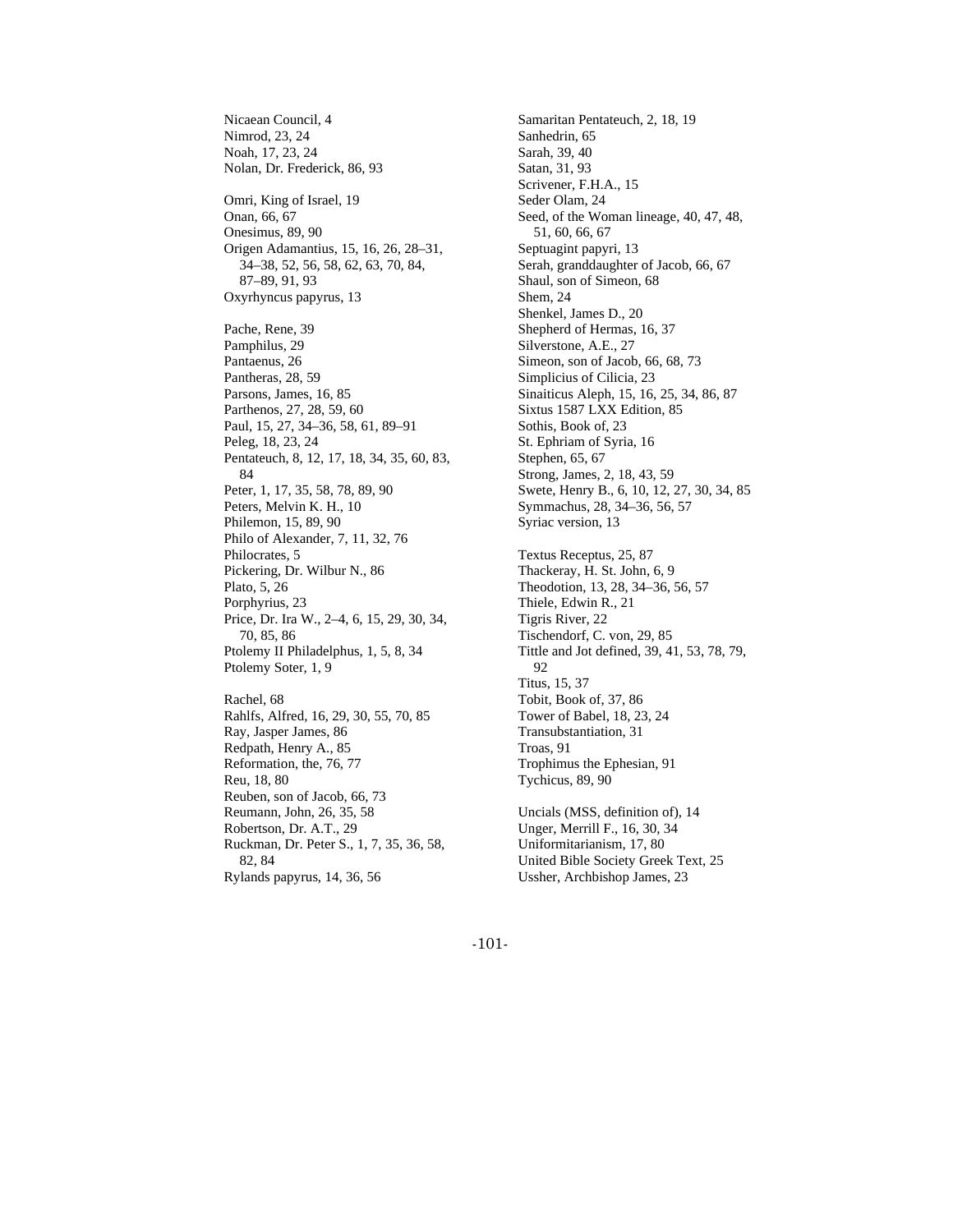Van Bruggen, Dr. Jakob, 86 Vaticanus B, 15, 16, 25, 29, 33, 34, 37, 38, 62, 69, 70, 85–88 Vincent, Marvin R., 15

Waite, Dr. D. A., 25, 53–58, 86 Wallace, Foy E., 7, 26–28, 32, 59, 61

Weaning of Isaac, 39, 40 Westcott, B. F., 25, 87, 93 Western Church (Roman), 37

Xerxes I of Thermopylae, 61

Zondervan version of LXX, 3, 7, 21, 29, 33, 81, 84

-102-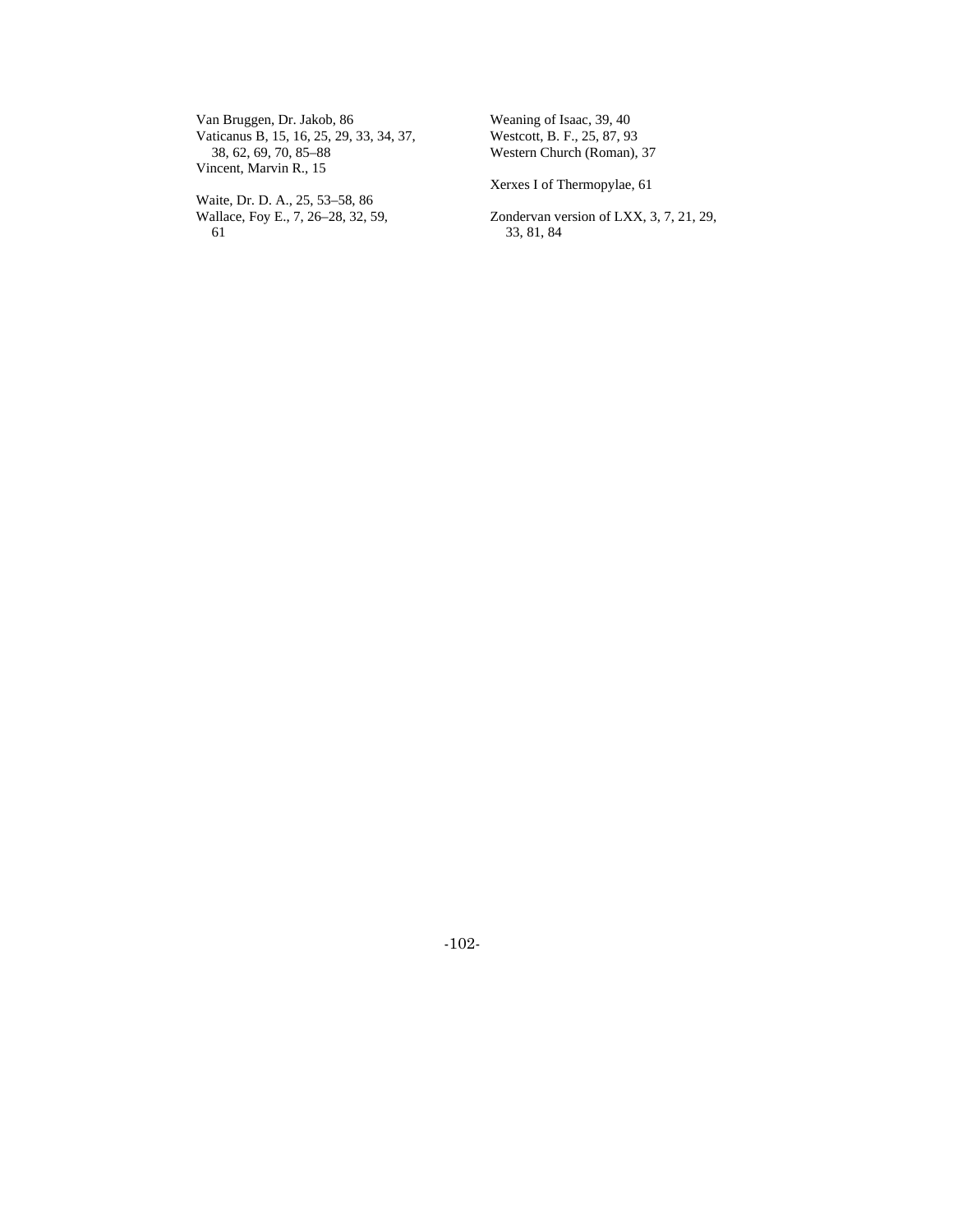| Hebrew                       | Heb.Transliterated                 | Aquila                                                  | Symmachus                                       | LXX.                                                              | Theodotion                                                                          |
|------------------------------|------------------------------------|---------------------------------------------------------|-------------------------------------------------|-------------------------------------------------------------------|-------------------------------------------------------------------------------------|
| למנצח                        | λαμανασση                          | τῷ νικοποιῷ.                                            | έπινίκιοs·                                      | είς το τελος·                                                     | τώ νικοποιώ.                                                                        |
| לבני קרח                     | λαβνηκορ                           | τῶν υίῶν Κόρε                                           | τῶν υΐῶν Κόρε                                   | ύπερ τῶν υἱῶν Κόρε                                                | rois viois Kópe                                                                     |
| על עלמות                     | αλ·αλμωθ                           | έπι γεανιοτήτων                                         | ύπερ των αίωνίων                                | ύπερ των κρυφίων                                                  | υπέρ των κρυφίων                                                                    |
| שיר                          | $\sigma \iota \rho$                | $\tilde{a}\sigma\mu a$ .                                | $\ddot{\varphi}\delta\acute{\eta}$ .            | $\psi$ a $\lambda \mu$ ós.                                        | $\ddot{\omega} \delta \acute{\eta}$ .                                               |
| אלהים לנו                    | <i>ελωειμ</i> ·λανου               | $\delta$ θεδε ήμιν   δ θεδε ήμιν                        |                                                 | ό θεός ήμων                                                       | <i>δ θεὸς ήμῶν</i>                                                                  |
| מחסה ועז                     | μασε .ουοζ                         |                                                         |                                                 |                                                                   | έλπι's και κράτοs,   πεποίθησιs και ισχύς καταφυγή και δύναμις καταφυγή και δύναμες |
| עזרה                         | $\epsilon \zeta \rho$              | βοήθεια βοήθεια                                         |                                                 | Bonθòs                                                            | $\beta$ o $\eta$ $\theta$ òs                                                        |
| בצרות                        | $\beta$ rapu <sup>3</sup> $\theta$ | έν θλίψεσιν                                             | έν θλίψεσιν                                     | έν θλίψεσι                                                        | έν θλίψεσιν                                                                         |
| נמצא מאד                     | νεμσα μωδ                          |                                                         | ευρέθη σφόδρα. ευρισκόμενος σφόδρα              | rais εύρουσαις<br><i>ήμας σφόδρα.</i>                             | εύρέθη σφόδρα.                                                                      |
| על כו                        | αλ•χεν•                            |                                                         | έπι τούτω   διά τούτο                           | διά τούτο                                                         | διὰ τοῦτο                                                                           |
| לא נירא                      | λω γιρα                            |                                                         | ού φοβηθησόμεθα ού φοβηθησόμεθα ού φοβηθησόμεθα |                                                                   | ού φοβηθησόμεθα                                                                     |
| בהמיר                        | Ваангр                             | έν τι άνταλλάσσεσθας έν τι συγχείσθαι έν τι ταράσσεσθαι |                                                 |                                                                   | έν τῷ ταράσσεσθαι                                                                   |
| ንገአ                          | $a\alpha\rho s$                    |                                                         | $y\hat{\eta}y$ , $y\hat{\eta}y$ $\hat{\eta}y$   |                                                                   | The you                                                                             |
| ובמוט                        | ουβαμωτ                            |                                                         |                                                 | και έντφ σφάλλεσθαι και κλίνεσθαι και μετατίθεσθαι και σαλεύεσθαι |                                                                                     |
| THE FORM OF ORIGEN'S HEXAPLA |                                    |                                                         |                                                 |                                                                   |                                                                                     |

#### **The Hexapla**

#### **Taken from:**

**Dr. Ira M. Price,**  *Ancestry of Our English Bible***, 3rd ed., revised, (New York: Harper & Bros., 1956), page 75. (orig. pub. 1906).** 

**Note: the 5th column, prepared by Origen, is denoted as LXX.** 

-103-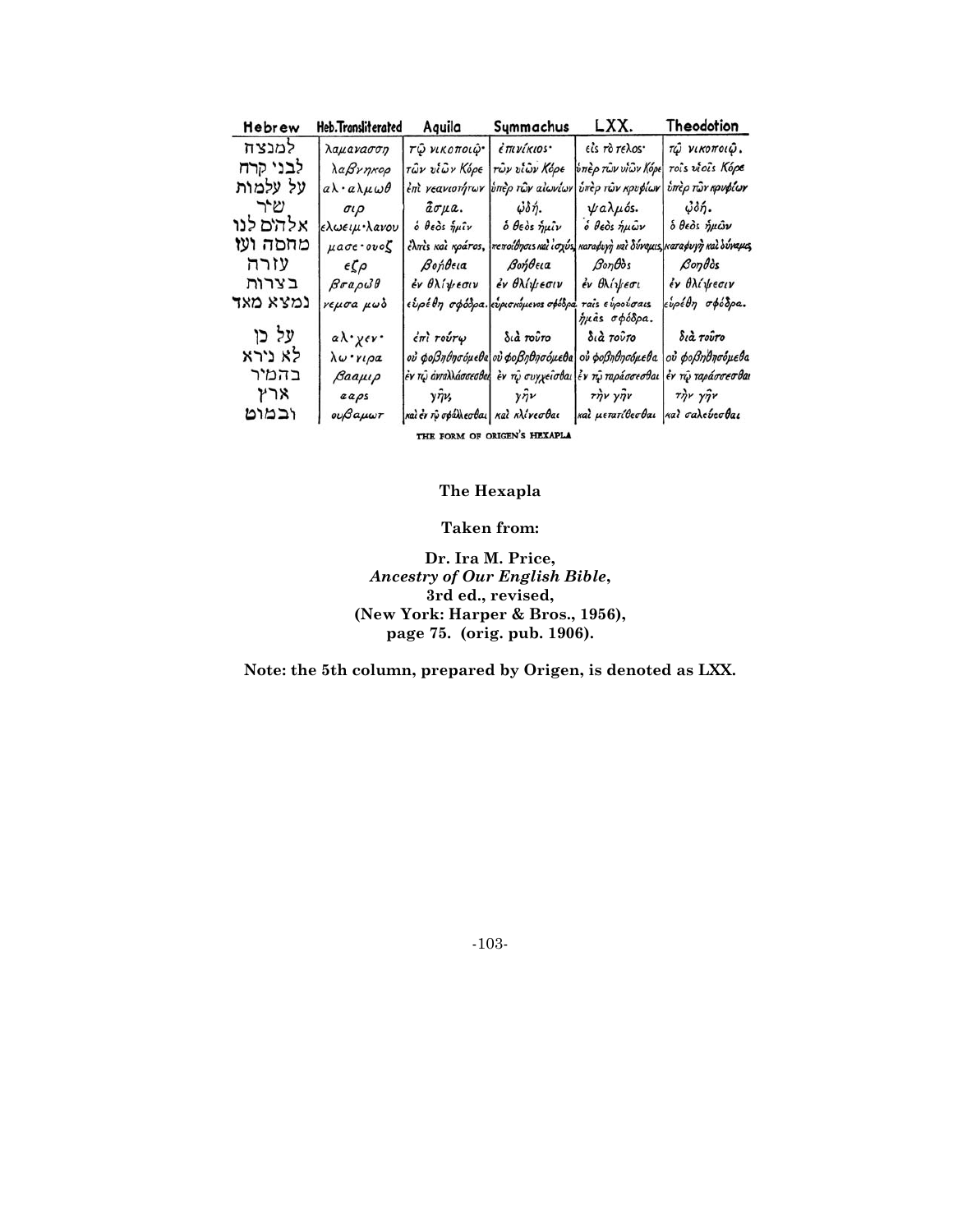#### **About the Author**

Over a 14-year professional career, the author held varying positions of responsibility as Paleontologist, Geophysicist, District Geophysicist, Geophysical Manager, and Regional Geophysicist with Texaco and Tenneco respectively. Shortly before resigning from his scientific career in 1974 to pursue Biblical studies, he was selected to attend Division Manager School.

Having attained a Ph.D. as well as a Th.D., Dr. Jones has garnered majors in the disciplines of Geology, Chemistry, Mathematics, Theology, and Education from six institutions of higher learning (Mississippi College, Millsaps College, University of Missouri, University of Mississippi, Auburn University, and Pacific International University). A magna cum laude graduate and a former evolutionist, he also possesses 25 semester hours in Physics and is an ordained Minister (SBC).

The recipient of three National Science Foundation scholarships (two at Auburn University and one at the University of Texas - declined), he was honored in *Outstanding Young Men of America* (1971).

Dr. Jones has twice served as adjunct Professor at Continental Bible College in Brussels, Belgium and was Chairman of the Department of Biblical Chronology at Pacific International University.

A best selling author, he has produced a definitive published work on Bible chronology, an exhaustive historical work addressing many biblical problems relating to the Neo-Babylonian and Persian kings of the fifth and sixth centuries BC as well as several books in defense of the traditional biblical text that expose the soft underbelly latent in textual criticism theory.

Dr. Jones is currently engaged in ongoing biblical research and the teaching of God's infallible Word in churches as well as open public forums. He, his wife and family are all residents of Texas, USA.

-104-